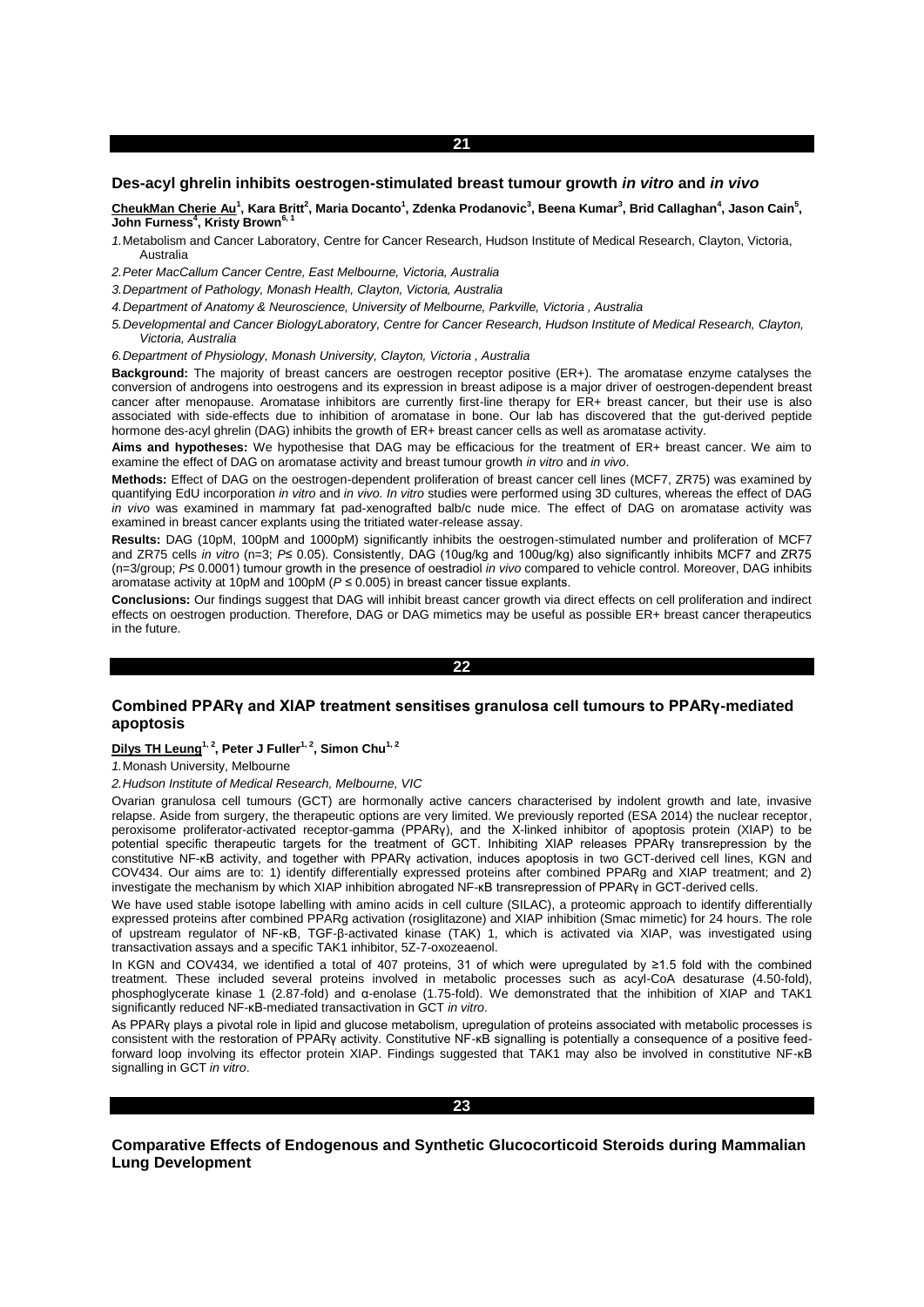## **Bennet Seow, Annie McDougall<sup>1</sup> , Megan Wallace<sup>1</sup> , Timothy Cole<sup>2</sup>**

*1.*The Ritchie Center, Hudson Institute of Medical Research, Melbourne , Vic, Australia

*2.Biochemistry and Molecular Biology, Monash University , Melbourne, VIC, Australia*

Preterm babies are born with a high risk of respiratory distress syndrome (RDS), as their lungs are often too immature to efficiently respire without the assistance of mechanical ventilation. This is partly due to preterm babies being born before the prepaturient fetal glucocorticoid surge, which matures the lung in preparation for birth. Currently, the only treatment for lung immaturity in preterm babies is maternal administration of synthetic glucocorticoids. However there are some adverse side effects associated with synthetic glucocorticoid use, such as a decrease in overall fetal growth and delayed brain development, which are not observed with endogenous glucocorticoids. Despite their routine use, the genomic mechanisms surrounding glucocorticoid-mediated lung development remain poorly characterised. We propose that synthetic and endogenous glucocorticoids differentially regulate specific, but different, subsets of genes leading to rapid lung maturation in the preterm, but also the inadvertent modulation of off-target genes that are possibly linked to various adverse side effects. To identify these specific gene sets, fetal rat lung fibroblast cells, isolated from *Sprague Dawley* rats at E20 (term ~E22), were treated for a period of 6 hours with either synthetic (Betametasone or Dexamethasone 10<sup>-6</sup>M), endogenous glucocorticoids (Corticosterone 10-6M) or vehicle as a control (0.01%). Using Next Generation RNA-sequencing (RNA-seq) we found that the overall gene expression profile is similar for both endogenous and synthetic glucocorticoids. However synthetic glucocorticoids modulated most of these genes to a higher degree compared to endogenous glucocorticoids. Quantitative PCR of novel lung specific genes modulated by glucocorticoids include Nephroblastoma overexpressed (*NOV*) and Transglutaminase 2 (*Tgm2*) showed a significantly higher expression (p<0.05) in lung fibroblast cells treated with betamethasone or corticosterone compared to fibroblasts treated with vehicle. By gaining a better understanding of the mechanisms driving glucocorticoid mediated lung development it will be possible to development better lung-specific treatments for preterm

# **24**

## **The refinement of Luteinizing Hormone (LH) output during pubertal maturation is associated with the recruitment of follicle in adult female mice**

## **Ying Wan<sup>1</sup> , Johannes Veldhuis<sup>2</sup> , Frederik Steyn<sup>1</sup> , Chen Chen<sup>1</sup>**

*1.*School of Biomedical Science, The University of Queensland, Brisbane, QLD, Australia

*2.Endocrine Research Unit, Mayo Clinic College of Medicine, Rochester, MN, U.S.A*

LH regulates ovarian function, promoting the maturation and ovulation of follicles. It remains unknown whether post-pubertal refinements in hypothalamic control of LH release enhance reproductive capacity in females. To address this, we monitored pulsatile LH release in female C57BL/6J mice over the estrous cycle, defining pulse patterning and the amount of LH released between the first detectable ovulatory cycle (5 weeks old) and an established adult cycle (10 weeks old) [1]. The timing of onset of the first ovulatory cycle was defined by vaginal opening, and the estrous cycle was monitored through assessment of vaginal cytology. Ovarian histology was monitored relative to estrous cycle in young (5 weeks) and mature (10 weeks) mice.

We observed a significant rise in pulse number and approximate entropy (a measure of irregularity) of LH pulsatile profile from estrus to diestrus. This coincided with a gradual rise in basal, total and pulsatile LH release. LH pulse dynamics between the first (5 weeks) and adult (10 weeks) ovulatory cycles were highly conserved and differed only by a rise in pulse number and LH pulse irregularity at diestrus. While slightly advanced, the magnitude of the first preovulatory surge was similar to that of the adult preovulatory surge. Ovarian histology demonstrates a marked rise in the number of secondary, early antral and preovulatory follicles during metestrus, diestrus and proestrus in mature adult mice. Growing and regressing corpora lutea were observed only in adult female mice. Ongoing studies are assessing functional implications of altered LH release during matured diestrus, and the potential for altered LH release to modulate enhanced reproductive capacity, and, in particular, ovarian function.

This work was supported by the University of Queensland. Y. Wan receives a postgraduate scholarship from the University of Queensland.

1. 1. Y. Wan, et al., Development of a methodology for and assessment of pulsatile luteinizing hormone secretion in juvenile and adult male mice. Endocrinology, 2013. 154(12): p. 4939-45.

**25** 

# **Granulosa cell-specific or global** *Pten* **mutations in combination with transgenic FSH expression fails to induce ovarian tumors.**

## **Dannielle H Upton<sup>1</sup> , Kirsty A Walters<sup>1</sup> , Mark Jimenez<sup>1</sup> , David J Handelsman<sup>1</sup> , Charles M Allan<sup>1</sup>**

*1.*Andrology Laboratory, ANZAC Research Institute, University of Sydney, Concord Hospital, Concord, NSW, Australia

*PTEN* mutations occur frequently in ovarian cancer but in previous experimental studies granulosa cell (GC)-specific *Pten*  inactivation alone was insufficient to cause murine tumors. Follicle stimulating hormone (FSH) is vital for ovarian function with elevated circulating levels associated with reproductive ageing and ovarian tumorigenesis in women. Transgenic FSH (TgFSH) mice exhibit progressively rising FSH levels with ageing causing ovarian dysfunction and premature infertility, but no tumours. We hypothesized that high FSH when combined with ovarian *Pten* mutations may promote ovarian tumorigenesis in mice.

We used Tg. AMH.Cre to target *Pten* disruption to GCs (*Pten<sup>GC</sup>*) and Tg. Sox2.Cre for global heterozygous *Pten* mutation (*Pten<sup>+/-</sup>* ) combiningthem with TgFSH overexpression as a multi-hit strategy to use genetic and hormonal means to induce ovarian<br>tumors. TgFSH ± *Pten<sup>GC</sup>* females displayed similar ovary and uterine weights versus controls (±TgFSH) tumours at 12 months. TgFSH ± *Pten<sup>+/-</sup>* ovary weights remained unchanged (*p* = 0.5), whereas uterine weights increased due to tumors vs controls (*p <* 0.001). TgFSH ± *Pten+/-* females developed tumours in various organs (pituitary, skin, kidneys) but not in the ovary. Estrous cycling and stage lengths were not significantly altered by ovary-specific Pten<sup>occ</sup> status whereas global Pten<sup>+</sup> mice had reduced estrous cycling ( $p < 0.001$ ). Corpora lutea (CL) numbers remained unchanged among *Pten*<sup>GC</sup> mice vs control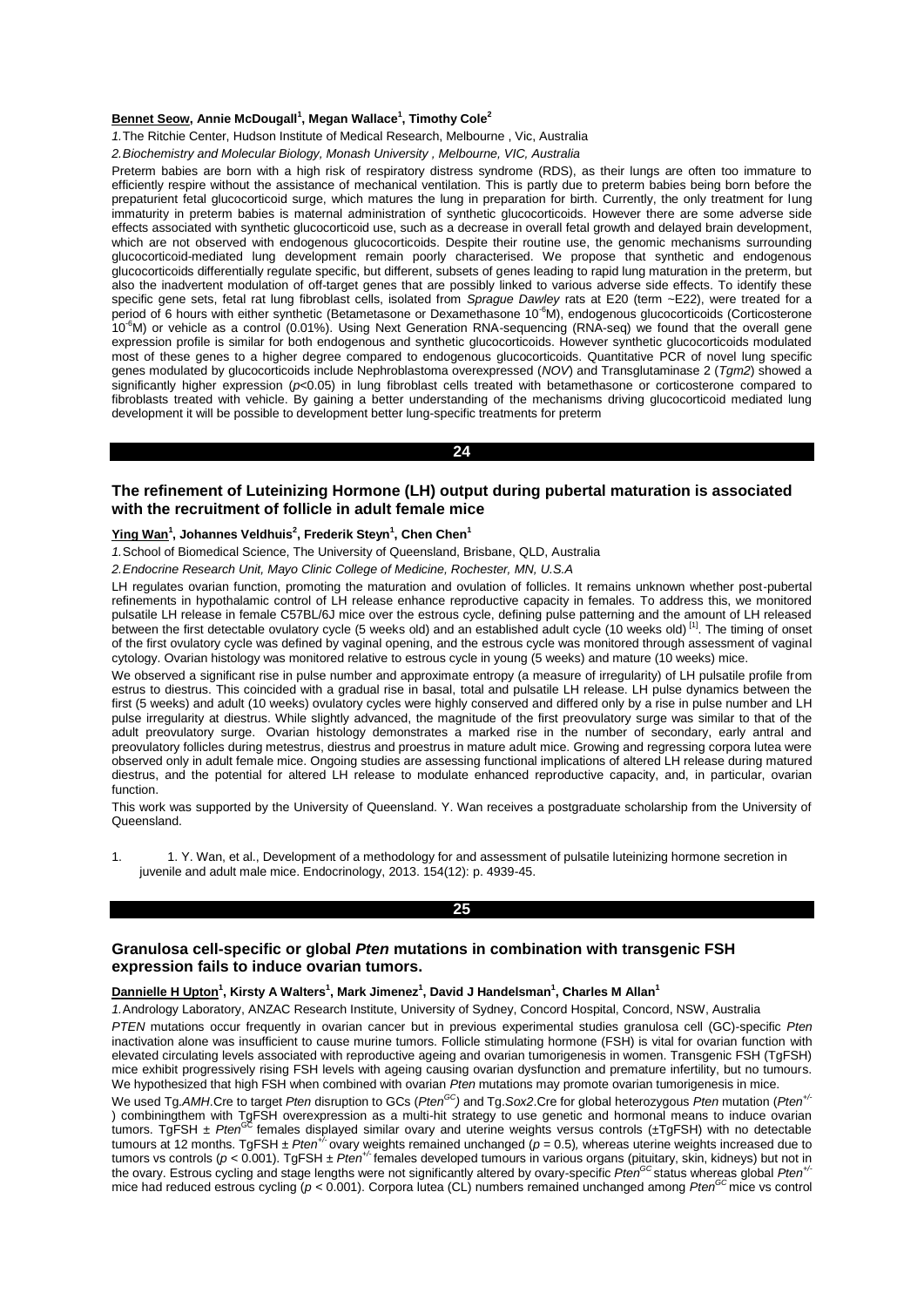$(p = 0.99)$ , however *Pten<sup>+/-</sup>* significantly increase CL numbers ( $p < 0.05$ ), indicating increased ovulation rates or persisting CLs by global *Pten* mutation.

We conclude that specific follicular or global *Pten* mutations, alone, or combined with TgFSH, were not sufficient to cause ovarian tumors. These findings that the ovary is remarkably resistant to oncogenesis support the newer extra-gonadal origin hypothesis for ovarian tumorigenesis.

**42** 

## **Low endogenous testosterone levels increase the risk of type 2 diabetes in men, independent of established risk factors**

## **Jason Tan<sup>1</sup> , David Jesudason<sup>1</sup> , Jim Wang<sup>1</sup> , Gary Wittert<sup>1</sup>**

*1.*The Queen Elizabeth Hospital, Woodville South, SA, Australia

Background: Limited evidence suggests that low testosterone level may be associated with the development of type 2 diabetes in men.

Aim: To determine the additive predictive value of endogenous testosterone level for the development of type 2 diabetes in men, independent of known diabetes risk factors.

Methods: Data was retrieved from The Men Androgen Inflammation Lifestyle Environment and Stress (MAILES) Study which comprises of two representative longitudinal cohort studies of community-dwelling men aged 35 to 80 years from Adelaide, South Australia. Out of 2563 men, 2101 had a second assessment. 431 cases were excluded for having type 1 or 2 diabetes at baseline and 1670 men were selected. Primary outcome was incident type 2 diabetes. Secondary outcomes include risk stratification by baseline testosterone levels, in relation to waist circumference and age.

Results: 148 men (8.9%) developed type 2 diabetes. Low levels of total testosterone (<18 nmol/L) were associated with significantly increased risk of incident diabetes in an exponential relationship: [Total testosterone: 15-17.9 nmol/L (OR 1.7, 95% CI 1.0-2.8), 8–14.9 nmol/L (OR 2.5, 95% CI 1.7-3.9), 0.1-7.9 nmol/L (OR 7.2, 95% CI 3.3–15.7)]. After adjustment for traditional risk factors and baseline SHBG levels, mild testosterone deficiency (15 -17.9 nmol/L) was no longer associated with higher risk but men with moderate to severely low testosterone levels remained at significant risk: [Total testosterone: 8-14.9 nmol/L (OR 1.9, 95% CI 1.1-3.3), 0.1-7.9 nmol/L (OR 5.8, 95% CI 2.4-14.0)]. Both higher waist circumference (>98 cm) and younger age (<50 years) were highly predictive of incident diabetes in men across the range of low testosterone levels, particularly in those with severe deficiency.

Conclusion: Low testosterone level is an independent predictor of incident type 2 diabetes in men. Younger men with very low testosterone levels and high waist circumference are at greatest risk.

# **43**

# **Lower circulating testosterone (T) is a consequence rather than a cause of poor health in older men: the Concord Health and Ageing in Men Project (CHAMP)**

## **Benjumin Hsu1, 3, 2, Robert G Cumming1, 3, 2, Vasi Naganathan<sup>3</sup> , Fiona M Blyth<sup>3</sup> , David J Handelsman<sup>2</sup>**

*1.*School of Public Health, University of Sydney, Sydney, NSW, Australia

*2.ANZAC Research Institute, University of Sydney and Concord Hospital, Sydney, NSW, Australia*

*3.Centre of Education and Research on Ageing, University of Sydney and Concord Hospital, Sydney, NSW, Australia*

**Aims:** Low circulating T in older men is associated with many health problems. We compared cross-sectional and longitudinal analyses of hormones and morbidity in the CHAMP cohort to deduce the direction of causality.

**Methods:** The population-based CHAMP cohort of men aged 70 years and older were assessed at baseline (n=1705), 2-year (n=1367) and 5-year (n=958) follow-up. At each visit, serum T, dihydrotestosterone (DHT), estradiol (E2) and estrone (E1) were measured by liquid chromatography-tandem mass spectrometry and related cross-sectionally or longitudinally using general estimating equations to self-rated health, quality of life, functional disability, muscle mass and strength, metabolic syndrome, sexual function, bone mineral density, falls and fractures, and cognitive function.

**Results:** Cross-sectionally, low serum T, DHT, E2 and E1 were associated with most outcomes. Longitudinally, low baseline serum T and E2 predict increased functional disability but no other studied health outcomes whereas low baseline serum E1 predicted deterioration in self-rated health, functional abilities and bone loss. However, a decline in serum T (<10%) or E1 was significantly associated with declines in sexual and cognitive functions over time. As placebo-controlled trials show that (a) the decrease in serum  $T$  is too small to explain the decrease in sexual function<sup>1-2</sup> and (b) testosterone treatment does not improve cognitive function<sup>3</sup>. The decrease in circulating T is more likely to result from, rather than cause, reduced sexual function or cognition.

**Conclusions:** These findings from a large representative group of older Australian men suggest that declines in serum T levels may be a consequence, rather than a cause, of poor health in older men. Further studies are warranted to investigate serum E1 in men as an important novel health biomarker.

- 1. Finkelstein JS, Yu EW, Burnett-Bowie SA 2013 Gonadal steroids and body composition, strength, and sexual function in men. N Engl J Med 369:2457
- 2. Gray PB, Singh AB, Woodhouse LJ, Storer TW, Casaburi R, Dzekov J, Dzekov C, Sinha-Hikim I, Bhasin S 2005 Dose-dependent effects of testosterone on sexual function, mood, and visuospatial cognition in older men. J Clin Endocrinol Metab 90:3838-3846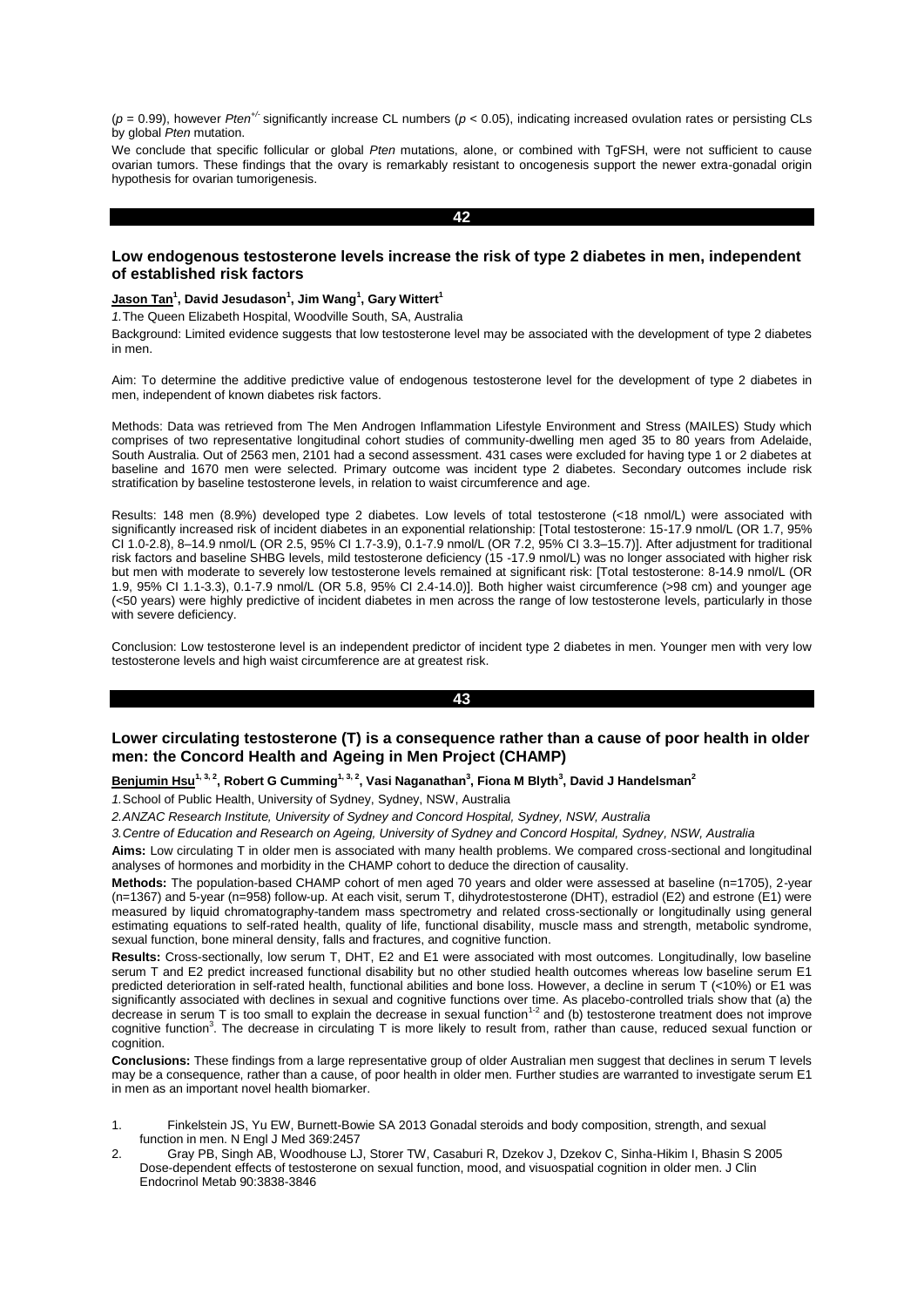3. Cherrier MM, Anderson K, Shofer J, Millard S, Matsumoto AM 2015 Testosterone treatment of men with mild cognitive impairment and low testosterone levels. Am J Alzheimers Dis Other Demen 30:421-30

#### **44**

# **Sex hormone binding globulin and free testosterone as predictors of mortality in men with type 2 diabetes**

## Henry Wong<sup>1</sup>, Aye Tint<sup>2</sup>, Rudolf Hoermann<sup>3</sup>, Elif I. Ekinci<sup>2</sup>, Richard MacIsaac<sup>4</sup>, Jeffrey Zajac<sup>2</sup>, Mathis Grossmann<sup>2</sup>, **George Jerums**

*1.*The Northern Hospital, Melbourne, VIC, Australia

*2.Austin Hospital, Melbourne, Victoria, Australia*

*3.Department of Medicine, University of Melbourne, Melbourne*

*4.St Vincent's Hospital, Melbourne, Victoria, Australia*

Objective: To investigate whether the prognostic role of testosterone in men with type 2 diabetes is influenced by its carrier, sex hormone binding globulin (SHBG).

Research Design and Methods: 531 men with type 2 diabetes presenting to a diabetes clinic in 2004-2005 were followed prospectively until death, or July 31, 2014, and a survival analysis was performed.

Results: Over a median follow up mean of 8.8 years (interquartile range 7.3-9.1) 175 men (33%) died. In Cox proportional hazard models both higher SHBG (Hazard Ratio (HR) 1.012 [95% Confidence Interval (CI) 1.002-1.022], p=0.02) and lower calculated free testosterone (cFT) (HR 0.995 [95% CI 0.993-0.998], p=0.001) predicted all cause mortality independently of age, body mass index, presence of macro- and microvascular disease, hemoglobin, renal function, insulin use, and HOMA-IR. By contrast, the inverse association of total testosterone (TT) with mortality weakened after adjustments (p=0.11). SHBG remained predictive (P<0.001) both if substituted for or added to TT in the multivariable model. In the fully adjusted model, an increase of SHBG of 10 nmol/L increased mortality by 12% and a decrease in cFT by 10 pmol/L increased mortality by 5%.

Conclusions: In men with type 2 diabetes, high SHBG and low free testosterone levels proved strong predictors of death, independent of competing mortality factors and of patient characteristics influencing the circulating levels of these hormones. Whether SHBG acts via regulation of testosterone, has intrinsic biological roles, or is a marker of poor health requires further study.

**45** 

# **Proportion of undercarboxylated osteocalcin and serum P1NP predict incidence of myocardial infarction in older men.**

<u>Bu B Yeap<sup>1, 2</sup>,</u> Helman Alfonso<sup>3</sup>, Paul Chubb<sup>4</sup>, Elizabeth Byrnes<sup>5</sup>, John P Beilby<sup>5</sup>, Peter R Ebeling<sup>6</sup>, Carolyn A Allan<sup>7</sup>, **Carl Schultz<sup>1</sup> , Graeme J Hankey<sup>1</sup> , Jonathan Golledge<sup>8</sup> , Leon Flicker<sup>9</sup> , Paul E Norman<sup>10</sup>**

*1.*School of Medicine and Pharmacology, University of Western Australia, Perth, WA, Australia

*2.Department of Endocrinology and Diabetes, Fiona Stanley Hospital, Perth, Western Australia*

*3.School of Public Health, Curtin University, Perth, Western Australia*

*4.PathWest Laboratory Medicine, Fiona Stanley Hospital, Perth, Western Australia*

*5.PathWest Laboratory Medicine, Sir Charles Gairdner Hospital, Perth, WA, Australia*

*6.Department of Medicine, School for Clinical Sciences, Monash University, Melbourne, Victoria, Australia*

*7.Hudson Institute of Medical Research, Monash University, Melbourne, Victoria, Australia*

*8.Vascular Biology Unit, James Cook University, Townsville, QLD, Australia*

*9.WA Centre for Health and Ageing, University of Western Australia, Perth, WA, Australia*

*10. School of Surgery, University of Western Australia, Perth, WA, Australia*

## *Introduction and aims*

Undercarboxylated osteocalcin (ucOC) modulates insulin secretion and sensitivity in mice, and higher ucOC is associated with lower diabetes risk in men (1). Diabetes is associated with cardiovascular risk, but the influence of ucOC on incidence of cardiovascular events is unclear. We examined associations of ucOC and other bone turnover markers with incidence of myocardial infarction (MI) and stroke in older men.

#### *Participants and methods*

This was a longitudinal study of community-dwelling men aged 70-89 years resident in Perth, Western Australia. Serum total osteocalcin (TOC), N-terminal propeptide of type I collagen (P1NP) and collagen type I C-terminal cross-linked telopeptide (CTX) were measured by immunoassay, and ucOC by hydroxyapatite binding. The ratio ucOC/TOC was calculated. Hospital admissions and deaths from myocardial infarction (MI) and stroke were ascertained.

#### *Results*

There were 3,384 men followed for 7.0 years during which 293 experienced an MI, 251 stroke and 2,840 neither. In multivariate analyses, higher ratio of ucOC/TOC (expressed as %) was associated with lower incidence of MI (quartiles Q2-4, ≥49% vs Q1,<49%, hazard ratio [HR]=0.70, 95% confidence interval [CI]=0.54-0.91), but not of stroke (0.99, 0.73-1.34). Higher P1NP was associated with higher incidence of MI (Q2-4, ≥28.2 µg/L vs Q1, <28.2 µg/L, HR=1.45, 95% CI=1.06-1.97), but not of stroke (0.94, 0.70-1.26). CTX was not associated with incident MI or stroke. These results were unchanged following exclusion of men experiencing MI within the first year of follow-up.

#### *Conclusions*

A reduced proportion of ucOC relative to TOC, or higher P1NP, is associated with increased incidence of MI. UcOC/TOC ratio and P1NP predict risk of MI but not stroke, in a manner distinct from CTX. Further studies are needed to investigate potential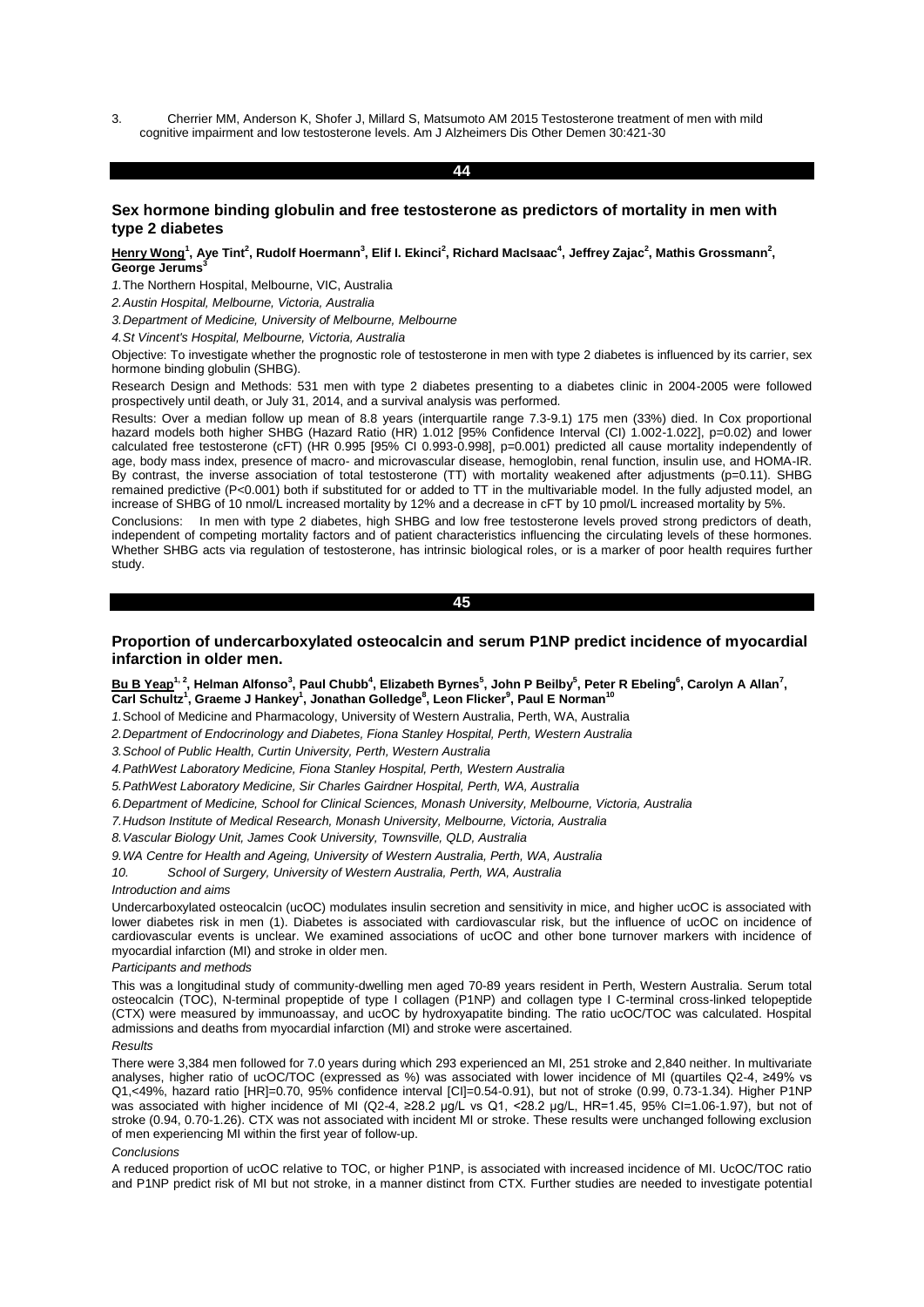mechanisms by which bone turnover markers related to metabolic risk and to collagen formation could modulate cardiovascular risk.

1. Yeap BB, Alfonso H, Chubb SAP, Gauci R, Byrnes E, Beilby JP, Ebeling PR, Handelsman DJ, Allan CA, Grossmann M, Flicker L, Norman PE. Higher serum undercarboxylated osteocalcin and other bone turnover markers are associated with reduced diabetes risk and lower estradiol concentrations in older men. J Clin Endocrinol Metab 2015; 100: 63-71.

#### **46**

# **Treating Type 1 Diabetes with Glucocorticosteroids: A case report of PD-1 Receptor inhibition induced Type 1 Diabetes**

#### **Jasna Aleksova<sup>1</sup> , Dinesh Mahendran <sup>1</sup> , Helena Teede1, 2, Peter Lau<sup>3</sup>**

*1.*Monash Health, Clayton, VIC, Australia

*2.Monash Centre for Health Research and Implementation, School Public Health, Monash University, Melbourne, Melbourne 3.Peter McCallum Cancer centre, Melbourne*

The development of immunotherapy has provided patients with metastatic melanoma with improved tumour response and overall survival rates<sup>1</sup>. However, these medications are associated with unique adverse event profiles, unlike other chemotherapeutic agents.

A 61year male presented in diabetic ketoacidosis (DKA) following sequential therapy with ipilimumab and pembrolizumab for the treatment of metastatic melanoma. He had completed four cycles of ipilimumab and had commenced pembrolizumab following disease progression six weeks prior to his presentation. There was no past history or family history of Type 1 diabetes or other autoimmune conditions.

He was managed according to a standard DKA protocol and subsequently changed to a basal bolus insulin regimen. Antibodies to GAD or IA-2 were negative and C-peptide was 57pmol/L (300-2350pmmol/L). There was biochemical evidence of mild hyperthyroidism (TSH 0.01, T4 26.4) with negative thyroid antibodies. He had normal pituitary function. He was commenced on high doses of glucocorticosteroids (GCS), conventional immunosuppressive therapy for pembrolizumab induced autoimmune adverse effects, in an attempt to salvage beta cell function. His insulin requirements significantly declined with weaning of GCS doses suggesting potential recovery.

Ipilimumab is a monoclonal antibody against CTLA-4 and pembrolizumab, against the Programmed death-1 (PD-1) receptor. They amplify the host cell response against tumoural antigens and have shown superior response rates and overall survival in patients with metastatic melanoma. They are associated with unique immune related adverse effects (IRAE) from non-specific stimulation of the immune system.

The IRAE's are typically managed with high doses of GCS and are mostly reversible. There are only a handful of case reports of pembrolizumab induced T1DM. Beta cell recovery following administration of GCS has not previously been described.

Here we describe a case of DKA in a patient receiving novel immunotherapy for metastatic melanoma . Glucocorticosteroids were used in an attempt to reverse the islet cell IRAE.

#### **47**

# **Like mother like son? Variable expression and phenotype of an inactivating dominant ATPbinding cassette sub-family C member 8 (ABCC8) gene mutation within a single family.**

## **Jessica L Stranks<sup>1</sup> , Anthony T Zimmermann<sup>1</sup> , Anjana Radhakutty<sup>1</sup> , Parind Vora<sup>1</sup> , Peak Mann Mah<sup>1</sup>**

*1.*Lyell McEwin Hospital, Elizabeth Vale, SA, Australia

#### **Background**

Congenital hyperinsulinism (CHI) comprises a heterogenous group of rare disorders characterised by inappropriate insulin secretion secondary to mutations in several genes<sup>1</sup>. Inactivating mutations in the ABCC8 and KCNJ11 genes (encoding for sulphonylurea receptor 1 (SUR1) and K+ inward-rectifying (Kir6.2) subunits respectively of the ATP-sensitive potassium channel on the pancreatic beta cell), account for 40-45% of cases<sup>1</sup>. Disease-causing ABCC8 mutations may be inherited in an autosomal recessive or dominant fashion. Biallelic recessively-inherited disease is more common and causes severe, medically unresponsive disease<sup>2</sup>. Monoallelic (dominant) disease is variable in presentation depending on the specific mutation; most<br>cases are mild although rarer cases of medically-unresponsive disease have been reported<sup>3</sup>. Even identical mutations, expression can be variable<sup>4</sup>. We present a case of an identical dominant ABCC8 mutation harboured by mother and son, with different phenotypic expression.

#### **Case**

A 26 year old Caucasian woman (G1P0) was referred for assessment of possible CHI. She'd given birth to a large-for gestational age (2630g) male infant at 34 weeks gestation, who had required dextrose infusions for severe neonatal hypoglycaemia. Molecular genetic testing detected a dominant missense ABCC8 mutation (p.Arg521Gln) and he was diagnosed with diazoxide-responsive CHI. Parental testing confirmed maternal inheritance, our patient found to be heterozygous for the same mutation. Her history was significant for temporal lobe epilepsy; we wondered whether these episodes were in fact previously unrecognised hypoglycaemia. Multiple attempts to document fasting hypoglycaemia (including continuous glucose monitoring and a supervised fast) revealed no evidence of endogenous hyperinsulinism. Her fast showed appropriate ketogenesis with suppression of insulin and C-peptide – in stark contrast to her son. We find no objective evidence for hypoglycaemia in this patient, who appears to exhibit normal regulation of insulin secretion despite an identical ABCC8 mutation to a proband with severe hypoglycaemia and clearly disordered beta cell regulation.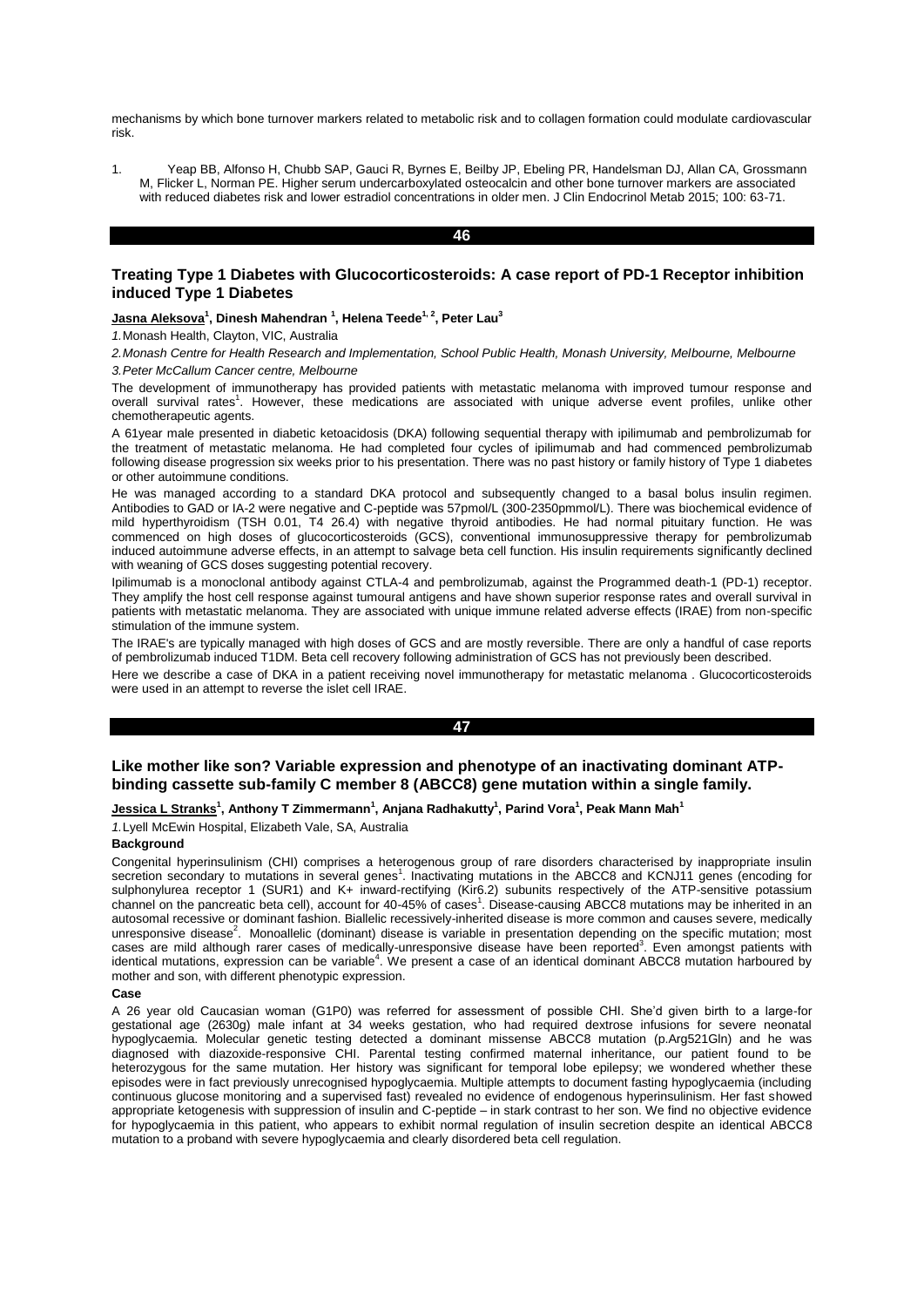- 1. Arnoux JB, Verkarre V, Saint-Martin C, Montravers F, Brassier A et al. 2012. Congenital hyperinsulinism: current trends in diagnosis and therapy. Orphanet Journal of Rare Diseases. 6:63-77
- 2. Pinney SE, MacMullen C, Becker S, Lin YW, Hanna C et al. 2008. Clinical characteristics and biochemical mechanisms of congenital hyperinsulinism associated with dominant KATP channel mutations. J Clin Invest. 118: 2877- 2886
- 3. MacMullen C, Zhou Q, Snider KE, Tewson PH, Becker SA et el. 2011. Diazoxide-Unresponsive Congenital Hyperinsulinism in Children With Dominant Mutations of the Beta Cell Sulfonylurea Receptor SUR1. Diabetes. 60: 1797- 1804
- 4. Shemer R, Ziv CA, Laiba E, Zhou Q, Gay J et al. 2012. Relative Expression of a Dominant Mutated ABCC8 Allele Determines the Clinical Manifestations of Congenital Hyperinsulinism. Diabetes. 61:258-263

#### **78**

# **High circulating fetal progesterone elevates fetal free cortisol levels through cortisol displacement from corticosteroid-binding globulin**

**Nicolette A Hodyl1, 2, Marni A Nenke3, 4, Michael J Stark1, 2, John G Lewis<sup>5</sup> , David J Torpy3, 4**

*1.*Robinson Research Institute, University of Adelaide, Adelaide, SA, Australia

*2.Neonatal Medicine, Women's and Children's Hospital, Adelaide, SA, Australia*

*3.Endocrine and Metabolic Unit, Royal Adelaide Hospital, Adelaide, SA, Australia*

*4.School of Medicine, University of Adelaide, Adelaide, SA, Australia*

*5.Steroid and Immunobiochemistry Laboratory, Canterbury Health Laboratories, Christchurch, New Zealand*

Background: Glucocorticoids are essential for fetal development and organ maturation, and therefore normal transition to extrauterine life. This process is facilitated by a natural increase in maternal cortisol as pregnancy progresses. Cortisol bioavailability and local tissue delivery is regulated by corticosteroid binding globulin (CBG). Progesterone also binds to CBG, however with over a 3 fold lower affinity than cortisol. In order to understand the regulation of cortisol bioavailability *in-utero*, we assessed gestational changes in free and total cortisol, CBG (both high and low affinity forms; haCBG and laCBG) and progesterone in cord blood from preterm and term deliveries.

Methods: Cord blood was collected from preterm (n=141) and term (n=176) neonates at the Women's and Children's Hospital Adelaide. Ha/la CBG levels were assessed by an in-house ELISA. Total cortisol and progesterone were measured by electrochemiluminescence immunoassay and ELISA, respectively. Free cortisol fraction was determined using a temperaturecontrolled ultrafiltration/ligand-binding method. Clinical data were extracted from medical records.

Results: Cord blood total and free cortisol, and the proportion of haCBG, increased significantly across pregnancy (p<0.05). Cord blood progesterone levels were over 100-fold those in women in the luteal phase (mean 7476nM/L, IQR 4184-9697nM/L), and did not significantly rise over pregnancy. Free cortisol fractions were elevated approximately 3-fold in gestation. While the progesterone to CBG ratio did not change over gestation, it was correlated with free cortisol concentrations at each gestational time point (r=0.155, p=0.03).

Conclusion: A high free cortisol fraction *in utero* may allow a fetal-specific, cortisol tissue distribution necessary for development. This is not driven through altered CBG ha/la levels. High progesterone levels found in cord blood suggest a 'progesterone switch' in CBG function *in utero,* resulting in displacement of cortisol from CBG. This results in predominant free cortisol in the neonatal circulation, with potential important physiological implications for neonatal transition.

### **79**

# **High maternal corticosterone levels during pregnancy programs sex-specific alterations in adrenal morphology and function in adult offspring of mice.**

## **Lisa K Akison<sup>1</sup> , Eleanor L Turton<sup>1</sup> , Danielle J Burgess<sup>1</sup> , Karen M Moritz<sup>1</sup> , James SM Cuffe<sup>1</sup>**

*1.*University Of Queensland, St Lucia, QLD, Australia

Stress during pregnancy programs long-term health outcomes. The hypothalamic-pituitary-adrenal-(HPA) axis plays a central role in regulating disease outcomes, but the impact of increased endogenous glucocorticoid concentrations on the structure and function of offspring adrenal glands has not been thoroughly investigated. This study aimed to identify the effects of shortterm, prenatal corticosterone (Cort) exposure in the mouse on offspring adrenal gland morphology and steroid hormone concentrations.

Cort was administered to C57Bl/6 mice via osmotic minipump (33mg/kg/h) for 60h from E12.5. Adrenals and plasma were collected from offspring at PN30 (adolescent), 6 months (adult) and 12 months (aged). Adrenals were fixed and processed for histological/volume analysis or frozen for qPCR analysis of steroidogenic enzymes (*Cyp11a1*, *Cyp21a1*, *Cyp11b1*, *Hsd11b2*, *Cyp11b2*), cholesterol transport protein (*Star*) and ACTH receptor (*Mc2r*). Plasma Cort was measured by RIA and aldosterone by ELISA. Adrenal volumes were determined by stereological analysis using the Cavalieri method.

Prenatal Cort had no effect on adrenal parameters measured in females at any age. In males, adrenal weight was unaffected at PN30 but increased at 6 months (44%). Plasma Cort levels were similar between Cort and Untr animals at PN30 but Cort (71%) and aldosterone (44%) were both increased in 6 month-old male offspring. Adrenal volume was reduced in Cort-exposed male offspring at PN30, particularly in the zona fasciculata (36%) which contains the glucocorticoid-producing cells, but was increased by 6 months (52%). Interestingly, *Mc2r* was up-regulated (1.2-fold) at PN30 and *Cyp11a1* was down-regulated (1.4 fold) at 6 months in Cort-exposed male offspring. At 12 months, Cort-exposed male mice showed enhanced age-induced plaque formation and fibrosis.

Prenatal Cort results in age-dependent changes to adrenal size, volume and steroidogenic gene expression in male offspring while females appeared unaffected. These findings suggest a role for the HPA in the etiology of sex-specific programming of disease.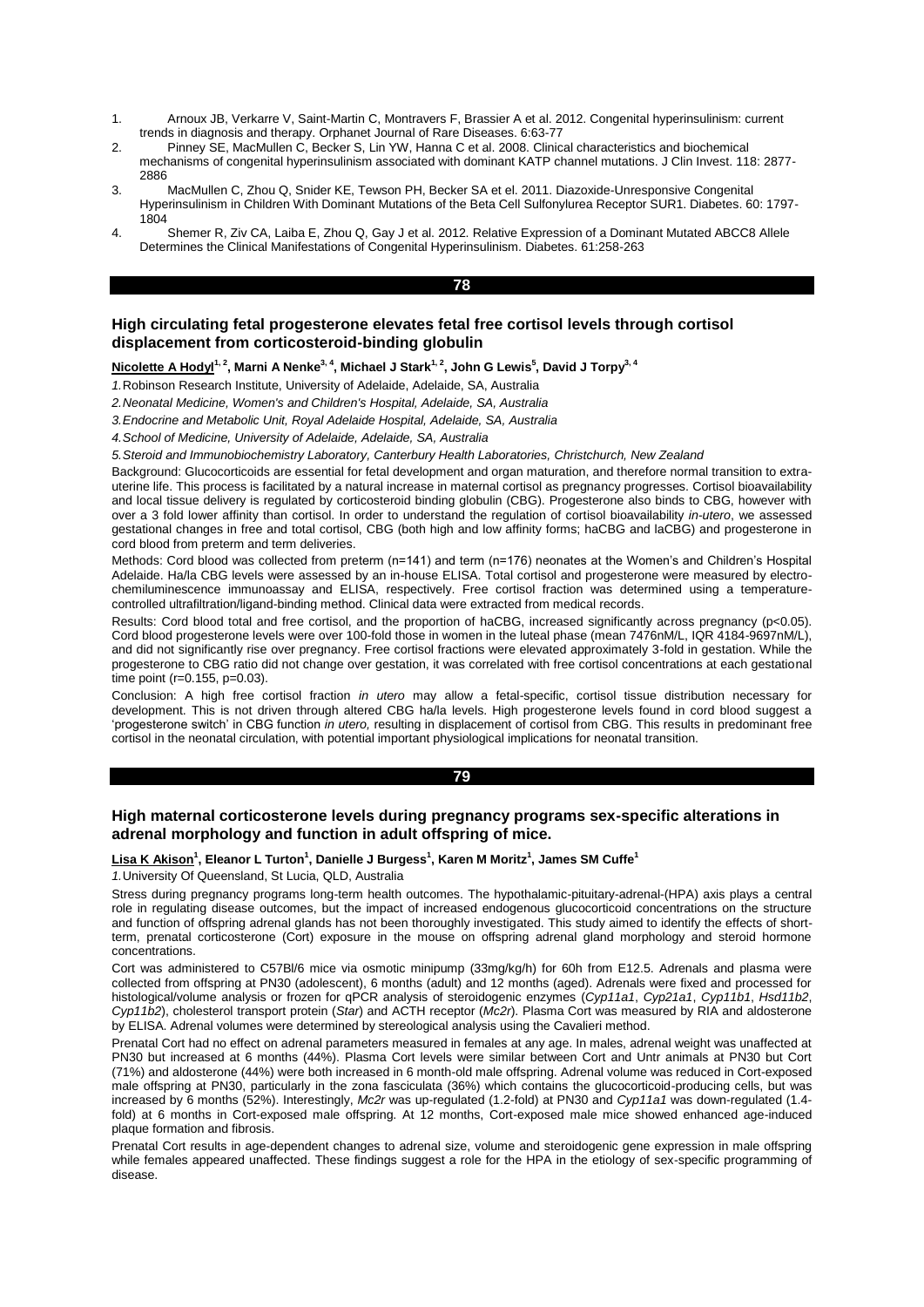# **80**

# **Nutrition, growth and developmental rate affect the timing of mammalian growth axis maturation**

#### **Brandon R Menzies<sup>1</sup> , Jennifer A Hetz<sup>1</sup> , Geoff Shaw<sup>1</sup> , Alexandra Rao<sup>2</sup> , Iain Clarke, Marilyn Renfree**

*1.*The University of Melbourne, Vic, Australia

*2.Physiology, Monash University, Melbourne, Vic, Australia*

Maturation of the mammalian growth axis occurs when the production of key growth factors in the liver, namely IGF-I, become responsive to circulating growth hormone (GH) via its interaction with hepatic GH-receptors. While this process occurs around the time of birth in some mammals such as sheep it occurs well after birth in others including humans, mice and marsupials. To determine if nutrition, which influences growth and developmental rate, influences the timing of growth axis maturation in mammals we organized day 60 post-partum tammar wallaby pouch young into *slow*, *normal* and *fast* growth groups and measured the expression and circulating concentrations of key genes and hormones including GH, IGF-I/-II, GHR, IGFBP3 and IGFALS at 120 and 150 days post-partum. *Slow* young included those of primiparous mothers in their first reproductive year (n=7; maternal weight: 3.0 ± 0.4 kg), while *normal* young were those of multiparous females (n=16; maternal weight: 5.2 ± 0.5 kg). *Fast* young were fostered at day 60 post-partum to mothers at day 120 of lactation that produce a higher volume, energy dense milk, accelerating their growth and development (n=12; maternal weight:  $5.1 \pm 0.2$  kg). Growth, development and maturation of GH/IGF-I axis components occurred earlier in *fast* growing young, which had significantly increased hepatic *GHR*, *IGF1* and *IGFALS* expression, plasma IGF-I concentrations, and significantly decreased plasma GH concentrations compared to age-matched young in the *normal* and *slow* groups (*p* < 0.05, respectively). These data support the hypothesis that the timing of growth axis maturation depends largely on the growth rate and maturity of the young, which can be altered by changing their nutritional status.

**81** 

# **Restricted placental growth does not reduce spontaneous activity in the adolescent or young adult sheep.**

#### **Manpreet Kaur<sup>1</sup> , Amy L Wooldridge<sup>1</sup> , Michael J Wilkes<sup>2</sup> , Philip I Hynd<sup>2</sup> , Glenn K McConell<sup>3</sup> , Kathryn L Gatford<sup>4</sup>**

*1.*Robinson Research Institute and School of Paediatrics & Reproductive Health, University of Adelaide, Adelaide, SA, Australia *2.School of Animal and Veterinary Sciences, University of Adelaide, Adelaide, SA, Australia*

*3.Institute of Sport, Exercise and Active Living, College of Sport and Exercise Science, and College of Health and Biomedicine, Victoria University, Melbourne, VIC, Australia*

#### *4.Robinson Research Institute, University of Adelaide, Adelaide, SA, Australia*

**Intrauterine growth restriction (IUGR) increases the risk of metabolic diseases including type 2 diabetes (T2D) in adult life. Increased lifetime or childhood exercise or activity correlates with lower T2D risk (1,2), such that decreased activity in IUGR individuals might explain their increased risk of T2D. Retrospective human data suggests that IUGR decreases activity in adulthood (3,4), but such studies may be confounded by differences in the postnatal environment. Impaired placental function is a major cause of human IUGR in developed countries, and restricted placental function and hence fetal growth (PR) in sheep impairs postnatal glucose tolerance, insulin secretion and insulin sensitivity. We hypothesised that PR would decrease spontaneous activity in adolescent and adult sheep. Spontaneous activity in 14 control (CON: 5 M, 9 F) and 19 PR sheep (9 M, 10 F) was recorded as distance travelled during two 18-hour trials per sheep in adolescence (204 ± 1 d old) and young adulthood (294 ± 1 d old) using Garmin Forerunner 910XT GPS devices. Ewes and rams were housed in adjacent paddocks. PR reduced birth weight by ~12% in this cohort (P=0.015). In adolescents, total distance travelled during the trials did not differ between CON and PR sheep (P>0.6), was 12% greater in females than males (P=0.045), and correlated negatively with maximum daily temperature (P=0.041). In young adults, activity was greater in PR than CON (P=0.004) and did not differ between sexes (P>0.2). At both ages, distance travelled varied with time (each P<0.001), peaking during the evening and morning. These diurnal patterns of activity are consistent with previous studies in sheep (5). Our data suggests that PR does not reduce activity in adolescent or young adult sheep, and we are currently assessing whether greater levels of early life exercise predict better adult metabolic outcomes in sheep, as in humans.**

- 1. Fernandes RA & Zanesco A. (2010) Hypertension Res 33, 926-931.
- 2. Tuomilehto J, Lindström J, Eriksson JG, et al. (2001) New England J Med 344, 1343-1350.
- 3. Salonen MK, Kajantie E, Osmond C, et al. (2011) Eur J Public Health 21, 719-724.
- 4. Andersen LG, Angquist L, Gamborg M, et al. (2009) PLoS ONE 4, e8192.
- 5. Morton AJ, Rudiger SR, Wood NI, et al. (2014) Hum Mol Genet 23, 3375-3383.

#### **82**

## **Comprehensive Assessment of the Haemostatic System in Polycystic Ovarian Syndrome**

**Genia Burchall<sup>1</sup> , Terrence Piva<sup>1</sup> , Helena Teede2, 3, Matthew Linden<sup>4</sup>**

*1.*RMIT, Bundoora, VIC, Australia

- *2.Monash Univeristy, Clayton, Vic, Australia*
- *3.Monash Univeristy, Clayton, Vic, Australia*

*4.University of Western Australia, Nedlands, Vic, Australia*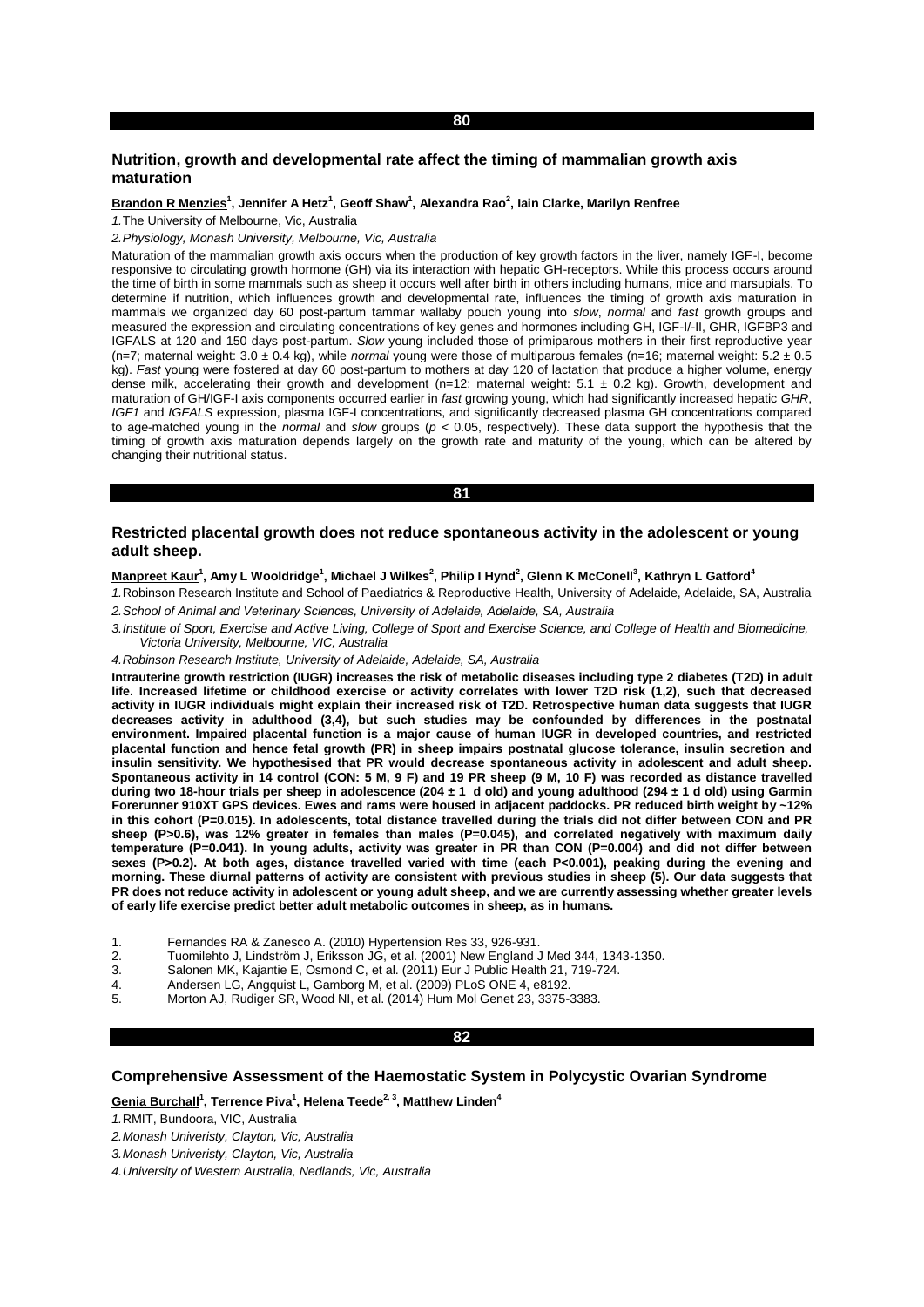Polycystic Ovarian Syndrome (PCOS) affects as many as 20% of reproductive-aged women. PCOS presents with reproductive and metabolic features, endothelial dysfunction and potential aberrant coagulation and fibrinolysis. Altered haemostasis risks also noted in current management strategies may significantly increase cardiovascular disease (CVD) risks in this patient group. We aimed to comprehensively assess haemostasis and fibrinolysis in PCOS versus controls; 107 lean, overweight and obese women with and 67 women without PCOS were assessed for prothrombin fragments 1 and 2 (PF1 and 2), plasminogen, tissue plasminogen activator (tPA), thrombin activatable fibrinolysis inhibitor (TAFI) and thrombin generation (TG). We had previously measured plasminogen activator inhibitor 1 (PAI-1) and asymmetric dimethylarginine (ADMA) as well as the hormonal and metabolic markers for these participants. Significantly higher levels of ADMA (0.70 vs 0.39 µmol/L, p<0.0001), increased PAI-1 (4.80 vs 3.66 U/mL, p<0.0001) and increased plasminogen (118.39 vs 108.46%, p<0.0001) were seen in PCOS versus controls even after adjustment for age and BMI (p<0.0001, p=0.005, p=0.024, respectively). A significantly lower difference was noted between PCOS and controls in PF1&2 (180.0 vs 236.0 pmol/L, p=0.028) and higher for tPA (11.35 vs 9.20 ng/mL, p=0.025), however when adjusted for age and BMI these differences became borderline for the former (p=0.05) and insignificant for the latter (p=0.545). No difference was noted between the two groups for TAFI and TG. Results from this study suggest that the aberrant haemostasis observed in women with PCOS is mainly due to a hypofibrinolytic state. With increased activity of inhibitor of fibrinolysis, PAI-1 and increased plasminogen, a hypofibrinolytic state occurs. These changes may be related to an abnormal endothelial function, to hormonal and metabolic abnormalities or to other mechanism of action in PCOS. A hypofibrinolytic state serves as a further CV risk factor and risk marker in PCOS, which may contribute to CVD development.

**83** 

## **Bisphenol A and childhood overweight and obesity: is there a link?**

#### **Bridget Maher1, 2, 3, Karin English1, 3, Robert Ware<sup>2</sup> , Peter Sly1, 3, Rosana Norman<sup>4</sup>**

*1.*Children's Health and Environment Program, University of Queensland, Brisbane, QLD, Australia

*2.School of Public Health, University of Queensland, Brisbane, QLD, Australia*

*3.Queensland Children's Medical Research Institute, Brisbane, QLD, Australia*

*4.Queensland University of Technology, Brisbane, QLD, Australia*

Background: Experimental models suggest that exposure to bisphenol A (BPA) in early life promotes excess adiposity, but it is unclear whether BPA exposure in human populations plays a role in childhood obesity. The objective of this study was to investigate the relationship between childhood exposure to BPA and excess body weight from human epidemiological studies.

Methods: Eligible studies were identified by systematic searches of Pubmed, Embase, Cochrane and Toxline databases, until 15th May 2015. There were no language restrictions and reference lists of relevant publications were also searched. Longitudinal cohort, cross-sectional and case-control studies were included if they reported urinary BPA concentrations in children. The primary outcome measures were age-and-sex-adjusted BMI percentile of  $\geq 85^{th}$  percentile for overweight and  $\geq$ 95<sup>th</sup> percentile for obesity. High vs low dose analyses were used to calculate the pooled ORs, by comparing the odds of being overweight and obese for children in the highest vs lowest BPA exposure categories for each study. Linear dose response analyses were then preformed for exposure in school aged children using generalised least square trend estimation.

Results: Seven studies published between 2009 and 2014 were included, involving 4897 children worldwide. For children in the highest BPA exposure category the pooled OR for child overweight was 1.38 (95% CI 1.16 to 1.63, P < 0.0001) and child obesity was 1.56 (95% CI 1.26 to 1.92, P < 0.0001); compared to those with the lowest levels of exposure. Dose-response analysis found that for each 1 µg/L increase in child urinary BPA concentration, the pooled OR for child obesity increased by 4% (OR=1.04; 95% CI 1.01 to 1.07,  $p = 0.003$ ).

Conclusion: BPA exposure is associated with a significant increased odds of overweight and obesity, providing a compelling argument that BPA promotes excess body weight and contributes to obesity in human children.

#### **101**

**Gestational diabetes mellitus and adverse pregnancy outcomes: the impact of different treatment targets at two major Australian maternity services.**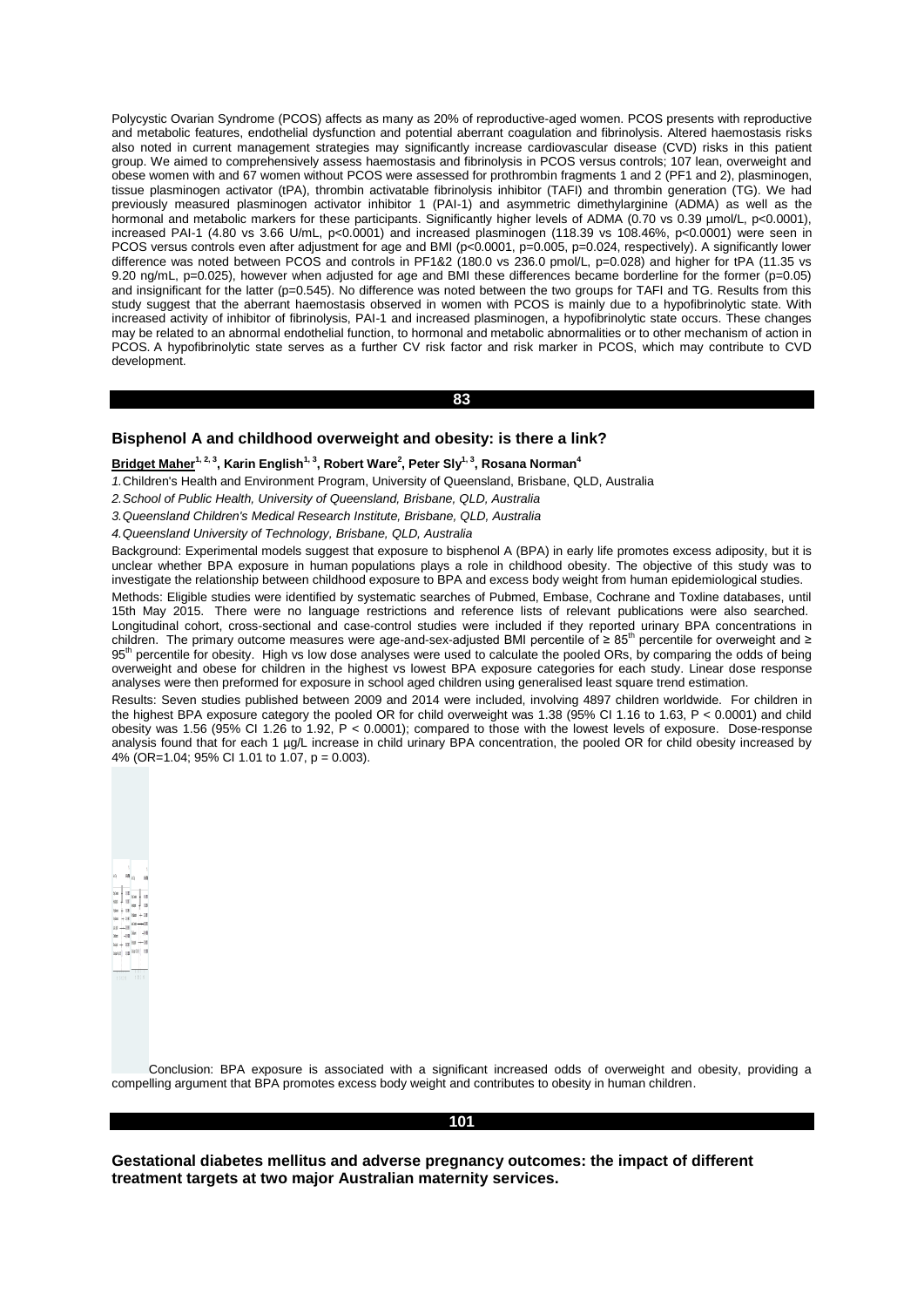# <u>Sally Abell<sup>1, 2</sup>,</u> Jacqueline Boyle<sup>1, 3</sup>, Alison Nankervis<sup>4</sup>, Sanjeeva Ranasinha<sup>1</sup>, Georgia Soldatos<sup>1, 2</sup>, Euan Wallace<sup>3, 5</sup>,<br>Sophia Zoungas<sup>1, 2</sup>, Helena Teede<sup>1, 2</sup>

*1.*Monash Centre for Health Research and Implementation, Monash University, Melbourne

*2.Diabetes and Vascular Medicine Unit, Monash Health, Victoria*

*3.Monash Women's Services, Monash Health, Clayton, Victoria*

*4.Royal Women's Hospital, Parkville, Victoria*

*5.The Ritchie Centre, Department of Obstetrics and Gynaecology, Monash University, Clayton, Victoria*

#### **Objective**

There is insufficient evidence for treatment targets in Gestational Diabetes Mellitus (GDM). We aimed to explore the impact of different treatment targets on pregnancy outcomes.

#### **Methods**

An observational study was conducted of singleton births >20 weeks at Monash Health (MH) and Royal Women's Hospital (RWH) from 2009-2013. Data (pregnancy details, maternal and neonatal outcomes) were obtained from each hospital's pregnancy database. Outcomes for women with GDM at MH (n=2,891) and RWH (n=1,930) were compared [diagnosis: 2hr 75g OGTT at 24-28weeks with fasting glucose ≥5.5mmol/L and/or 2hr ≥8.0mmol/L]. Each hospital follows a similar GDM management protocol but applies different treatment targets: MH fasting <5.5mmol/L, 2hr post-prandial <7.0mmol/L; RWH fasting <5.0mmol/L, 2hr <6.7mmol/L. Descriptive statistics are presented. Multivariable regression analysis will be used to examine associations between GDM treatment and adverse outcomes.

#### **Results**

The prevalence of GDM and requirement for insulin at MH were 7.9% and 31%, and at RWH with stricter treatment targets were 6.3% and 47% respectively. Over half of women with GDM were overweight or obese. The rate of special care nursery admission (29.6% vs 17.0%) was higher at MH compared to RWH, but rates of induction of labour (30.6% vs 56.6%) and caesarean section (33.8% vs 39.5%) were lower (all p<0.001), partly reflecting hospital protocols. Babies of women with GDM were born later (mean gestation 39±2 vs 38±2wks, p<0.001) at MH compared to RWH, and had higher rates of respiratory distress (3.6% vs 1.2%, p<0.001), hypoglycaemia (9.9% vs 2.2%, p<0.001) and macrosomia (11.3% vs 9.5%, p=0.035), but lower rates of pre-term birth (8.5% vs 11.3%, p=0.001) and stillbirth (0.3% vs 0.7%, p=0.024). Rates of shoulder dystocia and jaundice were comparable.

#### **Conclusions**

Stricter treatment targets for GDM appear to reduce macrosomia, without increasing neonatal hypoglycaemia or special care nursery admission, but may be associated with more obstetric intervention.

**102** 

# **Is Specificity Desirable in Urinary Free Cortisol Measurement? Comparison of 2 Immunoassays and Tandem Mass Spectroscopy.**

## **Ingrid Bretherton<sup>1</sup> , Geetha Rathnayake <sup>2</sup> , QUE LAM<sup>1</sup> , Brett McWhinney<sup>3</sup> , Mathis Grossmann<sup>1</sup> , Hans-Gerhard Schneider<sup>4</sup> , Cherie Chiang1, 2, 4**

*1.*Austin Hospital , Melbourne, Victoria, Australia

*2.Royal Melbourne Hospital , Melbourne, Victoria , Australia*

*3.Royal Brisbane Hospital , Brisbane, Queensland, Australia*

*4.Alfred Hospital , Melbourne, Victoria, Australia*

Background: Liquid Chromatography Tandem Mass Spectroscopy (LCMS) is increasingly replacing traditional immunoassays in endocrine testing by virtue of its specificity and lack of cross-reactivity. We investigated whether the newer, more specific urinary free cortisol (UFC) assays have comparable sensitivity in patients with new or relapsed Cushing's disease.

Method: 69 consecutive UFC samples from two tertiary hospitals were analysed on LCMS (user defined cut off < 150nmol/day), Roche extracted immunoassay (manufacturer cut-off < 380 nmol/day), and Abbott unextracted immunoassay (manufacturer cut-off < 487 nmol/day, user defined cut-off < 280 nmol/day). Samples were classified as A) Cushing's (new diagnosis on histology, or known Cushing's /clinical features with at least one positive midnight salivary cortisol/dexamethasone suppression test), or B) Unlikely Cushing's by two independent Endocrinologists.

Results: 31 UFCs were positive on at least one method, of which 12 were true positives using clinical classification as the gold standard. Roche had 26 positive UFC, followed by LCMS ( $n = 20$ ) and Abbott ( $n = 13$  user defined cut-off,  $n = 5$  manufacturer cut-off). All UFCs from confirmed Cushing subjects were positive on the Roche, false positives included patients on prednisolone and acutely unwell patients. The more specific methods (LCMS, Abbott) missed 2 relapsed Cushing's disease. Area under the curve was 0.99 for Roche (C.I: 0.98 – 1.0), 0.85 for Abbott (C.I: 0.71 – 0.99), and 0.80 for LCMS (C.I: 0.62 – 0.98). Using Abbott user defined cut-off had the strongest agreement with clinical classification (Kappa =  $0.56$ ), using manufacturer's recommended cut-off missed 8 samples of Cushing's disease.

Conclusions: Although Roche assay cross-reacts with prednisolone, it detected two patients with relapsed Cushing's disease that were missed by more specific assays. ACTH increases upstream steroid metabolites which cross react with less specific UFC methods, this cross-reactivity might play a role in early detection.

## **103**

# **Differential associations of ferritin and 25-hydroxyvitamin D with fasting glucose and diabetes risk in community dwelling older men.**

<u>Simon Carrivick<sup>1, 2</sup>,</u> Helman Alfonso<sup>3</sup>, Leon Flicker<sup>1, 4</sup>, Jonathan Golledge<sup>5, 6</sup>, Paula Clancy<sup>5</sup>, Jenny E. Gunton<sup>7</sup>, Graeme<br>J. Hankey<sup>1</sup>, Osvaldo P. Almeida<sup>4, 8</sup>, Paul E. Paul E. <sup>9</sup>, Bu B. Yeap<sup>1, 2</sup>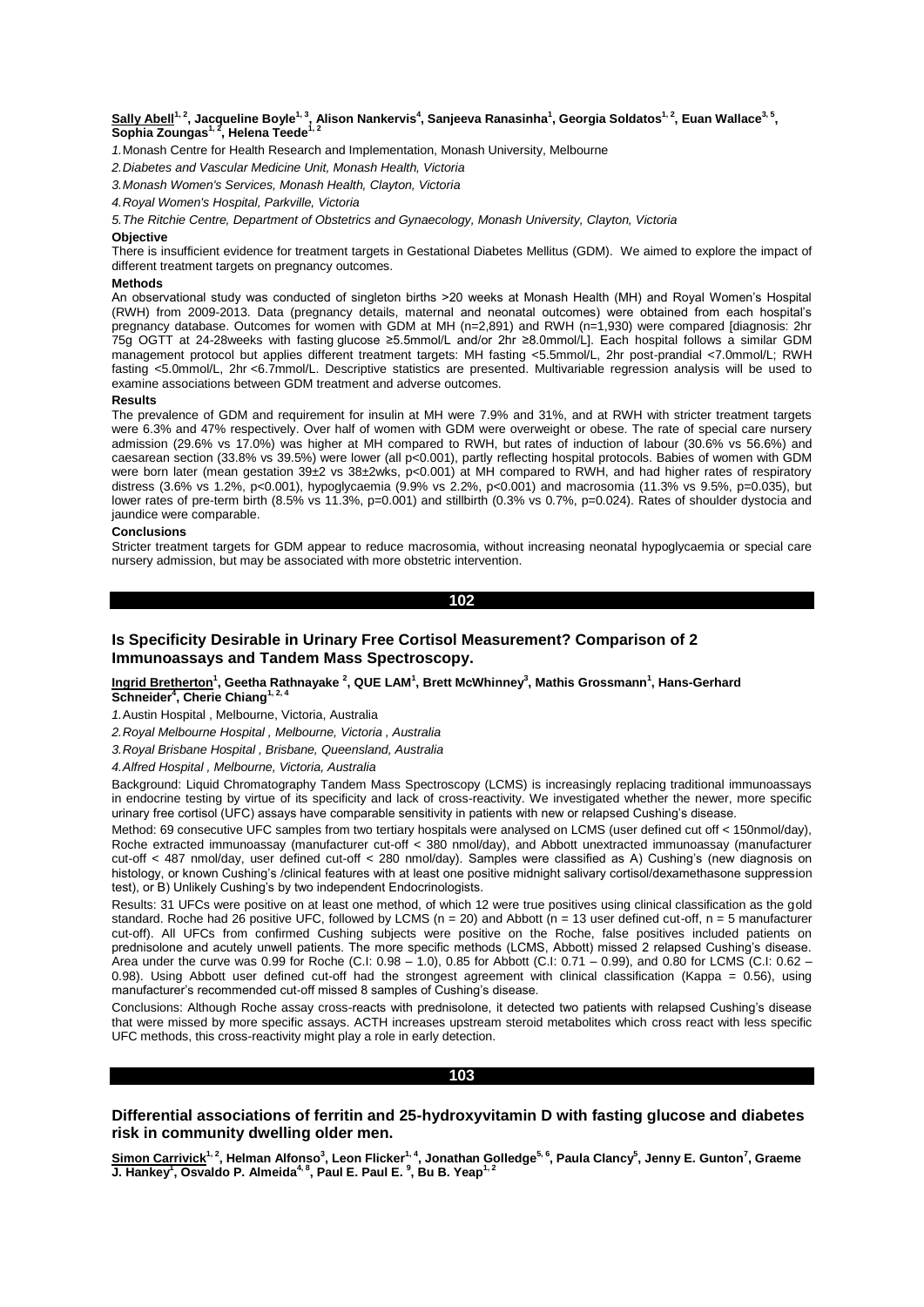*1.*School of Medicine and Pharmacology, University of Western Australia, Perth

*2.Department of Endocrinology and Diabetes, Fiona Stanley Hospital, Perth*

*3.School of Public Health, Curtin University, Perth*

*4.Western Australian Centre for Health and Ageing, Centre for Medical Research, University of Western Australia, Perth*

*5.Vascular Biology Unit, Queensland Research Centre for Peripheral Vascular Disease, School of Medicine, James Cook University, Townsville*

*6.Department of Vascular and Endovascular Surgery, Townsville Hospital, Townsville*

*7.Westmead Hospital, University of Sydney, Sydney*

*8.School of Psychiatry and Clinical Neurosciences, University of Western Australia, Perth*

*9.School of Surgery, University of Western Australia, Perth*

**Aims**High ferritin and low vitamin D concentrations are associated with an increased incidence and prevalence of diabetes mellitus but the strength and nature of the association in older adults remains unclear. We examined the roles of ferritin and 25 hydroxyvitamin D as independent predictors of glycaemia in older men.

**Methods**Cross-sectional analysis of a population-based cohort study of 4,248 community dwelling older men aged 70-89 years in Perth, Western Australia. Plasma ferritin, 25-hydroxyvitamin D and glucose were assayed. Diabetes was ascertained from self-report, medication usage and fasting glucose concentrations. Multivariate analyses adjusted for age, smoking, BMI, waist:hip ratio, physical activity, hypertension, lipids, creatinine, CRP and medical comorbidity. waist:hip ratio, physical activity, hypertension, lipids, creatinine, CRP and medical comorbidity.

**Results**There were 588 men with diabetes (13.9%). Ferritin was associated with fasting glucose in non-diabetic men (0.05 mmol/L per 1SD increase in ferritin, p=0.01). 25-hydroxyvitamin D was inversely associated with fasting glucose in non-diabetic men (-0.08 mmol/L per 1SD, p<0.001). Ferritin was not associated with prevalent diabetes (highest vs. lowest quartile; >225 vs <65.5 ng/ml: adjusted odds ratio [OR] 0.91, 95% confidence interval [CI], 0.70-1.18, p=0.47). Higher vitamin D was associated with a decreased odds of prevalent diabetes (highest vs lowest quartile; >81.6nmol/L vs <52.9nmol/L: adjusted. OR=0.58, 95% CI=0.44-0.75, p<0.001). There was no interaction between ferritin and vitamin D on diabetes risk. The results were similar after exclusion of diabetic men using insulin.

**Conclusions**In older men, increased ferritin is associated with increased plasma fasting glucose concentrations; however it is not a predictor of overall diabetes risk. Higher 25-hydroxyvitamin D concentrations are independently associated with lower fasting glucose levels and reduced risk of diabetes. In older adults manipulation of plasma ferritin may not alter diabetes risk, whereas interventional studies are required to determine whether vitamin D supplementation reduce the incidence of diabetes as vitamin D levels are associated with other health indices.

**104** 

# **Neutral associations of testosterone, dihydrotestosterone and estradiol with fatal and nonfatal cardiovascular events, and mortality in men aged 17-97 years**

**Yi Xian Chan1, 2, Matthew W Knuiman<sup>3</sup> , Joseph Hung4, 1, Mark L Divitini<sup>3</sup> , John P Beilby<sup>5</sup> , David Handelsman<sup>6</sup> , Jonathan Beilin<sup>7</sup> , Brendan Mcquillan4, 1, Bu B Yeap1, 2**

*1.*School of Medicine and Pharmacology, University of Western Australia, Perth, Western Australia, Australia

*2.Department of Endocrinology and Diabetes, Fiona Stanley Hospital, Murdoch, Western Australia, Australia*

*3.School of Population Health, University of Western Australia, Perth, Western Australia, Australia*

*4.Department of Cardiovascular Medicine, Sir Charles Gairdner Hospital, Perth, Western Australia, Australia*

*5.Pathwest Laboratory Medicine, Sir Charles Gairdner Hospital, Perth, Western Australia, Australia*

*6.ANZAC Research Institute, Sydney, NSW, Australia*

*7.Department of Endocrinology and Diabetes, Fiona Stanley Hospital, Murdoch, Western Australia, Australia Context*

Lower testosterone (T) levels have been associated with poorer health outcomes in older men, however, the relationship between T, dihydrotestosterone (DHT) and estradiol (E2) with cardiovascular disease (CVD) in younger men remains unclear. *Objectives*

We assessed associations between endogenous sex hormones with mortality (all-cause and CVD) and CVD events, in community-dwelling men aged 17-97 years.

## *Participants and methods*

T, DHT and E2 were assayed using liquid chromatography-mass spectrometry, and SHBG and LH using immunoassay, in 2,143 men from the 1994/5 Busselton Health Survey. Outcomes of death from any cause, CVD mortality and CVD events were recorded to December 2010 by data linkage. Cox proportional hazards regression was performed, adjusting systematically for age and other cardiovascular risk factors.

*Results*

Of the 1,804 men included in the analysis, there were 319 deaths, 141 CVD deaths, and 399 CVD events. Compared to the full cohort, men who died were older (70.4±11.0 vs 50.3±16.8 years), and had lower baseline T (12.0±4.4 vs 13.6±4.9 nmol/L) and DHT (1.65±0.64 vs 1.70±0.72 nmol/L), but higher E2 (64.0±32 vs 60.1±30.2 pmol/L). After adjustment for risk factors, T was not associated with mortality (adjusted HR=0.90, 95% CI 0.79-1.04; p=0.164 for every increase in 1 SD of T), CVD deaths (adjusted HR=1.04, 95% CI 0.84-1.29; p=0.708) or CVD events (adjusted HR=1.03, 95% CI 0.92-1.15, p=0.661). No associations were found for DHT, E2, SHBG or LH in the fully-adjusted analyses. Results were similar when the analysis was restricted to men free of CVD at baseline.

*Conclusions*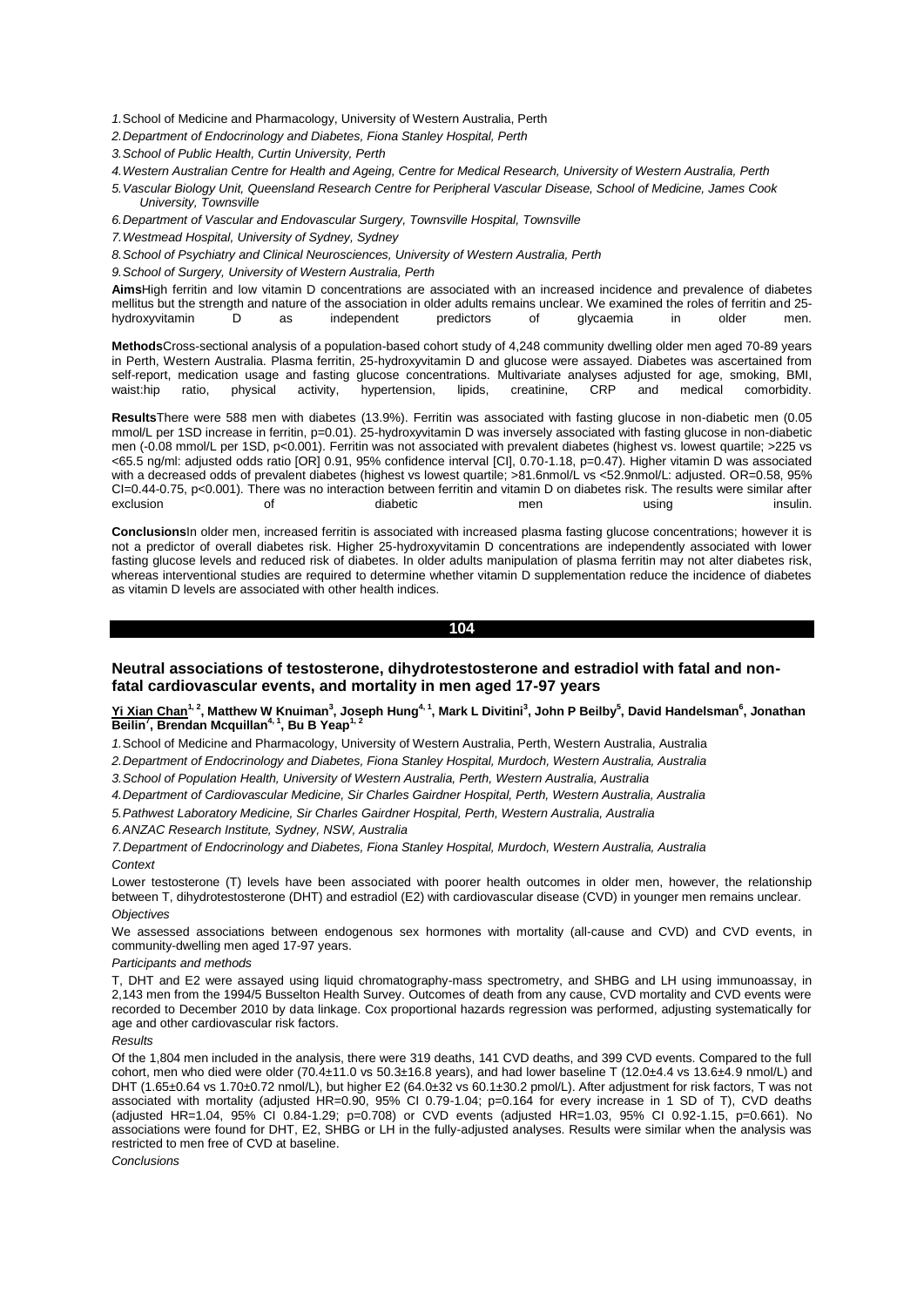In men aged 17-97 years, T, DHT and E2 were not associated with mortality or CVD outcomes. This neutral association of hormones with CVD contrasts with prior studies in older men. Future interventional studies are warranted to assess the effects of T supplementation on risk of CVD events in men across ages.

**105** 

# **Effects of Androgen Deprivation on the Biomechanical Function of the Lower-limb Muscles during Gait in Men**

## **Ada Cheung<sup>1</sup> , Anthony Schache<sup>2</sup> , Hans Gray<sup>2</sup> , Daryl Lim Joon<sup>1</sup> , Jeffrey Zajac<sup>1</sup> , Marcus Pandy<sup>2</sup> , Mathis Grossmann<sup>1</sup>**

*1.*Department of Medicine (Austin Health), The University of Melbourne, Heidelberg, VIC, Australia

*2.Mechanical Engineering, The University of Melbourne, Melbourne, Victoria, Australia*

Background and aims: Testosterone is important for maintaining muscle mass in ageing men, however it's role in physical performance is unclear. We hypothesise that testosterone withdrawal causes differential deficits in leg muscle function. We aimed to assess effects of androgen deprivation therapy (ADT) for prostate cancer on functional mobility.

Methods: This prospective 12-month case-control study of men with localised prostate cancer included 29 cases (newly commencing ADT) and 24 controls (not receiving ADT), matched for age and radiotherapy. Video-based quantitative gait analyses (walking on level ground) was combined with computational musculoskeletal modelling to determine the following main outcome measures of interest in the lower limbs: 1) stride length, step width, walking speed 2) 30 joint torques (hip, the knee, ankle) 3) individual muscle contributions to the acceleration of the body's centre of mass (COM) in three directions; vertically, forwards

and sideways. The sideways is a structure of the sideways of the sideways is structured by the sideways.

A linear mixed model was performed to assess between group differences over time.

Results: Compared with controls over 12 months, the ADT group had significantly increased step width (mean adjusted difference (MAD) 1.4cm [0.6, 27.4], p=0.042) with no change in stride length or walking speed. Decreased peak joint torques for hip flexion (mediated by iliopsoas, MAD -0.11newtons/kg [-0.19, -0.028], p=0.01) and knee extension (mediated by quadriceps, MAD -0.11newtons/kg [-0.20, -0.02], p=0.02) were observed. There was also decreased contribution of soleus to forward acceleration of the body's COM (MAD -0.17m/s2 [-0.29, -0.05], p<0.01). No significant interactions were noted in other muscles.

Conclusion: ADT may have effects on balance and causes differential effects on lower limb muscles, predominantly those involved in supporting body weight and forward propulsion of the body during walking (iliopsoas, quadriceps, soleus). This may be related to differential androgen sensitivity of individual muscles. These changes provide a rational basis to target exercise and promyogenic interventions to mitigate ADT-associated sarcopenia.

## **106**

# **Poor glycaemic control is associated with decreased survival in patients with diabetes following lung transplantation**

## **Kathryn Hackman1, 2, Greg Snell1, 2, Leon Bach1, 2**

*1.*Alfred Hospital, Prahran, VIC, Australia

*2.Medicine, Monash University, Melbourne*

Diabetes Mellitus (DM) is common in lung transplant recipients and is a major risk factor for mortality. We undertook a prospective study to determine whether glycaemic control was associated with survival following lung transplantation (LTx). We collated all available fasting and random glucose and HbA1c results of the 195 consecutive patients who underwent LTx from 1/8/2010 – 1/8/2013. Patients were followed until 15/5/2015. Eighty-six patients with DM (pre-and post-LTx or new onset DM post-LTx) were included in analyses to avoid bias. Cox regression analyses were performed to determine the effect of glycaemic control on survival.

Patients had a mean of 1.3, 57.7 and 1.5 fasting glucose, random glucose and HbA1c tests in the first 3 months after LTx and a mean of 5.5, 21.4 and 5.6 tests throughout follow up. Of the 86 patients with DM, 28 (33%) died. Estimated mean survival in these patients was  $3.6$  (95%Cl  $3.3 - 4.4$ ) years.

Mean glucose and HbA1c over the first 3 months following LTx were not associated with survival. However random glucose from 3 months until end of follow up was associated with reduced survival HR 1.31 (95% CI 1.13 – 1.52, p<0.001). Fasting glucose and HbA1c from 3 months until end of follow up were not associated with survival, although the sample size and relatively small number of tests performed may have influenced this result.

Our findings suggest that glycaemic control in the first 3 months following LTx is not associated with survival. However the 31% increase in mortality risk for each 1mM increase in mean random glucose over the longer term is significant. Tighter glycaemic control following lung transplantation may result in improved survival.

## **107**

# **The Mythology of Vitamin D Deficiency and Insufficiency**

**Sonali Shah<sup>1</sup> , Cherie Chiang<sup>1</sup> , Ken Sikaris<sup>2</sup> , Ego Seeman<sup>1</sup>**

*1.*Austin health, Heidelberg

*2.Melbourne Pathology, Melbourne*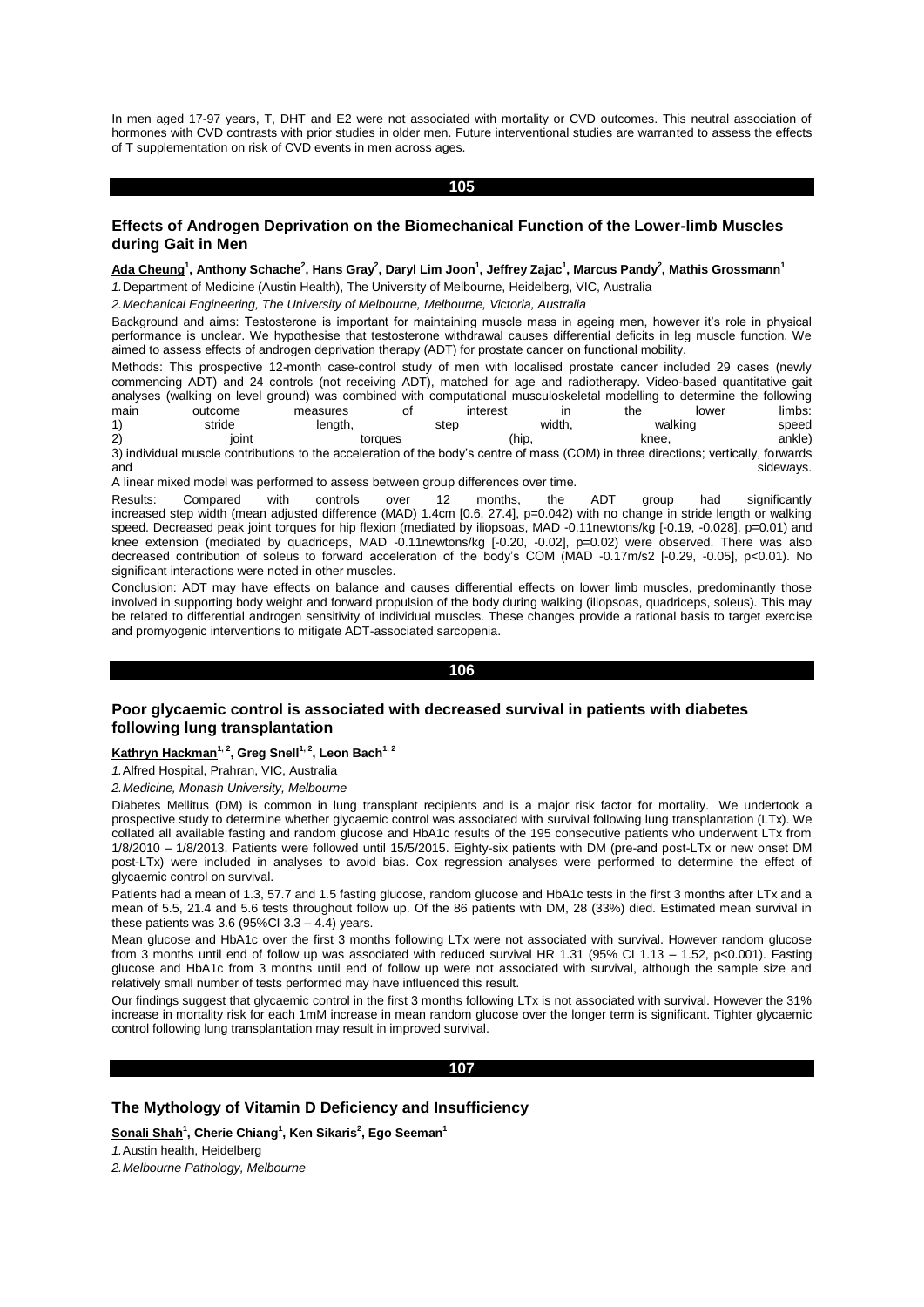**Introduction** Vitamin D deficiency is defined as a serum 25-hydroxy-vitamin D (25(OH)D) <30 nmol/L, a value presumed to signal the likelihood of osteomalacia or secondary hyperparathyroidism [1]. Vitamin D insufficiency is held to be present with values <75nmol/L for reasons that are less clear [2]. If correct, ~4% of individuals are 'deficient' and ~75% are 'insufficient' and in need of therapy [3]. We aimed to determine whether there is (i) a serum 25(OH)D that signals secondary hyperparathyroidism, and so, by inference, an increased risk for bone disease, and (ii) another level above which serum parathyroid hormone (PTH) has reached a nadir and ceases to diminish. parathyroid hormone (PTH) has reached a nadir and ceases to diminish.

**Method** Concentrations of 25(OH)D, PTH, calcium and creatinine measured in the serum of 10349 women and 3582 men were collected by Melbourne Pathology. We excluded persons <20 years, patients with hyper- or hypocalcaemia, chronic kidney<br>disease and and a 25/OH)D 25/OH) disease and and a 25(OH)D >180nmol/L.

**Results** Serum PTH correlated negatively with serum 25(OH)D with no evidence of a threshold 25(OH)D distinguishing persons with and without an elevated PTH; PTH was within the 'normal' range in over half (714/1416) of subjects with 25(OH)D ≤ 30 nmol/L. Nor was there a nadir or plateau; the higher the 25(OH)D, the lower the PTH (Fig 1). For both sexes, PTH was higher in ≥55 than <45 year olds (p<0.001) after adjusting for 25(OH)D, serum calcium and eGFR.

市面

**Conclusion** PTH is a continuous trait. There is no serum 25(OH)D threshold that sensitively discriminates persons with and without secondary hyperparathyroidism. Further work is underway examining the association between these measurements and bone microarchitectural deterioration. Given the limited evidence of bone disease based on histomorphometry or antifracture efficacy using vitamin D supplements in community dwellers [4,5], these data challenge the existence of an 'insufficiency' state.

- 1. Aspray TJ et al Age and Ageing 43: 592–595, 2014
- 2. Holick M et al J Clin Endocrinol Metab 96:911–1930, 2011
- 3. Daly RM et al Clinical Endocrinology 77, 26–35, 2012
- 4. Priemel M et al J Bone Miner Res. 25(2):305-312, 2010
- 5. Abrahamsen B et al BMJ doi:10.1136/bmj.b5463, 2010

### **108**

# **Effect of Glucocorticoid on Brown Adipose Tissue Function in Humans – A Randomised Double-blind Placebo Controlled Cross-over Study**

**Moe Thuzar1, 2, Phillip W Law2, 3, Jeyakantha Ratnasingam1, 4, Christina Jang1, 2, Susanne Jeavons2, 3, Ken KY Ho1, 2**

*1.*Department of Endocrinology & Diabetes, Princess Alexandra Hospital, Brisbane, Queensland, Australia

*2.School of Medicine, University of Queensland, Brisbane, Queensland, Australia*

*3.Department of Molecular Imaging, Princess Alexandra Hospital, Brisbane, Queensland, Australia*

*4.Faculty of Medicine, University of Malaya, Kuala Lumpur, Malaysia*

**Background:** Glucocorticoid (GC) excess causes obesity. In animals, GC inhibits brown adipose tissue (BAT) function, leading to weight gain. The involvement of BAT in the development of obesity induced by GCs in humans is not known.

**Aim:** To investigate the effect of GC on BAT function in humans.

**Method:** In a randomised double-blind cross-over design, 10 healthy adults (6 men, 4 women; age mean±SEM, 28±6 year; BMI 25±3 kg/m<sup>2</sup>) underwent 1 week each of oral prednisolone (15mg/day) and placebo treatment with an intervening 2-week washout period. At the end of each treatment, under standardised cooling (19-20°C), BAT function was assessed by measuring (i) BAT activity on PET-CT scan after 75MBq of FDG (ii) supraclavicular (SCL) skin temperatures using infrared thermography (iii) energy production after a standardised meal using indirect calorimetry.

**Results:** Compared to placebo, SCL BAT activity (SUV<sub>max</sub>  $6.2\pm2.6$  vs  $3.7\pm1.4$ , P=0.08) and volume (44 $\pm26$  vs  $23\pm15$ cm<sup>3</sup>, P=0.09) were lower with prednisolone. During cooling, SCL skin temperature fell to a greater degree with prednisolone (-  $0.4\pm0.1$ vs  $-0.9\pm0.17^{\circ}$ C, P=0.0005). Energy production was stimulated by the meal and the stimulation was significantly higher during prednisolone treatment (209±21 vs 292±34kcal/day, P=0.002). Postprandially, SCL skin temperature rose during placebo but fell during prednisolone treatment  $(+0.2\pm0.1$  vs  $-0.3\pm0.1^{\circ}$ C, P=0.009).

**Summary:** Prednisolone suppresses BAT activity on PET-CT, enhances meal induced energy production but reduces thermogenesis.

**Conclusions:** GC suppresses the function of human BAT. The enhancement of energy production in the face of a reduced thermogenic response suggests that GC reduces the dissipation of energy as heat, enhancing deposition as energy stores after nutrient intake. This may contribute to the development of obesity by GC.

**Acknowledgement:** Princess Alexandra Hospital Research Support Scheme

# **158**

# **DHH, ETV5 AND NEDD9 - Novel Targets of Sox9 in Mammalian Sex Determination**

**Vincent Harley<sup>1</sup> , Dimuthu Alankarage1, 2, Aleisha Symon1, 2, Rowena Lavey<sup>1</sup> , Janelle Ryan<sup>1</sup> , Stefan Bagheri-Fam** *1.*MIMR-PHI Institute, Clayton, VIC, Australia

*2.Anatomy and Biochemistry depts, Monash University, Melbourne*

*SOX9, a DNA binding transcriptional activator, is the main regulator of mammalian testis development and plays a major role in Sertoli cell differentiation, testis development and fertility. Target genes of SOX9 have previously been characterised such as*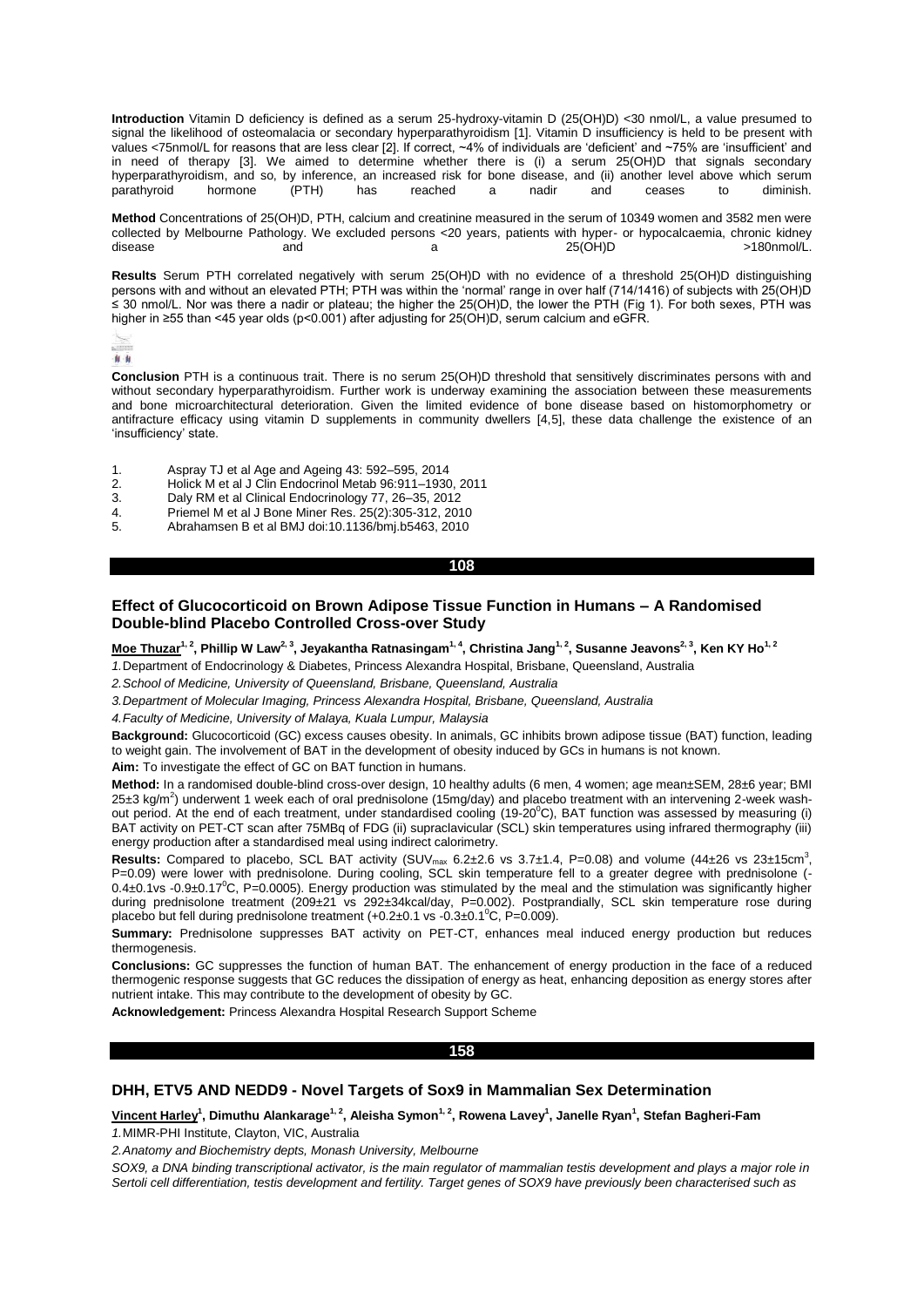*AMH, FGF9 and PTGDS but due to the high number of idiopathic 46,XY DSD cases, we suspect that there are more. Here, we utilise transcriptome analysis of E13.5 Sox9 knock-out gonads in order to identify SOX9-responsive genes in the developing testis. The candidate genes include DHH, ETV5 and NEDD9. To investigate the mechanisms of regulation of these genes, an in vitro approach was utilized. Candidate genes were validated in NT2/D1 cells by assessing their response to SOX9 overexpression and knockdown. In silico analysis of DHH and ETV5 promotor regions was used to assess the binding potential of SOX9 and sites were validated using SOX9 ChIP-seq in NT2/D1 cells, luciferase assay and EMSA. Immunohistochemistry was used to visualise the localisation of NEDD9 and ETV5 in E13.5 mouse testis in Sertoli cells. SOX9 ChIP-seq in embryonic bovine gonads was also analysed.NT2/D1 cells transiently over-expressing SOX9 or knockdown with siRNA reveals that DHH, ETV5 and NEDD9 respond significantly in the manner to which the SOX9 expression is altered. In silico analysis of DHH and ETV5 promotor regions revealed potential binding sites which were confirmed by ChIP-seq analysis of NT2/D1 cells, luciferase assay and EMSA. A peak in the bovine SOX9 ChIP-seq across the promoter region of NEDD9 also reveals a potential binding site for future analysis. Immunolocalisation of NEDD9 in the mouse testis revealed its expression in the Sertoli cell cytoplasm and ETV5 in the nucleus at E13.5.DHH, ETV5 and NEDD9 are all likely direct targets of SOX9 in the developing testis. Further analysis of NEDD9 is planned including the assessment of knockout gonads.* 

#### **159**

# **Surveying the epigenome landscape of the prostate cancer microenvironment: identification of estrogen receptor α as a key differentially methylated gene**

**Mitchell Lawrence<sup>1</sup> , Ruth Pidsley<sup>2</sup> , Stuart Ellem<sup>1</sup> , Luc Furic<sup>1</sup> , Shalima Nair<sup>2</sup> , Hugh French<sup>2</sup> , Aaron Statham<sup>2</sup> , Ola**   $\frac{1}{2}$  Larsson $\frac{3}{2}$ , Mark Frydenberg $\frac{1}{2}$ , John Pedersen $\frac{4}{2}$ , Grant Buchanan $\frac{5}{2}$ , Renea Taylor $\frac{7}{2}$ , Susan Clark $^2$ , Gail Risbridger $\frac{1}{2}$ 

*1.*Monash University, Clayton, Vic, Australia

*2.Garvan Institute of Medical Research, Sydney, NSW, Australia*

*3.Karolinska Institutet,, Stockholm, Sweden*

*4.TissuPath Pathology, Melbourne*

*5.Basil Hetzel Institute, Adelaide, SA, Australia*

The stroma acquires molecular and functional changes in prostate cancer. This was once assumed to be a transient reaction to aberrant signalling from nearby cancer cells. Yet, there is increasing evidence that stroma undergoes more permanent changes, because non-malignant prostate fibroblasts (NPFs) and cancer-associated fibroblasts (CAFs) maintain their differences in the absence of epithelium. For example, steroid hormone receptors in tumour stroma, including estrogen receptor α (ERα), are differentially expressed between NPFs and CAFs. Therefore, we hypothesised that tumor stroma acquires epigenetic modifications that alter the expression of steroid hormone receptors and promote tumour progression.

Primary cultures of NPFs and CAFs were established from radical prostatectomy specimens from 15 patients. *In vivo* tissue recombination assays were used to verify the functional differences between cells and show that CAFs, but not NPFs, induced prostate epithelial cells to form tumours. Whole genome bisulphite sequencing was used to construct the first complete epigenome map of human tumour stroma.

Our data demonstrated that NPFs and CAFs have distinct epigneome profiles with locus-specific rather than genome-wide differences. We identified ~7000 differentially methylated regions (DMRs) between CAFs and NPFs; many were at key regulatory loci and correlated with differential gene expression profiled with RNAseq. Targeted bisulfite sequencing showed that changes in DNA methylation were highly consistent between patients and could accurately discriminate between CAFs and NPFs. Of note, *ESR1* which encodes ERα, was hypomethylated in CAFs. Accordingly, CAFs exhibited increased ERa expression and enrichment of an estrogen-regulated gene signature, of which CXCL12 was the most highly over-expressed gene. CXCL12 secreted by CAFs recruited CXCR4<sup>+</sup> mast cells, activating a pro-tumourigenic loop in the tumour microenvironment.

This study shows that epigenomic changes are an underlying mechanism for the enduring differences between NPFs and CAFs. Furthermore, key epigenetically-regulated genes in CAFs, like *ESR1*, promote the progression of prostate cancer.

# **160**

# **A novel class of Hsp90 inhibitors induce apoptosis in prostate tumours while minimising mechanisms of resistance.**

## **Heather K Armstrong1, 2, Jeanette R McConnell<sup>3</sup> , Yen Chin Koay<sup>3</sup> , Swati Irani1, 2, Maggie M Centenera1, 2, Shudong Wang<sup>4</sup> , Shelli R McAlpine<sup>3</sup> , Lisa M Butler1, 2**

*1.*South Australian Health and Medical Research Institute, Adelaide, SA, Australia

*2.Dame Roma Mitchell Cancer Research Laboratories and Freemasons Foundation Centre for Men's Health, University of Adelaide, Adelaide, SA, Australia*

*3.School of Chemistry, University of New South Wales, Sydney, NSW, Australia*

*4.School of Pharmacy and Medical Sciences, University of South Australia, Adelaide, SA, Australia*

The molecular chaperone Hsp90 is overexpressed in prostate cancer (PCa) and is responsible for folding, stabilisation and maturation of many oncoproteins implicated in PCa progression. Consequently, targeting Hsp90 by small molecule inhibitors is a rational strategy for treatment of advanced PCa. Unfortunately, while agents such as 17-allylamino-demethoxygeldanamycin (17AAG) and AUY922 have demonstrated promising efficacy in cell lines, animal models, and tumour tissues cultured as explants, these Hsp90 inhibitors, currently undergoing clinical trials, also induce a heat shock response (HSR) in target cells. This leads to accumulation of various heat shock proteins, notably Hsp27 and Hsp70, which have cytoprotective properties and may represent an important mechanism of clinical resistance to these agents. Our research has resulted in the development of a new class of Hsp90 inhibitors that target a different domain of Hsp90 compared to previous Hsp90 inhibitor compounds and do not induce HSR. In this study we demonstrated that two promising new Hsp90 inhibitors, SM253 and SM258, do not result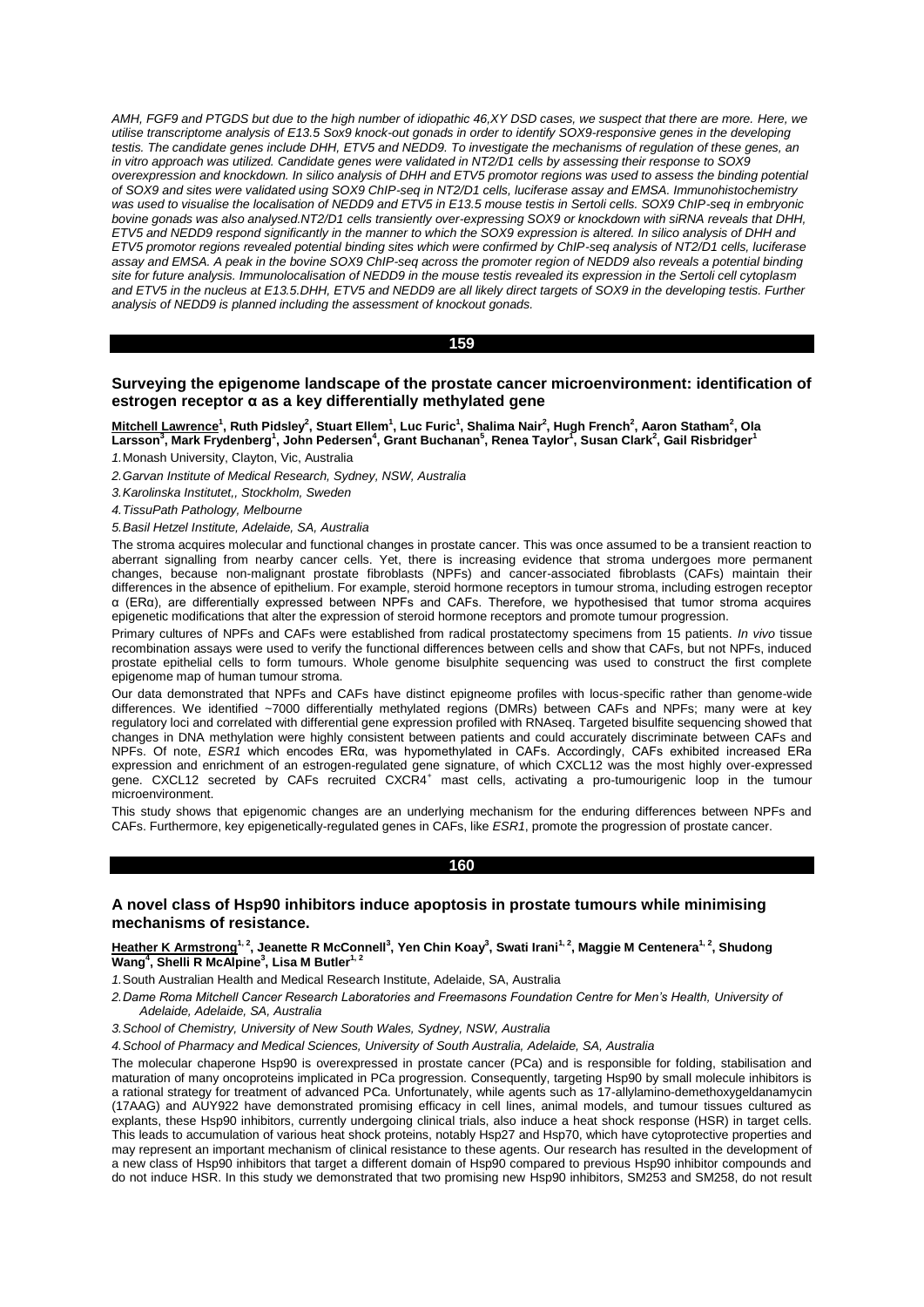in elevated expression of Hsp27 or Hsp70. This was revealed by qPCR and Western blot of PCa cell lines (22Rv1, LNCaP and PC3) after 48hrs culture with DMSO (vehicle control), 17-AAG (50nM), AUY922 (25nM), SM253 (5uM), or SM258 (5uM). Furthermore, cleaved caspase-3 staining in cell lines and tumour tissues cultured as explants clearly demonstrated these novel inhibitors are capable of significantly inducing apoptosis of PCa cells at low micromolar concentrations. The efficacy of SM253 and SM258 treatment in PCa cell lines and explant tissues earmarks this new class of inhibitors for further clinical evaluation, particularly as they offer a novel strategy to target Hsp90 without inducing protein pathways implicated in drug resistance. Ultimately, this study indicates that the design and use of alternate Hsp90 inhibitors will maintain a focus on Hsp90 as a highly promising oncogenic target for PCa treatment.

## **161**

# **Elf5 is associated with FOXA1 expression in the absence of AR and survival outcomes in triple negative cancer patients.**

**Keely M McNamara<sup>1</sup> , Fumiya Omata<sup>1</sup> , Takanori Ishida<sup>1</sup> , Noriaki Ohuchi<sup>1</sup> , Hironobu Sasano**

*1.*Tohoku University School of Graduate Medicine, Sendai-Shi, Miyagi-Ken, Japan *Publish consent withheld*

#### **162**

## **Targeting activin to prevent muscle wasting**

#### **Craig Harrison<sup>1</sup> , Justin Chen<sup>1</sup> , Kelly Walton<sup>1</sup> , Paul Gregorevic<sup>2</sup>**

*1.*Hudson Institute of Medical Research, Clayton, VIC, Australia

#### *2.Baker IDI Heart and Diabetes Institute, Melbourne, Australia*

Activins, integral members of the transforming growth factor -β superfamily, are negative regulators of muscle growth. Elevated levels of activins in patients diagnosed with metastatic cancers are associated with marked body wasting, termed cancercachexia. Significantly, cachexia is observed in the majority of patients suffering advanced cancers and accountable for 25% of cancer-related mortalities. The favoured approach to combat activin hyperactivity in models of cancer-cachexia uses soluble forms of the activin type II receptors (sActRIIA/B). By binding to diverse TGF-β proteins, sActRIIA/B can increase muscle and bone mass, correct anaemia or protect against diet-induced obesity. While exciting, these multiple actions of soluble ActRIIA/IIB limit their therapeutic potential and highlight the need for new reagents that target specific ActRIIA/IIB ligands. Here, we modified the activin prodomains, regions required for mature growth factor synthesis, to generate specific activin antagonists. Initially, the prodomains were fused to the Fc region of mouse IgG2A antibody and, subsequently, "fastener" residues (Lys45, Tyr96, His97 and Ala98) that confer latency to other TGF-β proteins were incorporated. These modifications generated a reagent that potently (IC50 5nM) and specifically inhibited activin signalling *in vitro*, and activin-induced muscle wasting *in vivo*. Importantly, unlike soluble ActRIIA/IIB, the modified prodomains did not inhibit the activities of related ActRII ligands, myostatin or GDF-11. To underscore the therapeutic utility of specifically antagonising activin signaling, we demonstrate that the modified activin prodomains promote significant increases in muscle mass. Using a mouse xenograft model, we also showed that pharmocological delivery of the prodomains could prevent tumour-associated muscle wasting. Significantly, our novel activin therapeutic has exciting potential in the treatment of cancer-cachexia.

### **163**

# **Active alternative 'backdoor' pathway in CAH demonstrated by urine steroid profiles**

# **Sunethra D Thomas3, 1, 2, Joseph Montalto<sup>1</sup>**

*1.*Department of Biochemistry, Dorevitch Pathology, Heidelberg, Victoria, Australia

*2.Department of Medicine, School of Medicine, University of Adelaide, Adelaide, SA, Australia*

*3.Endocrine and Metabolic Unit, Royal Adelaide Hospital, Adelaide, SA, Australia*

Introduction: The classic pathways of androgen synthesis are Δ5 (17,20 lyase activity of CYP17A1; conversion of 17 hydroxypregenolone to DHEA) and Δ4 (conversion of 17-hydroxyprogesterone (17OHP) to androstenedione). In congenital adrenal hyperplasia (CAH) due to 21 hydroxylase deficiency, accumulated 17-hydroxyprogesterone is converted to pregnanediol (pdiol) (SRDA1/2 ;5 α reductase type 1 or 2). Pdiol acts as a substrate for CYP17A1 with an affinity higher than 17OHP. This converts pdiol to androsterone with subsequent conversion to dihydrotestosterone and testosterone. This alternative pathway is an efficient route of androgen production in CAH. We aim to demonstrate evidence of the alternative patients.<br>
pathway in urine steroid profiles (USP) of CAH patients. pathway in urine steroid profiles (USP) of CAH patients. Methods: Urine steroid metabolites were determined using GCMS on 24 hour urine samples. All USP results over a 10 month period (2014) were collated. USPs with CAH noted on clinical history or a pattern consistent with CAH (elevated pregnanetriol) were classified as CAH. Age-matched controls for CAH USPs were selected from normal profiles. Adrosterone and etiocholanolone concentrations and the Androsterone to etiocholanolone ratio (A:E) were compared between CAH and control groups.

Results: Out of 427 USP, 47 were from CAH patients (30 females, 14 males, mean age 15y, range 0 to 44). Nine were treated (suppressed pregnanetriol). Five of the untreated patients had a profile consistent with 11-hydroxylase deficiency. Androsterone and A:E were significantly higher in the untreated CAH group compared to controls ( $P= 0.001$  and 0.01). Androsterone was significantly higher in untreated CAH than treated CAH (P=0.006). A:E for treated CAH was not significantly different and the controls. The controls of the controls of the controls of the controls.

Conclusion: The active alternative pathway of androgen synthesis in CAH can be demonstrated by USP. Treatment of CAH to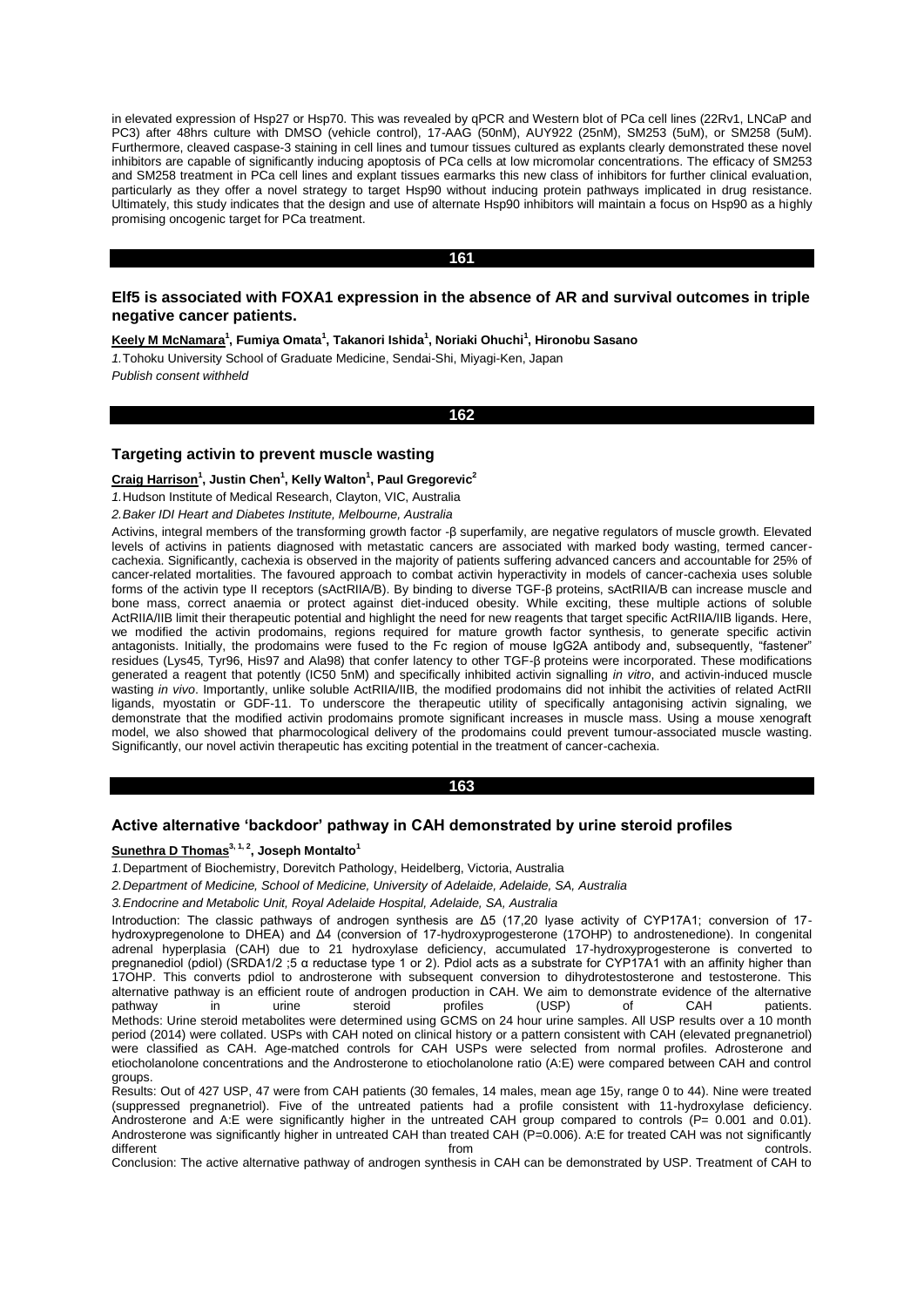achieve suppression of pregnanetriol appears to suppress the alternative pathway. This suggests that the metabolites of the alternate pathway may be used in diagnosis and monitoring therapy.

#### **164**

# **Characterization of a novel human species-restricted hydroxysteroid dehydrogenase called 11bHSD1L in the hypothalamus-pituitary-gonadal axis**

## **Timothy J Cole<sup>1</sup> , Anthony D Bird<sup>1</sup> , Gareth G Lavery<sup>2</sup>**

*1.*Monash University, Clayton, Vic, Australia

*2.CEDAM, University of Birmingham, Birmingham, UK*

Endocrine steroid hormones including estrogens, androgens, glucocorticoids and mineralocorticoids play clinically important and specific regulatory roles in human development, growth, metabolism, reproduction and brain function. The 11-beta hydroxysteroid dehydrogenase enzymes have key roles in the pre-receptor modification of glucocorticoids, modifications that directly regulate blood pressure, fluid and electrolyte homeostasis, as well as modulating metabolic and brain function. We have recently identified a novel largely uncharacterized 11bHSD-like gene on human chromosome 19q13.3, a distinct gene from the very well characterized 11bHSD1 and 11bHSD2 genes. Strikingly, a search in other mammalian genomes has revealed the complete absence of this third 11b-like HSD gene in the mouse, rat and rabbit genomes. The human 11-betahydroxysteroid dehydrogenase 1-like protein (HSD11B1L) gene is encoded by 9 exons and analysis of EST library transcripts indicates the use of two alternate ATG start-sites in exons 2 & 3, and alternative splicing in exon 9. We have detected expression of this enzyme in tissue samples from the brain, ovary and testis. Analysis of cell-type specific expression by immunohistochemistry localizes cytoplasmic expression to ovarian Granulosa cells, testis Leydig and sertoli cells, and somatotroph cells in the anterior pituitary from non-human primates and the sheep. The endogenous substrate of this enzyme is unknown but we intriguingly we show that it is very unlikely to be cortisol or cortisone.

#### **165**

# **Activation of the mineralocorticoid receptor promotes tissue inflammation in part via the peripheral molecular clock**

**Elizabeth K Fletcher2, 1, Amanda Rickard<sup>1</sup> , James Morgan<sup>1</sup> , Lea Delbridge<sup>2</sup> , Morag J Young<sup>1</sup>**

*1.*Cardiovascular Endocrinology, The Hudson Institute of Medical Research, Clayton, VIC, Australia

*2.Cardiac Phenomics Laboratory, Department of Physiology, University of Melbourne, Melbourne, Vic, Australia*

Activation of the mineralocorticoid receptor (MR) promotes inflammation and fibrosis. Clinical and experimental studies have shown that MR blockade is beneficial in abrogating these effects; however its use is limited due to negative side effects. Thus the identification of cell-specific MR signalling mechanisms may allow for the development of more cardiac-specific MR antagonists. We have shown that in mice null for the MR in cardiomyocytes, regulation of Per2 is lost. Per2 is a member of the peripheral molecular clock (PMC), an anticipatory "transcriptional-translational feedback loop". Dysregulation of this pathway is associated with cardiovascular disease and may be one potential pathway linking MR activation to cardiac dysfunction. Therefore we hypothesise that the MR regulates the peripheral molecular clock to promote dysregulation of its downstream targets that are involved in cardiac inflammation and fibrosis.

Unineprectomised 8wk old male wild type, Clock∆19<sup>mel+</sup>(CLK) and cardiomyocyte MR-null mice (myoMRKO) were given 0.9% saline without (VEH) or with deoxycorticosterone (DOC) 7mg/week (n=8-11). Cardiac tissue inflammation and fibrosis by immunostaining showed DOC/salt promoted inflammation and fibrosis in wild type mice. CLK-DOC mice showed elevated baseline values for inflammation and fibrosis (WTVEH vs. CLKVEH macrophages 34%, and tissue collagen 35%), but a blunted response to DOC/salt injury (Fibrosis WT vs CLK 70% vs 40%). In contrast, myoMRKO mice are protected from DOC/salt cardiac inflammation and fibrosis. We also identified differential gene expression profiles for PMC genes and MRdependent genes in whole heart between genotypes, indicating a specific subset of PMC genes are regulated by the MR. Of note, systolic blood pressure at 8 weeks was normal in CLK-DOC mice and associated with reduced renal inflammation.

These data suggest that although disruption of the PMC promotes some cardiac remodelling, the MR can regulate the PMC in the heart to drive DOC/salt inflammation and fibrosis and potentially hypertension.

#### **177**

# **The generation of bioactive inhibins in the absence of activins**

**Kelly Walton<sup>1</sup> , Emily K Kelly<sup>1</sup> , David M Robertson<sup>1</sup> , Craig A Harrison<sup>1</sup>** *1.*Hudson Institute of Medical Research, Clayton, VIC, Australia

*Publish consent withheld* 

## **178**

## **Extracellular vesicle-mediated growth in androgen-deprived prostate cancer cells**

**Carolina Soekmadji3, 1, 2, Jamie Riches<sup>3</sup> , Chenwei Wang3, 1, 2, Jayde Ruelcke4, 1, Stephen McPherson3, 1, 2, Pamela J Russell3, 1, 2, Michelle M Hill4, 1, Colleen C Nelson3, 1, 2**

*1.*Translational Research Institute, Brisbane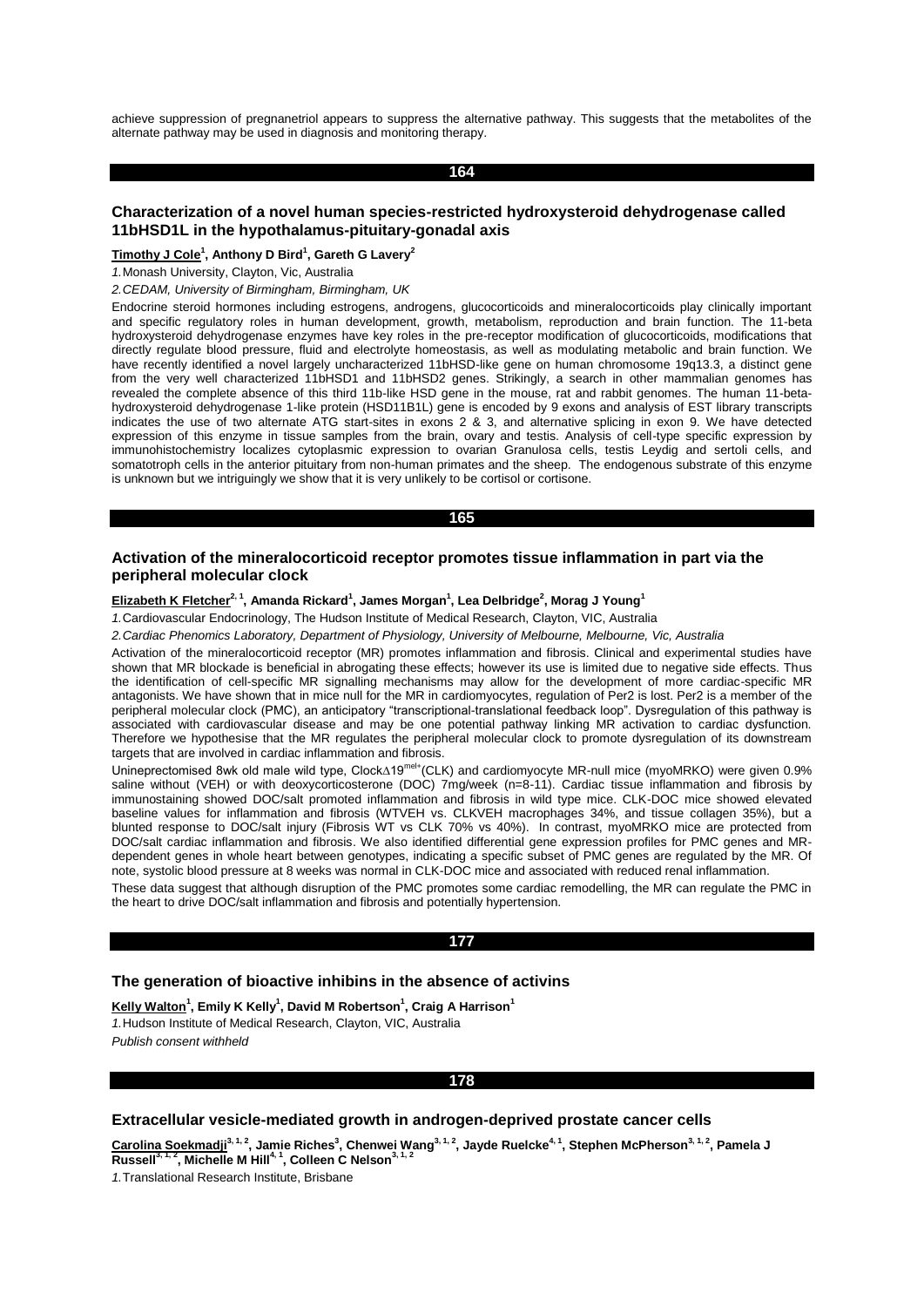*2.Australian Prostate Cancer Research Centre-Queensland, Brisbane*

*3.Queensland University of Technology, Brisbane, QLD, Australia*

*4.University of Queensland, Brisbane, QLD, Australia*

*Publish consent withheld* 

#### **179**

# **Unraveling an identity for the androgen receptor-expressing mammary epithelial cell**

#### $G$ erard A Tarulli<sup>1</sup>, Geraldine Laven-Law<sup>1</sup>, Wayne D Tilley<sup>1</sup>, Theresa E Hickey<sup>1</sup>

*1.*University of Adelaide, Adelaide, SA, Australia

Introduction: Androgens inhibit normal breast growth, while both androgen receptor (AR) agonists and antagonists are being trialled in women with different subtypes of breast cancer, including estrogen receptor (ERa)-positive and ERa-negative.<br>However, AR signaling exhibits context-dependent activity among breast cancers<sup>1</sup>. We hypothesize tha differences in AR expression or action in the normal breast. Therefore, we undertook an in situ investigation of AR expression in relation to expression of established markers of mammary epithelial cell (MEC) proliferation and differentiation in normal human breast, and associated this with the presence of an adjacent benign or malignant ERa-positive lesion.

Methods: Confocal immunofluorescence was employed to associate expression of AR in normal MECs with markers of proliferation (Ki67) and differentiation (basal - P63, SCF; alveolar – KIT, ELF5; luminal hormone-sensing - ERa, progesterone receptor (PR)). A separate assessment was made of the relationship between the expression of AR, ERa, PR and markers of AR activity (PSA, apolipoprotein D) in normal breast tissue adjacent to benign or malignant ERa-positive lesions, to associate androgen responsiveness with progression of breast cancer.

Results: High AR expression in normal MECs associated with hormone-sensing cells expressing ERa and/or PR, and were largely negative for alveolar, luminal progenitor and basal markers. A small proportion of AR-expressing MECs co-expressed the alveolar marker KIT, illustrating the potential for AR signalling to play roles in regulating the development or function of multiple MEC lineages. The expression of AR-responsive genes was reduced in normal MECs adjacent to malignant versus benign breast lesions.

Conclusions: AR expression in normal human breast was associated with the hormone-sensing lineage and an inactive state of growth and differentiation. That expression of AR-responsive genes is decreased in tissue adjacent to malignant lesions supports the use of AR agonists as targeted therapy for ER-positive breast cancer.

#### 1. Hickey et al. Mol Endocrinol. 2012 26:1252-67

## **183**

# **Using translating ribosome affinity purification (TRAP) to investigate gene expression in beige or 'browned' adipocytes**

#### **Mojgan Nazari, Kuan Minn Cha1, 2, Micheal swarbrick<sup>1</sup> , Jenny Gunton1, 2, rebecca stokes<sup>1</sup>**

*1.*Westmead millennium institute, Forest Lodge, NSW, Australia

*2.Immunology, Garvan Institute of Medical Research, , Darlinghurst,, NSW, 2010, Australia* 

**Background:** Brown adipose tissue (BAT) is a specialized organ that dissipates chemical energy to protect against hypothermia and obesity through nonshivering thermogenesis. BAT has been identified in humans, and its activation may reduce body weight and improve glucose homeostasis.

 Independently of BAT, thermogenic fat cells (called 'beige' adipocytes) have also been identified in depots of white adipose tissue (WAT). This browning of WAT occurs following cold exposure, chronic sympathetic stimulation, or thiazolidinedione treatment. In mice, we have previously reported that iron chelation causes browning of WAT, concomitantly increasing energy expenditure and attenuating high-fat diet (HFD)-induced weight gain.

WAT is highly heterogeneous, being composed of adipocytes, preadipocytes, vascular endothelial cells, and immune cells. In a WAT depot, therefore, it is impossible to determine changes in gene expression specifically in beige adipocytes. We have used translating ribosome affinity purification (TRAP) to purify ribosomal RNA from genetically-defined beige adipocytes within WAT.

**Methods:** TRAP mice are transgenic for a rosa26-lox-stop-lox-EGFP-ribosome fusion construct. When crossed with mice expressing Cre, the 'stop' is excised, and the ribosomes of Cre-expressing cells are labeled with EGFP. RNA is then isolated using a GFP antibody. TRAP mice were crossed with *Prdm16*-Cre mice, to generate *Prdm16*-TRAP mice, which express Cre specifically in beige adipocytes (from Bruce Spiegelman). These mice were fed HFD±iron chelator (30 mg/kg/day) for two weeks. Beige adipocyte RNA was isolated from inguinal subcutaneous WAT using TRAP.

**Results:** Iron chelation increased the expression of *Ucp1* mRNA >80-fold, and expression levels of other regulators of thermogenesis (*Ppargc1a*, *Prdm16*, and *Cidea*) were increased 8 to 24-fold vs. untreated mice. Leptin (*Lep*), a marker of WAT, was reduced 15-fold following iron chelation treatment, and expression of the beige adipocyte marker *Tbx1* was increased 8 fold.

**Conclusions:** TRAP is a valuable molecular tool for studying gene expression changes specifically in beige adipocytes.

# **184**

**Expression of hexosamine signaling pathway genes in placentae from women with gestational diabetes mellitus (GDM)**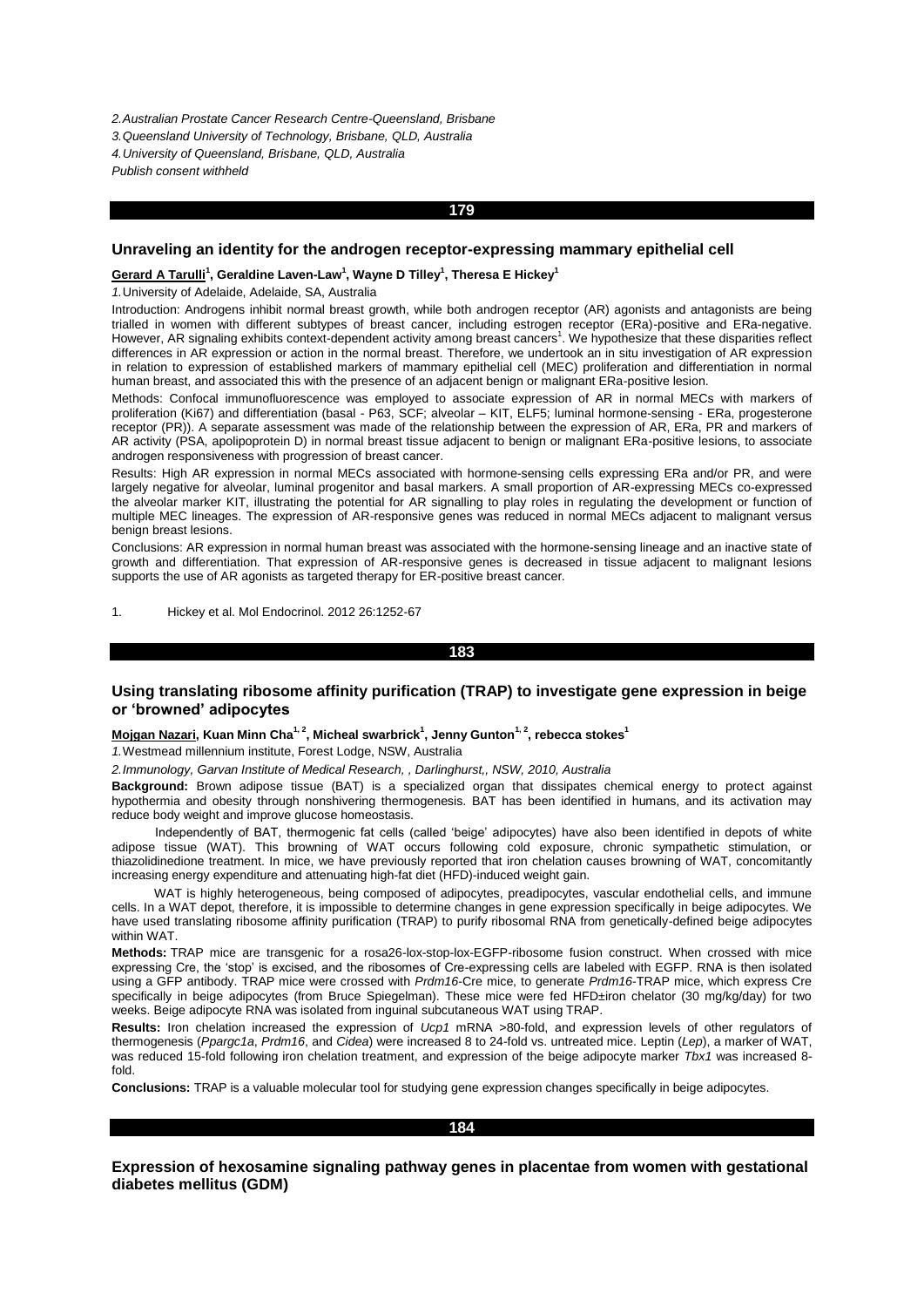#### **Charlotte Ramin1, 2, Marloes Dekker Nitert1, 2, Leonie K Callaway1, 3 , Helen L Barrett1, 2, 3**

*1.*School of Medicine, University of Queensland, Herston, QLD, Australia

*2.UQ Center for Clinical Research, University of Queensland, Herston, QLD, Australia*

*3.Royal Brisbane and Women's Hospital, Herston, QLD, Australia*

## **Background**

The hexosamine signaling pathway (HSP) leads to the posttranslational addition of O-linked N-acetylglucosamine (O-GlcNAc) to proteins, altering their fate and function. Fructose–6-phosphate is funneled from the glycolytic pathway into the HSP by glutamine:fructose-6-phosphate aminotransferase (GFAT1). O-GlcNAc transferase (OGT1) adds O-GlcNAc and the O-GlcNAcase OGA removes it. GFAT1 acts as a nutrient sensor and its activity is dependent on glucose and amino acid metabolism. In type 2 diabetes mellitus, GFAT1 mRNA levels and activity are increased in skeletal muscle. O-GlcNAc levels are associated with the development of insulin resistance. This study aims to analyze placental expression of important enzymes in the HSP in GDM.

#### Methods

mRNA was extracted from placentas from 10 women with and 30 women without GDM matched for BMI, gestational age at delivery and birthweight. Expression of GFAT1, OGT1 and OGA was assessed by QPCR using the geometric mean of expression of TBP and B-Actin as endogenous controls. Non-parametric methods were used to compare expression between the groups. Immunohistochemical staining for GFAT1 was performed on five GDM and five control placental samples. Results

Placental mRNA expression of GFAT1 was higher in women with GDM (2.16 (1.21-6.78) median (IQR) AU) than in women without (0.76 (0.48-2.25), P<0.05). OGT1 expression also was higher in women with GDM (2.53 (0.89-8.18) *vs.* 0.49 (0.16- 2.87), P<0.05). There was no difference in the expression of OGA. The expression of these genes was not correlated with maternal BMI or infant birth weight. Immunohistochemical staining demonstrated preferential staining of the placental synyctiotrophoblast and endothelial cells.

#### Conclusion

Maternal GDM is associated with an increase in the placental expression of two key enzymes in the HSP. The direction of change is suggestive of a funneling of proteins toward the HSP and increased O-GlcNAc cycling. These changes are not associated with changes in infant birth weight.

## **185**

# **Beta Adrenergic receptors stimulation attenuates hyperglycemia-induced inflammation and apoptosis via NF-κB and IκBα in endothelial cells**

#### **Sher Zaman Safi<sup>1</sup> , Rajes Qvist<sup>1</sup>**

*1.*Department of Medicine , University of Malaya, Kuala Lumpur, Malaysia

**Background:** Apoptosis and inflammation are important features of endothelial dysfunction in diabetes. NF-κB plays a key role in inflammation and apoptosis through its ability to induce transcription of pro-inflammatory genes. In this study, we investigated the effect of β-adrenergic receptor stimulation on NF-κB and IκBα mediated apoptosis, inflammatory cytokines and adhesion molecules in hyperglycaemic HUVECs.

**Methods:** Human umbilical vein endothelial cells (HUVECs) were cultured in high (25 mM) and low (5 mM) concentrations of glucose. Cells were treated with 5, 10 and 20 µM isoproterenol and propranolol for 6, 12 and 24 hours. The experimental procedures consisted of Flow Cytometry, Western Blotting, ELISA, LDH release, DCFH-DA and TUNEL assays.

**Results:** Beta-adrenergic receptors stimulation by isoproterenol significantly reduced the levels of TNF-α, IL-1b, IL-6 and IL-8. TNF-α induced expression of ICAM-1, VCAM-1 and E-selectin were significantly reduced when treated with beta-ARs agonist. Significant dephosphorylation was observed at Ser-536 of NF-κB and Ser-32 and Ser-36 of IκBα in beta-ARs agonists treated HUVECs. Isoproterenol also significantly reduced apoptosis and ROS generation. No effect was observed on cell cycle arrest and Tyr-42 phosphorylation of IκBα upon isoproterenol treatment. The effect of isoproterenol was reversed by the antagonist propranolol.

**Conclusion:** Our data demonstrate that beta adrenergic receptors stimulation has protective effect on HUVECs. Stimulation of β-adrenergic receptor induces these changes via NF-κβ and IκBα.

#### **186**

#### **Age-related changes in estradiol and longitudinal associations with fat mass in men**

#### **Albert Wu<sup>1</sup> , Zumin Shi<sup>1</sup> , Sean Martin<sup>1</sup> , Andrew Vincent<sup>1</sup> , Leonie Heilbronn<sup>1</sup> , Gary Wittert<sup>1</sup>**

*1.*Freemasons Foundation Centre for Men's Health, Discipline of Medicine, School of Medicine, The University of Adelaide, Adelaide, Australia

Context: In men, circulating 17β-estradiol (E2) originates primarily from aromatization of testosterone (T) in peripheral tissues, particularly adipose tissue. The effect of ageing and obesity on circulating E2 remains unclear.

Objective: To investigate 5-year changes in serum E2 and the association with T and fat mass in Australian men.

Design: Participants were 725 community-dwelling men, aged 35 years and older, without established disease of, or medications affecting, the hypothalamus-pituitary-gonadal axis. At baseline and 5-year follow-up, socio-demographic and health-related data including behaviours, chronic conditions, and medication use were collected by questionnaire. E2 and T were assayed by liquid chromatography-tandem mass spectrometry and Sex hormone-binding globulin (SHBG) by immunofluorescence assay.

Separately, we determined the effect of 28 days over-feeding a high fat energy dense diet on adipose tissue aromatase mRNA measured by qPCR in 8 male volunteers (mean age  $35.4 \pm 7.8$  years, BMI 26.1  $\pm$  3.8 kg/m2).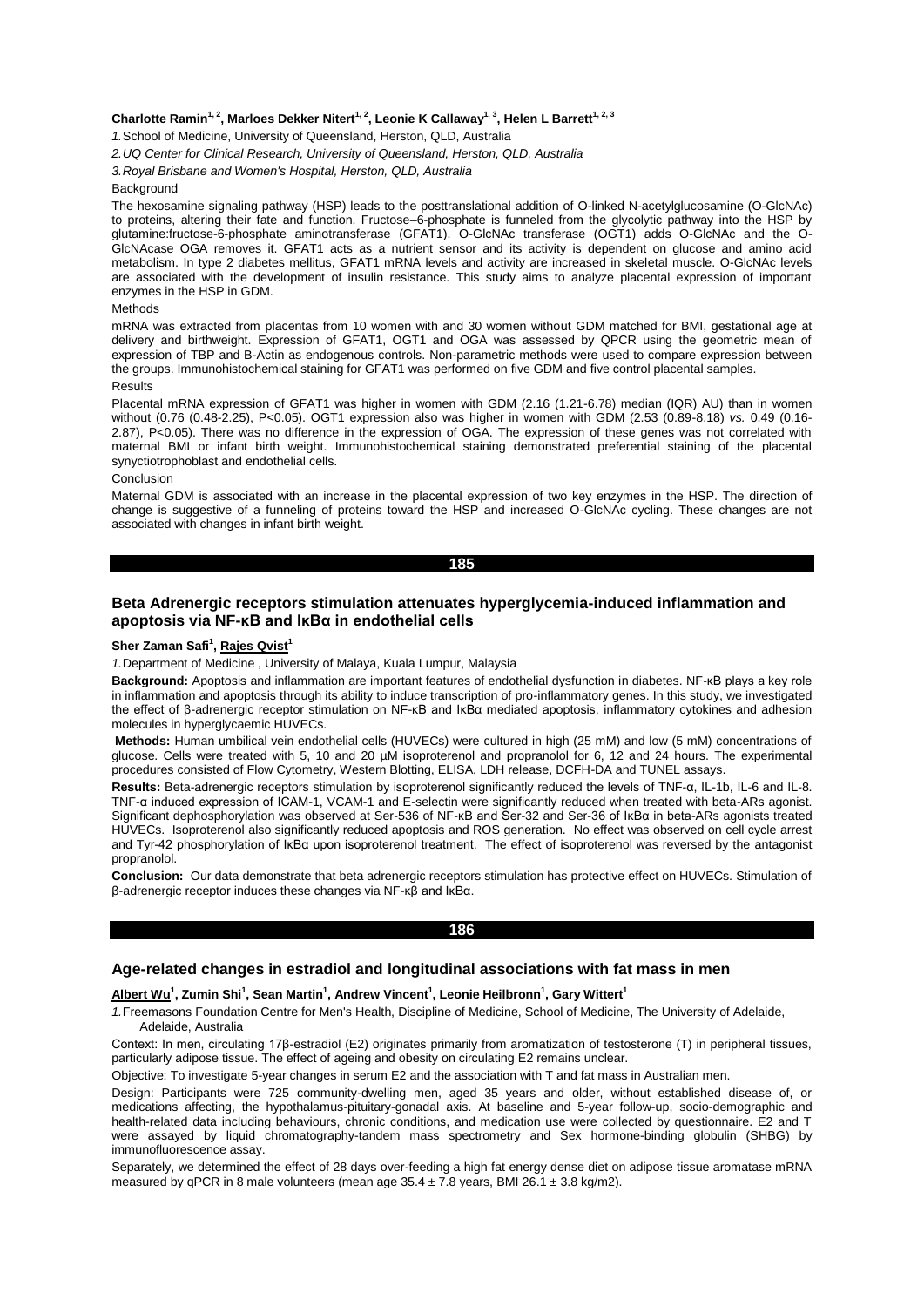Anthropometry and fat mass were assessed clinically and by dual-energy X-ray absorptiometry respectively, in both studies. Results: At baseline, mean age was  $53.0 \pm 10.8$  years. Mean serum E2 levels at baseline and follow-up were  $94.9 \pm 34.8$  and 89.4 ± 30.4 pmol/L respectively (-1.1 pmol/L/year). On multivariate analyses, E2 change was associated with T change (p˂0.001) but not age or percentage total fat mass. Changes in T and T/E2 ratio were inversely associated with change in fat mass ( $p=0.003$  and  $0.012$  respectively). The change in T/E2 was consistent across fat mass quartiles.

Overfeeding increased fat mass but not aromatase mRNA expression in abdominal subcutaneous fat.

Conclusion: Circulating E2 levels are primarily dependent on T. With increasing fat mass, E2 decreases less than T, likely due to the greater overall aromatase activity despite no increase in aromatase expression.

### **187**

# **Metabolic and fetal benefits of endurance exercise training for females born small on high fat diet**

### **Mary Wlodek<sup>1</sup> , Dayana Mahizir<sup>1</sup> , Kristina Anevska<sup>1</sup> , Andrew Jefferies<sup>1</sup> , Glenn D. Wadley<sup>2</sup> , Deanne Hryciw<sup>1</sup> , Karen M. Moritz<sup>3</sup>**

*1.*Physiology, University of Melbourne, Parkville, VIC, Australia

*2.Centre for Physical Activity and Nutrition Research, School of Exercise and Nutrition Sciences, Deakin University, Burwood, VIC, Australia*

*3.School of Biomedical Sciences, University of Queensland, St Lucia, QLD, Australia*

Intrauterine growth restriction programs adult metabolic disease which is exacerbated with "second hits" such as pregnancy and overweight/obesity in females born small. We have recently reported that the physiological challenge of pregnancy unmasks glucose intolerance in females born small. This study determined if the known adverse physiological adaptations to pregnancy in rats born small are exacerbated with a high fat diet (HFD) and whether endurance exercise training can prevent these complications.

Uteroplacental insufficiency was induced by bilateral uterine artery ligation (Restricted) or sham (Control) surgery on E18 in Wistar-Kyoto rats. Female offspring were fed a chow or HFD (43% kcals from fat) from 5 weeks of age to mating (20 weeks) and throughout pregnancy. Female rats were exercised on a treadmill 4 weeks before mating and throughout pregnancy. Glucose tolerance test was performed (E18) and dorsal fat weights and plasma leptin concentrations were measured at E20.

Restricted and Control female rats that were exposed to a HFD were heavier with ~30% more dorsal fat than females on a chow diet. Exercise prevented dorsal fat gain in Restricted HFD compared to sedentary HFD Restricted rats. Similarly, plasma leptin concentrations were 59% higher in Restricted and 30% higher in Control female rats on a HFD compared to females on chow diet. HFD exacerbated the pre-existing glucose intolerance (+15% area under curve) in pregnant females born small compared to growth-restricted females on a chow diet and exercise prevented the development of glucose intolerance. Exercise-training prevented the reduced fetal weight in females born small, despite no effect of exercise on placenta weight.

We demonstrated that females born small are at a greater risk of increased adiposity and exacerbated glucose intolerance when exposed to a HFD and these were prevented by the lifestyle intervention of exercise.

#### **188**

# **Effect of low dose glucocorticoid therapy on arginine metabolism in patients with rheumatoid arthritis**

## **Anjana Radhakutty2, 1, Brenda L Mangelsdorf<sup>2</sup> , Sophie M Drake<sup>3</sup> , Andrew Rowland1, 4, Malcolm D Smith1, 5, Arduino A Mangoni1, 4, Campbell H Thompson1, 6, Morton G Burt2, 1**

*1.*School of Medicine, Flinders University, Adelaide, SA, Australia

- *2.Southern Adelaide Diabetes and Endocrine Services, Repatriation General Hospital, Adelaide, SA, Australia*
- *3.Southern Adelaide Diabetes and Endocrine Services, RGH, Adelaide, SA, Australia*
- *4.Department of Clinical Pharmacology, Flinders Medical Centre, Adelaide*
- *5.Department of Rheumatology, Repatriation General Hospital, Adelaide, SA, Australia*
- *6.Discipline of Medicine, The University of Adelaide, Adelaide, SA, Australia*

**Background:** Low dose prednisolone therapy is associated with better endothelial function in patients with rheumatoid arthritis (1). This contrasts findings in hypopituitary patients, where an increase in glucocorticoid dose impaired endothelial function (2). In the endothelium arginine is converted by nitric oxide synthase to citrulline and nitric oxide, a potent vasodilator. However, arginine can also be converted to ornithine or homoarginine, reducing its availability. Furthermore, the arginine metabolites asymmetric dimethyl arginine (ADMA), N-mono methylated arginine (MMA) and symmetric dimethyl arginine (SDMA) inhibit nitric oxide synthase directly or indirectly and are associated with increased cardiovascular risk. We hypothesized that rheumatoid arthritis causes specific changes in arginine metabolism that influence the response to glucocorticoids.

**Methods:** Eighteen patients with rheumatoid arthritis who had not taken prednisolone for > 6 months (non-GC users), 18 patients taking continuous oral prednisolone (6.5±1.8 mg/day) for > 6 months (GC users) and 20 healthy controls were studied. Fasting serum concentrations of 7 key components of arginine metabolism (arginine, homoarginine, citrulline, ornithine, ADMA,<br>MMA and SDMA) were measured by ultra-performance liquid-chromatography. by ultra-performance liquid-chromatography.

**Results:** There were no significant differences in age, sex and glomerular filtration rate between the groups (Table). Non-GC users had higher arginine ( $p=0.001$ ), citrulline ( $p=0.002$ ), ADMA ( $p=0.004$ ) and MMA ( $p<0.001$ ) than controls, with no significant difference in ornithine, homoarginine and SDMA (Table). ADMA (p=0.03) and SDMA (p=0.03) were lower in GC users than non-GC users, with no significant differences in other arginine metabolites between these two groups (Table).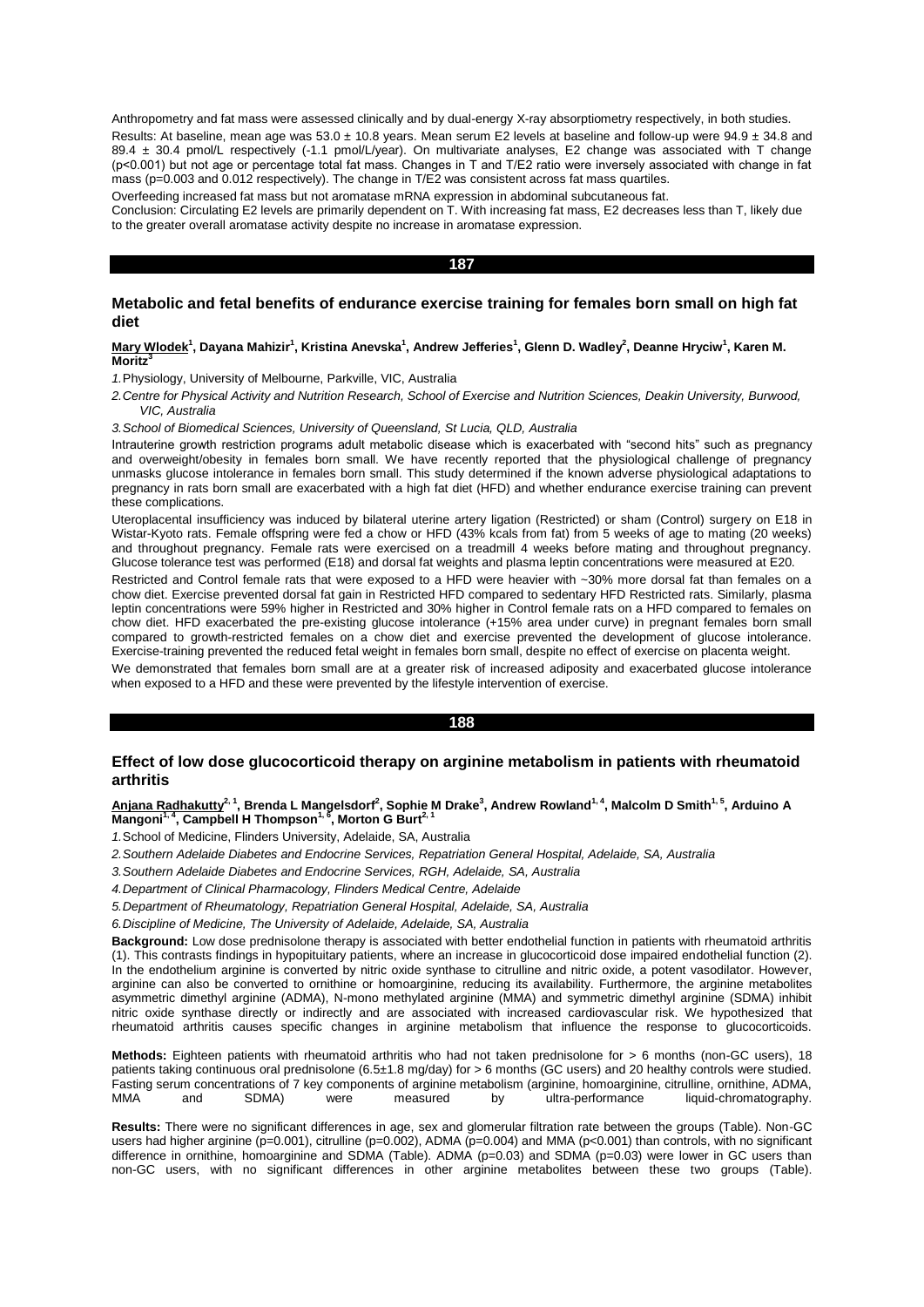**Conclusions:** Rheumatoid arthritis *per se* is associated with changes in arginine metabolism, including an increase in ADMA. Long term prednisolone treatment in rheumatoid arthritis is associated with lower levels of ADMA. The latter might account, at least partly, for the improved endothelial function observed in these patients



1. 1) Radhakutty A, et al. 57th Annual Scientific Meeting of ESA, 2015, Melbourne, Australia. 2) Petersons CJ, et al. J Clin Endocrinol Metab 2014;99:2269-76.

### **189**

# **Thrombospondin-1 is a glucocorticoid responsive protein and potential biomarker of glucocorticoid activity.**

Johanna L Barclay<sup>1</sup>, Carolyn J Petersons<sup>3, 2</sup>, Sahar Keshvari<sup>4, 1</sup>, Jane Sorbello<sup>5</sup>, Brenda L Mangelsdorf<sup>3</sup>, Campbell H<br>Thompson<sup>6</sup>, Johannes B Prins<sup>5, 1</sup>, Morton G Burt<sup>3, 2</sup>, Jonathan P Whitehead<sup>1</sup>, <u>Warrick Inder</u>

*1.*Mater Research Institute-University of Queensland, South Brisbane, QLD, Australia

*2.School of Medicine, Flinders University, Adelaide, SA, Australia*

*3.Southern Adelaide Diabetes and Endocrine Services, Repatriation General Hospital, Adelaide, SA, Australia*

*4.School of Medicine, University of Queensland, Brisbane, QLD, Australia*

*5.Diabetes and Endocrinology, Princess Alexandra Hospital, Woolloongabba, QLD, Australia*

*6.Medicine, University of Adelaide, Adelaide, SA, Australia*

**Introduction:** Glucocorticoids are widely prescribed medications, but supraphysiological doses are associated with increased morbidity and mortality, and under-dosing is also potentially harmful in adrenal insufficiency. Dose optimisation would be greatly enhanced by the availability of a biomarker of glucocorticoid activity. Thrombospondin-1 (TSP-1) is a matricellular protein which is upregulated by glucocorticoids in several *in vitro* systems. The aim of the study was to determine if TSP-1 is altered by acute and chronic states of glucocorticoid excess and deficiency in human subjects.

**Methods:** Three studies have been undertaken: (i) A cross-sectional study compared morning plasma TSP-1 in 20 healthy volunteers. 6 patients with Cushing's syndrome and 16 patients with secondary adrenal insufficiency; (ii) An acute interventional study assessed the effects of a single 4 mg dose of dexamethasone after 8, 12 and 16 hours on peripheral blood mononuclear cell (PBMC) *TSP-1* mRNA levels and plasma TSP-1 in 20 healthy volunteers; (iii) A short term interventional study assessed the effect on plasma TSP-1 of increasing the hydrocortisone replacement dose from ≤20 mg/day to 30 mg/day for 7 days in 16 patients with secondary adrenal insufficiency.

Results: (i) Median (interquartile range) plasma TSP-1 was lower in patients with secondary adrenal insufficiency: 139 (86-199) ng/mL, (P<0.0001) and higher in Cushing's syndrome: 606 (497-740) ng/mL, (P<0.001) than in the healthy volunteers: 272 (237-336) ng/mL. (ii) 4 mg dexamethasone significantly increased PBMC *TSP-1* mRNA levels (P<0.0001) and plasma TSP-1 concentrations (P<0.0001) in healthy volunteers, peaking at 12 hours. (iii) The higher hydrocortisone dose increased median plasma TSP-1 from 139 (86-199) to 256 (133-516) ng/mL in patients with secondary adrenal insufficiency (P<0.01).

**Conclusion:** TSP-1 is a glucocorticoid responsive protein, which shows promise as a biomarker of glucocorticoid activity.

## **190**

# **The role of a day 5 metyrapone test in assessing the HPA axis post pituitary surgery, a prospective trial**

#### **Katherine English<sup>1</sup> , Zara Weedon<sup>1</sup> , Jane Sorbello<sup>1</sup> , Warrick J Inder1, 2, Anthony Russell1, <sup>2</sup> , Emma L Duncan2, 3, Ross**  Cuneo<sup>1</sup>

*1.*Department of Diabetes and Endocrinology, Princess Alexandra Hospital, Brisbane, Queensland, Australia

*2.School of Medicine, University of Queensland, Brisbane, Queensland, Australia*

*3.Department of Endocrinology and Diabetes, Royal Brisbane and Women's Hospital, Brisbane, Queensland, Australia*

*Introduction:* Pituitary surgery may result in new deficits in hypothalamic-pituitary-adrenal (HPA) axis function, but protocols for administering peri-operative glucocorticoids and assessing post-operative function differ widely. The objective of this prospective trial was to compare the performance of a Day 5 metyrapone test, postoperative morning cortisol levels, delayed metyrapone, short Synacthen test (SST) and insulin tolerance test (ITT) at 6-7 weeks post pituitary surgery as predictors of glucocorticoid replacement at 6 months.

*Methods:* The cohort consisted of 33 participants (16 women, 17 men), who had undergone 30 trans-sphenoidal surgeries and 3 craniotomies - 24 non-functioning macroadenomas, 1 meningioma, 3 Rathke's cysts, 4 GH-secreting and 1 GH and prolactinsecreting adenomas.

Morning cortisol (before 0900h) levels taken day 3 and 4 postoperatively (normal response: defined as >400nmol/L), metyrapone testing (30mg/kg) on day 5 and week 6 (normal response: 11 deoxycortisol >200nmol/L), SST week 6 and an ITT week 7 (normal response: cortisol >500nmol/L for both). Post-operative glucocorticoid replacement was administered strictly per protocol. If morning cortisol was <400nmol/L and/or 11 deoxycortisol <200 nmol/L after metyrapone at day 5, hydrocortisone was given at <20mg daily until later testing.

*Results:* Mean tumour maximal diameter was 23mm (range 3mm-49mm). The prevalence of glucocorticoid requirement at 6 months was 55%. The table illustrates sensitivity and specificity of each test as predictors of glucocorticoid replacement at 6 months.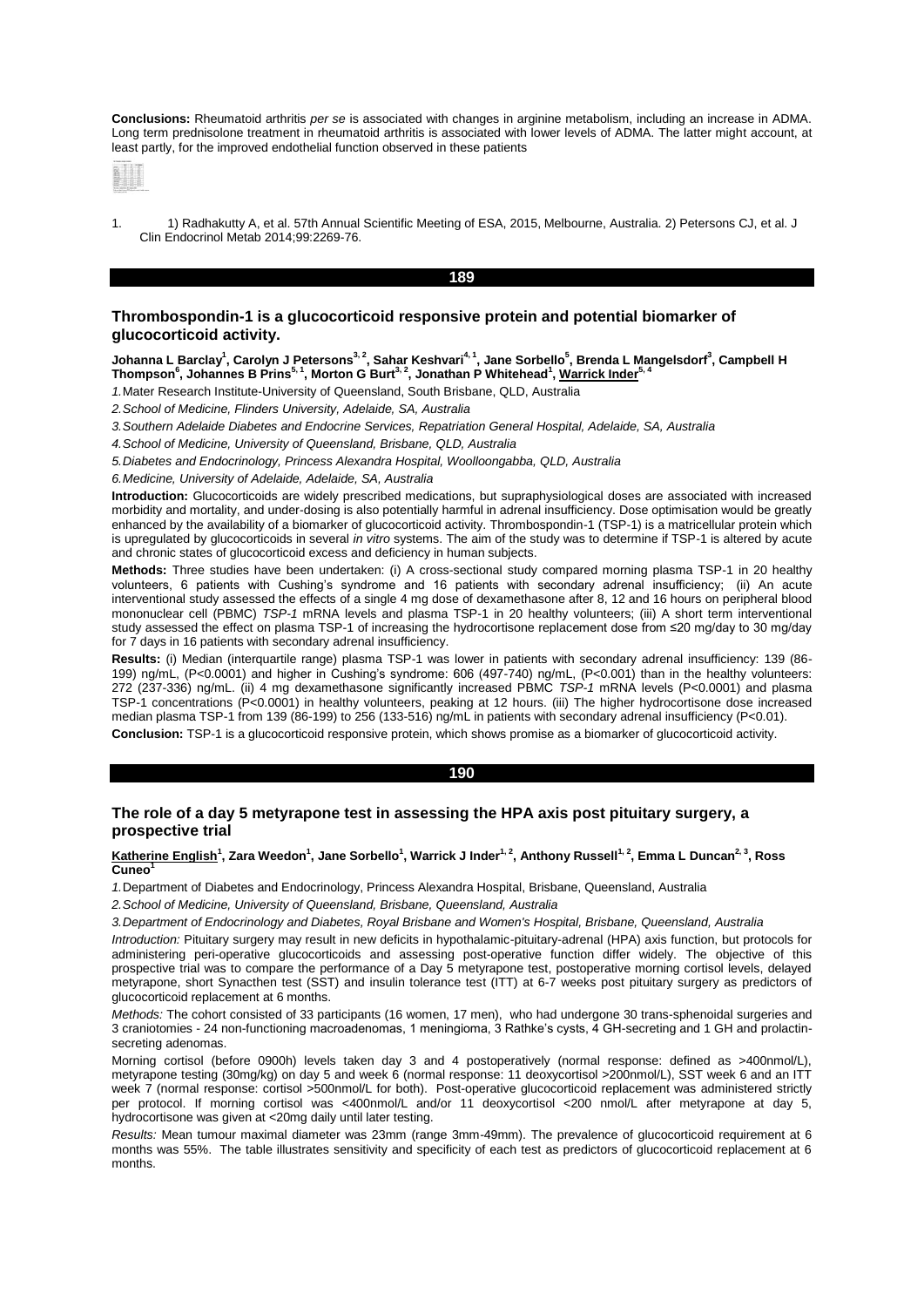*Conclusions:* These data suggest that both morning cortisol and day 5 metyrapone testing have good sensitivity in predicting glucocorticoid replacement at 6 months. However, the sensitivities of morning cortisol, metyrapone testing at both 5 days and 6 weeks and STT were all lower than ITT. Interestingly in our study, the "gold standard" ITT had low specificity for predicting glucocorticoid replacement at 6 months.

**191** 

Table 1: HPA axis tests as predictors of glucocorticoid replacement at 6 months

# **Loss-of-function germline** *FGFR1* **mutation identified in a patient with prolactinoma**

 $\mathsf{Mark\ J\ McCabe}^{1,2}, \underline{\text{Anthony R}\ Lam^3,^2},$  Tanya J Thompson<sup>4, 5</sup>, Marcel E Dinger<sup>1, 2</sup>, Ann I McCormack<sup>4, 6</sup>

### *1.*St Vincent's Clinical School, UNSW Australia, Sydney, NSW, Australia

*2.The Kinghorn Centre for Clinical Genomics and Hormones and Cancer group, Cancer Division, Garvan Institute of Medical Research, Darlinghurst, NSW, Australia*

*3.School of Medical Sciences, UNSW Australia, Sydney, NSW, Australia*

*4.Hormones and Cancer, Cancer Division, Garvan Institute of Medical Research, Darlinghurst, NSW, Australia*

*5.Department of Endocrinology, St Vincent's Hospital, Darlinghurst, NSW, Australia*

*6.Hormones and Cancer, Cancer Division, Garvan Institute of Medical Research, Darlinghurst, NSW, Australia*

Background: Familial pituitary tumours are thought to be rare, occurring in approximately 5% of pituitary tumour cases (Tichomirowa *et al.* 2011). Germline mutations in *MEN1*, *AIP*, *p27* and *PRKAR1A* are known to be involved (Elston *et al.* 2009), however recently *SDHx* and *GPR101* have been added to the expanding list of genes implicated in the hereditary predisposition to pituitary tumours (Gill *et al.* 2014; Trivellin *et al.* 2014). Utilising next generation sequencing technology, we have developed a 300+ gene panel incorporating genes known to be involved in pituitary tumour pathogenesis, pituitary embryogenesis and broad cancer genes. We have commenced screening familial pituitary and young sporadic pituitary tumour cases with this panel. Using this approach, we identified a rare missense, heterozygous variant in fibroblast growth factor receptor 1 (*FGFR1*)(c.485A>C; p.D162A), in a male with a childhood-onset prolactinoma whose daughter has congenital hypopituitarism. Germline mutations in *FGFR1* have been implicated in congenital hypopituitarism.

Aim: To determine whether the identified *FGFR1* variant p.D162A is functionally deleterious using an established culture model, *in vitro.*

Method: Rat L6-myoblasts which contain very low levels of endogenous FGF receptors and ligands, were transfected with wildtype and mutant *FGFR1* pcmv-SPORT6 expression vectors along with a luciferase reporter driven by 6 tandem repeats of the osteoblast-specific core binding sequences of the FGF responsive osteocalcin promoter (Kim *et al.* 2003). Cells were treated with recombinant human FGF2 ligand and then lysed for luciferase assay 24 hours later. Treatments were conducted in triplicate and cultures repeated three times.

Results:*FGFR1* [p.D162A] variant exhibited a 40% reduced function (p<0.001) compared to wildtype.

Conclusion: We have identified a loss-of-function mutation in *FGFR1* in a patient with a pituitary tumour. Identification of the same mutation in the daughter and in other families may also implicate *FGFR1* in the hereditary predisposition to pituitary tumours.

1. Elston et al. Familial pituitary tumor syndromes. Nat Rev Endocrinol 2009;5:453-461.

- 2. Gill et al. Succinate dehydrogenase deficiency is rare in pituitary adenomas. Am J Surg Pathol 2014;38:560-566.
- 3. Kim et al. The protein kinase C pathway plays a central role in the fibroblast growth factor-stimulated expression and transactivation activity of Runx2. J Biol Chem 2003;278:319-326.
- 4. Tichomirowa et al. High prevalence of AIP mutations following focused screening in young patients with sporadic pituitary macroadenomas. Eur J Endocrinol 2011;165:509-515.
- 5. Trivellin et al. Gigantism and acromegaly due to Xq26 microduplications and GPR101 mutation. N Engl J Med 2014;371:2363-2674.

# **192**

# **Growth hormone replacement improves anaerobic capacity and physical function in adults with growth hormone deficiency**

**Viral Chikani2, 1, Ross C Cuneo<sup>2</sup> , Ingrid Hickman1, 3, Ken Ho2, 1**

*1.*University of Queensland, Brisbane, QLD, Australia

*2.Department of Diabetes and Endocrinology, Princess Alexandra Hospital, Woolloongabba, QLD, Australia*

*3.Department of Nutrition and Dietetics, Princess Alexandra Hospital and the Mater Medical Research Institute, Brisbane, QLD, Australia*

**Introduction** The anaerobic energy system initiates all physical activity and subserves many aspects of physical function of daily living. Anaerobic and physical capacities are reduced in GH deficient (GHD) adults (1).

**Aim** To investigate whether GH improves anaerobic capacity, physical function and quality of life (QoL) in GHD adults.

**Method** 18 GHD adults were randomized into a 1-month double-blind placebo-controlled crossover GH (0.5mg/day) study followed by a 6-month open phase. Anaerobic capacity was assessed by the Wingate test and aerobic capacity by the  $VO<sub>2</sub>max$ test. Physical function was assessed by the stair-climb test, chair-stand test and daily step count by pedometry. QoL was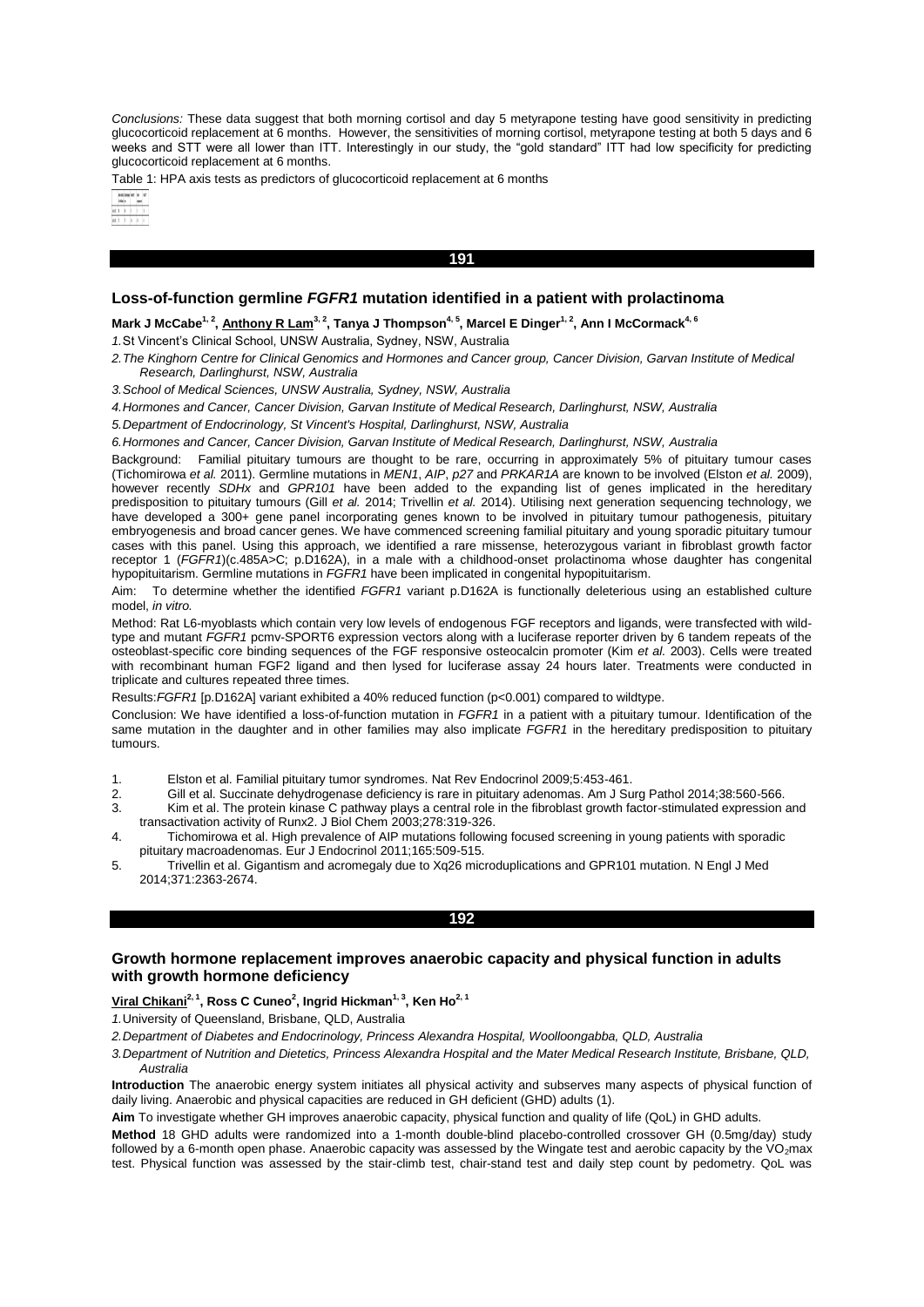assessed by the AGHDA questionnaire. Between and within treatment effects were analyzed by repeated-measures ANOVA and one tailed t-test.

**Results** GH treatment normalized IGF-I concentration. Stair-climb and chair-stand performance increased significantly during 1-month GH and placebo treatment. Compared to placebo, GH treatment for 1 month did not affect any outcome measure (table). GH treatment for 6 months significantly increased anaerobic power, chair-stand repetitions, daily step count (p=0.07), energy and vitality QoL scores (p=0.07), but not stair-climb duration or VO<sub>2</sub>max Table: Changes in outcome measures after 1 and 6 months of GH replacement

|          | Wingate<br>Watts                         | VO <sub>2</sub> max<br>L/min | Stair-Climb<br>Seconds | Chair-Stand<br>Number | Pedometry<br>Steps/d | QoL.<br>Scores |
|----------|------------------------------------------|------------------------------|------------------------|-----------------------|----------------------|----------------|
| 1 month  | $3.4\pm8.7$                              | $0.07 \pm 0.0$               | $-2.4 \pm 1.2$         | $2.2 \pm 0.8$         | $-270+273$           | $-3.5 \pm 1.4$ |
| 6 months | $15.4\pm8.7$ * $0.01\pm0.1$ $-0.8\pm0.3$ |                              |                        | $6.1 \pm 1.2^*$       | 1169±659             | $-6.9 \pm 1.8$ |

\*p<0.05 compared to 1-month placebo

**Summary** 1 month of GH replacement was ineffective. 6-months replacement improved Wingate and chair-stand performance, daily step counts and QoL domains but not VO<sub>2</sub>max in GHD adults.

**Conclusion** GH replacement improves anaerobic capacity, physical function and QoL in a time-dependent manner in GHD adults. Improvement in anaerobic but not aerobic energy system is associated with improvement in physical function and related QoL.

1. Chikani V et al. J Clin Endocrinol Metab, 2015, 100(5):1811–1818

#### **193**

## **Germline mutation in the MET proto-oncogene, receptor tyrosine kinase/hepatocyte growth factor receptor (***MET***) in a patient with phaeochromocytoma – a new gene for this disorder**

<u>Jessica E Harris</u><sup>1</sup>, Aidan Flynn<sup>3, 2</sup>, Aideen M McInerney-Leo<sup>1</sup>, Janelle McFarlene<sup>1</sup>, Mhairi S Marshall<sup>1</sup>, Matthew A Brown<sup>1</sup>,<br>Anthony J Gill<sup>4, 5</sup>, Paul J Leo<sup>1</sup>, Richard W Tothill<sup>3, 2</sup>, Rod Hicks<sup>3, 2</sup>, Roderick J

*1.*University of Queensland Diamantina Institute, Translational Research Institute, Brisbane, QLD, Australia

*2.The Peter MacCallum Cancer Centre, Melbourne, VIC, Australia*

*3.The Department of Pathology, University of Melbourne, Melbourne, VIC, Australia*

*4.University of Sydney, Sydney, NSW*

*5.Cancer Diagnosis and Pathology Group, Kolling Institute of Medical Research, , Royal North Shore Hospital , Sydney, NSW, Australia*

*6.Cancer Genetics, Kolling Institute of Medical Research, Sydney, NSW, Australia*

*7.Department of Endocrinology and Diabetes, Royal Brisbane and Women's Hospital, Brisbane, QLD, Australai*

*8.School of Medicine, Faculty of Medicine and Biomedical Sciences, University of Queensland, Brisbane, QLD, Australia*

Phaeochromocytomas (PCC) and paragangliomas (PGL) are heritable neuroendocrine tumours arising in the adrenal medulla and/or extra-adrenal paraganglia tissue. Germline mutations in one of 16 identified susceptibility genes are detected in up to 40% of PCC/PGL patients; additionally, somatic mutations are found in a further 30%. However, in some cases the genetic aetiology of the tumour remains unknown.

Whole exome sequencing was performed on germline DNA from a proband with PCC and a highly suggestive family history. No variants were detected in known PCC/PGL susceptibility genes. A rare heterozygous missense variant (c.3272C>T, p.Pro1091Leu) was identified in the tyrosine kinase domain of the *MET* proto-oncogene receptor tyrosine kinase/hepatocyte growth factor receptor predicted to be damaging by in silico prediction tools. No unaffected family members carried this variant; unfortunately there were no surviving family members with suspected PCC to confirm segregation. Consistent with oncogenic MET activation, gene expression profiling classified the tumour as a subtype of PCC associated with RET and NF1 mutations, supporting a genotype associated with activated kinase signalling.

Germline mutations in the tyrosine kinase domain of MET have been reported in hereditary papillary renal cell carcinoma (RCC). Our case emphasizes the similarities between heritable PCC/PGL and RCC, evidenced by *FH*, *VHL*, and *SDHx* known to confer susceptibility to both. Moreover, PCC/PGL susceptibility genes are frequent targets for somatic mutation in sporadic tumours: somatic *MET* mutations in PCC have recently been reported, further supporting our proposition that this case is the first description of a new heritable form of PCC. Finally, we recently identified a second individual with a germline *MET* variant (awaiting Sanger sequencing validation).

We suggest that MET should be included in genetic testing of PCC cases and their families. Whether our case is at risk for RCC, and conversely whether hereditary *MET*-associated RCC are at risk for PCC, remains to be determined.

## **194**

## **A larger cortisol awakening response is associated with improved later day cognitive function**

#### **Nicolette A Hodyl1, 2, Amy Garrett<sup>1</sup> , Luke A Schneider<sup>1</sup> , Michael J Stark1, 2, Julia B Pitcher<sup>1</sup>**

*1.*Robinson Research Institute, University of Adelaide, Adelaide, SA, Australia

*2.Neonatal Medicine, Women's and Children's Hospital, Adelaide, SA, Australia*

Background: The cortisol awakening response (CAR) is the glucocorticoid peak that occurs within the first hour of awakening. Existing evidence supports a relationship between the magnitude of the CAR and the neural mechanisms that underlie learning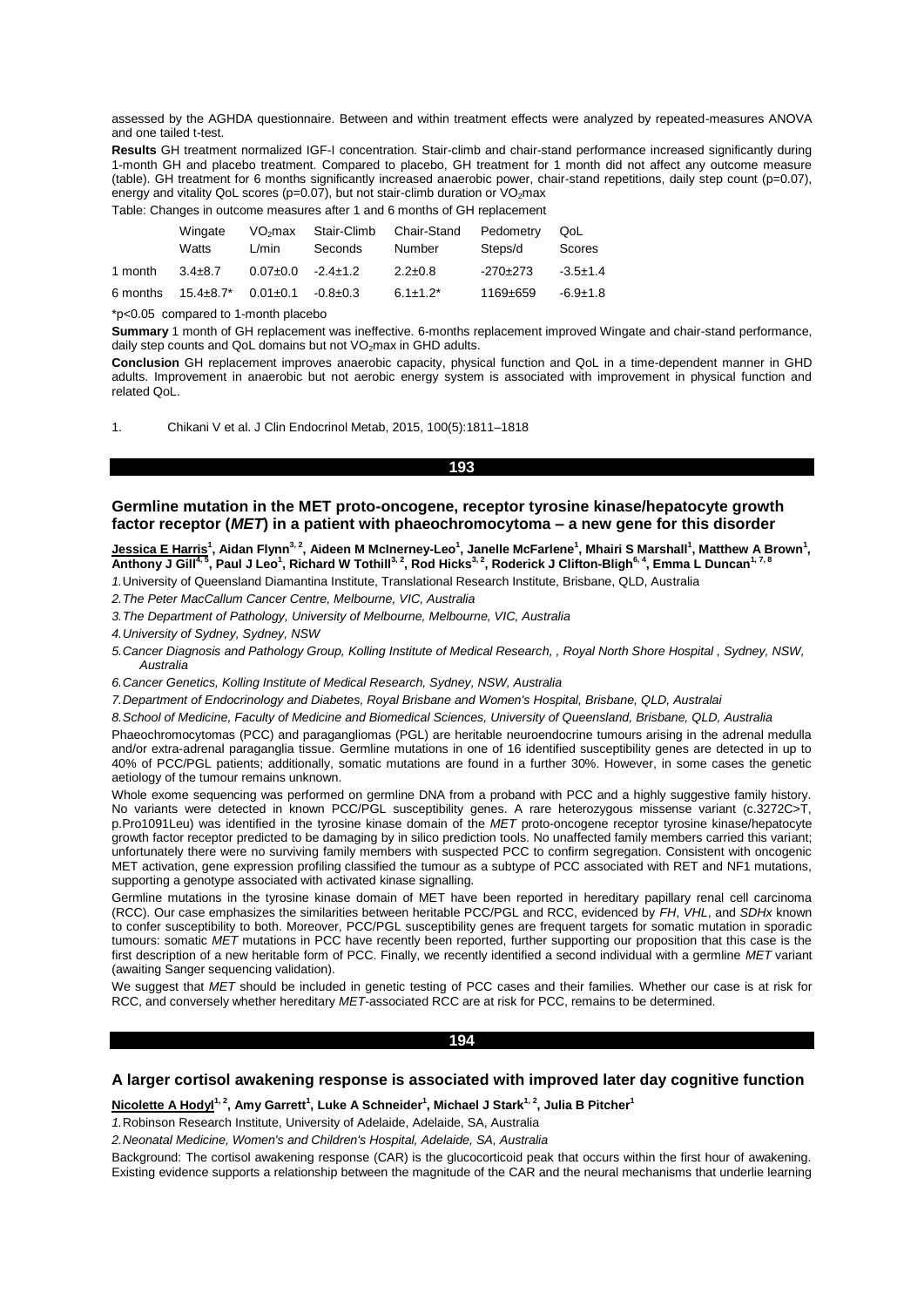and memory, however functional behavioural evidence is lacking. The aim of this study, therefore, was to determine whether the CAR magnitude was associated with same-day cognitive performance.

Methods: Saliva was collected at 0, 15, 30 and 45 minutes after awakening in 31 healthy adults (18-37 years) on 2 consecutive test days. Participants completed the perceived stress scale and provided spot salivary samples at testing. Cognitive assessments included tests of memory, attention, reaction time and executive function using the CANTAB™ test battery.

Results: The magnitude of the CAR was not significantly different between the two days of testing, but was highly correlated (r=0.61, p=0.001). A larger CAR was associated with improved cognitive performance assessed later the same day. A larger CAR was associated with significantly fewer errors in working memory (r=-0.416, p=0.028), and improved performance on tasks of attention (r=0.513, p=0.005) and executive function (r=0.425, p=0.025). Reaction time, cognitive switching and pattern recognition were not associated with CAR magnitude. Perceived stress and spot cortisol samples were not associated with changes in cognitive performance.

Conclusion: These results suggest that the CAR magnitude influences cognitive performance, particularly executive function, throughout the day. These effects do not appear to be driven by changes in perceived stress or circulating cortisol at the time of testing. Whether this increase in cognitive performance is a direct or indirect effect of the CAR is currently unknown.

**195** 

# **Reconciling the log-linear and non-linear aspects of the TSH-free T4 relationship: intraindividual analysis of a large population**

## **Karen M Rothacker2, 1, Suzanne J Brown<sup>2</sup> , Narelle J Hadlow<sup>3</sup> , Robert Wardrop<sup>3</sup> , John P Walsh4, 2**

*1.*Department of Clinical Biochemistry, PathWest Laboratory Medicine, Nedlands, WA, Australia

*2.Department of Endocrinology and Diabetes, Sir Charles Gairdner Hospital, Nedlands, WA, Australia*

*3.Department of Clinical Biochemistry , PathWest Laboratory Medicine, Nedlands, WA, Australia*

*4.School of Medicine and Pharmacology, University of Western Australia, Crawley, WA, Australia*

**Context**: The TSH-T4 relationship is central to thyroid pathophysiology and diagnosis of thyroid disease. Previously the relationship was thought to be inverse log-linear, but recent cross-sectional studies from our group and others report a complex, non-linear relationship (1-3). There have been no large, intraindividual studies of the TSH-T4 relationship. **Objective**: To analyze the TSH-free T4 relationship within individuals.

**Methods**: We analyzed data from 13 379 individuals, each with 6 or more TSH/free T4 measurements and at least a 5-fold difference between individual median TSH and minimum or maximum TSH. Linear and non-linear regression models of log TSH on free T4 were fitted to data from individuals, and goodness of fit compared by likelihood ratio testing.

**Results**: On comparing all models, the linear model achieved best fit in 31% of individuals, followed by the quartic (27%), cubic (15%), null (12%) and quadratic (11%) models. After elimination of least favoured models (with reassignment of individuals to the best fitting, available models), the linear model fitted best in 43% of individuals, quartic in 42%, and the null model in 15%. As the number of records per individual increased, so did the proportion of individuals in whom the linear model achieved best fit, increasing to 62% of individuals with 20 or more records. When the linear model was applied to all individuals and plotted according to individual median free T4 values, differences in slope and intercept described a non-linear relationship between log TSH and free T4.

**Conclusions:** The log TSH-free T4 relationship appears linear in some individuals and non-linear in others, but is predominantly linear in the most informative individuals with the largest number of results. An inverse log-linear relationship within individuals can be reconciled with a non-linear relationship across a population.

- 1. Hadlow NC, Rothacker KM, Wardrop R, Brown SJ, Lim EM, Walsh JP. The relationship between TSH and free  $T_4$  in a large population is complex and nonlinear and differs by age and sex. J Clin Endocrinol Metab. 2013 Jul;98(7):2936-43
- 2. Clark PM, Holder RL, Haque SM, Hobbs FD, Roberts LM, Franklyn JA. The relationship between serum TSH and free T4 in older people. J Clin Pathol. 2012 May;65(5):463-5
- 3. Hoermann R, Eckl W, Hoermann C, Larisch R. Complex relationship between free thyroxine and TSH in the regulation of thyroid function. Eur J Endocrinol. 2010 Jun;162(6):1123-9

### **196**

# **Endocrinopathies associated with immune modulation therapy for the treatment of metastatic melanoma**

**Emma Scott<sup>1</sup> , Alexander Menzies3, 2, Georgina Long3, 2, Lyndal Tacon1, 4, Alex Guminski3, 2, Venessa Tsang1, 4**

*1.*Department of Endocrinology, Royal North Shore Hospital, Sydney

*2.Department of Oncology, Royal North Shore Hospital, Sydney*

*3.Melanoma Institute, Mater Hospital, University of Sydney, Sydney*

*4.Kolling Institute of Medical Research, Royal North Shore Hospital, Sydney*

### BACKGROUND

Immune modulator therapy has a demonstrated survival benefit in the treatment of metastatic melanoma. Monoclonal antibodies against regulatory immune checkpoints can enhance the immune activity against cancer cells. Agents include Ipilimumab, a monoclonal antibody against cytotoxic T-lymphocyte associated antigen 4 (CTLA-4), and Nivolumab, a monoclonal antibody against programmed death-1 (PD-1) receptor. As a consequence of immunomodulation, endocrine immune related adverse events (irAEs) can occur<sup>1</sup>, but the incidence in combination or sequential immunotherapy has not been reported in large series.

**METHODS**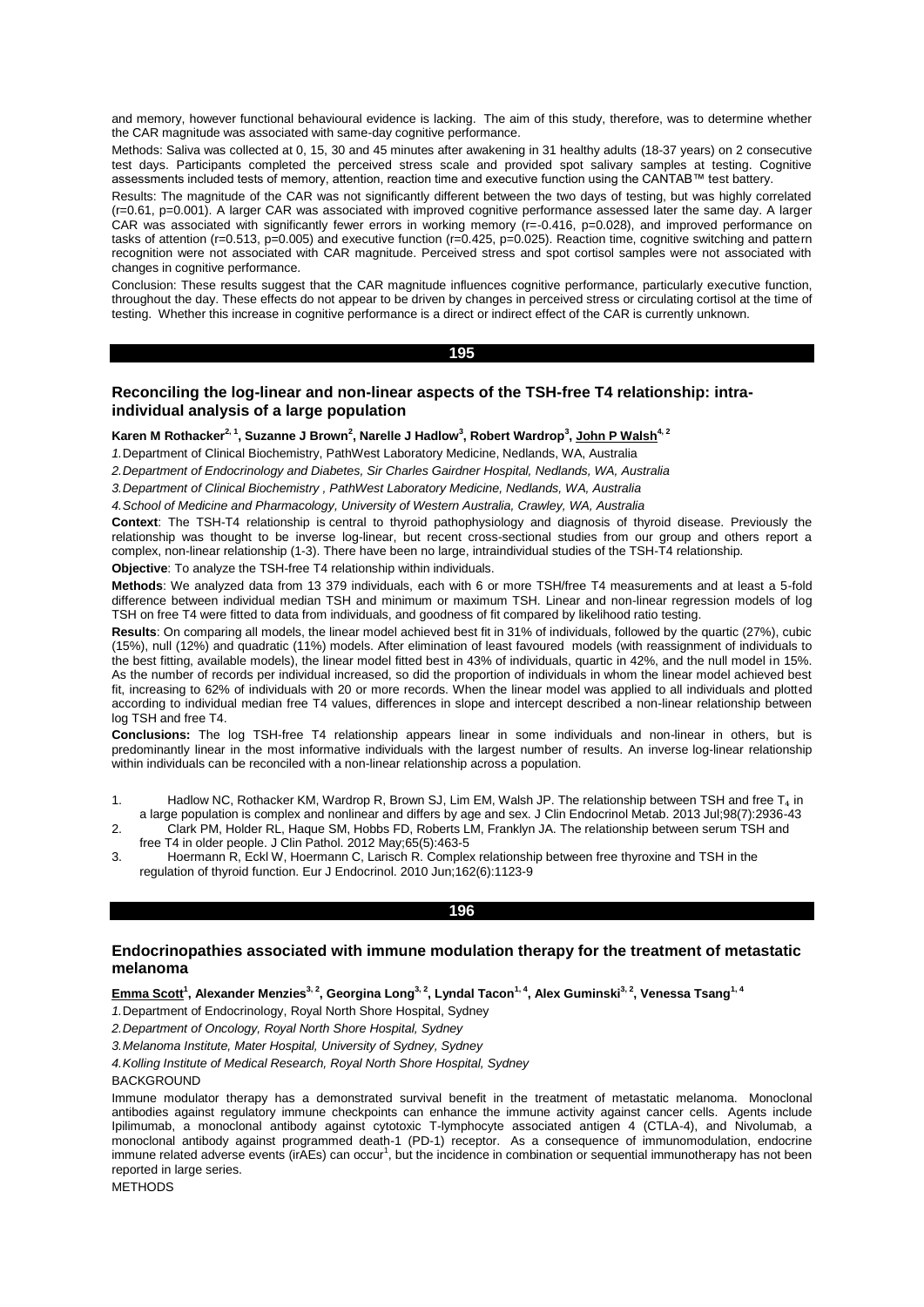Patients with metastatic melanoma at the Melanoma Institute Australia, between April 2014 and May 2015 were treated with Anti CTLA-4 (Ipilimumab) or Anti-PD-1 (Nivolumab or Pembrolizumab) therapy alone, sequentially or in combination. The incidence of endocrine irAEs was assessed with regular monitoring of pituitary and thyroid function. **RESULTS** 

26 (15%) patients were diagnosed with an endocrinopathy. 12 (6.9%) patients were diagnosed with hypophysitis, 1 (0.5%) with autoimmune diabetes, 19 (11%) with thyroid dysfunction and 2 (1.16%) with isolated hypogonadism. 9 (15.8%) in the Anti-CTLA-4 arm developed endocrinopathies, compared to 5 (5.7%) in the PD-1 arm. Combination Anti-CTLA-4 and PD1 was associated with increased endocrinopathies 18 (62.1%).

#### **DISCUSSION**

Immune related endocrinopathies as a result of immunotherapy are underreported, as there are few screening requirements<sup>2</sup>. Endocrine irAEs associated with Anti-CTLA4 are hypophysitis, thyroid dysfunction and primary adrenal insufficiency<sup>1</sup>. Studies<br>suggest a 5% incidence of hypophysitis, and 0-4% incidence of thyroid dysfunction<sup>1</sup>. Endocrine anti-PD1 therapy<sup>3</sup>. Combination ipilimumab and nivolumab therapy is associated with increased irAEs, particularly thyroid dysfunction<sup>2,4</sup>. There does not appear to be any predictors for the development of endocrinopathy. The time course appears more rapid than for autoimmune hypophysitis and thyroiditis with disease occurring in weeks. A heightened clinical suspicion and regular monitoring will prevent the development of morbidity especially adrenal crises.

- 1. Corsello, S.E., Barnabei, A., Marchetti, P., De Vecchis L., Salvatori R., Torino, F. Endocrine Side Effects Induced by Immune Checkpoint Inhibitors. JCEM 2013; 98: 1361-1375.
- 2. Ryder, M., Callahan, M., Postow, M.A., Wolchok, J., Fagin, J.A. Ipilimumab-induced endocrine adverse effects. Endocrine Related Cancer 2014; 21: 371-381.
- 3. Hamid, O., Robert, C., Daud, A., Hodi, F.S., Hwu, W., Kefford, R., Wolchok, J., Hersey, P., Joseph, R.W., Weber, J.S., Dronca, R., Gangadhar, T.C., Patnaik, A., Zarour, H., Joshua, A.M., Gergich, K., Elassaiss-Schaap, J., Algazi, A., Mateus, C., Boasberg, P., Tumeh, P.C., Chmielowski, B., Ebbinghaus, S.W., Li, X.N., Kang, S.P., Ribas, A. Safety and Tumor Responses with Lambrolizumab (Anti-PD-1) in Melanoma. NEJM 203; 369:134-144.
- 4. Wolchok, J.D., Kluger, H., Callahan, M.K., Postow, M.A., Rizvi, N.A., Lesokhin, A.M., Segal, N.H., Ariyan, C.E., Gordon, R., Reed, K., Burke, M.M., Caldwell, A., Kronenberg, S.A., Agunwamba, B.U., Zhang, X., Lowy, I., Inzunza, H.D., Feely, W., Horak, C.E., Hong, Q., Korman, A.J., Wigginton, J.M., Gupta, A., Sznol, M. Nivolumab plus Ipilimumab in Advanced Melanoma. NEJM 2013; 369: 122-133.

#### **197**

## **Association between plasma adipocytokine concentrations and microvascular complications in patients with type 2 diabetes mellitus: a systematic review and meta-analysis of controlled cross-sectional studies**

**Alexander J Rodriguez2, 1, Teresa Neeman<sup>3</sup> , Claudio A Mastronardi<sup>1</sup> , Gilberto Paz-Filho<sup>1</sup> , Vânia dos Santos Nunes<sup>4</sup>**

*1.*Department of Genome Biology, John Curtin School of Medical Research, Australian National University, Canberra, ACT, .<br>Australia

*2.Bone and Muscle Research Group, Monash Medical Centre, Monash University, Melbourne, Victoria, Australia*

*3.Statistical Consulting Unit, Australian National University, Canberra, ACT, Australia*

*4.Department of Internal Medicine, Botucatu Medical School, State University/UNESP, São Paulo, Brazil*

Background: Patients with diabetes have increased risk of developing microvascular complications. Adipocytokines have been variously associated with these complications in observational clinical studies. However, there are no comprehensive data examining the associations between adipocytokines concentrations and the presence of these complications.

Methods: We performed a systematic review of cross-sectional studies comparing circulating adipocytokines in patients with type 2 diabetes (T2D) who were affected by at least one microvascular complication, with T2D patients without these complications. Relevant studies were retrieved from MEDLINE, EMBASE, Scopus and Cochrane databases. Study quality was evaluated using a modified Newcastle-Ottawa Quality Assessment Scale. Meta-analysis was performed using an inversevariance model. Standardised mean differences (SMD) and 95% confidence intervals (CI) were calculated for leptin and adiponectin. Heterogeneity was determined by Q and I<sup>2</sup> statistics, from which fixed or random effects models were applied.

Results: 554 abstracts were identified; 28 studies satisfied our inclusion/exclusion criteria. Study quality ranged from 4-10 (out of 11). Higher leptin levels were associated with the presence of microalbuminuria (SMD=0.41; 95%CI=0.14, 0.67; n=901; p=0.0003) and macroalbuminuria (SMD=0.68; 95%CI=0.30, 1.06; n=406; p=0.0004). Similarly, higher leptin levels were associated with the presence of neuropathy (SMD=0.26; 95%CI=0.07, 0.44; n=609; p=0.008). Higher adiponectin levels were associated with the presence of microalbuminuria (SMD=0.55; 95%CI=0.29, 0.81, n=274; p<0.001) and macroalbuminuria (SMD=1.37; 95%CI=0.78, 1.97, n=246; p<0.00001). In addition, higher adiponectin levels were associated with neuropathy (SMD=0.25; 95%CI=0.14, 0.36; n=1516; p<0.00001) and retinopathy (SMD=0.38; 95%CI=0.25, 0.51; n=1306; p<0.00001).

Discussion: This systematic review and meta-analysis suggests that blood leptin and adiponectin levels are higher in patients with diabetes and microvascular complications, making these adipokines potentially relevant as therapeutic targets or biomarkers of diabetic microvascular complications. Studies were limited by cross-sectional design, thus large prospective analyses are required to confirm these findings independent of other risk factors, and to the determine their causality.

#### **198**

**Effect of adrenocorticotropic hormone stimulation on the outcomes of adrenal vein sampling in primary aldosteronism**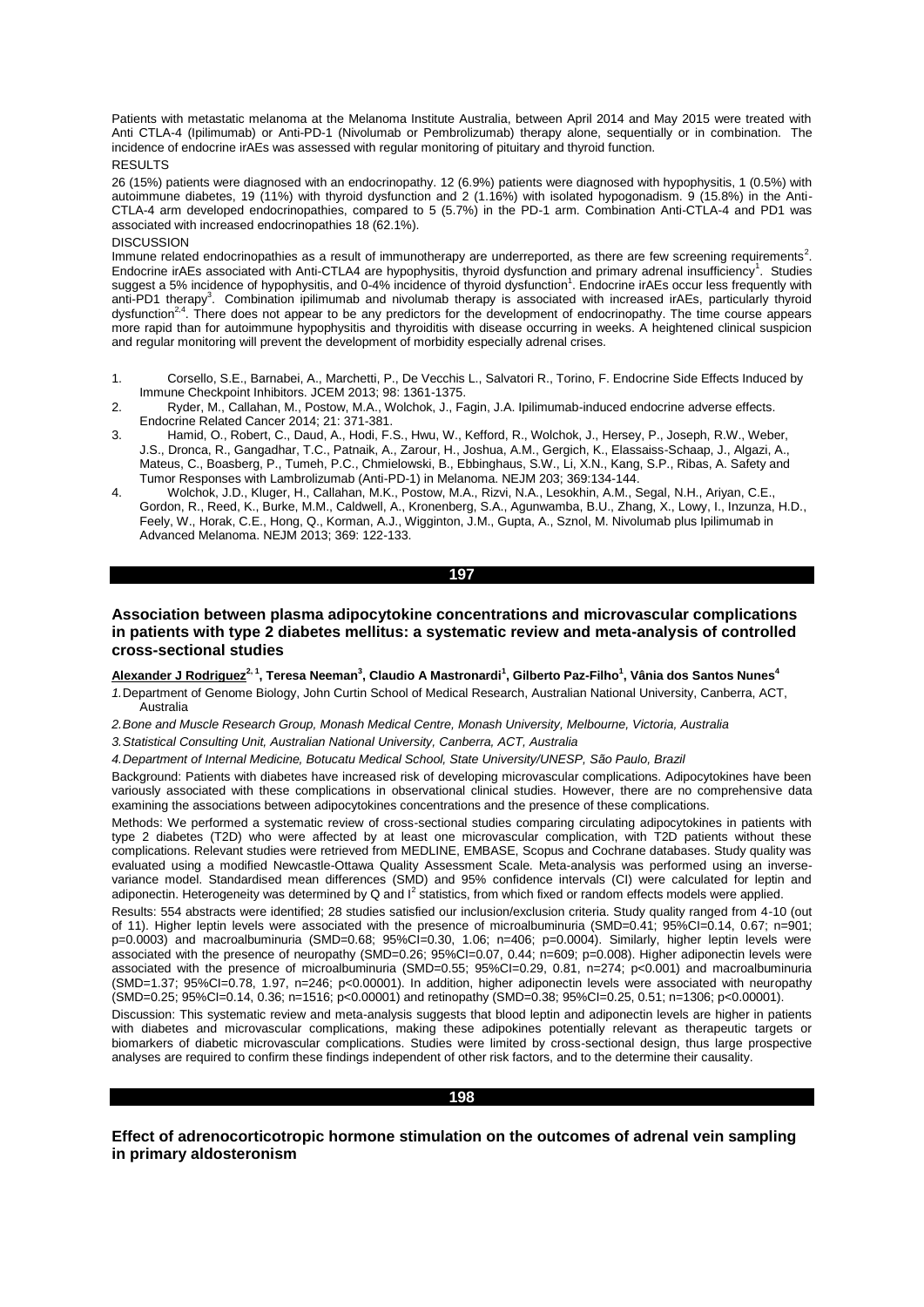# <u>Jessie Teng</u><sup>1</sup>, Maeve E Hutchinson<sup>1</sup>, Nicholas YN Chee<sup>1</sup>, James CG Doery<sup>2</sup>, Kay Weng Choy<sup>2</sup>, Winston Chong<sup>3</sup>, Peter J<br>Fuller<sup>1, 4</sup>, Jun Yang<sup>1, 4</sup>

*1.*Endocrinology, Monash Health, Clayton, Victoria, Australia

*2.Pathology, Monash Health, Clayton, Victoria, Australia*

*3.Radiology, Monash Health, Clayton, Victoria, Australia*

*4.Hudson Institute of Medical Research, Clayton, VIC, Australia*

## **Background:**

Adrenal vein sampling (AVS) is crucial for differentiating between unilateral and bilateral causes of primary aldosteronism (PA) [1]. However, there is a lack of uniform agreement regarding use of adrenocorticotropic hormone (ACTH) stimulation during AVS [2]. At Monash Health, AVS has been performed both pre- and post-ACTH stimulation since 2010.

# **Aim:**

We reviewed the impact of ACTH stimulation on AVS success rates and outcomes including selectivity index (SI=cortisol adrenal vein : cortisol <sub>peripheral vein</sub>), lateralization index (LI= aldosterone-cortisol ratio dominant adrenal vein : aldosterone-cortisol ratio non-dominant adrenal vein) and contralateral suppression index (CSI= aldosterone-cortisol ratio <sub>non-dominant adrenal vein</sub>: aldosterone-cortisol ratio <sub>peripheral</sub> vein).

## **Methods:**

An audit was conducted on AVS procedures performed at Monash Health between January 2010 and March 2015 inclusive. Clinical information was collected on screening aldosterone and renin concentration, AVS aldosterone and cortisol levels preand post-ACTH stimulation, adrenal imaging, blood pressure and antihypertensive medication. Successful cannulation was defined as SI > 2 pre-ACTH and >3 post-ACTH; successful lateralisation was defined as LI >3 pre-ACTH and > 4 post-ACTH, and supported by  $CSI < 1$ .

### **Results:**

Out of 28 AVS cases with pre-and post-ACTH data, cannulation success of the left adrenal vein was 81% (22/27) pre-ACTH and 96% (26/27) post-ACTH; and of the right adrenal vein was 60% (17/28) both pre-and post-ACTH. The improved cannulation rate was not associated with the timing of AVS. However, ACTH stimulation significantly lowered the LI and incorrectly obscured lateralization in five cases. These patients were diagnosed with unilateral aldosterone excess based on their pre-ACTH LI and CSI. ACTH did not significantly affect the CSI. Four of these patients have had successful surgery with one awaiting surgery.

### **Conclusion:**

The rate of successful cannulation in AVS increased after ACTH stimulation, but at the cost of masked lateralization.

- 1. 1. Funder, J.W., et al., Case Detection, Diagnosis, and Treatment of Patients with Primary Aldosteronism: An Endocrine Society Clinical Practice Guideline. J Clin Endocrinol Metab, 2008. 93: 3266-3281.
- 2. 2. Rossi, G.P., et al., The Adrenal Vein Sampling International Study (AVIS) for identifying the major subtypes of primary aldosteronism. J Clin Endocrinol Metab, 2012. 97: 1606-14.

# **199**

# **Ligand-independent activation of FGFR2c leads to XY sex reversal in humans and mice**

<u>Stefan Bagheri-Fam</u><sup>1</sup>, Makoto Ono<sup>1</sup>, Li Li<sup>2</sup>, Janelle Ryan<sup>1</sup>, Raymond Lai<sup>1</sup>, Yukako Katsura<sup>3</sup>, Gerd Scherer<sup>4</sup>, Oliver<br>Bartsch<sup>s</sup>, Jacob V.P. Eswarakumar<sup>2</sup>, Vincent Harley<sup>1</sup>

*1.*Centre for Reproductive Health, MIMR-PHI Institute of Medical Research, Melbourne

*2.Department of Orthopedics and Rehabilitation Department of Pharmacology, Yale University School of Medicine, New Haven 3.Department of Integrative Biology, University of California Berkeley, Berkeley*

*4.Institute of Human Genetics, University of Freiburg, Freiburg*

*5.Institute of Human Genetics, University Medical Centre of the Johannes Gutenberg University, Mainz*

*Patients with 46,XY gonadal dysgenesis (GD) exhibit genital anomalies, which range from hypospadias to complete male-tofemale sex reversal. A molecular diagnosis is made in only 30% of cases. Our study identifies FGFR2c as a novel 46,XY GD locus. Human FGFR2 mutations cause various craniosynostosis syndromes including Crouzon, Pfeiffer, and Apert syndrome. Here, we describe a patient whose features we would suggest represent a new syndrome, craniosynostosis with XY male-tofemale sex reversal or CSR. The patient was chromosomally XY, but presented as a phenotypic female due to complete GD, and was also diagnosed with Crouzon-like syndrome. DNA sequencing identified the FGFR2 heterozygous missense mutation, c.1025G>C (p.C342S), affecting the 2c splice isoform. Substitution of C342 by S or other amino acids (R/F/W/Y) occurs frequently in Crouzon and Pfeiffer syndrome leading to ligand-independent receptor activation. We show that the 'knock-in' Crouzon mouse model Fgfr2cC342Y/C342Y carrying a C342Y substitution displays variable XY gonadal sex reversal. This suggests that the C342 substitution contributed to XY sex reversal in the patient. Despite FGFR2c-C342Y being widely considered a gain-of-function mutation, the gonadal abnormalities in XY Fgfr2cC342Y/C342Y mice phenocopy those observed in Fgfr2 knockout mice. We demonstrate that sex reversal in XY Fgfr2cC342Y/- mice is rescued by wildtype FGFR2 in Fgfr2cC342Y/+ mice. This implies that ligand-independent signaling by FGFR2c-C342Y displays qualitatively different biological activities to wildtype FGFR2c, resulting in reduced ability to promote testis development. In conclusion, our study identifies the first FGFR2 mutation in 46,XY GD. Diagnosis of 46,XY GD should be widened to encompass FGF-signaling components.*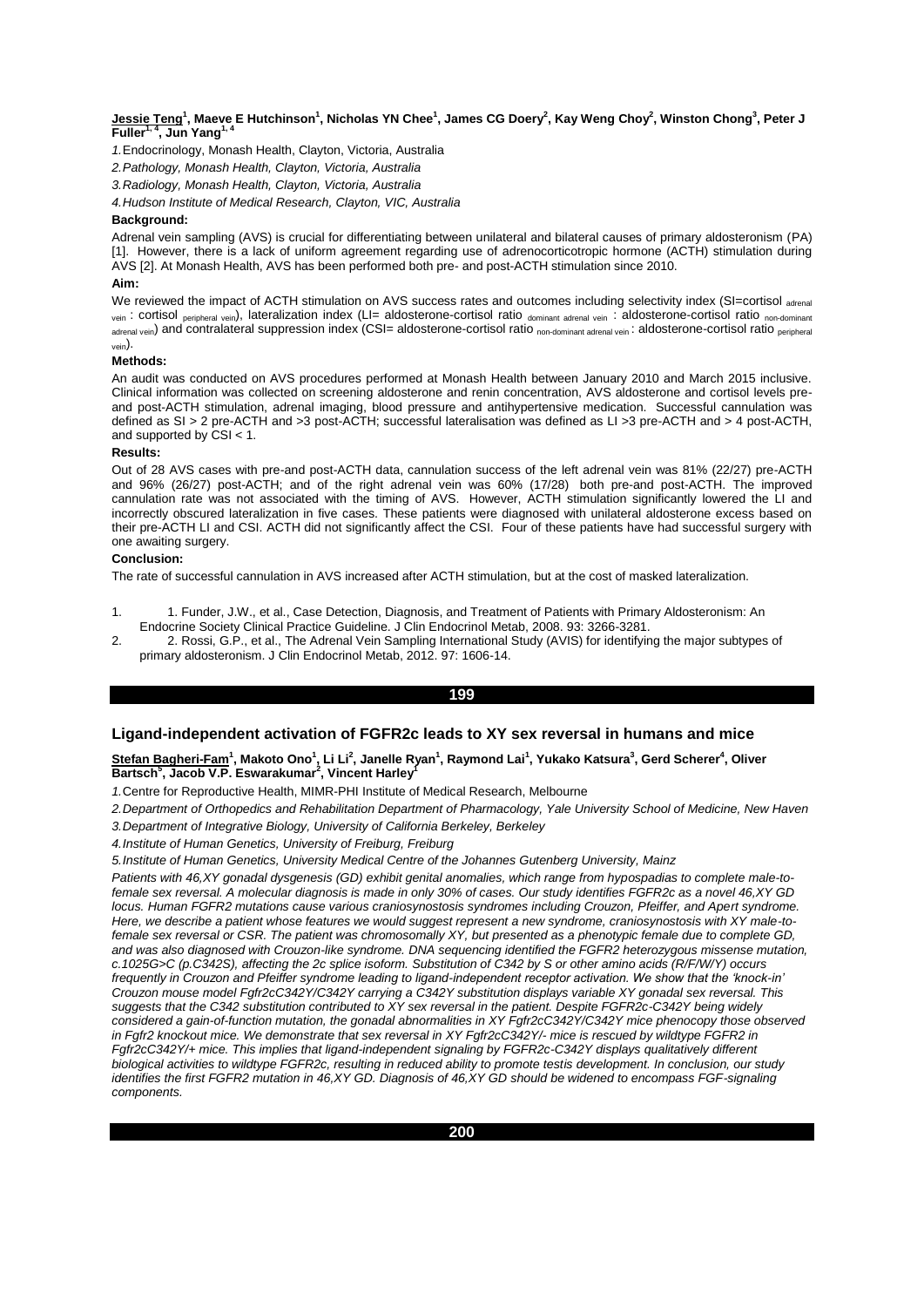# **Fast weight loss does not reduce muscle strength or bone mineral density compared with slow weight loss in obese post-menopausal women**

<u>Radhika Seimon<sup>1</sup>,</u> Jarron Dodds<sup>1</sup>, Alice Gibson<sup>1</sup>, Jackie Center<sup>2</sup>, Tania Markovic<sup>3</sup>, Sally McClintock<sup>1</sup>, Janet Franklin<sup>3</sup>, **Neil King<sup>4</sup> , Ian Caterson1, 3, Nuala Byrne<sup>5</sup> , Amanda Sainsbury<sup>1</sup>**

*1.*University of Sydney, Camperdown, NSW, Australia

*2.Garvin Institute of Medical Research, Sydney*

*3.Royal Prince Alfred Hospital, Camperdown*

*4.Queensland University of Technology , Brisbane*

*5.Bond University , Brisbane*

The prevalence of obesity is increasing yearly, and diet-induced weight loss is the primary treatment option. Clinicians treating obesity may hesitate to use very-low energy diets due to potential adverse effects such as reduced lean mass that could reduce muscle strength, and reduced bone mineral density (BMD). In a recent meta-analysis we found a loss of hip BMD in response to diet-induced weight loss in overweight/obese individuals1. We therefore compared the short-term effects of fast versus slow weight loss on muscle strength and BMD in a randomised controlled trial.

This preliminary analysis included 31 obese post-menopausal women (BMI 34.0±2.5 (SD) kg/m2, age 56.8±4.1 years). Participants were randomised to either 16 weeks of FAST or SLOW weight loss (70% or 30% energy restriction, respectively). To help preserve lean mass, protein supplement was added to the VLED so both diets had a protein intake of 1g/kg body weight per day. Body weight, muscle strength (JAMAR hand dynamometer), total hip and spine BMD (Hologic Discovery Dualenergy X-ray absorptiometry) were measured at 0 (baseline) and 16 weeks after commencing energy restriction.

The FAST group lost more weight than the SLOW group (FAST: 18.9±4.0%, SLOW: 7.1±3.1% of baseline body weight; P<0.001). Compared to baseline, there was no short-term effect of either diet on muscle strength (FAST: 2.9±12.0%; SLOW: 1.1±12.0%) or BMD (Hip: FAST: -1.5±4.0%; SLOW: 0.0±3.7%; Spine: FAST: -1.5±2.8%; SLOW: -1.1±2.8%), and no difference in muscle strength (P=0.7) or BMD (Hip: P=0.3; Spine: P=0.7) between groups.

These preliminary findings suggest there is no short-term adverse effect of fast or slow weight loss on muscle strength or BMD when protein intake is adequate, despite fast weight loss inducing a 2.5-fold greater weight loss. In terms of muscle strength and bone density, fast weight loss with adequate protein intake is thus a valid obesity treatment option.

1. 1.Zibellini J, Seimon RV, Lee CMY, Gibson AA, Hsu MSH, Shapses SA, Sainsbury A. Does diet-induced weight loss lead to bone loss in overweight or obese adults? A systematic review and meta-analysis of clinical trials. Journal of Bone and Mineral Research 2015

**206** 

# **Effects of dietary probiotic on growth performance, blood characteristics, and immune responses to a lipopolysaccharide challenge of Hanwoo heifers**

#### $\mathbf{K}$ i Yong Chung<sup>1</sup>, UI HYUNG KIM<sup>1</sup>, SUN SICK CHANG<sup>1</sup>, HYUN SUB KIM<sup>1</sup>, EUN MI LEE<sup>1</sup>, HYUN JOO KIM<sup>1</sup>, EUNG KI **KWON<sup>1</sup>**

*1.*National Institute of Animal Science, Pyeongchang, KANGWON, South Korea

Our objective of the study was to effect of probiotics on the immune response of Hanwoo heifers. Lipopolysaccharide (LPS) challenge was used for investigating physiological response of dietary probiotics. A completely random design was used (4 pens; 2pens/treatment; 5 heifers/pen). After the cattle fed probiotic for 5 months, 16 heifers were transported and acclimated to environmentally controlled chambers. Heifers were fitted with indwelling jugular catheters prior to 24 hours of the LPS challenge. Blood samples were collected at 30-min intervals from -1 to 6 h (0 h; 1μg/kg BW of LPS from Escherichia coli O111:B4). Glucose, non-esterified fatty acid (NEFA), albumin, triglyceride, total protein, phosphorus concentrations, plasma CBC (WBC, RBC, Platelet, Neutrophils, Lymphocytes, Eosinophils, Basophil, Hemoglobin), and pro-inflammatory cytokines (TNFα, IL6, IL1b) were determined from blood samples. Response to the LPS challenge over time was analyzed by ANOVA with the MIXED procedure of SAS. Overall ADG and serum compositions did not differ between probiotic or control diet for 5 months (P > 0.05). Pre-LPS NEFA concentration did not differ (P > 0.05), but probiotic treated heifers was decreased at 2 hours after LPS challenge. NEFA concentration was decreased at 2 hours after LPS challenge in probiotic treated group (P <0.05). Serum trigivceride was peaked at 0.5 h after LPS challenge in of probiotic treated heifers (P <0.05). There was no difference at CBC test between treatment pre- and post - LPS challenge except red blood cell (RBC). Plasma RBC concentration was increased from 0.5h to 3h post-LPS challenge in probiotic treated heifers. These data suggest that probiotic diet did not directly altered immune response to Hanwoo heifers but indirectly regulated lipid metabolism of Hanwoo heifers at the LPS challenge.

#### **207**

# **Endocrine collateral damage**

**Amy Hsieh<sup>1</sup> , Greg Hockings<sup>1</sup> , Elisabeth Nye1, 2**

*1.*Greenslopes private Hospital, Brisbane, QLD, Australia

*2.Frankston Hospital , Melbourne , Victoria , Australia*

Monoclonal antibodies such as Ipilimumab (against cytotoxic T-lymphocyte-associated antigen 4 [CTLA-4]) and nivolumab (against programmed death protein 1 [PD-1]), block inhibitory regulatory T cell molecules and achieve anti-tumour effect by<br>enhanced T cell activation at the cost of autoimmunity<sup>1,2,3,4,5</sup>. We report a case of presumed au 1 diabetes after treatment with ipilimumab and nivolumab for metastatic melanoma.

A 54-year-old woman presented with seizures and confusion. Medical history included melanoma with intracranial metastases treated with craniotomy, radiation and a course of ipilimumab nine weeks prior. MRI excluded new cerebral lesions but showed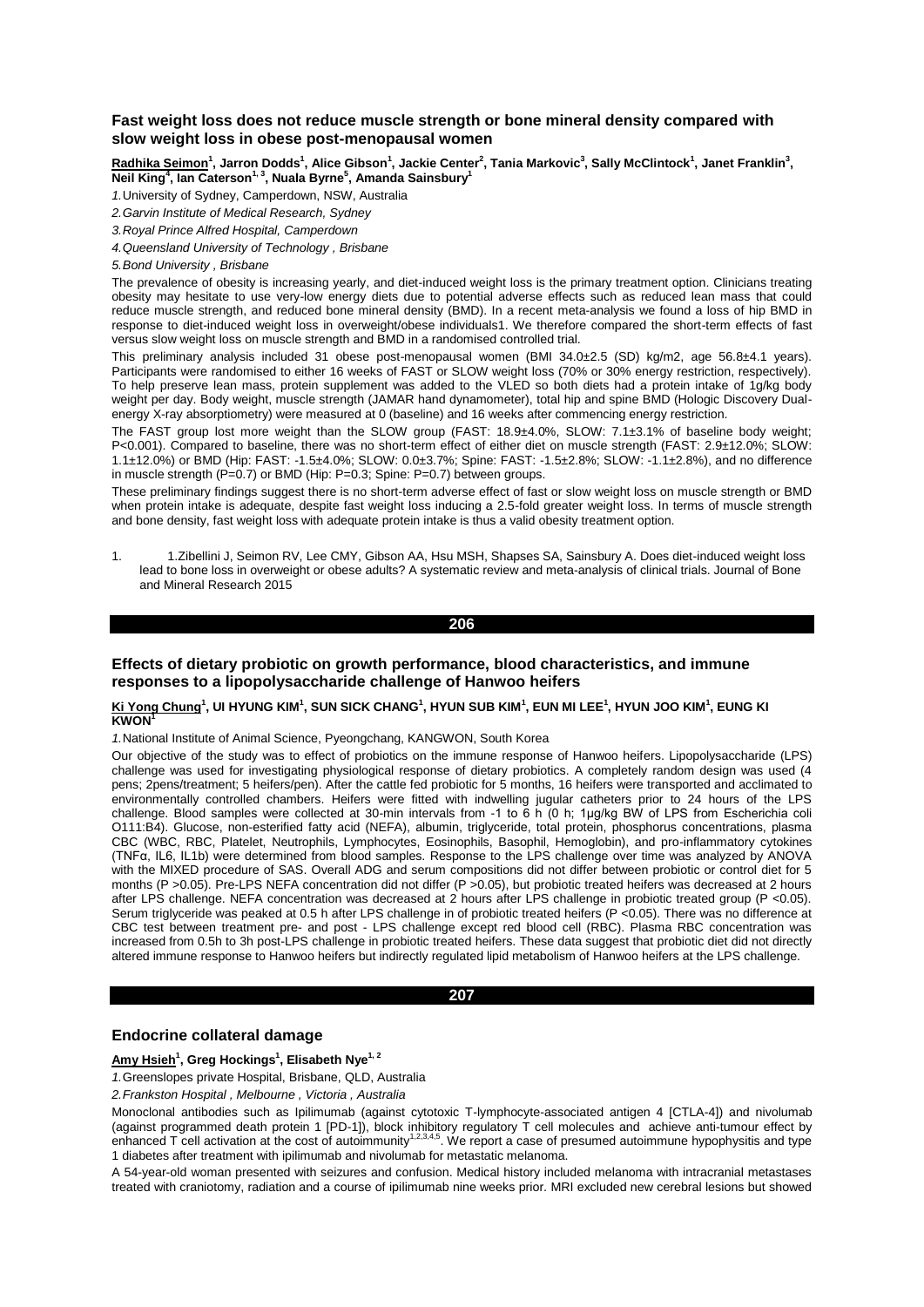an enlarged pituitary not present previously. Static anterior pituitary function evaluation revealed hypopituitarism involving the pituitary-thyroid and pituitary-gonadal axes (T4 of 6.2 pmol/L with TSH of 1.2 mIU/L; low gonadotrophins of FSH 8 IU/L and LH 1 IU/L). ACTH insufficiency was suspected but could not be established due to concurrent dexamethasone therapy (cortisol < 35 nmol/L, ACTH < 5 ng/L). A clinical diagnosis of ipilimumab-induced hypophysitis (IH) was made.

Despite complications, the patient completed the ipilimumab course and then received nivolumab. Five weeks later, she presented with severe symptomatic hyperglycaemia (serum glucose 21.7 mmol/L) and ketoacidosis (pH 6.91, serum betahydroxybutyrate 9.4 mmol/L), requiring an insulin infusion. Abdominal CT showed a normal pancreas with no radiological evidence of pancreatitis or metastasis. The acute presentation with hyperglycaemia, ketoacidosis and low C-peptide levels led to the diagnosis of presumed autoimmune diabetes. Serum autoantibodies (IA2 and GAD65) were negative.

There is little data on nivolumab-induced autoimmune diabetes. It has been reported in one recent study<sup>6</sup>. This is the first report of ipilimumab-induced hypophysitis followed by apparent nivolumab-induced type 1 diabetes. These are uncommon adverse events of immunotherapy but are expected to rise in incidence as immunotherapy becomes more prevalent.

- 1. Hodi FS, O'Day SJ, McDermott DF, et al. Improved survival with ipilimumab in patients with metastatic melanoma. N Engl J Med 2010;363:711-23.
- 2. Robert C, Thomas L, Bondarenko I, et al. Ipilimumab plus dacarbazine for previously untreated metastatic melanoma. N Engl J Med 2011;364:2517-26.
- 3. Wolchok JD, Kluger H, Callahan MK, et al. Nivolumab plus ipilimumab in advanced melanoma. N Engl J Med 2013; 369:122-33.
- 4. Weber J, Ka ̈hler K, Hauschild A. Management of Immune-Related Adverse events and Kinetics of response with ipilimumab. Journal of Clinical Oncology 2012 Nov20;30(21):2691-7
- 5. Gettinger S, Horn L, Gandhi et al. Overall Survival and Long-Term Safety of Nivolumab. Journal of Clinical Oncology 2015 Apr 20.
- 6. Hughes J, Vudattu N, Sznol M et al. Precipitation of Autoimmune Diabetes with Anti-PD-1 Immunotherapy. Diabetes Care 2015; 38:e55–e57

#### **208**

# **Biological Activity and** *In Vivo* **Half-Life of Pro-Activin A**

**Katharine E Johnson<sup>1</sup> , Yogeshwar Makanji<sup>1</sup> , Peter Temple-Smith<sup>2</sup> , Emily K Kelly<sup>1</sup> , Peter A Barton<sup>3</sup> , Sara L Al-Musawi<sup>1</sup> , Kelly L Walton<sup>1</sup> , Craig A Harrison1, 2**

*1.*Hudson Institute of Medical Research, Clayton, VIC, Australia

*2.Monash University, Clayton, VIC, Australia*

*3.Faculty of Science, Engineering and Technology, Swinburne University of Technology, Hawthorn, Victoria, Australia*

The family of transforming growth factor - β (TGF-β) proteins are master regulators of tissue homeostasis. Consequently, their deregulated activities are associated with a multitude of human disorders including, infertility, cancer, obesity, tissue degeneration, and fibrosis. Correcting TGF-β activity is an attractive approach to restore tissue homeostasis, but is limited by the poor *in vivo* stability of TGF-b proteins. The active proteins are derived from large Pro-TGF-β forms that undergo proteolytic maturation, yielding a pro:mature non-covalent complex, with pro and mature (active) domains. Prodomains are removed during commercial preparation, leaving only mature active ligand. These preparations, having half-lives of minutes, are unsuitable for therapeutic treatment in humans. The pro:mature non-covalent complex, in which the mature active ligand is shielded by its prodomains, is predicted have greater *in vivo* stability than the mature ligands. In this study, we examined whether the prodomain could reduce the clearance rate and increase activity *in vivo* for a well characterised member of the TGF-β family, activin A*.* To address this, we aimed to generate a pro:mature complex. To favour production of the Pro-activin complex, the native cleavage site was enhanced by site-directed mutagenesis. This modification improved the processing of activin precursor. Pro-activin complexes were isolated from stable HEK-293E cell lines by immunoaffinity using an antibody targeted to the prodomain. Importantly, the purified Pro-activin complex had comparable *in vitro* bioactivity to the commercially available mature preparations, supporting that the prodomain does not perturb activin bioactivity. *In vivo* work determined that the half-life of activin was improved two-fold, compared to the mature alone, and biological activity was also improved. Ongoing studies aim to further improve the half-life of activin A. The outcomes of this work will provide a blueprint for generating longacting TGF-β ligands, which would benefit the treatment of human conditions associated with altered TGF-β signalling.

### **209**

# **Pharmacokinetics of Leptin in the Gut of Mice**

## **Robert A Hart<sup>1</sup> , Linda L Agnew<sup>2</sup> , Robin C Dobos<sup>3</sup> , James R McFarlane<sup>1</sup>**

*1.*Centre for Bioactive Discovery in Health and Ageing, University of New England, Armidale, NSW, Australia

*2.Brain Behaviour Research Group, University of New England, Armidale, NSW, Australia*

*3.Agriculture NSW, NSW Department of Primary Industries, Armidale, NSW, 2350*

Leptin is a protein hormone originally identified from adipose tissue and known for its effects on appetite. Leptin is now known to be produced in many tissues including the stomach, and our earlier work showed that when a physiologic dose was injected intravenously approximately 13 % of the dose was recovered intact from the lumen of the gastrointestinal tract (GIT) after 60 minutes. To examine the pharmacokinetics of leptin in the GIT, non-fasted mice were lightly anaesthetised before oral gavage<br>of 12 ng of <sup>125</sup>I-labelled leptin. Samples were analysed by gel permeation HPLC to confirm that the amount present was determined using a γ-counter.

Radiolabelled leptin in the stomach declined from 53 % to 24 % of the administered dose 30 – 120 min post-gavage. A small peak ( $\sim$  4 – 8 % of the dose) appeared to move aborally through the small intestine, with approximately 4 % of the dose reaching the hindgut within the 2 h study. Throughout the experiment radiolabelled leptin was detected in the blood, with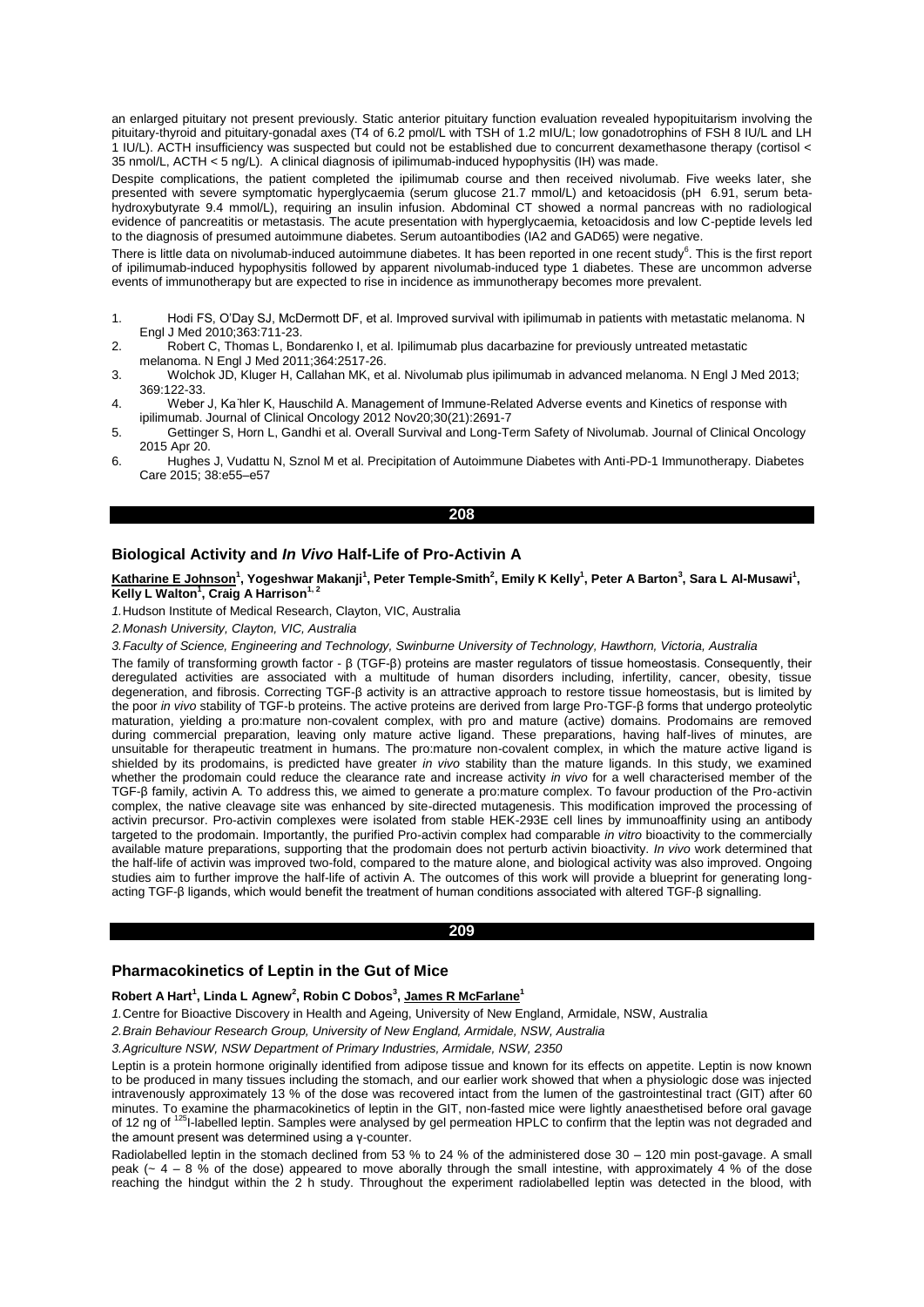approximately 3.5 % of the dose calculated to be in the circulation at all times examined. The radiolabelled leptin in plasma was found to be  $74 \pm 6$  % intact.

Here we show that leptin in the digestive tract moves aborally along the digestive tract, suggesting a role in the intestine. The gradual decline of leptin from the lumen of the stomach may indicate that leptin associates with digesta. We also report that leptin in the lumen of the gut was recovered intact from the blood. Our previous work has shown that leptin in the circulation is also recoverable from the lumen of the digestive tract, suggesting that leptin may be cycling between the gut and the circulation.

## **210**

## **Is oxytocin receptor SNP rs53576 a potential biomarker for psychological resilience?**

## Suresh Kumar Athiappan Palanisamy<sup>1</sup>, Muren Herrid<sup>1</sup>, James McFarlane<sup>1</sup>

*1.*Centre for Bioactive Discovery in Health and Ageing, University of New England, Armidale, NSW, Australia

There is an increasing focus on the positive psychological traits (optimism and resilience) rather than the negative psychological traits such as depression and anxiety in attempts to improve mental health. Negative psychological traits are associated with a number of biomarkers such as cortisol, alpha-amylase, 5-HTTLPR in association with stress. Recent studies show psychological resilience is heritable and it acts as a buffer between depression and stress. Several research groups are working towards a better understanding of resilience and in identifying reliable biomarkers of resilience such as telomere length, oxytocin (OXT) and SNPs of oxytocin receptor, reelin and other depression associated genes. OXT a neuropeptide secreted in the hypothalamus is involved in a number of physiological and social behaviours and has a role in the development of social behaviours such as trust, positive communication, group favouritism, and reduced social stress. We hypothesized that the oxytocin receptor (OXTR) SNP rs53576 that results in Guanine (G) to Adenine (A) substitution may be associated with resilience as it has been shown to be associated with positive traits.

We collected DNA samples from buccal cells from a self-selecting community population and collected questionnaire data for depression and anxiety (Zung) and resilience scores (Connor Davidson). OXTR SNP rs53576 was analysed from 121 nonmedicated subjects using traditional restriction enzyme digest, sequencing and qPCR-HRM methods. Results showed our cohort did not fit with HW equilibrium for OXTR SNP rs53576 ( $p = 0.00004$ ) and did not show any association between OXTR *rs53576* and to depression or resilience ( $p > 0.5$ ). However further study with a larger cohort and including data from other OXTR SNPs may be worthwhile.

## **211**

# **FGF9 activity from normal males and a 46,XY female**

Makoto Ono<sup>1</sup>, Stefanie Eggers<sup>2</sup>, Stefan Bagheri-Fam<sup>1</sup>, Janelle Ryan<sup>1</sup>, Peter Stanton<sup>1</sup>, Andrew Sinclair<sup>2</sup>, Vincent Harley<sup>1</sup>

*1.*Hudson Institute of Medical Research, Clayton, VIC, Australia

*2.Murdoch Childrens Research Institute, Parkville, VIC, Australia*

Disorders of sex development (DSDs) include 46,XY gonadal dysgenesis (GD), where a specific molecular diagnosis is made in only ~30% of patients. Improved understanding of the genetic causes of DSD will lead to better diagnosis and management. FGF9 is expressed in Sertoli cells and is critical for testis determination in the mouse since *Faf9<sup>1</sup>* mice show XY gonadal sex reversal. In the developing XY gonad FGF9 maintains *Sox9* expression through repression of *Wnt4*. However, the mechanism of *Wnt4* repression by FGF9 is still unknown. We have established an *in vitro* assay system of FGF9 function during foetal gonadal development to identify the signalling pathways involved in *Wnt4* repression. We show that FGF9 treatment of the mouse Sertoli cell line 15P-1 can efficiently down-regulate *Wnt4* expression in a dose dependent manner. Cycloheximide treatment inhibited *Wnt4* repression, suggesting that FGF9 requires new protein synthesis to down-regulate *Wnt4*. FGF signalling activates four major signalling pathways; MAP Kinase, AKT, STAT, and the PLCγ. To determine which pathways are involved in FGF9 repression of *Wnt4*, we treated 15P-1 cells with drugs to these pathways. Drugs blocking the ERK1/2 and JNK pathways significantly inhibited *Wnt4* repression, suggesting that FGF9 down-regulates *Wnt4 via* the ERK1/2 and JNK MAPK pathways, but not *via* p38 MAPK pathway. Testing in gonad cultures *ex vivo* is underway.

*FGF9* mutation has not been described in human DSD. Here, we identified an *FGF9* variant in a 46,XY GD patient, a maternally-derived heterozygous single nucleotide substitution, c.583G>A (p.Asp195Asn) using 1000 DSD gene targeted Massively Parallel Sequencing. Recombinant wildtype and the variant FGF9 protein have been purified and the variant protein showed lower affinity for heparin biochemically. *In vitro Wnt4* repression assay and *ex vivo* experiments are underway. CRISPR/Cas9 knock-in mice of the variant *Fgf9* are also being produced and analysed.

#### **212**

## **Castration Effects on the Expression of Kisspeptin and Rf-Amide Related Peptide-3 and their Co-Expression with Oestrogen Receptor a in the Ram Hypothalamus.**

## **Jessica L Rose<sup>1</sup> , Adam S Hamlin<sup>2</sup> , Christopher J Scott<sup>1</sup>**

*1.*Charles Sturt University, Wagga Wagga, NSW, Australia

*2.University of New England, Armidale, NSW, Australia*

The mechanism by which testicular hormones exert a negative feedback action is unclear, as GnRH neurons do not contain receptors for androgen or oestrogen. The RF-amides, Kisspeptin and RF-amide related peptide-3 (RFRP-3) could be potential neuronal pathways. In ewes, 93% of arcuate kisspeptin cells co-expressed ERα (1), with hypothalamic RFRP-3 cells expressing ERα ranging between 20% in mice (2) and 40% in Syrian hamsters (3). This study aimed to determine if castration influenced the expression of ERα in kisspeptin and RFRP-3 neurons in the ram. Dual label fluorescence immunohistochemistry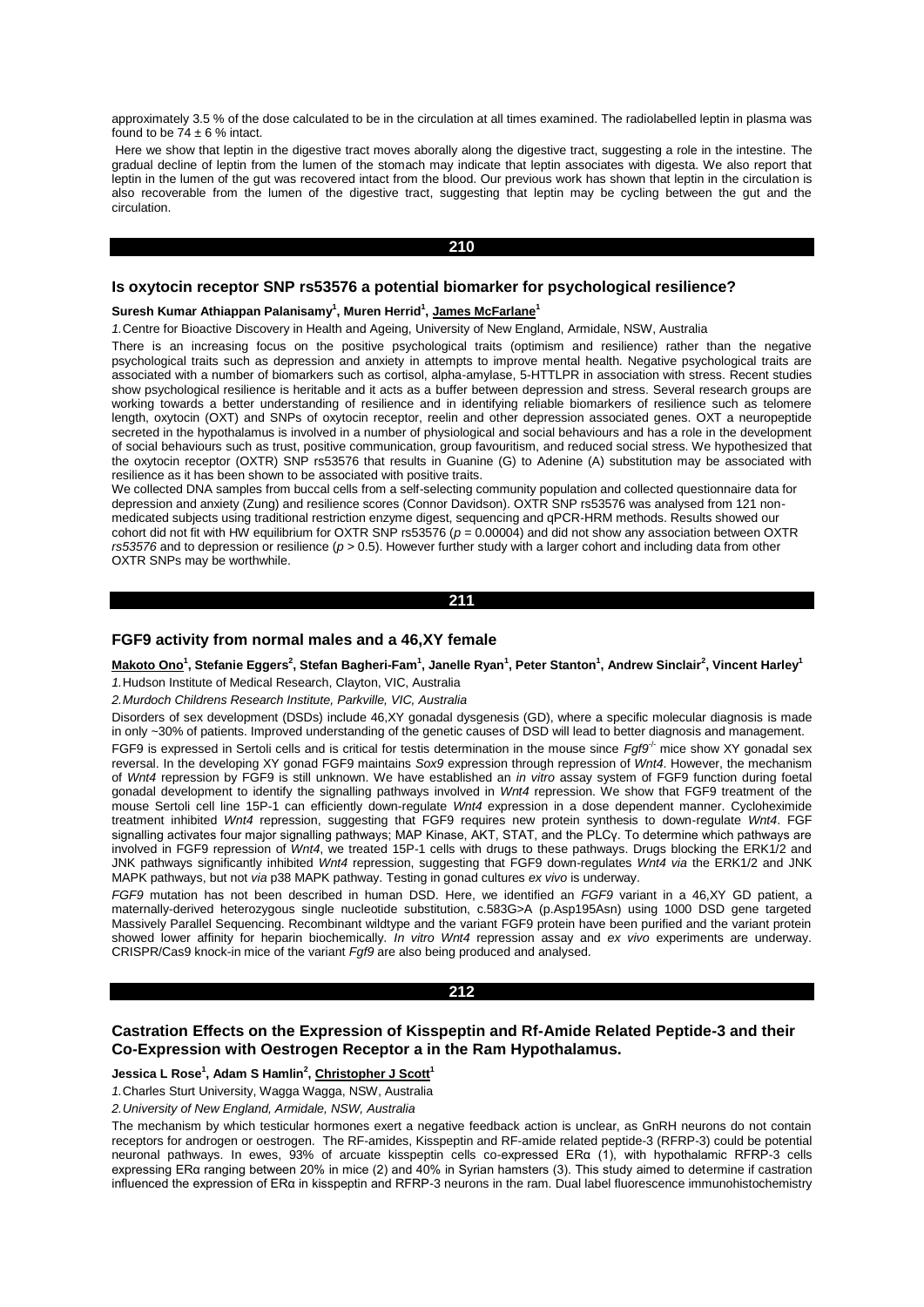for the co-expression of the RF-amides with ERα was used to compare the percentage of RF-amide cells containing ERα in the hypothalamus of intact merino rams and long term wethers (n=4)/group, and in rams castrated 4 weeks previously or sham castrated rams, with ewe tissue (luteal phase) included for comparison (n=4/group). Ninety percent of kisspeptin cells expressed ER a in the caudal arcuate nucleus in wethers (long and short term) and ewes. Rams, by comparison, expressed very few kisspeptin cells, and these did not express ERα. Less than 1% of RFRP-3 neurons co-expressed ERα in the merino sheep regardless of group. By contrast, RFRP-3 fibres were in great abundance in intact rams. This suggests that kisspeptin expression and its co-expression with ERα is influenced by testicular hormones. The lack of co-expression of RFRP-3 and ERα in the ram suggests that oestrogen negative feedback in these animals is unlikely to involve RFRP-3 neurons.

- 1. FRANCESCHINI, I., et al 2006. Neurosci Lett, 401, 225-230.
- 2. MOLNAR, C. S., et al 2011. Endocrinology, 152, 1684-90.
- 3. MOLNAR, C. S., et al 2011. Endocrinology, 152, 1684-90.

## **213**

## **F2 fetal nephron number and weight benefits of endurance exercise training for females born small on high fat diet**

#### **Mary Wlodek<sup>1</sup> , Viktoria Richter<sup>1</sup> , Dayana Mahizir<sup>1</sup> , Kristina Anevska<sup>1</sup> , Andrew J Jefferies<sup>1</sup> , Glenn D Wadley<sup>2</sup> , Deanne H Hryciw<sup>1</sup> , Karen M Moritz<sup>3</sup>**

*1.*Physiology, University of Melbourne, Parkville, VIC, Australia

*2.Centre for Physical Activity and Nutrition Research, School of Exercise and Nutrition Sciences, Deakin University, Burwood, VIC, Australia*

*3.School of Biomedical Sciences, University of Queensland, St Lucia, QLD, Australia*

Uteroplacental insufficiency is the major cause of intrauterine growth restriction in Western society and is associated with cardiorenal disease which is exacerbated with "second hits" such as pregnancy and overweight/obesity. We reported that F2 fetuses have nephron deficits which contribute to the development of F2 high blood pressure. This study determined if F2 male nephron deficits of mothers born small are exacerbated by a maternal high fat diet (HFD) and whether endurance exercise training can prevent these deficits.

Uteroplacental insufficiency was induced by bilateral uterine artery ligation (Restricted) or sham (Control) surgery on E18 in Wistar-Kyoto rats. Female offspring were fed a chow or high fat (43% kcals from fat) diet from 5 weeks to mating (20 weeks) and throughout pregnancy. Female rats were exercised on a treadmill 4 weeks before mating and throughout pregnancy. Male fetal nephron number was quantified using unbiased stereology and fetal and placental weights were measured at E20.

Restricted and Control female rats that were exposed to a HFD were heavier with more dorsal fat than females on a chow diet. Exercise prevented dorsal fat gain in Restricted HFD compared to sedentary. F2 male nephron deficit was present in mothers born small regardless of diet (-18-45%). A HFD reduced F2 male nephron number in Control mothers (-32%). Exercise prevented the HFD induced nephron deficits in F2 males of both Control and Restricted mothers. Despite no treatment effect on placental weight, exercise prevented the reduced fetal weight in females born small.

We demonstrated that females born small are at a greater risk of increased adiposity. F2 male fetal nephron deficits in mothers exposed to a HFDwere prevented by the lifestyle intervention of endurance exercise. This may prevent the development of F2 high blood pressure.

### **214**

# **Pituitary Metastases**

# **Veronica Wong, Zoran Apostoloski, Alexia Pape**

Pituitary metastases are a recognised manifestation of almost all tumours. There is a predilection of breast and lung cancers to metastasise to the pituitary. They may present with diabetes insipidus, panhypopituitarism and cranial nerve palsies. The radiological and clinical presentation of pituitary metastases have been characterised in the literature, although attempts to distinguish these from pituitary adenomas are still suboptimal. The treatment modalities available for pituitary metastases have also been broadened to include less invasive, more targeted surgery.

This poster will present a case of a pituitary metastases diagnosed following presentation to hospital several years after the resection of a renal cell carcinoma in an 82-year-old male with a pituitary mass. It was thought that it would be unlikely to be due to metastases due to the rarity of the diagnosis. Through a literature review, the presentations, diagnostic work-up and relative prevalence of pituitary metastases will be reviewed. Published case series provide insight to the potential treatments that may be considered for this condition.

- 1. Catapano, D; Lanzino, G. (2010) Pituitary Metastases Transsphenoidal Surgery, 24, 256-260
- 2. Chikani V, Lambie D, Russell A, Pituitary metastases from papillary carcinoma of thyroid: a case report and literature review. Endocrinol Diabetes Metab Case Rep - January 1, 2013; 2013 (); 130024
- 3. Fassett DR, Couldwell WT (2004) Metastases to the pituitary gland. Fassett DR, Couldwell WT. Neurosurg Focus 16 (4); E8
- 4. Kominos, J, Vlassopoulou, V, Protopapa, D et al, (2004) Tumours metastatic to the pituitary gland: Case report and literature review. JCEM. 89 (2) 574 - 580
- 5. Lin CY, Huang WK, Chung FT, Chang HK (2015) Prognostic factors in cancer patients with symptomatic pituitary metastasis: a clinical case study. Anticancer Res. 35 (2); 983-7
- 6. Mayr NA, Yuh WT, Muhonen MG et al. (1993) Pituitary metastases: MR findings. J Comput Assist Tomogr 17 (3); 432-7
- 7. Morita A, Meyer FB, Laws ER, Symptomatic Pituitary Metastases. J. Neurosurg. July 1, 1998; 89 (1); 69-73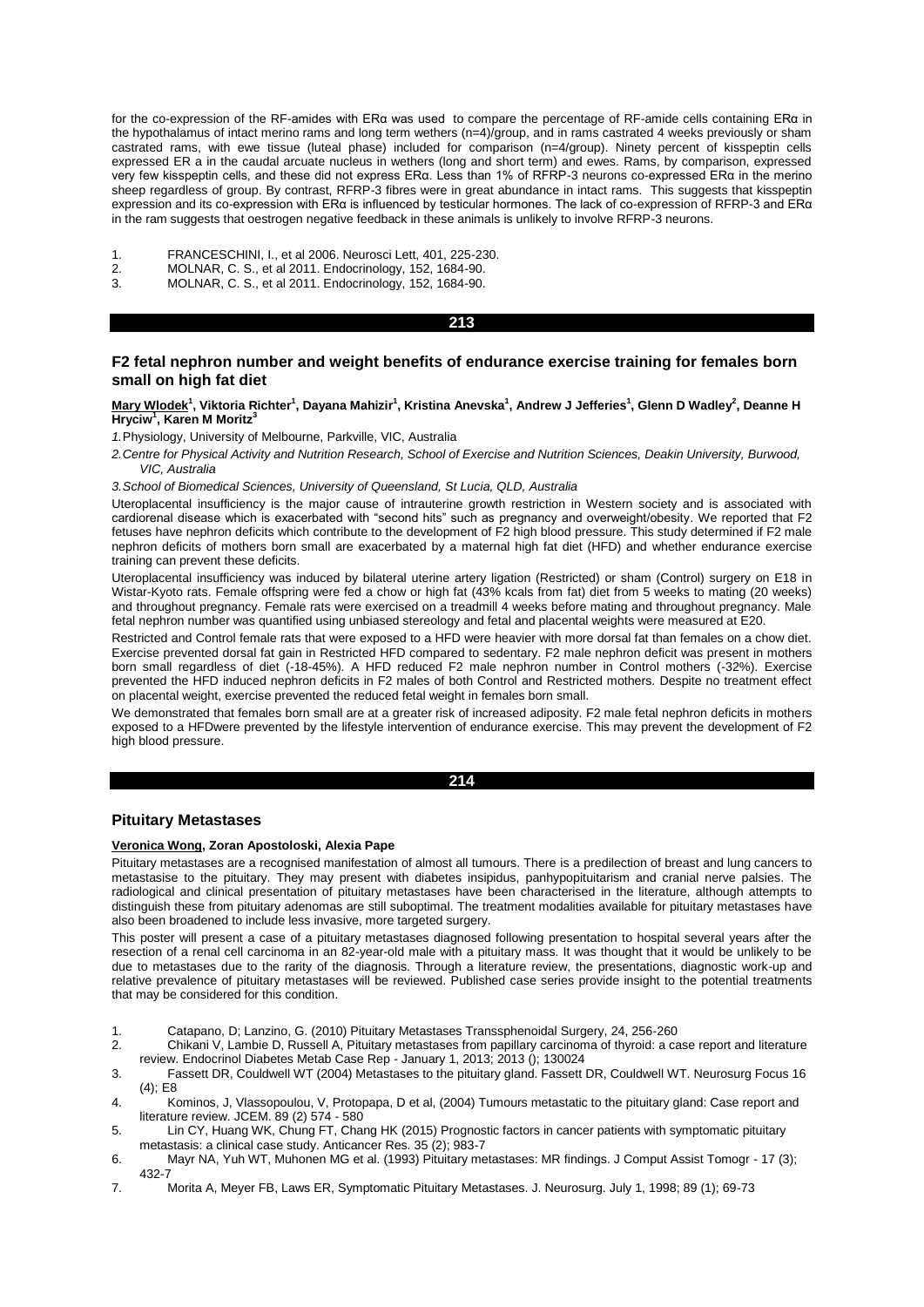- 8. Post, K. (2013) Pituitary Metastases: What is the Role of Surgery? World Neurosurgery. 79 (2) 252-252
- 9. Zoli M, Mazzatenta D, Faustini-Fustini M, Pasquini E, Frank, G. (2013) Pituitary Metastases: Role of Surgery. World Neurosurgery. 79 (2) 327-330

# **215**

## **Management of Diabetes in Lung Transplant Recipients**

**Aleena S Ali, Kathryn L Hackman1, 2, Gregory I Snell1, 3, Leon A Bach1, 2**

*1.*Department of Medicine, Monash University, Melbourne

*2.Department of Endocrinology and Diabetes, The Alfred Hospital, Melbourne*

*3.Lung Transplant Unit, The Alfred Hospital, Melbourne*

Diabetes mellitus (DM) is common in lung transplant (LTx) recipients and is associated with increased mortality. We conducted an observational study of all patients receiving LTx between 1/8/2010-1/4/2013 inclusive to determine current management of DM and insulin requirements over time. DM status was determined by oral glucose tolerance test performed pre-, 3 months, then annually after LTx. DM management was determined from medical records.

Of 174 patients in total, 37 (21%) had DM before and after LTx, and 40 (23%) developed DM post-transplant, which persisted throughout follow-up. A further 18 (10%) had transient DM, which subsequently resolved. Of those with diabetes both pre- and post-LTx, 19 (51%) used insulin pre-transplant. By 3 months, 33 (92%) required insulin and 24 of the surviving 28 (86%) remained on insulin at 2 years. In patients taking insulin pre-LTx, there was no significant change in mean insulin dose from pre- to 3 months post-LTx (34 (SD 21)-44 (19) units, p=0.12), even when adjusted for weight. There was also no difference in insulin dose between 3 months and 2 years, despite a significant fall in prednisolone dose over this time.

Most patients with new onset DM (32/40, 80%) were diagnosed by 3 months and 27/32 (84%) were on insulin at this time. Overall, 31/40 (78%) patients with new-onset diabetes required insulin. Two patients were managed solely with oral hypoglycaemic agents. Seven patients (18%) had dietary management.

Of the 18 patients with transient DM, 6 were treated with insulin. The remainder were diet controlled. Insulin was commenced by 3 months in all 6 patients at a mean dose of 15 units (0.22 units/kg) per day.

Insulin is the mainstay of DM management following LTx. There was no significant change in insulin dose before and after LTx despite changes in prednisolone dose and clinical status.

# **216**

# **Time-specific basal cortisol cut-offs are a more reliable predictor of passing a Synacthen Stimulation Test than a single threshold level.**

#### **Imran Badshah<sup>1</sup> , David Henley2, 1 , Narelle Hadlow3, 4, Suzanne Brown<sup>1</sup>**

*1.*Department of Endocrinology and Diabetes, Sir Charles Gairdner Hospital, Perth, WA, Australia

*2.School of Medicine and Pharmacology, University of Western Australia, Perth, WA, Australia*

*3.School of Pathology and Laboratory Medicine, University of Western Australia, Perth, WA, Australia*

*4.PathWest Laboratory Medicine, Department of Health, Perth, WA, Australia*

Badshah I, Hadlow N, Brown S, Henley D.

Background: Cortisol is a glucocorticoid hormone with well-recognised patterns of secretion, including an ultradian rhythm which underpins a diurnal circadian rhythm of higher morning cortisol (morning acrophase) with night time nadir. Morning cortisol collection is important for assessment of adrenal sufficiency and levels from 300-500 nmol/L have been demonstrated in various studies to predict passing the Synacthen stimulation test (SST) with variable specificity ranging from 62-100%. Aim: Given the significant diurnal decline in cortisol across the morning, the aim of our study was to determine whether time specific reference intervals (multiples of the median – MoM's) for cortisol would have utility in predicting SST outcome, reducing the number of unnecessary tests. Methods: We calculated individual MoMs for discrete time intervals across the morning between 7:00am and 12 midday and performed ROC curve analysis to determine 90% and 95% specifity cut-offs within each time interval.Results: A single 95% specificity threshold applied across the morning showed variable specificity for predicting SST outcome (range: 91-100%). Using a MoMs approach for each discrete time interval yields a more consistent specificity across the morning (range: 95-100% at 95% specificity). Individual MoMs for discrete time intervals optimised specificity without compromising sensitivity (range: MoMs 75-89% versus single cut-off 58-84% sensitivity).Conclusion: Compared to a single cutoff value for basal morning cortisol, time-specific MoMs gives a more reliable prediction of passing a SST.

#### **217**

# **Tamoxifen reduces hepatic VLDL production in women: a possible GH-mediated mechanism for the development of fatty liver**

## **Vita Birzniece1, 2, Hugh Barrett<sup>3</sup> , Ken KY Ho1, 4**

*1.*Garvan Institute of Medical Research, Darlinghurst, NSW, Australia

*2.University of Western Sydney, Penrith, NSW, Australia*

*3.School of Medicine and Pharmacology, The University of Western Australia, Perth, WA, Australia*

*4.Centres for Health Research, Princess Alexandra Hospital, Brisbane, Qld, Australia*

Steatosis is a common complication of growth hormone (GH) deficiency. GH plays a vital role in lipid metabolism, stimulating hepatic fat oxidation and the synthesis of very-low-density lipoproteins (VLDL) for export of triglycerides (TGs). We previously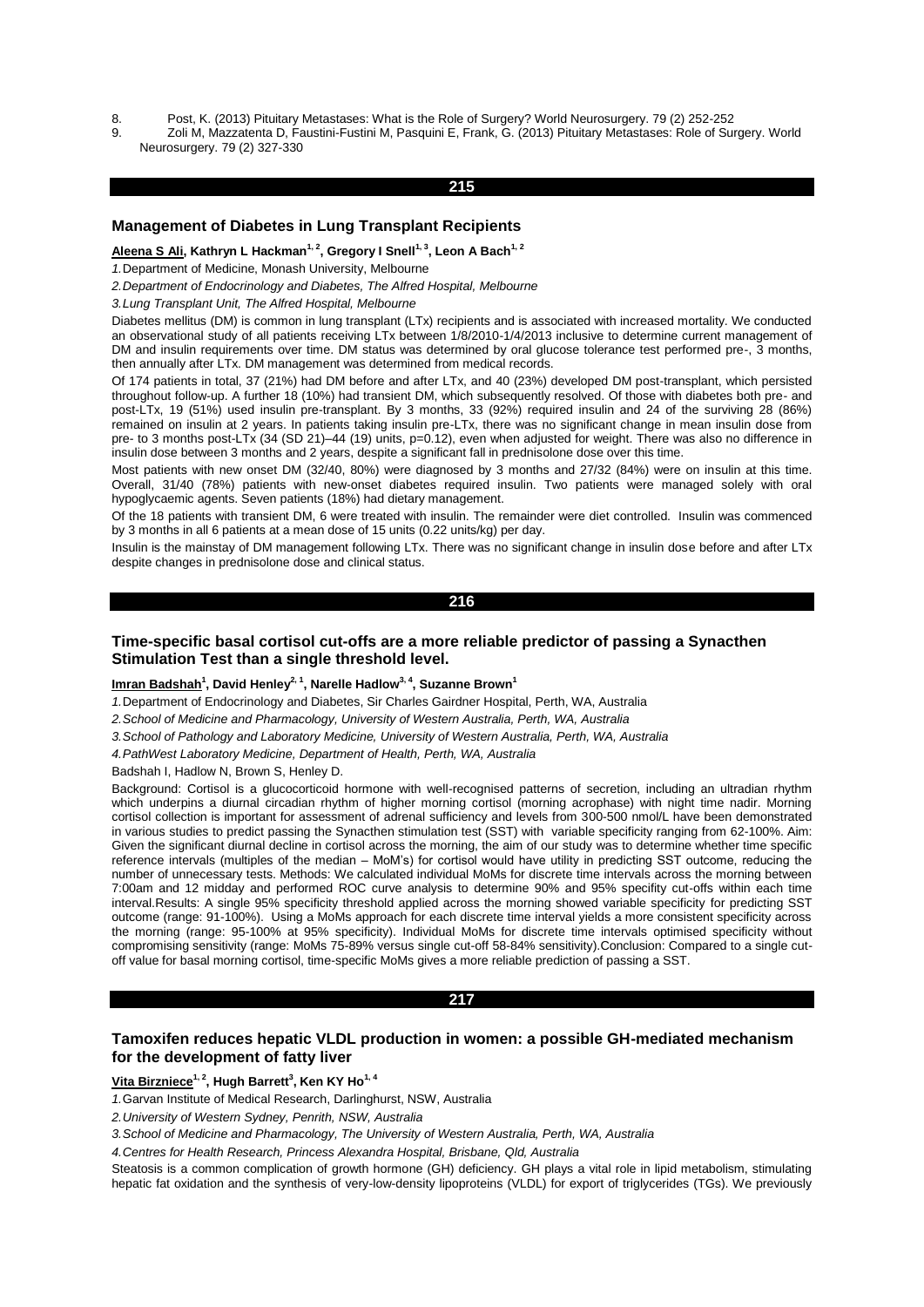reported that tamoxifen suppresses the secretion and hepatic action of  $GH<sup>1</sup>$ . We hypothesize that the GH-deficient state induced by tamoxifen, lowers the secretion of VLDL.

**Objective:** To investigate whether tamoxifen inhibits hepatic VLDL secretion.

**Design:** Eight healthy, normolipidemic women (BMI 23.7±1.2 kg/m2, age 64.4±2.2 years) were studied at baseline and after 2 weeks of tamoxifen (20 mg/d) treatment. We quantified apolipoprotein B (apoB), the structural protein of VLDL particles, by stable isotope 2H3-leucine turnover technique using steady state methodology. The enrichment of labelled leucine into VLDLapoB was measured using gas chromatography mass spectroscopy. VLDL-apoB fractional catabolic rate (FCR) was determined using a multicompartment model. VLDL-apoB secretion was estimated as the product of FCR and VLDL-apoB concentration. Circulating levels of IGF-I, FFA, and TG were measured at baseline and following tamoxifen treatment.

**Results:** At baseline, mean VLDL-apoB concentration was 94±19.8 mg/L. VLDL-apoB FCR and secretion were 3.7±0.6 pools/d and 4.6±1.1 mg/kg/d, respectively. Tamoxifen significantly (p<0.05) lowered VLDL-apoB concentration and secretion by 27.6±7.8% and 30.7±9.8%, respectively. Tamoxifen also significantly lowered circulating IGF-I concentration (14.8±5.3%; p<0.05). There were no significant changes in plasma TG and FFA levels following tamoxifen treatment.

**Summary:** Tamoxifen significantly lowered VLDL-apoB concentration as a consequence of a lower production rate. Tamoxifen significantly reduced IGF-I, a hepatic marker of GH action.

**Conclusion:** The suppression of GH-IGF-I axis by tamoxifen is associated with lower rates of VLDL-apoB secretion. Diminished hepatic VLDL secretion may contribute to the development of fatty liver during tamoxifen therapy. Supported by the Princess Alexandra Hospital Research Support Scheme and the NHMRC Australia.

1. Birzniece et al., Paracrine regulation of growth hormone secretion by estrogen in women. JCEM 2010;95:3771-6

### **218**

### **Hypophosphataemic osteomalacia associated with iron infusions: Report of three cases**

# **Ramy Bishay1, 2, Kirtan Ganda1, 2, Markus J Seibel1, 2**

*1.*Department of Endocrinology & Metabolism, Concord Repatriation General Hospital, Rhodes, Sydney, NSW, Australia *2.Concord Clinical School, Sydney Medical School, University of Sydney, Sydney, NSW, Australia*

Although the incidence of serious adverse reactions remains low with administration of parenteral iron, hypophosphataemia is increasingly being recognised as an important complication, though it is often transient and asymptomatic. A postulated mechanism for hypophosphataemia is the reduced degradation of FGF-23, resulting in renal phosphate wasting and reduced synthesis of 1,25-hydroxy vitamin D.

We report two post-menopausal women who developed symptomatic hypophosphataemic osteomalacia with bone pain and multiple insufficiency fractures on a background of chronic gastrointestinal blood loss, necessitating monthly iron polymaltose infusions over 13- and 17-months, respectively. Respective blood tests revealed serum phosphate of 0.29 and 0.43 mmol/L [0.8 - 1.5mmol/L], 25-hydroxy vitamin D of 98 and 57 nmol/L, 1,25-dihydroxy vitamin D of 80 and 32 pmol/L [60 - 158], alkaline phosphatase of 302 and 125 U/L [30 - 130], with normal serum calcium and PTH. Urinary fractional phosphate excretion of the first patient was 24% [<5%] with TmP/GFR of 0.47 [0.87 - 1.4], consistent with renal phosphate wasting. Serum FGF-23 obtained from the second patient was 285 pg/mL [<54]. There was no biochemical evidence of Fanconi's syndrome. Bone mineral density scans were in the osteoporotic range and whole body bone scans revealed increased uptake at multiple skeletal sites indicative of insufficiency fractures and in a pattern consistent with osteomalacia. Cessation of iron infusions resulted in clinical and biochemical improvement within 2-months.

The third case was a 25-year-old male with Crohn's disease and iron deficiency anaemia who presented with severe hypophosphataemia (0.13 mmol/L) and generalised muscle weakness twelve days after a single dose of iron polymaltose. There was no arrhythmia on ECG. Serum calcium, PTH, 25-hydroxy and 1,25-hydroxy vitamin D were normal with supplementation. Fractional phosphate excretion was marginally elevated (6.5%), reflecting depleted phosphate stores. Bone mineral density scan was in the osteoporotic range. Following oral phosphate supplementation, serum phosphate and metabolic bone parameters normalised within 2-months. Vigilant prescribing of parenteral iron is needed to avoid clinically serious hypophosphataemia.

#### **219**

# **Extremes of autoimmune thyroid dysfunction associated with interferon treatment in one patient**

## **Ramy Bishay1, 2, Roger CY Chen1, 2**

*1.*Department of Endocrinology & Metabolism, Concord Repatriation General Hospital, Rhodes, Sydney, NSW, Australia *2.Concord Clinical School, Sydney Medical School, University of Sydney, Sydney, NSW, Australia*

Autoimmune thyroid disease associated with interferon therapy occurs in 2.7 to 10% of patients and at a median time of 17 weeks (range 4 weeks–23 months) after beginning interferon therapy. Destructive thyroiditis, Graves' Hyperthyroidism and autoimmune (often subclinical) hypothyroidism have been described, the latter occurring in 87% of cases and persisting in >50% of interferon-treated patients. Graves' Hyperthyroidism is the more common form of thyrotoxicosis, occuring in 2/3 of cases whereas destructive thyroiditis occurs in 1/3. Thyroid replacement or anti-thyroid therapy are indicated in autoimmune hypo- and hyperthyroidism, respectively, with continuation of interferon. However, in destructive thyroiditis, cessation of interferon may be temporarily necessary. Little is known about the development of the extremes of autoimmune thyroid disease activated by the undesirable immunomodulatory effects of interferon treatment, especially within a single patient, as reported below.

A 60-year old man with no prior history of thyroid disease received 48-week pegylated interferon and ribavirin therapy for chronic HCV with achievement of sustained virological response. Six months into treatment, he reported fatigue, weight gain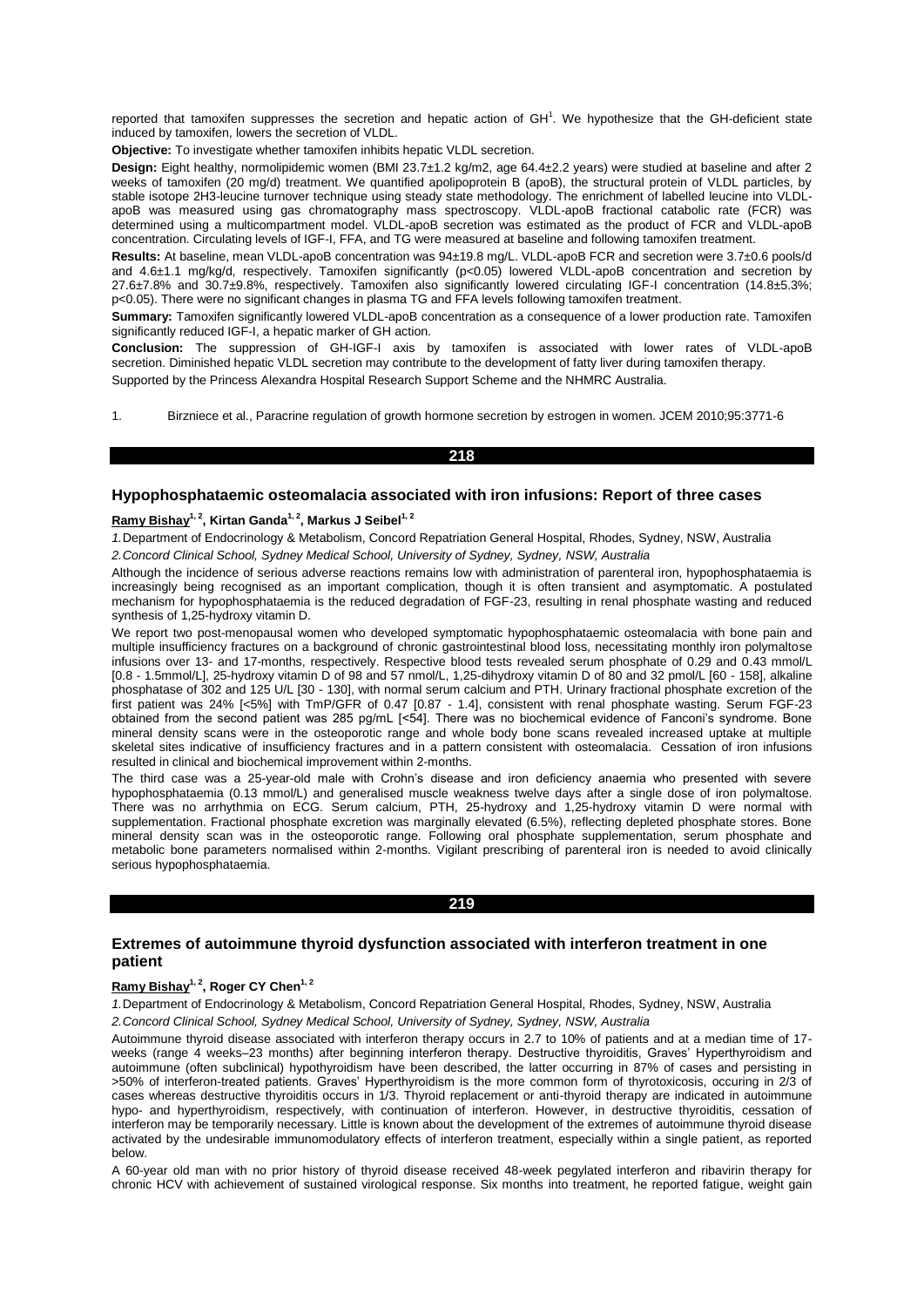and slowed cognition. Examination was normal. Serum TSH was 58.8mIU/L [0.27 – 4.2], fT4 11.1 pmol/L [12 – 25], and fT3 4.2 pmol/L [2.5 - 6.0] with elevated anti-TPO (983 IU/mL, <35) and anti-TG (733 U/mL, <80) antibodies. He was commenced on thyroxine 100mcg daily with initial clinical and biochemical resolution but developed symptoms of hyperthyroidism with weight loss and tremor 14-months later. Serum TSH was <0.02 mIU/L, fT4 54.3 pmol/L, fT3 20.2 pmol/L, with an elevated TRAb of 4.0 U/L (<1.0), anti-TPO (1,163 IU/mL) and anti-TG (114 U/mL) antibodies. Technetium scan confirmed Graves' Disease with bilateral diffuse increased tracer uptake (5.9%, 0.5 – 3.5%). The patient was commenced on carbimazole 15mg daily for 6 months. He self-ceased therapy with serendipitous clinical and biochemical remission (TSH 3.84 mIU/L, fT4 17 pmol/L, fT3 4.5 pmol/L, anti-TPO 383 IU/mL, anti-TG 23 U/mL, TRAb <1U/L).

This case should heighten the clinical awareness regarding the possible development of thyroid dysfunction closely in patients both during and following completion of interferon treatment. The frequency and period of follow-up are not clearly established and the presentation of thyroid dysfunction may be variable.

#### **220**

### **Iodine status in women of childbearing age**

## **Kharis Burns1, 2, Constance Yap1, 2, Ashraf Mina<sup>3</sup> , Jenny E Gunton1, 4, 5, 6, 7**

*1.*Department of Diabetes and Endocrinology, Westmead Hospital, Westmead, NSW, Australia

*2.University of Sydney, Sydney, NSW, Australia*

- *3.Institute of Clinical Pathology and Medical Research, Westmead Hospital, Westmead, NSW, Australia*
- *4.Faculty of Medicine, Sydney Medical School, University of Sydney, Sydney, NSW, Australia*

*5.St Vincent's Clinical School, University of New South Wales, Sydney, NSW, Australia*

*6.Diabetes and Transcription Factors Group, Garvan Institute of Medical Research, Sydney, NSW, Australia*

*7.Department of Diabetes, Obesity and Endocrinology, Westmead Millennium Institute for Medical Research, Westmead, NSW, Australia*

# **Background**

Iodine deficiency has been recognised as a significant public health concern in Australia.<sup>1</sup> Deficiency is of most concern in women planning pregnancy, given risks associated with poor neurological development in the baby. Following implementation of strategies to improve iodine intake at a population level, there has been minimal investigation into the current status of this problem.

#### **Methods**

Women of childbearing age attending outpatient clinics at Westmead Hospital, were asked to complete a questionnaire surveying dietary iodine intake as well as use of medications and recent IV radiological contrast exposure. A random single spot urine iodine was concurrently measured. The relationships between urine iodine level and dietary intake and use of iodinecontaining multivitamins/ medications were examined.

#### **Results**

51 women completed the study. The median age was 30.4 (SD 6.9) years. The most represented ethnicities in the cohort were Caucasian 19/51(37.3%), Middle Eastern 13/51(25.5%), South East Asian and Indian Subcontinental both 8/51(15.7% in each group). The most commonly consumed source of dietary iodine was iodised salt 17/51(33.3%) used every day, followed by sliced bread 15/51(29.4%) used every day. 10/51(19.6%) used an iodine-containing multivitamin.

The median urine iodine level was 113ug/L (64,246) and 21/51 (41.2%) of women were iodine deficient (urine iodine <100ug/L). Half (5/10) of women taking iodine-containing multivitamins were iodine deficient. Excluding women on iodine-containing multivitamins and thyroxine, the median urine iodine level was 113ug/L (79,243). There was no statistically significant association between urine iodine and age or dietary iodine consumption (all spearman rank correlations <0.15 in absolute value). There was no significant association between urinary iodine levels and use of iodine-containing multivitamins or medications.

#### **Conclusions**

Despite public health strategies aimed at improving iodine intake, a significant proportion of women of childbearing age remain iodine deficient. Further research is needed to characterise this significant public health issue.

1. Gunton JE, Hams G, Fiegert M, McElduff A. Iodine deficiency in ambulatory participants at a Sydney teaching hospital: is Australia truly iodine replete? Medical Journal of Australia 1999;171:467-70.

## **221**

# **Increased fat mass contributes to increased insulin resistance in men undergoing androgen deprivation therapy for prostate cancer.**

## **Ada Cheung<sup>1</sup> , Casey de Rooy<sup>1</sup> , Rudolf Hoermann<sup>1</sup> , Geoff Roff<sup>1</sup> , Zaal Meher-Homji<sup>1</sup> , Jeffrey Zajac<sup>1</sup> , Mathis Grossmann<sup>1</sup>** *1.*Department of Medicine (Austin Health), The University of Melbourne, Heidelberg, VIC, Australia

Background and aims: While androgen deprivation therapy (ADT) has been associated with insulin resistance and increased diabetes risk, there have been few controlled prospective studies. We hypothesized that ADT influences insulin resistance indirectly, via effects on body composition,.

Methods: This prospective case-control study recruited 63 men with localised prostate cancer, 29 cases (newly commencing ADT) and 24 controls (not receiving ADT), matched for age and radiotherapy. Fat mass, lean mass and visceral adipose tissue (VAT) was measured by DEXA and insulin resistance was estimated from the updated Homeostasis Model Assessment (HOMA2-IR). Using a mixed model, the mean adjusted differences (MAD) between groups from 0 to 12 months are reported.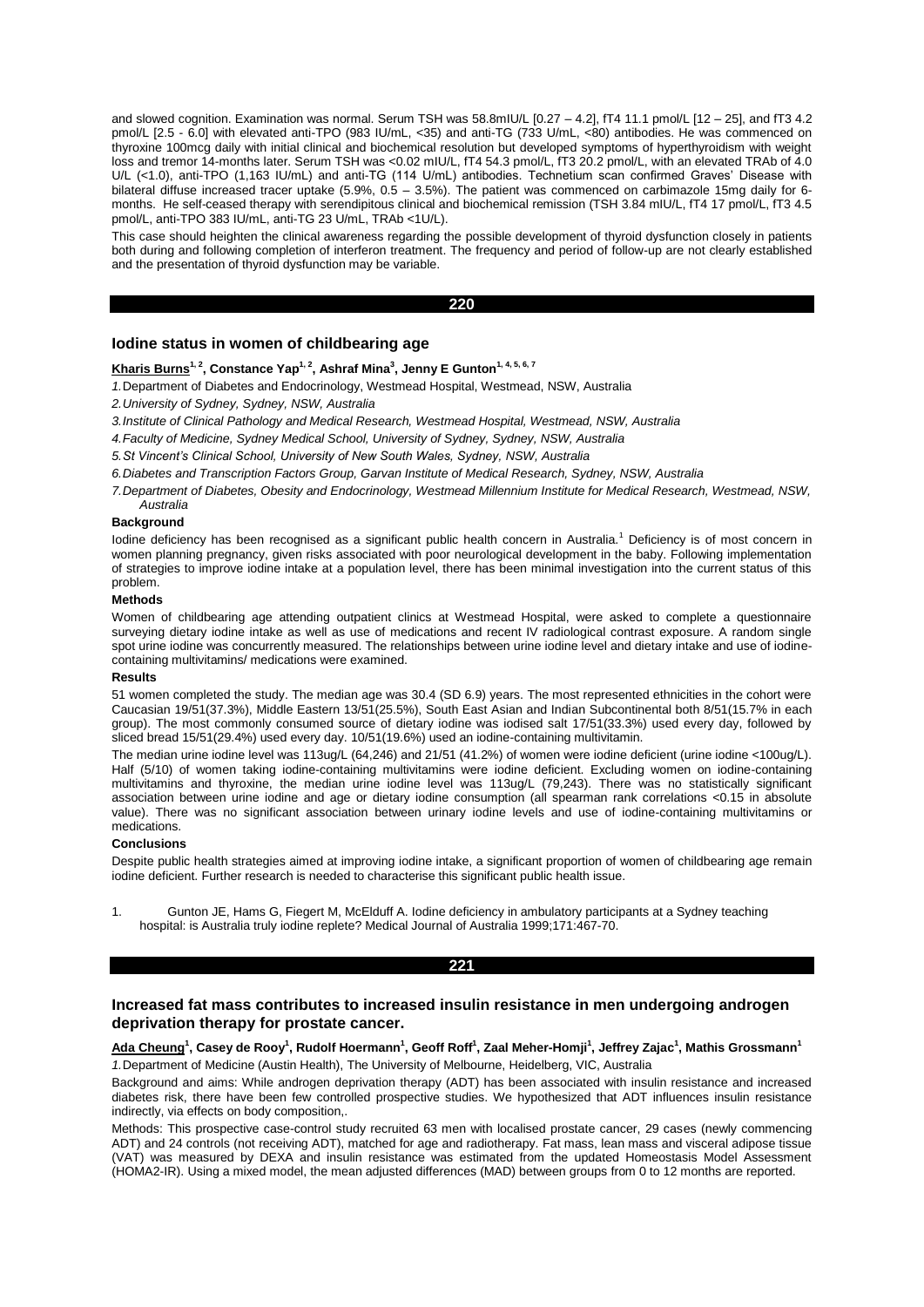#### Results:

Compared with controls, fat mass increased in men receiving ADT by 3529.5g [2012, 5047], p<0.02 and lean mass decreased by 1491g [181, 2801], p<0.02. VAT was unchanged (p=0.66). HOMA2-IR increased in the ADT group compared with controls (mean adjusted difference 0.59 [0.24, 0.94], p=0.02). HbA1c levels and prevalence of diabetes was unchanged. Increase in HOMA2-IR was predicted by a change in testosterone (p<0.001) or change in fat mass (p<0.001) in separate models, which were also strongly associated with each other (p>0.001). HOMA2-IR was not predicted by lean mass. In a combined model with testosterone and fat mass only, fat mass change (p<0.001) remained a significant predictor of HOMA2-IR, but not change in testosterone  $(n=0.63)$ .

Conclusion:

These findings suggest that ADT may increase insulin resistance indirectly, via body composition changes, rather than via effects of testosterone withdrawal. This occurs in the absence of obvious changes in VAT, suggesting that there may be deleterious effects of subcutaneous fat. This reinforces the importance of implementing lifestyle measures to prevent obesity in men commencing ADT.

**222** 

## **Ovarian Reserve of Women with Germline** *BRCA1* **or** *BRCA2* **Mutations.**

**Ian m Collins<sup>1</sup> , Roger L MILNE2, 3, Catharyn Stern<sup>4</sup> , Richard Fisher<sup>1</sup> , Gordon Kannemeyer<sup>4</sup> , Charmaine Smith<sup>1</sup> , Michael Friedlander<sup>5</sup> , Sue-Anne McLachlan1, 6, 3, Martha Hickey<sup>7</sup> , John Hopper<sup>3</sup> , KConFab investigators, Kelly Phillips1, 3**

*1.*PETER MACCALLUM CANCER CENTRE, Melbourne, Vic, Australia

*2.Cancer Council Victoria, Melbourne, VIC, Australia*

*3.University of Melbourne, Melbourne, Vic, Australia*

*4.Melbourne IVF, East Melbourne, VIC, Australia*

*5.Prince of Wales Medical School, Sydney, NSW, Australia*

*6.St Vincent's Hospital, Melbourne, VIC, Australia*

*7.The Royal Women's Hospital, Melbourne, VIC, Australia*

**Background:** Anti-müllerian hormone (AMH) is a surrogate marker of fertility; higher levels are associated with greater ovulatory potential. This study examined AMH levels of *BRCA1* and *BRCA2* mutation carriers and their non-carrier blood relatives.

**Methods:** Eligible women were from families segregating *BRCA1* or *BRCA2* mutations, enrolled in the Kathleen Cuningham Foundation Consortium for Research into Familial Breast Cancer (kConFab). Each woman had been tested for the family mutation, had completed an epidemiological questionnaire and provided a blood sample at cohort entry. Women were aged 25- 45 years, with no personal history of invasive cancer, had not undergone oophorectomy and were not pregnant or breastfeeding at the time of blood draw. AMH was tested on stored plasma samples using an electrochemiluminescence immunoassay platform. Associations between AMH level and carrier status were tested by linear regression, using the natural logarithm of AMH as the outcome variable, carrier status as the explanatory variable, and adjusting for age at blood draw, oral contraceptive use, BMI and cigarette smoking.

**Results:** AMH level was measured for 693 women, 172 carriers and 216 non-carriers from families carrying *BRCA1* mutations, and 147 carriers and 158 non-carriers from families carrying *BRCA2* mutations. Within both groups, mutation carriers were younger at blood draw than non-carriers (p ≤ 0.031). *BRCA1* mutation carriers had, on average, 25% lower AMH levels than non-carriers ( $p = 0.022$ ). There was no evidence of an association for *BRCA2* mutation carriers ( $p = 0.94$ ).

**Conclusions:** This study suggests that women with a germline mutation in *BRCA1* may have reduced ovarian reserve. This could have implications for their fertility, family planning and age at menopause.

**223** 

# **Histological skeletal muscle changes in men with prostate cancer undergoing androgen deprivation therapy.**

## **Casey de Rooy<sup>1</sup> , Ada S Cheung2, 1, Catriona McLean<sup>3</sup> , Itamar Levinger<sup>4</sup> , Andrew Garnham<sup>5</sup> , Jeffrey D Zajac2, 1, Mathis Grossmann 2, 1**

*1.*Department of Medicine, University of Melbourne, Parkville, Victoria

*2.Department of Endocrinology, Austin Health, Heidelberg, Victoria*

*3.Department of Pathology, Alfred Health, Prahran, Victoria*

*4.Institute of Sport, Exercise and Active Living (ISEAL), Victoria University, Footscray, Victoria*

*5.Centre for Physical Activity and Nutrition, Deakin University, Burwood, Victoria* 

*Background*

Androgen deprivation therapy (ADT) is an effective treatment for prostate cancer but has many adverse effects consequent to severe hypogonadism. Muscle mass declines with ADT, however changes at a histological level have not been studied in humans. In testosterone replacement, an increase in cross-sectional area of all fibre types is seen; therefore we hypothesised that in men undergoing ADT the opposite would occur. *Aim*

To assess histological changes in skeletal muscle in men initiating ADT for prostate cancer. *Methods*

This prospective cohort study involved obtaining percutaneous thigh muscle biopsies (vastus lateralis) from 9 men with localised prostate cancer. The samples were taken immediately before and 1 month (mean 30.3±4.1 days) after commencing ADT and immediately processed. Direct histology was performed to measure fibre size (H&E stains), fibre type distribution (ATPase and NADH stains) and mitochondrial activity (COX/SDH stains). Slides were also reviewed for lipid and glycogen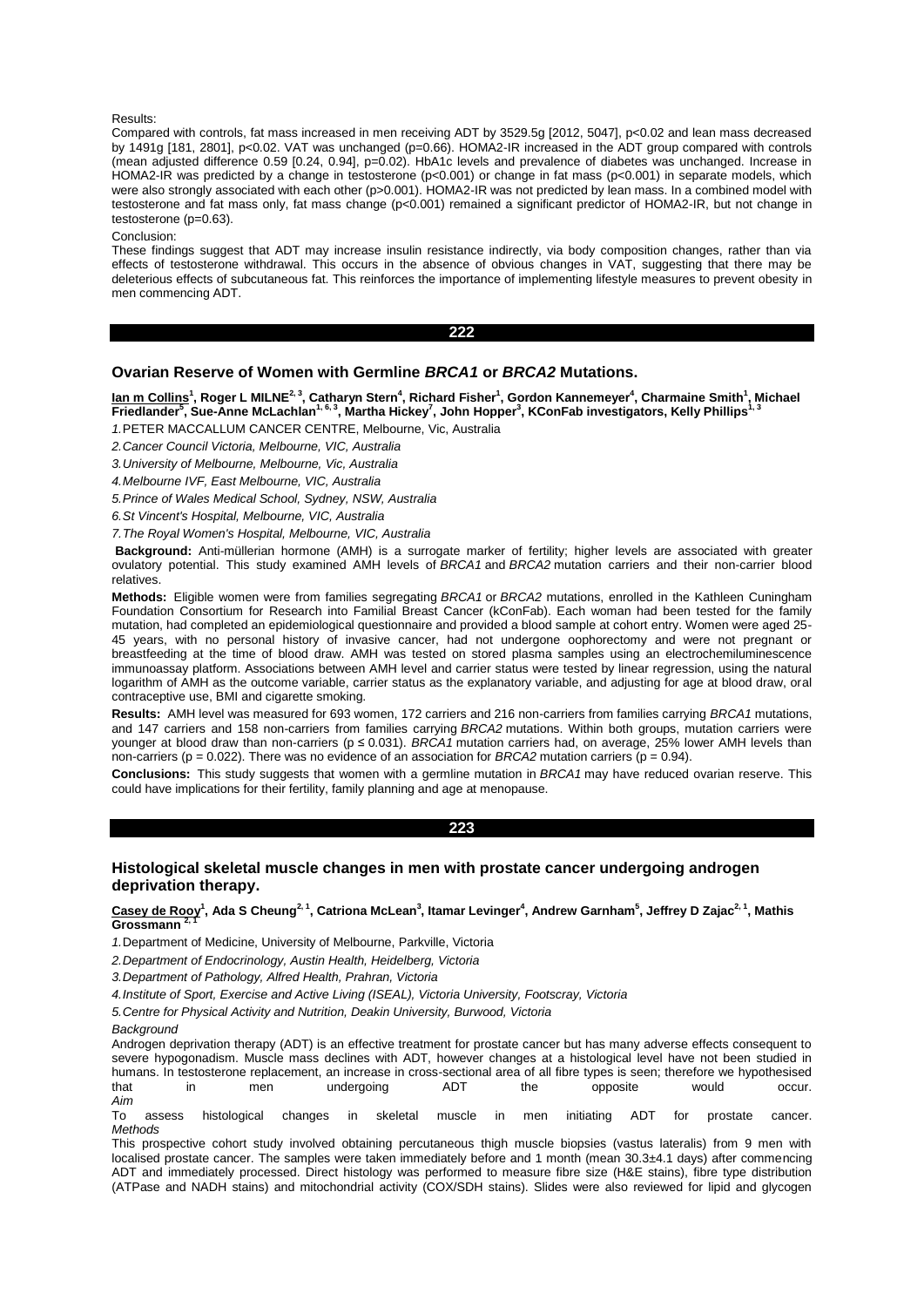#### content.

*Results* 

Mean total testosterone decreased from 16.5 nmol/L at baseline to 0.4nmol/L 1 month post-ADT (p=0.008). There was no significant change in mean fibre size (pre-ADT 61.5±19.1μm, post-ADT 56.8±7.8μm, p=0.95) or fibre type distribution (ratio pre-ADT 1.36, ratio post-ADT 1.15, p=0.43) over time. The variability coefficient for fibre size increased post-ADT (p=0.04), indicating an increased range of fibre sizes in post-ADT muscle compared to pre-ADT. No mitochondrial abnormalities or<br>changes in intramuscular fat or divcogen content were noted. changes in intramuscular fat or glycogen content were noted. *Conclusions*

No consistent histological changes were identified 1 month post-ADT. Increased fibre size variability post-ADT may be a consequence of testosterone fluctuations related to a transient rise in testosterone levels after ADT followed by the rapid fall to castrate levels. Further longitudinal studies are required to assess changes in muscle morphology and their functional consequences following prolonged exposure to hypogonadism.

#### **224**

# **Quality of life decrements in men with prostate cancer undergoing androgen deprivation therapy.**

## **Ada S Cheung1, 2 , Casey de Rooy<sup>2</sup> , Rudolf Hoermann<sup>1</sup> , Jeffrey D Zajac1, 2, Mathis Grossmann1, 2**

*1.*Department of Endocrinology, Austin Health, Heidelberg, Victoria

*2.Department of Medicine, University of Melbourne, Parkville, Victoria*

*Background*

Androgen deprivation therapy (ADT), an effective treatment for prostate cancer has adverse effects consequent to severe hypogonadism. Effects on quality of life (QoL) are poorly characterised, due to limited evidence from controlled prospective<br>studies. We hypothesised that men undergoing ADT will have decreased QoL in all domains. will have decreased *Aim*

To assess changes in QoL and to investigate contributing factors in men undergoing ADT. *Methods*

Sixty-three men with prostate cancer were evaluated in a prospective, 12 month case-control study including 34 cases newly commencing ADT and 29 prostate cancer controls not receiving ADT, matched for age and radiotherapy. Participants performed the Short Form-12 (SF-12) (physical and mental components, and Aging Males' Symptoms Score (AMSS) (somatic, sexual and psychological components) QoL questionnaires at 0, 6 and 12 months. Using a mixed model, the mean adjusted differences (MAD) in QoL scores between groups from 0 to 12 months are reported. *Results* 

QoL as measured by SF-12 showed decrement in the physical component for the ADT group compared with controls (MAD 3.56  $[0.45, 6.68]$  p=0.026) but there was no significant difference in the mental component (MAD 1.22 [-2.23, 4.67], p=0.49). QoL as measured by total AMSS was worse in the ADT group compared with controls (MAD -9.48 [-13.04, -5.91] p<0.001). Deficits were seen in the somatic (p<0.001), sexual (p<0.001) and psychological components (p=0.044). The decrease in QoL by AMSS was related to increase in hot flushes (p=0.002) but unrelated to haemoglobin levels (p=0.45). *Conclusions*

Men receiving ADT have decrements in somatic and sexual aspects of QoL exceeding the impact of the cancer diagnosis and radiotherapy alone. Changes in psychological well-being are less consistent, perhaps due to insensitivity of questionnaires to detect small changes. The observed deficits should be useful in patient counselling and implementation of targeted strategies to mitigate adverse effects of ADT.

#### **225**

# **Comparison of the insulin tolerance test against the glucagon stimulation and short Synacthen tests in patients with suspected hypopituitarism.**

**Sunita MC De Sousa2, 1, Lynne Schofield<sup>3</sup> , Graham RD Jones<sup>4</sup> , Jerry R Greenfield3, 5, Ann I McCormack2, 6**

*1.*Endocrine and Metabolic Unit, Royal Adelaide Hospital, Adelaide, SA, Australia

- *2.Hormones and Cancer Group, Cancer Division, Garvan Institute of Medical Research, Sydney, NSW, Australia*
- *3.Department of Endocrinology, St Vincent's Hospital, Sydney, NSW, Australia*

*4.Department of Chemical Pathology, St Vincent's Hospital, Sydney, NSW, Australia*

*5.Diabetes and Metabolism Division, Garvan Institute of Medical Research, Sydney, NSW, Australia*

*6.Department of Endocrinology, St Vincent's Hospital, Darlinghurst, NSW, Australia*

**Background:** The insulin tolerance test (ITT), glucagon stimulation test (GST) and short Synacthen tests (SST) are employed in the evaluation of suspected cortisol and/or GH deficiency, with ITT considered the gold standard.<sup>1</sup>We hypothesised that these dynamic tests may yield discordant results within individuals.

**Methods:** We performed a retrospective audit of adults who had undergone ITT plus either GST and/or 250mcg SST. Cortisol adequacy was locally defined as peak cortisol >550nmol/L at any time on ITT or GST, and at 30min on SST. GH adequacy was locally defined as peak GH >10mU/L at any time on ITT or GST. The primary outcome was discordance in cortisol and/or GH responses between the dynamic tests.

**Results:** Of 14 patients, 8 had ITT+GST and 7 had ITT+SST (including 1 patient who had all tests). Mean peak cortisols from ITT and GST in subjects who underwent both tests were 423 and 428nmol/L, respectively. In subjects who underwent ITT and SST, mean peak cortisols were 409 and 491nmol/L, respectively. Mean peak GH from ITT and GST in subjects with both results were 4.3 and 16.6mU/L, respectively. In total, 9 of the 14 patients had discordant results using the defined decision points. Of the 5 patients with cortisol discordance, 3 were cortisol-adequate on ITT and inadequate on GST or SST, whilst 2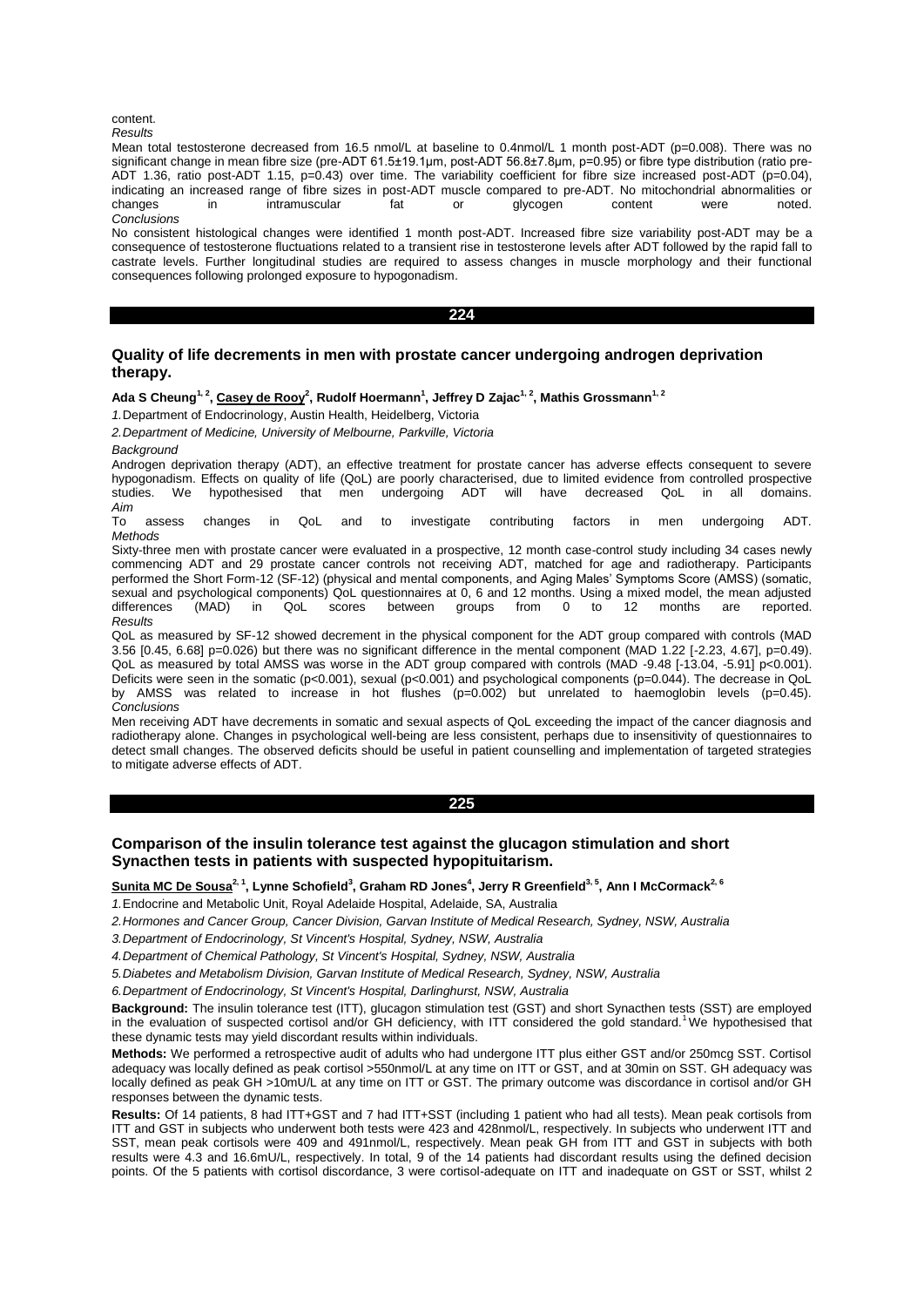were adequate on GST and inadequate on ITT. The 5 patients with GH discordance were all GH-adequate on GST and inadequate on ITT.

**Conclusions:** Cortisol and/or GH discordance was found in 64% of patients. Glucagon and Synacthen appeared more potent<br>stimuli of hormone secretion than hypoglycaemia, consistent with recent data.<sup>2</sup> However, 3 subjects s on ITT and not on GST or SST suggesting inter- or intra-individual variability. We recommend centre-specific and test-specific decision points be considered in dynamic tests of suspected hypopituitarism.

- 1. Berg C et al., Eur J Endocrinol 2010; 162:477.<br>2. Simsek Y et al., Clin Endocrinol 2015; 82:45.
- Simsek Y et al., Clin Endocrinol 2015; 82:45.

#### **226**

# **Fine needle aspiration of the thyroid: correlation with final histopathology in a series of 187 patients.**

#### **Sue Goh<sup>1</sup> , Chris Gilfillan<sup>1</sup>**

*1.*Eastern Health, Box Hill, VIC, Australia

#### **Background:**

The risk of malignancy associated with thyroid nodules is ~5-15%. The Bethesda classification<sup>1</sup> stratifies the risk based on fine needle aspiration (FNA) cytology and is used to guide management. However, false negatives remain a concern and is estimated between 1.3-11.5%. This study examined the accuracy of thyroid FNA by comparing the results with final histopathology, and evaluating the sensitivity, specificity and predictive values of FNA for the diagnosis of thyroid malignancy.

#### **Methods:**

Medical records of 449 patients who underwent FNA for thyroid nodules whom 187 were operated and have final pathological diagnosis were retrospectively reviewed. FNAs were classified according to the Bethesda classification. We calculated the malignancy risk for each category by follow up histopathology in all 187 cases that underwent subsequent surgeries at our institution.

#### **Results:**

Of the 550 FNAs performed, 187 cases proceeded to surgery (thyroidectomies or hemithyroidectomies). Malignancy rates at our institution were 21.05% for the non-diagnostic group; 10.0% for benign group, 44.44% for follicular lesion of undetermined significance (FLUS) group, 43.75% for the suspicious for follicular neoplasm group, 71.43% for the suspicious for malignancy group and 94.74% for the malignant group.

Sensitivity was 83.33%, specificity 71.29%, PPV 57.97%, NPV 90.0%, and diagnostic accuracy was 75.17%.

#### **Conclusions:**

Thyroid FNA has high sensitivity and specificity, but false negative and false positive results cause concern. It is difficult to calculate the true frequency of false negatives because only a small percentage of patients with benign FNA undergo surgery. Our findings do not match the published data. Our malignancy rate is higher for the benign group (10%) compared to published literature of 0-3% with a benign FNA result. This suggest that when making treatment recommendations and counselling patients, we should use data from our own institution in addition to published values.

1. Cibas, E. S., et al. (2009). "The Bethesda System For Reporting Thyroid Cytopathology." Am J Clin Pathol 132(5): 658-665.

## **227**

# **Transient Hypercalcaemia in Hospitalised Elderly Patients: an Association with Underlying Hyperparathyroidism and Vitamin D Supplementation**

## **Florence Gunawan3, 1, 2, Hui Yi Ng<sup>3</sup> , Harry Harianto<sup>3</sup> , Chris Gilfillan3, 1, 2**

*1.*Department of Endocrinology, Eastern Health, Melbourne, Victoria, Australia

*2.Eastern Clinical School and Eastern Clinical Research Unit, Monash University, Box Hill Hospital, Box Hill, Victoria 3128, Australia*

*3.Department of General Internal Medicine, Eastern Health, Melbourne, Victoria, Australia*

## **Introduction**

Hypercalcaemia is commonly seen in hospitalised patients, with a common aetiology being primary hyperparathyroidism <sup>1,2</sup>. It has been observed that many elderly patients admitted with an acute illness have transient hypercalcaemia. It is unclear whether this group of patients has mild underlying hyperparathyroidism.

#### **Objective**

To determine 1) the incidence of primary hyperparathyroidism in patients with transient hypercalcaemia 2) the contribution of calcium and vitamin D supplements in the development of transient hypercalcaemia

## **Methods**

A retrospective analysis of laboratory data and medical records of patients with hypercalcaemia (defined as corrected serum Ca of >2.60) and normocalcaemia, was performed. Vitamin D levels, renal function, parathyroid hormone (PTH) and medications were also analysed.

#### **Results**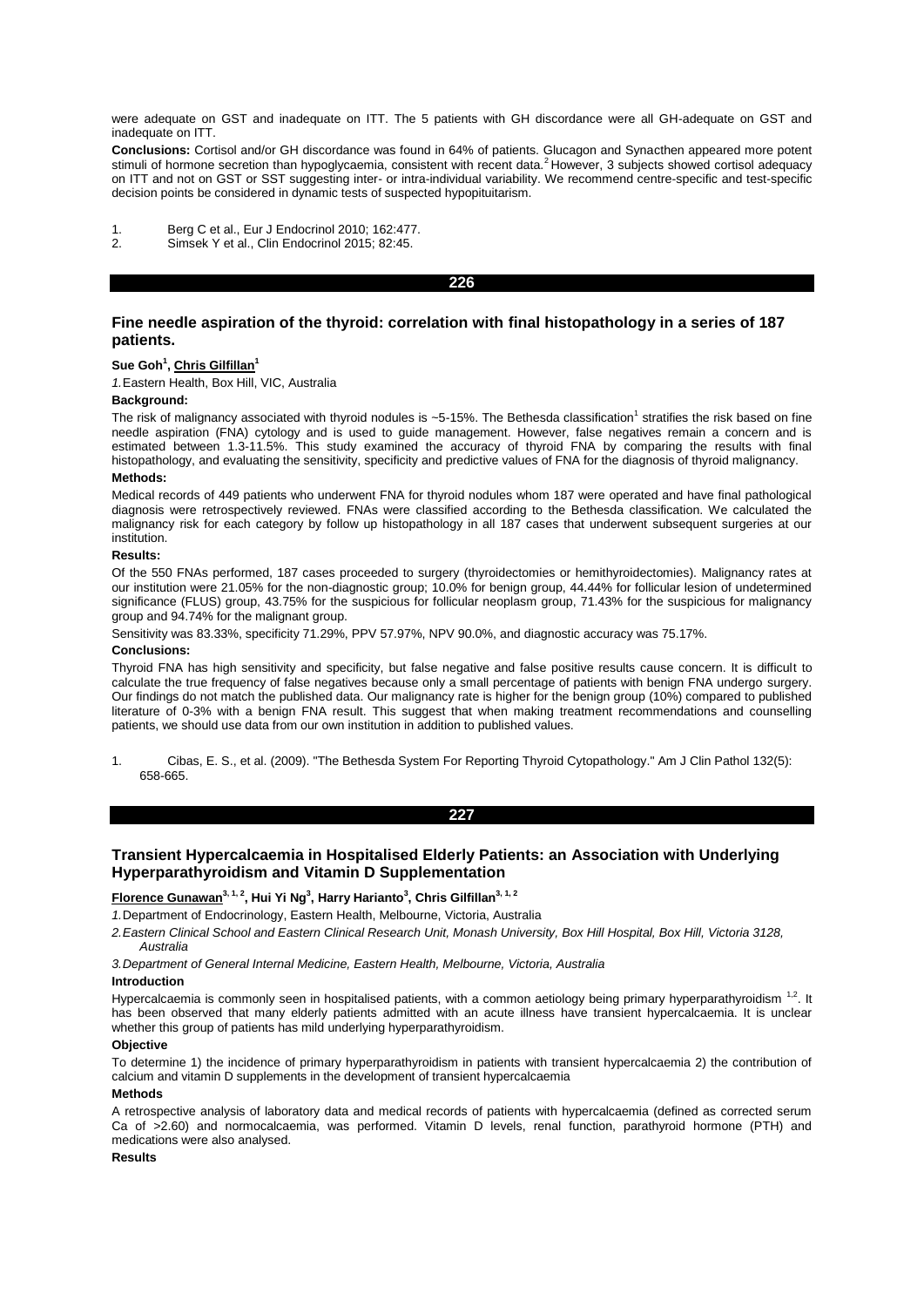A total of 982 medical inpatients had their serum calcium checked between June-Dec 2013. A total of 104 (10.6%) patients (F 65/M 39, mean age 79 years) had transient hypercalcaemia, with normalisation of calcium during or after admission. A small proportion, N=25/104 (24%) had PTH checked; 10 of those 25 (40%) had elevated PTH and 15 (60%) had an inappropriately normal PTH. None had a suppressed PTH.

101 normocalcaemic patients (F 51/M 50, mean age 75 years) were also analysed as a control group. The proportion of patients with acute kidney injury (AKI) was similar in both groups  $(P = 0.382)$ .

Calcium supplement intake was similar between the two groups (P=0.233), however there was *a significantly higher rate of vitamin D use in the transient hypercalcaemic group* (P=0.020). Interestingly, thiazide use was higher in the normocalcaemic aroup  $(P = 0.008)$ .

### **Conclusion**

Transient hypercalcaemia is common in hospitalised elderly patients. Hyperparathyroidism was the likely cause in all patients who had PTH measured. It was found that vitamin D supplementation appeared to be associated with transient hypercalcaemia, however calcium supplementation and AKI did not.

- 1. Clinical aspects of primary hyperparathyroidism: clinical manifestations, diagnosis and therapy.Gasser RW. Wien Med Wochenschr. 2013 Sep 29; 163(17-18):397-402
- 2. A practical approach to hypercalcemia. Carroll MF, Schade DS. Am Fam Physician. 2003 May 1;67(9):1959-66

**228** 

# **Timely Commencement of Anti-resorptive Therapy Post Fragility Fractures: a Discrepancy Between Recommendations and Clinical Practice**

## **Hui Yi HN Ng<sup>1</sup> , Florence FG Gunawan1, 2, Chris CG Gilfillan1, 2, 3**

*1.*Department of General Internal Medicine, Eastern Health, Melbourne, Victoria, Australia

*2.Department of Endocrinology, Eastern Health, Melbourne, Victoria, Australia*

*3.Eastern Clinical School and Eastern Clinical Research Unit, Monash University, Box Hill Hospital, Box Hill, Victoria 3128, Australia*

### **Introduction**

Current evidence suggests that early rather than late administration of bisphosphonates prevents refracture after fragility fractures. [1] It has been previously proven that there remains a significant treatment gap in the prescription and timing of antifracture therapy. [2]

# **Objective**

To determine 1) whether patients with fragility fractures are receiving anti-resorptive therapy and the time frame in which this occurs 2) the recognition and treatment of vitamin D deficiency in these patients.

# **Methods**

A retrospective analysis of medical records and laboratory data of patients with fractures was performed. Vitamin D levels, renal function and management of fractures were also analyzed.

### **Results**

A total of 205 patients (F 154/M 51, mean age 80 years) presented to Box Hill Hospital with fractures from June-Dec 2013. The most common fracture was femur (N=112, 60%), followed by humerus (N=44, 21%) and Colles (N=36, 18%).

Out of 180 patients with osteoporosis, only 32 (17%) had bisphosphonates started, at a mean time of 26 days. Forty-seven (27%) patients were commenced on vitamin D, whilst 7 (4%) patients were started on calcium.

Seventy (41%) out of 107 patients had vitamin D deficiency, however less than half (N=33, 43%) were treated.

Initiation of anti-resorptive therapy was predicted in patients with a history of osteoporosis ( $P = 0.002$ ), Caucasian ethnicity ( $P =$ 0.049) and femoral fractures (P=0.029). Others including age (P = 0.323), gender (P = 0.408) and osteoporotic risk factors (P = 0.108) did not influence the decision to start therapy.

## **Conclusion**

Fragility fractures and vitamin D deficiency do not appear to be treated with adequate pharmacological therapy. Measures need to be undertaken to improve awareness amongst medical practitioners.

- 1. YT Li, HF Cai, ZL Zhang. Timing of the initiation of bisphosphonates after surgery for fracture healing: a systematic review and meta-analysis of randomized controlled trials. Osteoporosis Int (2014), DOI 10.1007/s00198-014-2903-2.
- 2. Teede HJ, Jayasuriya IA, Gifillan CP. Fracture prevention strategies in patients presenting to Australian hospitals with minimal-trauma fractures: a major treatment gap. Intern Med J. 2007 Oct;37 (10):674-679.

# **229**

# **"Parachutes to Prevention" – A conceptual change in acute adrenal insufficiency education**

**Julie Hetherington1, 2, Ash Gargya<sup>1</sup> , Albert Hsieh1, 3, Elizabeth Chua1, 3**

*1.*Royal Prince Alfred Hospital, Camperdown Sydney, NSW, Australia

*2.Sydney Nursing School, University of Sydney, Sydney, NSW, Australia*

*3.Sydney Medical School, University of Sydney, Sydney , New South Wales, Australia*

Prevention of adrenal crisis has been the focus of care for individuals with primary and secondary adrenal insufficiency. The key to prevention is through patient and health professional education. Recognition of impending adrenal crisis is often missed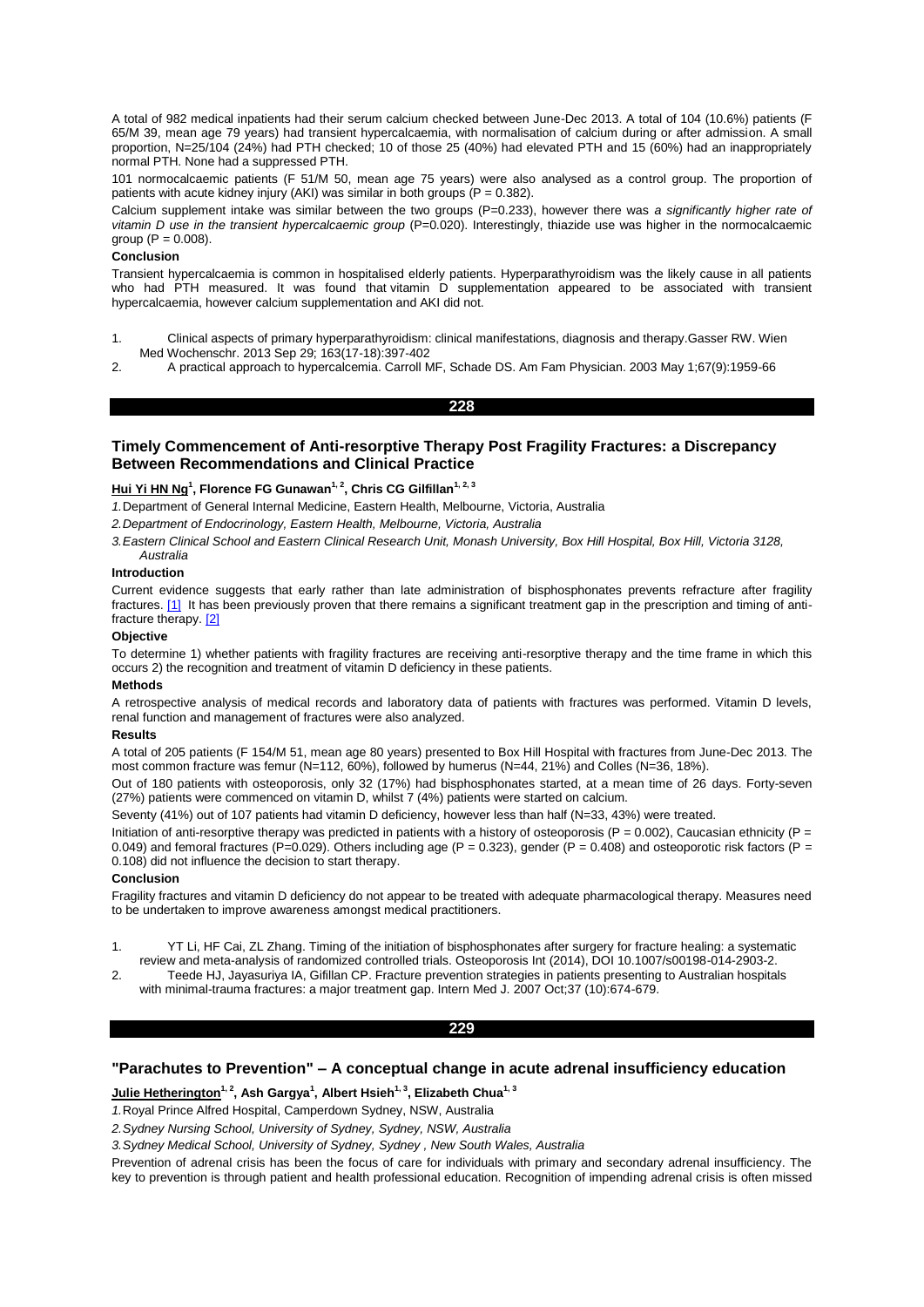as patients may appear clinically stable initially and health professionals are not aware that they can deteriorate rapidly. We developed a "parachute" concept called "Parachutes to Prevention" as a tool to better illustrate in pictorial form the elements considered critical in the prevention and treatment of acute adrenal insufficiency. This was presented at the Sydney Chapter of the Australian Addison's Disease Association (AADA) annual meeting recently and a survey of the efficacy of the tool pre- and post- presentation was conducted.

Twenty-five participants completed a questionnaire. Twenty one (84%) were female with a mean age of 48.3yrs and average duration of adrenal insufficiency (since diagnosis) of 5.6yrs. All participants spoke English at home. This was the first Addison's Awareness meeting for 40% of the respondents.

Participants were asked several questions around their management of sick days. They were then given a 20-minute presentation using the "Parachutes to Prevention" tool. Following this, a repeat questionnaire demonstrated a significant increase in the number of safety measures that individuals could nominate for themselves, with a median increase of 5 additional preventative measures. Furthermore, they were able to individualise their own set of parachutes.

This tool was also used recently at Emergency Department nurses' education sessions and resulted in strongly positive feedback from paramedical staff who indicated that these simple, yet clear, images were imprinted in their memory.

Given the success of the initial education sessions with this tool, we are now working with the Sydney AADA group to further develop the "Parachutes to Prevention" concept. This includes its application within the high risk non-english speaking group.

# **230**

# **A case of primary amenorrhoea and hyperandrogenism**

## **Michelle Isaacs<sup>1</sup> , Sonia Stanton<sup>1</sup>**

*1.*Endocrinology, The Canberra Hospital, Canberra, ACT, Australia

We report the case of a 42 year old female with Müllerian agenesis and hyperandrogenism, with a possible unifying diagnosis of a WNT4 gene mutation. The patient presented with primary amenorrhoea aged 15. She had characteristic features of Müllerian agenesis: normal secondary sex characteristics, female external genitalia, a vaginal introitus but no true vagina, absent uterus on imaging and at laparoscopy, and a single right kidney. Karyotype was 46XX. There was no definite ovary located initially, though imaging later revealed a 22mm soft tissue mass in the region of the vaginal vault which remained stable in size over subsequent decades. This was presumed to be ovarian tissue as the patient had pre-menopausal range oestradiol and biochemical evidence of ovulation. She received no further medical care until age 28, when she was noted to have hirsutism and acne. There was mild biochemical hyperandrogenism but 17-hydroxy-progesterone level was normal. She was overweight and insulin resistant, so was diagnosed with probable polycystic ovarian syndrome despite not fulfilling Rotterdam criteria (1). However, we suggest a WNT4 mutation as an alternative diagnosis that could explain the coexistence of Müllerian agenesis and hyperandrogenism in our patient. WNT4 expression is essential for Müllerian duct formation (2). WNT4 knockout female mice have absent Müllerian ducts but Wolffian ducts are present. Their gonads express 3β-hydroxysteroid dehydrogenase and 17α-hydroxylase, which are required for the production of testosterone and are normally suppressed in the ovary (2). Both male and female WNT4 knockout mice have defects in renal development and adrenal function (2). There are four reported cases of human females with Müllerian agenesis and hyperandrogenism due to heterozygous mutations in the WNT4 gene (3-6). However, WNT4 mutations are not the cause for most cases of Müllerian agenesis without hyperandrogenism (5, 7, 8). We are pursuing WNT4 genetic testing in this patient.

- 1. Revised 2003 consensus on diagnostic criteria and long-term health risks related to polycystic ovary syndrome (PCOS). Human reproduction (Oxford, England). 2004;19(1):41-7.
- 2. Vainio S, Heikkila M, Kispert A, Chin N, McMahon AP. Female development in mammals is regulated by Wnt-4 signalling. Nature. 1999;397(6718):405-9.
- 3. Biason-Lauber A, Konrad D, Navratil F, Schoenle EJ. A WNT4 mutation associated with Mullerian-duct regression and virilization in a 46,XX woman. The New England journal of medicine. 2004;351(8):792-8.
- 4. Biason-Lauber A, De Filippo G, Konrad D, Scarano G, Nazzaro A, Schoenle EJ. WNT4 deficiency--a clinical phenotype distinct from the classic Mayer-Rokitansky-Kuster-Hauser syndrome: a case report. Human reproduction (Oxford, England). 2007;22(1):224-9.
- 5. Philibert P, Biason-Lauber A, Rouzier R, Pienkowski C, Paris F, Konrad D, et al. Identification and functional analysis of a new WNT4 gene mutation among 28 adolescent girls with primary amenorrhea and mullerian duct abnormalities: a French collaborative study. The Journal of clinical endocrinology and metabolism. 2008;93(3):895-900.
- 6. Philibert P, Biason-Lauber A, Gueorguieva I, Stuckens C, Pienkowski C, Lebon-Labich B, et al. Molecular analysis of WNT4 gene in four adolescent girls with mullerian duct abnormality and hyperandrogenism (atypical Mayer-Rokitansky-Kuster-Hauser syndrome). Fertility and sterility. 2011;95(8):2683-6.
- 7. Chang X, Qin Y, Xu C, Li G, Zhao X, Chen ZJ. Mutations in WNT4 are not responsible for Mullerian duct abnormalities in Chinese women. Reproductive biomedicine online. 2012;24(6):630-3.
- 8. Clement-Ziza M, Khen N, Gonzales J, Cretolle-Vastel C, Picard JY, Tullio-Pelet A, et al. Exclusion of WNT4 as a major gene in Rokitansky-Kuster-Hauser anomaly. American journal of medical genetics Part A. 2005;137(1):98-9.

## **231**

## **An Odd Hot Spot**

#### **Michelle Isaacs<sup>1</sup> , Sumathy Perampalam<sup>1</sup>**

*1.*Endocrinology, The Canberra Hospital, Canberra, ACT, Australia

We report the case of a 47 year old man with papillary thyroid cancer (PTC) presenting with a toxic thyroid nodule. The patient had lethargy, dysphonia and biochemical hyperthyroidism. Thyroid ultrasound showed a 43mm nodule in the right lobe, with coarse internal calcification and vascularity. The nodule was hot on technetium uptake scan. Fine needle aspiration (FNA) was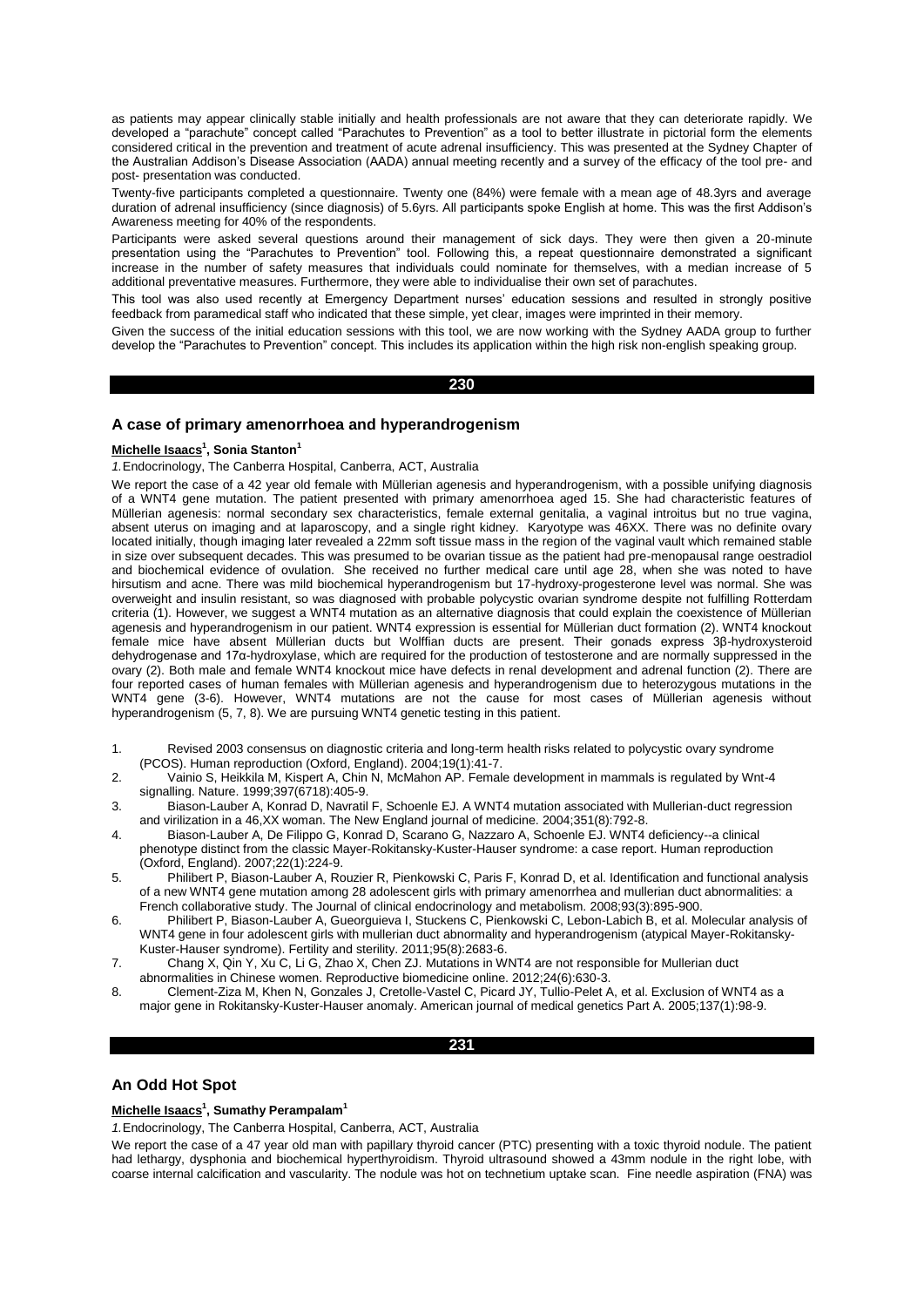recommended given the nodule's size and presence of calcification. FNA cytology was consistent with PTC. He underwent total thyroidectomy and central neck dissection. Histopathology confirmed a moderately differentiated 50 x 40 x 30mm PTC replacing the right lobe with metastatic disease in 2 of 6 central compartment lymph nodes.

The 2009 American Thyroid Association (ATA) Guidelines do not recommend cytological evaluation for hyperfunctioning nodules, as they are believed to rarely harbour malignancy (1). However, Mirfakhraee et al. reviewed the prevalence of thyroid cancer within solitary hot nodules as reported by 14 surgical case series and found rates of intranodular carcinoma ranged from 0 to 12.5%, with a weighted total mean of 3.1% (2). In children, the risk of differentiated thyroid cancer in hot nodules may be as high as 29% (3).

However, no studies have specifically examined the validity of high-risk features (historical and ultrasound) or accuracy of cytology in the diagnosis of toxic thyroid cancers. Hot nodules were specifically excluded from some studies of sonographic predictors of malignancy (4) which formed the basis for the ATA's recommendations (1). Moreover, increased intranodular vascularity occurs in 73% of all hyper-functioning nodules (5), so should not be considered a risk factor for malignancy in hot nodules. Thus, while the presence of differentiated thyroid cancer in toxic nodules may not be as rare as previously thought, detection remains challenging.

- 1. Cooper DS, Doherty GM, Haugen BR, Kloos RT, Lee SL, Mandel SJ, et al. Revised American Thyroid Association management guidelines for patients with thyroid nodules and differentiated thyroid cancer. Thyroid : official journal of the American Thyroid Association. 2009;19(11):1167-214.
- 2. Mirfakhraee S, Mathews D, Peng L, Woodruff S, Zigman JM. A solitary hyperfunctioning thyroid nodule harboring thyroid carcinoma: review of the literature. Thyroid research. 2013;6(1):7.
- 3. Niedziela M, Breborowicz D, Trejster E, Korman E. Hot nodules in children and adolescents in western Poland from 1996 to 2000: clinical analysis of 31 patients. Journal of pediatric endocrinology & metabolism : JPEM. 2002;15(6):823-30.
- 4. Frates MC, Benson CB, Doubilet PM, Kunreuther E, Contreras M, Cibas ES, et al. Prevalence and distribution of carcinoma in patients with solitary and multiple thyroid nodules on sonography. The Journal of clinical endocrinology and metabolism. 2006;91(9):3411-7.
- 5. Clark KJ, Cronan JJ, Scola FH. Color Doppler sonography: anatomic and physiologic assessment of the thyroid. Journal of clinical ultrasound : JCU. 1995;23(4):215-23.

## **232**

# **Calcium stimulation test to localize insulinomas- Local centre experience**

### **Tripti Joshi<sup>1</sup> , Christian Abel<sup>2</sup> , Shamasunder Acharya<sup>1</sup> , Kirsten Murray<sup>1</sup> , Shaun McGrath<sup>1</sup>**

*1.*John Hunter Hospital, New Lambton, NSW, Australia

# *2.radiology, John Hunter Hospital, New Lambton, NSW, Australia*

Introduction: Non-invasive imaging modalities are often unable to localize insulinomas. Localization through calcium stimulation test is often dependent on expertise of the operator.

Aim: To assess the accuracy of calcium stimulation in diagnosis of cause of hypoglycemia at a tertiary referral centre.

Method: This is a retrospective analysis of a single centre experience in Newcastle, Australia from 2001 to 2015.

Results: 14 consecutive patients, 8 females and 6 males with mean age 33.5 years (range 25-42) were investigated for insulinoma over the past 14 years at John Hunter Hospital, Newcastle. Calcium stimulation test was performed on all patients by injecting calcium gluconate 0.025 mEq/kg directly into the arteries supplying the pancreas and liver. Samples were collected from the hepatic vein at -120,0, 30, 60,90, 120, 180 seconds. The results of the study were compared with the intraoperative and histological findings in 9 patients. The findings were also compared with other imaging modalities.

Preliminary analysis showed that 2/14 had MEN 1 syndrome. 9/14 patients had insulinoma, 1/14 factitious disorder, 1/15 congenital hyperinsulinsm, 2/14 had post gastrectomy hyperinsulinemia. Calcium stimulation test identified insulinoma correctly in all 9 cases. It was truly negative in 3 cases (factious, congenital hyperinsulinism, post gastrectomy hyperinsulinemia). It was falsely positive in 1 case of post gastrectomy hyperinsulinemia.

Of these 9 cases of insulinoma only 3 were identified on CT scan and 1 on MRI. Indium octreotide was done in 3 cases and was falsely negative in all 3. Gallium dotatate was done in 3 cases and was true positive in 1 case and truly negative in in 2 cases.

Conclusions: Calcium stimulation test remains the investigation of choice for localizing insulinoma. Expertise at our centre was comparable to other centres in the world. Of all the other non-invasive imaging modalities, gallium dotatate scan was the best performing.

- 2. Doppman JL, Chang R, Fraker DL, Norton JA, Alexander HR, Miller DL, et al. Localization of insulinomas to regions of the pancreas by intra-arterial stimulation with calcium. Annals of internal medicine. 1995;123(4):269-73.
- 3. Brandle M, Pfammatter T, Spinas GA, Lehmann R, Schmid C. Assessment of selective arterial calcium stimulation and hepatic venous sampling to localize insulin-secreting tumours. Clin Endocrinol (Oxf). 2001;55(3):357-62
- 4. Goh BK, Ooi LL, Cheow PC, Tan YM, Ong HS, Chung YF, et al. Accurate preoperative localization of insulinomas avoids the need for blind resection and reoperation: analysis of a single institution experience with 17 surgically treated tumors over 19 years. Journal of gastrointestinal surgery : official journal of the Society for Surgery of the Alimentary Tract. 2009;13(6):1071-7.

# **233**

**IGF-1/IGFBP-1 axis are closely associated with insulin secretion in Korean children.**

<sup>1.</sup> Guettier JM, Kam A, Chang R, Skarulis MC, Cochran C, Alexander HR, et al. Localization of insulinomas to regions of the pancreas by intraarterial calcium stimulation: the NIH experience. J Clin Endocrinol Metab. 2009;94(4):1074-80.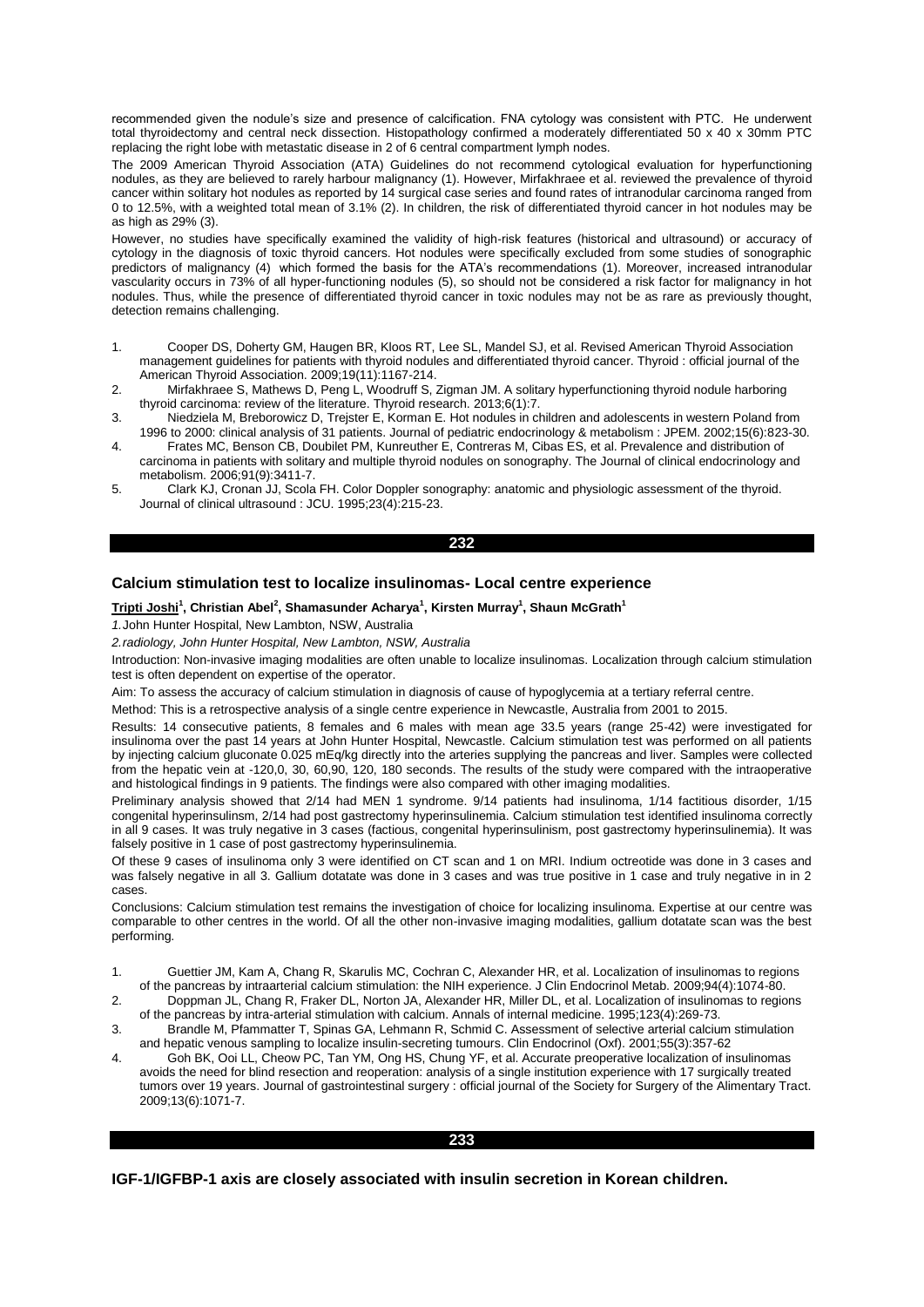## **Min Sun Kim<sup>1</sup> , Tae Hyun Park<sup>1</sup> , Dae-Yeol Lee<sup>1</sup>**

*1.*Pediatrics, Chonbuk National University Medical School, Jeonju-si

**Background** : The IGF system is involved in the development of metabolic and cardiovascular disease. This study aimed to investigate the association of insulin-like growth factor-1 (IGF-1), IGF-binding protein-1 (IGFBP-1) and IGFBP-3 with insulin resistance and type 2 diabetes in children.

**Methods** : We included 36 children aged 10 to 16 years without known diabetes, medication, chronic disease. They were classified into 3 groups according to the results of oral glucose tolerance test and other clinical/laboratory findings. We performed anthropometric measurement and laboratory tests. The fasting levels of serum IGF-1, IGFBP-1 and IGFBP-3 were measured.

**Results** : 1) Serum IGF-1, IGFBP-3 and IGF-1/IGFBP-1 molar ratio levels were significantly higher in glucose intolerance group. Serum IGF-1(r=-0.396, P=0.023) and IGFBP-3(r=-0.628, P<0.001) had negative correlation with IGFBP-1. 2) Serum IGFBP-1 was negatively correlated with age, body mass index (BMI), systolic blood pressure, serum c-peptide, insulin, and HOMA-IR. And serum IGF-1/IGFBP-1 was significantly related with serum c-peptide, insulin and HOMA-IR. 3) Serum IGFBP-1 had no correlation with fasting plasma glucose level, lipid profile, apoprotein A/B and HbA1c. It was not different between normal glucose tolerance group and glucose intolerance group. 4) In normal glucose tolerance group, serum IGFBP-1 and IGF-1/IGFBP-3 was no significantly different between obese and non-obese groups. But IGFBP-1 had negatively associated with age, BMI, systolic blood pressure, serum c-peptide, IGFBP-3 and HOMA-IR.

**CONCLUSION:** Serum IGF-1/IGFBP-1 molar ratio was significantly elevated in Korean children with glucose intolerance sate and especially, serum IGFBP-1 correlated with serum c-peptide. These findings suggest that IGFBP-1 may related glycemic control and insulin secretion in children.

**234** 

# **Utility of FDG-PET CT scanning in succinate dehydrogenase B mutation related lesions**

#### **Elena R Kornaczewski<sup>1</sup> , John R Burgess<sup>1</sup> , Owen P Pointon<sup>2</sup>**

*1.*Department of Endocrinology, Royal Hobart Hospital, Hobart

*2.Department of Nuclear Medicine, Royal Hobart Hospital, Hobart*

Context: Mutations of the gene encoding Succinate Dehyrdrogenase B (SDHB) are associated with a highly penetrant phenotype that includes paragangliomas, phaeochromocytomas and renal cell carcinoma.<sup>1</sup> Patients with mutations of SDHB require lifelong surveillance, however there is currently no consensus regarding optimal screening regimens.2,3 Due to abnormal glycolytic processing and delay in 18F-fluorodeoxyglucose (18F-FDG) clearance, 18F-fluorodeoxyglucose positron emission tomography with computed tomography (18F-FDG-PET/CT) imaging has theoretical advantages for imaging benign and malignant SDHB mutation-related neoplasms.<sup>4</sup>

Objective: Determine sensitivity and specificity of 18F-FDG-PET/CT compared to other modalities for SDHB mutation related lesions.

Design: A retrospective audit reviewed adult patients with confirmed SDHB mutation who underwent 18F-FDG-PET/CT at our institution between 1/7/2011 and 30/5/2015. Lesions numbers and locations detected by 18F-FDG-PET/CT were compared to those on CT and any other imaging modalities or histology available.

Results: 26 18F-FDG-PET/CTs were completed on 20 patients during an average follow up was 53 months (range 2-156). 18F-FDG-PET/CT compared to CT showed no additional lesions in 3 of 4 positive studies (75%) with a false positive uptake in the surgical bed of a carotid body tumour in 1 study, and 0 missed lesions in 4 of 4 positive 18F-FDG-PET/CTs. PET more accurately detected bony disease for metastatic paraganglioma than MIBG, but was similar to GaTate, MRI and CT. 22 18F-FDG-PET/CTs (85%) showed no abnormality; of 21 scans with other imaging for comparison, there were 0 missed lesions. 8 of 22 (36%) negative 18F-FDG-PET/CTs correlated with contemporary (within 6 months before) or later CT results, and 4/22 (18%) with other imaging. 9 of 22 (41%) negative 18F-FDG-PET/CTs correlated with other imaging done >6 months prior.

Conclusions: In patients with SDHB mutation, 18F-FDG-PET/CT was at least as sensitive and specific as other imaging modalities, both for metastatic and non-metastatic disease, and may detect bony metastatic disease better than MIBG.

- 1. Neumann HP, Pawlu C, Peczkowska M, et al. Distinct clinical features of paraganglioma syndromes associated with SDHB and SDHD gene mutations. JAMA 2004; 292:943.
- 2. Lenders JWM, Duh Q-Y, Esenhofer G, et al. Pheochromocytoma and Paraganglioma: An Endocrine Society Clinical Practice Guideline. J Clin Endocrinol Metab, June 2014, 99(6):1915–1942.
- 3. Fonte JS, Robles JF, Chen CC, et al. False-negative 123I-MIBG SPECT is most commonly found in SDHB-related pheochromocytoma or paraganglioma with high frequency to develop metastatic disease. Endocr Relat Cancer. 2012;19:83–93.
- 4. Timmers HJ, Chen CC, Carrasquillo JA, et al. Staging and functional characterization of pheochromocytoma and paraganglioma by 18F-fluorodeoxyglucose (18F-FDG) positron emission tomography. J Natl Cancer Inst. 2012;104:700– .<br>708.

#### **235**

# **Hypokalaemia Post-Saline Suppression Test in Primary Hyperaldosteronism**

**Melissa H Lee<sup>1</sup> , Jayne E Moxey<sup>1</sup> , Maresa Derbyshire<sup>1</sup> , Glenn Ward<sup>1</sup> , Nirupa Sachithanandan<sup>1</sup> , Richard J MacIsaac1, 2** *1.*St Vincent's Hospital, Fitzroy, VIC, Australia

*2.The University of Melbourne, Melbourne, Victoria, Australia* Background: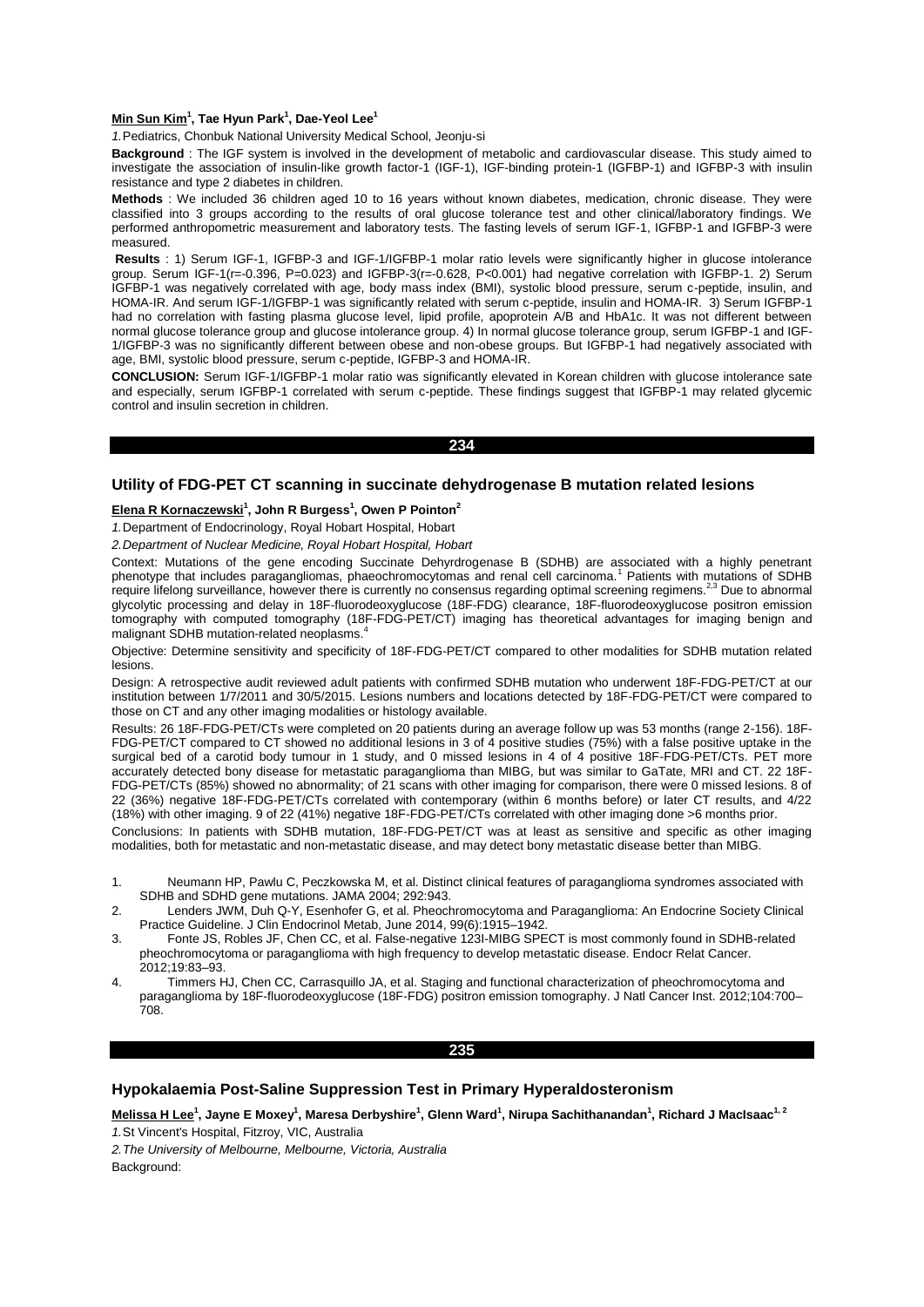Primary hyperaldosteronism (PHA) accounts for 5-10% of patients with hypertension (1). Saline suppression test (SST) is a commonly used confirmatory test in the diagnosis of PHA. Although potassium (K) is checked at baseline with recommendations to adequately replace prior to SST, there are no recommendations to routinely check potassium post-SST. This contrasts guidelines for the fludrocortisone suppression test (FST) which is known to cause hypokalaemia. A previous study monitored K levels post-SST in a subgroup of patients, and found a non-significant decrease (-0.05 +/-0.2mmol/L) in potassium levels post-SST (2). We report a retrospective series of patients who became hypokalaemic in the 2 hour period post-SST.

#### Methods:

A retrospective audit was conducted of patients with confirmed PHA who underwent SST between 2005 and 2015. Pre- and 2 hour post-test potassium, aldosterone and renin levels were measured. Results are expressed as mean ± standard error of the mean (SEM) and number (%).

# Results:

Twenty five patients were included in the final analysis; 13 (52%) were males, and mean age 53  $\pm$  10.5 years. Overall, there was no difference in the mean pre- and post-SST potassium levels (p=0.08). However, there was an inverse correlation between pre-SST K and the change in post-test K levels (p=0.01); with the highest pre-test K patients experiencing the greatest decline in post-K levels. Eight (32%) were hypokalaemic (K<3.5mmol/L) pre-SST and required intravenous or oral K supplements.

For patients that were normokalaemic pre-SST, there was a significant decrease in serum potassium levels post-SST (3.7±0.05 vs. 3.5±0.08, p=0.01). Seven subjects (41%) who were normokalaemic pre-test became hypokalaemic post-SST; and 5 (29%) remained hypokalaemic on day 2.

#### Conclusion:

Hypokalaemia is common post-saline suppression test in primary hyperaldosteronism. The pathophysiology remains unclear. We recommend that potassium levels be routinely measured post-test and on day 2 to detect persistent hypokalaemia.

- 1. Ahmed AH, Cowley D, Wolley M, Gordon RD, Xu S, Taylor PJ, et al. Seated saline suppression testing for the diagnosis of primary aldosteronism: a preliminary study. J Clin Endocrinol Metab. 2014;99(8):2745-53.
- 2. Mulatero P, Milan A, Fallo F, Regolisti G, Pizzolo F, Fardella C, et al. Comparison of confirmatory tests for the diagnosis of primary aldosteronism. J Clin Endocrinol Metab. 2006;91(7):2618-23.

## **236**

# **Dilemmas In The Diagnosis Of Cushing's Syndrome In The Acutely Unwell Patient**

#### **Melissa Lee<sup>1</sup> , Carmela Caputo<sup>1</sup>**

*1.*St Vincent's Hospital, Fitzroy, VIC, Australia

The distinction between Cushing's Syndrome (CS) and Pseudo-Cushing's Syndrome (PCS) can be difficult: more difficult in acutely unwell patients. PCS occurs in patients with systemic conditions that activate the hypothalamic-pituitary-adrenal (HPA) axis; the principle mediator of a stress response.<sup>1</sup> This case illustrates the difficulties in diagnosing CS during critical illness; and the effects of critical illness on the HPA axis.

A 36 year old male was admitted with subacute combined degeneration of the cord secondary to B12 deficiency, following progressive, debilitating limb weakness, parasthesia and ataxia. His admission was complicated by intestinal pseudoobstruction.

He appeared overtly hypercortisolemic, with moon facies, buffalo hump, supraclavicular fat pads, marked purplish-red striae (>1cm width) and had proximal myopathy (Fig. 1a & 1b). He denied any exogenous steroid use but history was significant for alcohol dependence, averaging 28 standard drinks (SD) daily.

Screening tests for CS revealed: elevated midnight salivary cortisol 32.9nmol/L (normal <10nmol/L), failure to suppress cortisol levels following an overnight low-dose 1mg dexamethasone suppression test (DST) (cortisol 210nmol/L), and detectable ACTH (21ng/L). However, a 24-hour urinary free cortisol was normal. The remainder of his hormone profile appeared to show deficiencies of gonadotrophins (LH 0.7 IU/L, FSH 0.4 IU/L, testosterone 1.7nmol/L) and the somatotroph axis (IGF-1 7nmol/L (15-40), GH 0.7ug/L). Thyroid hormone axis was intact.

Following near-recovery ten days later, repeat low-dose followed by high-dose DST now showed appropriate cortisol suppression. His gonadotroph and somatotroph axes also normalized. Post-hospital discharge, his alcohol intake has reduced significantly (3 SD/ week); with substantial loss of his previous phenotypic Cushingoid features (Fig. 2).

We report an uncommon cause of PCS secondary to longstanding alcoholism and critical illness. Rapid restoration of normal pituitary axis function was seen with resolution of illness and alcohol abstinence. We highlight some of the difficulties in the diagnosis of CS during critical illness.



1. Tirabassi G, Boscaro M, Arnaldi G. Harmful effects of functional hypercortisolism: a working hypothesis. Endocrine. 2014 Aug;46(3):370-86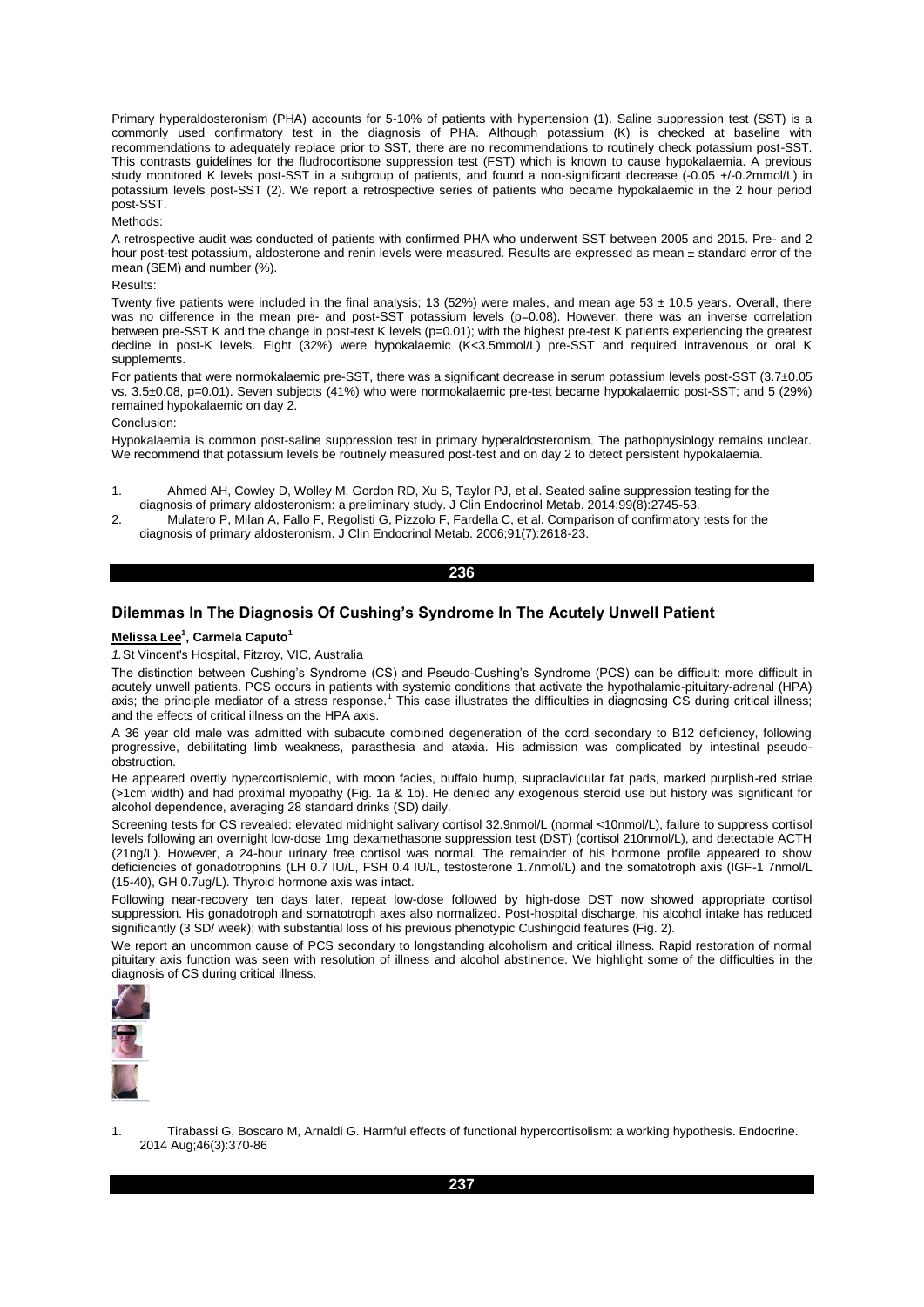# **Treatment Resistant Papillary Thyroid Cancer**

# **Jaime Lin2, 1, Tien-Ming Hng2, 1**

*1.*Blacktown/Mt Druitt Hospital, Western Sydney Local Health District, Blacktown, NSW, Australia

*2.University of Western Sydney, School of Medicine, NSW, Australia*

#### **Synopsis**

Investigations for TSH elevation revealed a mulitnodular goitre. Progress ultrasound suggested malignancy and a follicular neoplasm was confirmed on biopsy. A total thyroidectomy was followed by radioactive iodine (RAI) ablation. Histopathology revealed papillary thyroid cancer (insular variant) with extensive capsular and vascular invasion.

Uptake in the T1 and L2 vertebrae was noted post therapy. Further RAI was administered but thyroglobulin remained elevated (1380 mcg/L). Resection of metastatic T1 and L2 lesions were undertaken. A  $3<sup>rd</sup>$  dose of RAI was administered and thyroglobulin levels measured 1089 mcg/L pre-treatment. Thyroglobulin levels continued to rise (2252mcg/L prior to  $4<sup>th</sup>$  RAI treatment), with new lung and recurrent bone metastases developing. Selected lesions were 18 FDG-PET positive. Due to a paucity treatment options, a 5<sup>th</sup> RAI dose was administered (total dose of 21.6GBq). External beam radiotherapy was delivered to the T1 lesion.

## Discussion

RAI resistance occurs when there is (1) no uptake on post therapy scan, (2) progression of disease and (3) rising thyroglobulin<sup>1</sup>. Although the metastases appeared iodine avid in this case, anatomical and biochemical response was lacking. These lesions corresponded to FDG-PET, reflecting a mixture of well and less well differentiated cell types.

The optimum I131 dose to treat metastatic disease remains unclear. Higher doses are used when increased risk is perceived based on clinical and histopathological features<sup>2</sup>. This dose can range between 3.7-7.4Gbq<sup>2</sup> but data addressing the optimal therapeutic and safe accumulative dose is lacking. Secondary malignancies have been associated with RAI therapy and are<br>dose dependent<sup>3</sup>. A meta-analysis has shown a 1.19 relative risk of secondary malignancies in patient  $TC<sup>4</sup>$ .

Tyrosine kinase inhibitors are currently being investigated and used as treatment for iodine refractory TC. However, access to these drugs in Australia is limited and if available, occurs in the setting of clinical trials.

#### **238**

# **Subclinical hypothyroidism in pregnancy related to TSH receptor blocking antibodies: An unique clinical conundrum**

## $\boldsymbol{\mathsf{Shao}~}$  Feng Mok, TZE PING LOH<sup>1</sup>, DODDABELE SRINIVASA DEEPAK<sup>1</sup>, E SHYONG TAI<sup>1, 2</sup>

*1.*NATIONAL UNIVERSITY HOSPITAL SINGAPORE, Singapore, SINGAPORE

*2.SAW SWEE HOCK SCHOOL OF PUBLIC HEALTH, NATIONAL UNIVERSITY OF SINGAPORE , SINGAPORE* 

TSH receptor auto-antibodies (TrAb) belong to a heterogeneous group of auto-antibodies that may stimulate or inhibit TSH receptors. Most commonly, they exhibit an overall stimulatory effect and are associated with Grave's disease. Rarely, they may exert a greater inhibitory effect, giving rise to hypothyroidism (1,2).

TSH binding inhibition immunoglobulin (TBII) assays are competitive immunoassays, which measure TrAb concentration. They do not inform about the biological effects of TrAb. Overall biological effects of TrAb are determined by their ability to stimulate cyclic AMP generation in thyroid stimulating immunoglobulin (TSI) bioassays. The behavior and proportion of these autoantibodies may fluctuate with time and in response to treatment, changing the patient's thyroid status.

Here, we describe a middle-aged Chinese lady with subfertility related to subclinical hypothyroidism due to blocking TrAb. She was treated with levothyroxine for 1 year before achieving TSH normalization and successful conception via in-vitro fertilization (Table 1).

Serial thyroid function monitoring during pregnancy revealed primary hyperthyroidism. Levothyroxine was stopped at 18 weeks of gestation with normalization of thyroid function (Table 2). At this time, the TrAb showed predominantly stimulating effects on TSI bioassay, which concurred with the switch in thyroid function.

The patient delivered a healthy and euthyroid child via normal vaginal delivery at 39 weeks of gestation. Six months postpartum, her thyroid function revealed symptomatic primary hyperthyroidism. She was started on thiamazole 10mg OM for Graves' thyrotoxicosis (Table 3).

Our patient mirrors previously described cases of hyperthyroidism resulting from a switch of TrAb from blocking to stimulating nature amongst middle-aged Japanese females (3–6). The proposed mechanisms include polarization of dendritic cells after levothyroxine treatment with impairment of regulatory T cells and emergence of stimulating autoantibodies. Additionally, there may be a switch in T cell populations due to possible preferential clearance of blocking over stimulating antibodies in pregnancy  $(6-8)$ .



1. Endo K, Kasagi K, Konishi J, Ikekubo K, Okuno T, Takeda Y, et al. Detection and properties of TSH-binding inhibitor immunoglobulins in patients with Graves' disease and Hashimoto's thyroiditis. J Clin Endocrinol Metab. 1978 May;46(5):734–9.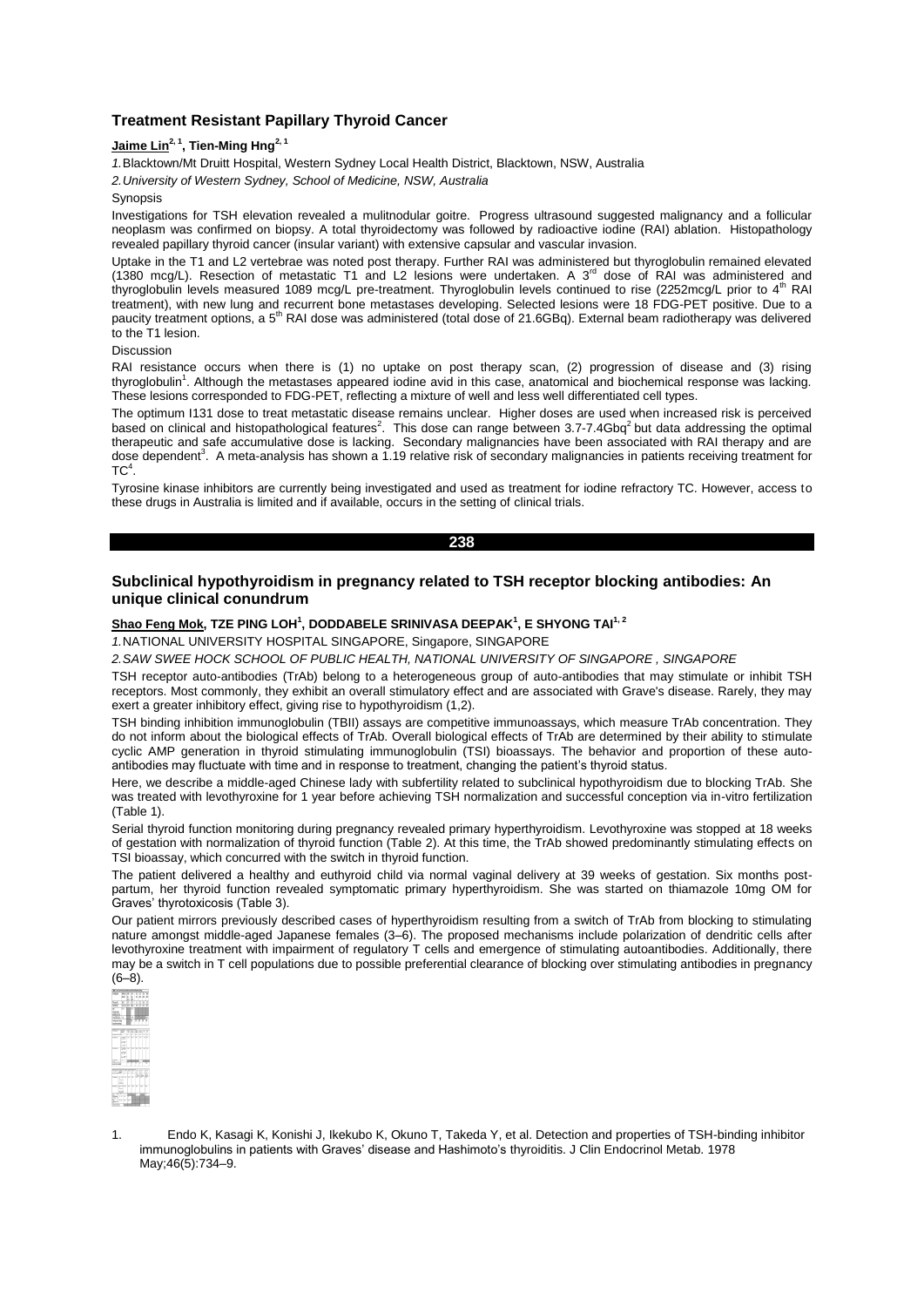- 2. Morshed SA, Latif R, Davies TF. Characterization of thyrotropin receptor antibody-induced signaling cascades. Endocrinology. 2009 Jan;150(1):519–29.
- 3. Kraiem Z, Baron E, Kahana L, Sadeh O, Sheinfeld M. Changes in stimulating and blocking TSH receptor antibodies in a patient undergoing three cycles of transition from hypo to hyper-thyroidism and back to hypothyroidism. Clin Endocrinol (Oxf). 1992 Feb;36(2):211–4.
- 4. Takeda K, Takamatsu J, Kasagi K, Sakane S, Ikegami Y, Isotani H, et al. Development of hyperthyroidism following primary hypothyroidism: a case report with changes in thyroid-related antibodies. Clin Endocrinol (Oxf). 1988 Apr;28(4):341–4.
- 5. Takasu N, Matsushita M. Changes of TSH-Stimulation Blocking Antibody (TSBAb) and Thyroid Stimulating Antibody (TSAb) Over 10 Years in 34 TSBAb-Positive Patients with Hypothyroidism and in 98 TSAb-Positive Graves' Patients with Hyperthyroidism: Reevaluation of TSBAb and TSAb in TSH-Receptor-Antibody (TRAb)-Positive Patients. J Thyroid Res [Internet]. 2012 [cited 2014 Jul 9];2012
- 6. McLachlan SM, Rapoport B. Thyrotropin-blocking autoantibodies and thyroid-stimulating autoantibodies: potential mechanisms involved in the pendulum swinging from hypothyroidism to hyperthyroidism or vice versa. Thyroid Off J Am Thyroid Assoc. 2013 Jan;23(1):14–24
- 7. Dedecjus M, Stasiolek M, Brzezinski J, Selmaj K, Lewinski A. Thyroid hormones influence human dendritic cells' phenotype, function, and subsets distribution. Thyroid Off J Am Thyroid Assoc. 2011 May;21(5):533–40
- 8. Mao C, Wang S, Xiao Y, Xu J, Jiang Q, Jin M, et al. Impairment of regulatory capacity of CD4+CD25+ regulatory T cells mediated by dendritic cell polarization and hyperthyroidism in Graves' disease. J Immunol Baltim Md 1950. 2011 Apr 15;186(8):4734–43

### **239**

# **Accuracy of Direct Progesterone Immunoassay vs Liquid Chromatography Mass Spectrometry**

# **N Shankara Narayana<sup>1</sup> , K A Walters<sup>1</sup> , S Zawada<sup>2</sup> , M Bonifacio<sup>2</sup> , A Marren<sup>2</sup> , D J Handelsman<sup>1</sup>**

*1.*Andrology, ANZAC Research Institute, Concord, NSW, Australia

*2.IVF, Genea, Sydney, NSW*

**Background**: Progesterone (P4) secreted by the corpus luteum is essential for implantation and early pregnancy. Serum P4 measurement on day of hCG administration during IVF controlled ovarian stimulation has been proposed to identify premature ovulation and/or luteinisation with an adverse impact on pregnancy in that IVF cycle.

**Objective**: To evaluate the accuracy of serum P4 measured by direct (unextracted) immunoassay (IA) vs a liquid chromatography mass spectrometry (LC-MS) reference method.

**Method:** Serum samples were collected from 254 women (median age 38, range 20-49 yr) on hCG day during an IVF cycle. Serum P4 was measured by IA (Beckman Coulter Access) and by LC-MS with results compared by Bland-Altman [BA], Passing-Bablok [PB] and Deming [D] regression methods. For analysis, left-censored (undetectable) results in LC-MS were assigned a value half of the detection limit (0.05 ng/ml).

**Results:** IA over-estimated serum P4 in every sample (median 4.8 vs 1.5 nM; median difference 4.4 nM [interquartile range 3.5, 5.9 nM]). Serum P4 was detected in 252 (99%) by IA and in 215 (85%) of samples by LC-MS. By PB regression, the intercept was 3.2 nM (95%CI 3.1, 3.3 nM) with a slope of 1.0 (95%CI 0.9, 1.1). By D, the intercept was 3.6 nM (95%CI 3.5, 3.8 nM). The upward bias of IA increased exponentially at low serum P4 concentrations (IA <5 nM or LC-MS<2 nM). Age was unrelated to either assay result or their difference.

**Conclusion:** IA consistently overestimates serum P4 levels so that low measurements (IA<5 nM) are too inaccurate to be used quantitatively. The utility of higher serum P4 measurements by IA and serum P4 and other steroids measured by multiplex LC-MS profiling in predicting IVF pregnancy outcomes warrants further investigation.



# **240**

# **Paradoxical reduction in corticosteroid-binding globulin cleavage is seen in alpha-1 antitrypsin deficiency: implications for cortisol homeostasis**

**Marni A Nenke<sup>1</sup> , Mark Holmes<sup>2</sup> , Wayne Rankin<sup>3</sup> , John G Lewis<sup>4</sup> , David J Torpy<sup>1</sup>**

*1.*Endocrine and Metabolic Unit, Royal Adelaide Hospital, Adelaide, SA, Australia

*2.Department of Thoracic Medicine, Royal Adelaide Hospital, Adelaide, SA, Australia*

*3.Chemical Pathology Directorate, SA Pathology, Adelaide, SA, Australia*

*4.Steroid and Immunobiology Laboratory , Canterbury Health Laboratories, Christchurch, New Zealand*

**Background:** Corticosteroid-binding globulin (CBG) regulates the delivery of anti-inflammatory cortisol to tissues. High-affinity CBG (haCBG) is cleaved by the serine proteinase neutrophil elastase (NE) at sites of inflammation, resulting in permanent transition to low cortisol-binding affinity form (laCBG), releasing free cortisol. Alpha-1 antitrypsin (AAT) is the major circulating inhibitor of NE. Alpha-1 antitrypsin deficiency (AATD) is an autosomal codominant condition that predisposes patients to earlyonset emphysema and cirrhosis due to increased proteolytic destruction from the inherent proteinase:antiproteinase imbalance.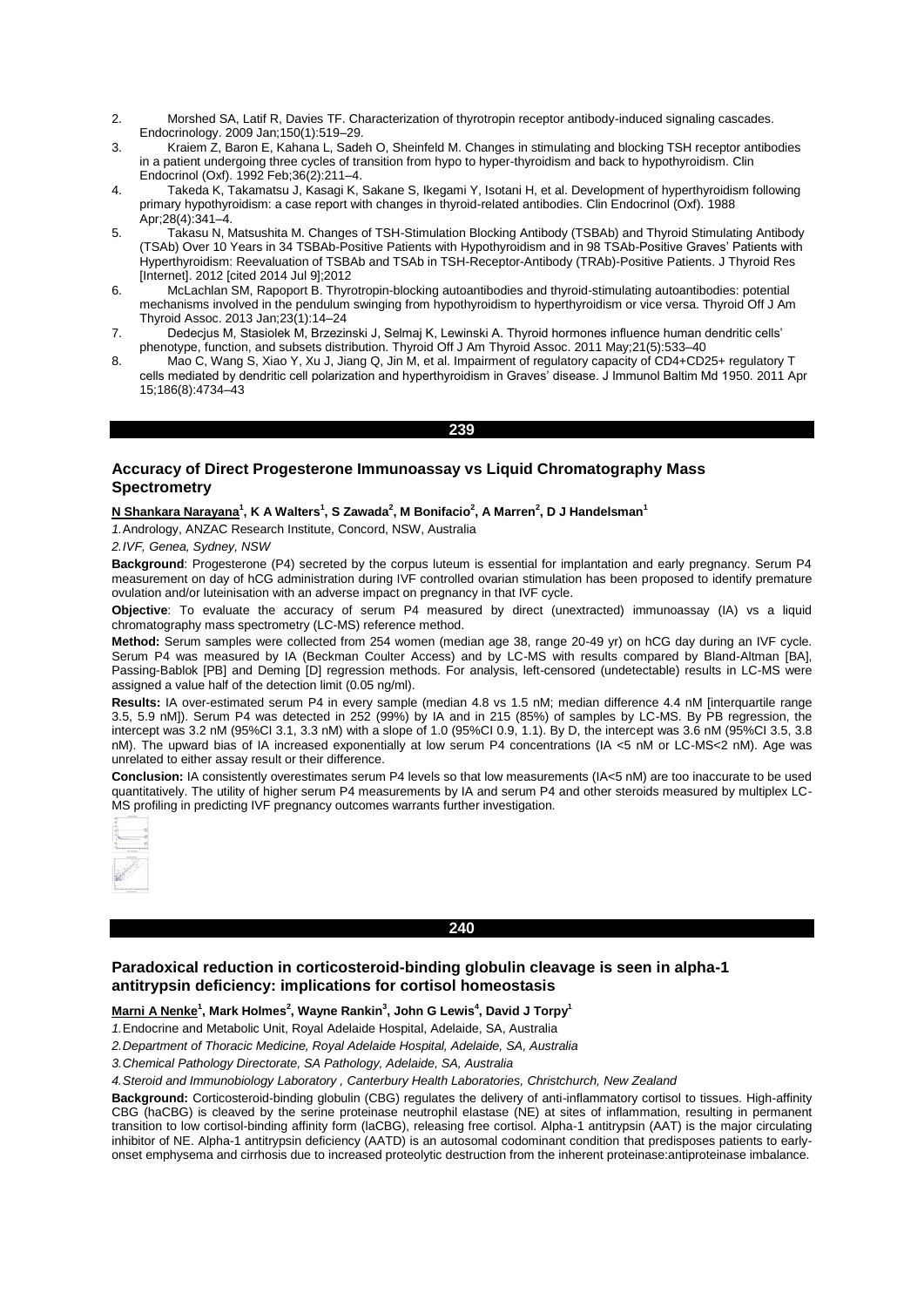**Hypothesis:** That deficiency of AAT should lead to increased NE activity and therefore increased CBG cleavage *in vivo*, with decreased absolute and relative levels of the native haCBG and increased laCBG, with important implications for the pathogenesis and treatment of AATD.

**Methods:** We performed a prospective observational study of 10 patients with stable AATD and 28 controls. Plasma total CBG, haCBG and laCBG forms were measured by in-house parallel monoclonal ELISAs. AAT, total and free cortisol levels were also measured.

**Results:** Mean ± SEM circulating levels of total CBG were similar among AATD patients and controls (512 ± 46 and 498 ± 15 nmol/L; P=0.8), but haCBG was significantly higher (353  $\pm$  36 and 264  $\pm$  8 nmol/L; P<0.005), and laCBG lower (159  $\pm$  19 and 225 ± 11 nmol/L; P=0.016) in the AATD group. The ratio of haCBG:totalCBG was significantly higher in AATD (69 ± 3% and 54 ± 1.3%; P=0.0001). There was a significant negative correlation between haCBG:totalCBG and AAT levels (P<0.05, R=0.67), but no correlation between AAT and cortisol indices.

**Conclusions:** Despite a lack of AAT and excess uninhibited NE, CBG cleavage is paradoxically reduced in AATD under basal conditions with increased absolute and relative levels of haCBG compared with controls. The pathogenic implications for cortisol delivery under conditions of acute or subacute infection require further study.

## **241**

# **The Prevalence of BRAF V600 Mutations and its Associated Histopathology Features in Papillary Thyroid Carcinoma in New Caledonia and Australia**

<u>Luisa Olaya</u><sup>1</sup>, Veronica Dy<sup>1</sup>, Puja Motwani<sup>1</sup>, Catherine Woolnough<sup>2</sup>, Domique Dubourdieu<sup>3</sup>, Viviene Damiens<sup>3</sup>, Susan V<br>McLennan<sup>2, 1</sup>, Elizabeth L Chua<sup>2, 1</sup>

*1.*Sydney Medical School, Charles Perkins Centre, University of Sydney, Sydney, NSW, Australia

*2.SSWAHS, Camperdown, NSW, Australia*

*3.Endocrinology, Laboratoire d'Anatomie et Cytopathologie, Noumea, New Caledonia*

New Caledonia (NC), a French territory in the Pacific, has the highest worldwide incidence of thyroid cancer1. We have previously shown a high prevalence of BRAFV600E mutation in this population in association with increased numbers of multifocal bilateral PTC. In this study, we aim to extend this study and to in a subset of BRAFV600E negative patients examine the incidence of other known BRAF mutations. Associations of these mutations with histopathological features were also examined.

The BRAF V600E mutation status was determined in 121 micro-dissected Formalin Fixed Paraffin Embedded (FFPE) PTC tumour tissue obtained from Laboratoire d'Anatomie et Cytopathologie, Nouméa, NC (n=49) and from RPA Hospital, Australia (n=72). BRAF V600E negative NC samples (n=15) were also examined for presence of BRAF V600Ec, V600R, V600D and V600K mutations. Pathological data were obtained from histopathology reports and patients' medical records. Data was analysed by Chi squared analysis.

In both populations, PTC was more common in females, similar to the pattern worldwide. BRAF V600E prevalence was 64% in NC and 55% in the Australian cohort and this mutation was significantly more common in NC multifocal bilateral tumours (NC: 92% vs Australian: 67%, P<0.005). The further screening for BRAF mutations in BRAFV600E negative samples from NC found that 13% presented BRAF V600Ec and 13% presented BRAF V600R (with no overlap between the two mutations). These incidences are higher than expected (4.3% and 4.9% respectively) for a given population. BRAF V600D and V600K mutations were not detected. The BRAFV600Ec mutation was only found in bilateral PTC and BRAF V600R only in unilateral PTC.

The higher prevalence of the BRAFV600E and BRAFV600Ec mutation in the NC cohort with multifocal bilateral PTC may indicate more aggressive tumours in these individuals. Whether the NC population has increased incidence of other BRAF requires further investigation.

**243** 

# **Effect of denosumab on glucose control in subjects with diabetes or pre-diabetes from the FREEDOM study**

## **Nicola Napoli<sup>1</sup> , Eric Vittinghoff<sup>2</sup> , Nicola Pannacciulli<sup>3</sup> , Daria B Crittenden<sup>3</sup> , Andrea Wang<sup>3</sup> , Rachel B Wagman<sup>3</sup> , Ann V Schwartz<sup>2</sup> , Karl Peters<sup>4</sup>**

*1.*Campus Bio-Medico , University of Rome, Rome, Italy

*2.University of California San Francisco, San Francisco, USA*

*3.Amgen Inc., Thousand Oaks, USA*

*4.Amgen Australia, North Ryde, NSW, Australia*

High serum RANKL concentration was a predictor of incident type 2 diabetes (T2DM) in a population-based study, and blockage of RANKL signalling improved glucose intolerance by enhancing hepatic insulin sensitivity in mouse T2DM models (Kiechl et al. *Nature Med* 2013;19(3):358–366). Denosumab is a fully human monoclonal antibody that binds with high affinity and specificity to RANKL and prevents the formation, function, and survival of osteoclasts, and is associated with vertebral and nonvertebral fracture risk reduction. In a prior posthoc analysis of the FREEDOM trial, denosumab had no effect on incident diabetes or fasting serum glucose (FSG) in women without diabetes at baseline. Based on the favourable effect of RANKL blockage on glucose tolerance in mouse T2DM models, we hypothesised that denosumab decreases FSG in FREEDOM subjects with diabetes or prediabetes.

Baseline diabetes status was by self-report, use of antidiabetic medication (ADM), or an FSG≥126mg/dL and prediabetes by FSG 100–125mg/dL on no ADM. Average postbaseline FSG across visits was estimated using a repeated measures model including treatment group, baseline FSG, BMI, and age; visit; ADM use; treatment-by-visit interaction; and ADM use-by-visit interaction as fixed effects.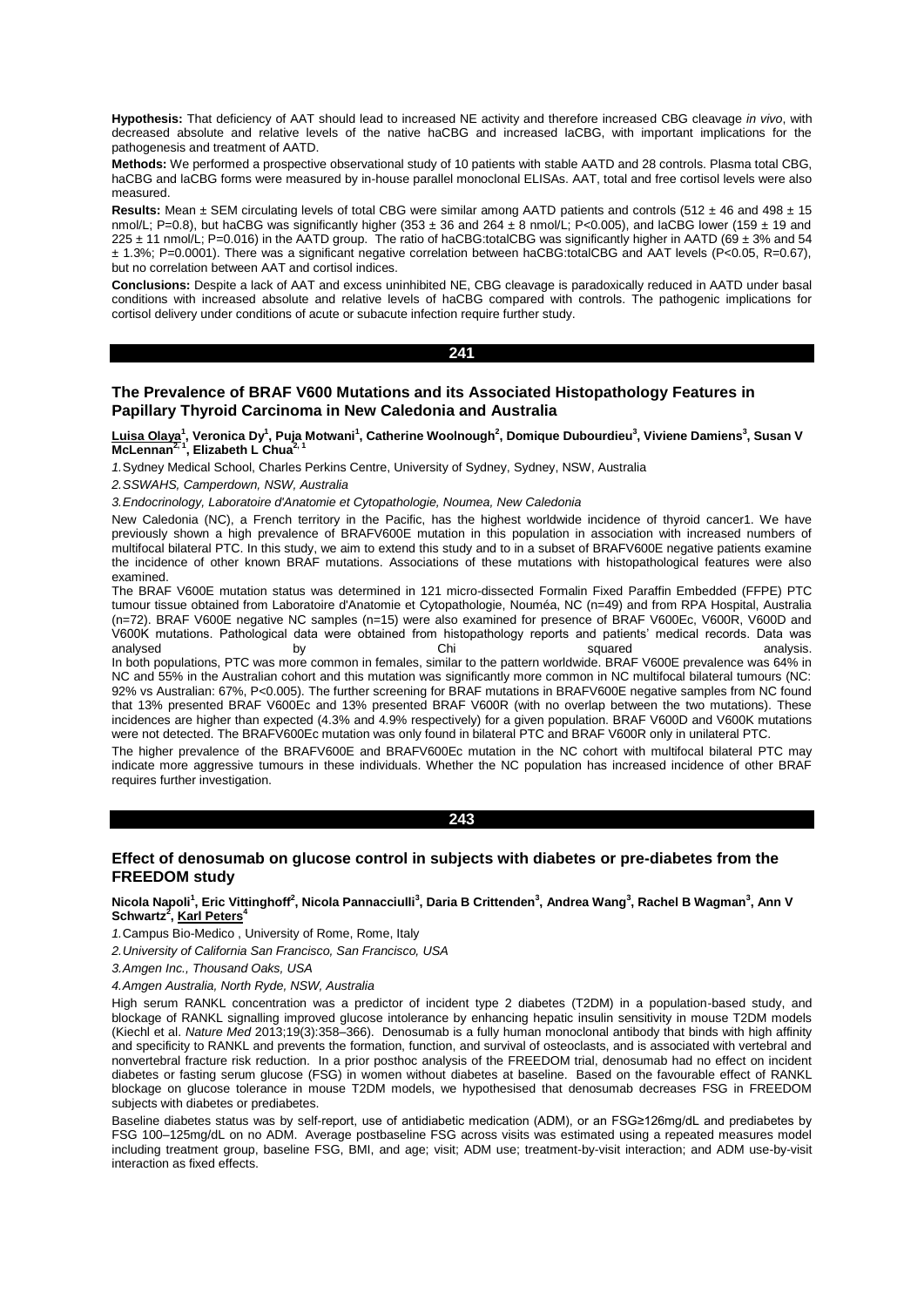Baseline characteristics were similar between denosumab and placebo in both diabetes and prediabetes subpopulations. Estimated average postbaseline FSG across visits was not significantly different between denosumab and placebo in women with either diabetes or prediabetes (p=0.20 and p=0.42, respectively); however, when censoring FSG values after ADM use in women with diabetes, estimated average postbaseline FSG across visits was lower with denosumab than placebo (p=0.02). In this posthoc analysis, denosumab did not appear to affect FSG in subjects with diabetes or prediabetes. There was evidence of FSG lowering with denosumab in diabetic women not currently using any ADM. It remains to be determined whether blockage of RANKL has a clinically important effect on glucose metabolism.

#### **244**

# **Predictors For Surgically Resected Non-Functioning Pituitary Adenoma Requiring Secondary Intervention**

**Jeyakantha Ratnasingam 1, 2, Nele Lenders<sup>1</sup> , Benjamin Ong3, 4, Anthony Russell1, 4, Warrick Inder1, 4, Ken Ho1, 4**

*1.*Department of Diabetes and Endocrinology, Princess Alexandra Hospital, Brisbane, Queensland

*2.Faculty of Medicine, University of Malaya, Kuala Lumpur, Malaysia*

*3.Department of Diagnostic Radiology, Princess Alexandra Hospital, Brisbane, Queensland*

*4.School of Medicine, University of Queensland, Brisbane, Queensland*

**Background**: Surgery is the primary mode of therapy for non-functioning pituitary adenomas(NFPA). The post-operative management of NFPA is a challenge because of a lack of knowledge regarding factors influencing remnant tumour growth that is clinically significant.

**Aims**: To identify radiological factors that predict the need for secondary intervention after surgical resection of NFPAs.

**Methods**: This is a single-centre retrospective study of surgically resected NFPAs in patients with pre- and serial postoperative MR imaging followed for at least a year. Tumour characterisation were performed by a single operator from preoperative(tumour volume and extrasellar extension) and serial post-operative images(remnant volume, remnant site and growth rate). Secondary intervention was the outcome measure. The CVs for pre- and post-operative tumour volume from 8 subjects measured twice were 4% and 7% respectively.

**Results:** 85 patients(49 men, mean age at surgery: 53±16 years) with a median follow up of 5.1 years (range:1.2-20.0) were studied. The pre-operative median volume was 3447mm<sup>3</sup>(526-99850). Post-operatively, 67% had remnant tumours, 60% of which were extrasellar with a median remnant volume of 319mm<sup>3</sup>(33-5475) and remnant growth rate of 51.8mm<sup>3</sup>/year(0-1963.2). 25% of patients required secondary intervention(second surgery: 8 and irradiation: 13). Kaplan-Meier analysis showed that the rate of secondary intervention when required was 65% at 5 years and 100% by 10 years. Cox regression analysis identified presence of post-operative remnant(HR: 5.1, CI: 1.6-11.2, p=0.01), remnant growth rate(HR: 3.3, CI: 2.1-7.0, p<0.01) and pre-operative suprasellar invasion(HR: 1.2, CI: 1.1-1.9, p=0.02) as independent predictors of secondary intervention.

**Summary:** In surgically treated NFPAs, secondary intervention occurred in 25%, all within the first decade. This was determined by pre and post-operative tumour characteristics.

**Conclusion**: In surgically resected NFPAs(i)secondary intervention is unlikely to be required beyond 10 years (ii)the presence of tumour remnant is the primary prognostic indicator (iii)intensity of follow up should be tailored to imaging characteristics

#### **245**

# **Characteristics, Diagnoses and Clinical and Genetic Outcomes of Patient Population Attending a Multidisciplinary Familial Endocrine Neoplasia Clinic**

**Emma Scott<sup>1</sup> , Lyndal Tacon1, 2, Michael Field<sup>3</sup> , Ashley Crook<sup>3</sup> , Diana Benn<sup>3</sup> , Roderick Clifton-Bligh1, 2**

*1.*Department of Endocrinology, Royal North Shore Hospital, Sydney

*2.Kolling Institute of Medical Research, University of Sydney, Sydney*

*3.Department of Cancer Genetics, Royal North Shore Hospital, Sydney*

#### **BACKGROUND**

Heritable endocrine neoplasias include parathyroid and pituitary adenomas, phaeochromocytoma, paraganglioma and medullary thyroid cancer. Causative genes include RET, MEN1, NF1, VHL, SDHA, SDHB, SDHC, SDHD, SDHAF2, TMEM127<br>and MAX. As there are specific management guidelines for gene carriers<sup>2,3,4</sup>, appropriate screening of individ The Multidisciplinary Familial Endocrine Genetics Clinic was created to screen and manage affected patients.

**METHODS** 

A retrospective audit of medical records was undertaken of all patients who had been referred to the Royal North Shore Hospital Multidisciplinary Familial Endocrine Neoplasia Clinic between April 2013 and May 2015. Patient characteristics and clinical and genetic diagnoses were assessed.

#### **RESULTS**

Sixty-eight new patients were referred, 21 (31%) male and 47 (69%) female. Age ranged between 12 to 83 years. The geographic referral area was predominantly across New South Wales, but also from the ACT and Queensland. Referral reasons included pre-existing paraganglioma (8, 11.7%) and phaeochromocytoma (7, 10.2%), affected family members (17, 25%), neuroendocrine tumours (4, 5.8%), medullary thyroid cancer (3, 4.4%), and adrenocortical cancer (3, 4.4%). Eleven asymptomatic individuals with an affected family member were diagnosed with a genetic mutation, (4 in SDHA, 6 in SDHB, one in SDHC). Genetic mutations in patients with paraganglioma and phaeochromocytoma include SDHA (n=3), SDHC (n=1), SDHD (n=2), NF1 (n=1), and pending (n=7) results. Genetic screening of four individuals with neuroendocrine tumours found one MEN1 gene deletion.

# **DISCUSSION**

The spectrum of genetic mutations found in our audit are comparable to other studies: for instance, with SDH mutations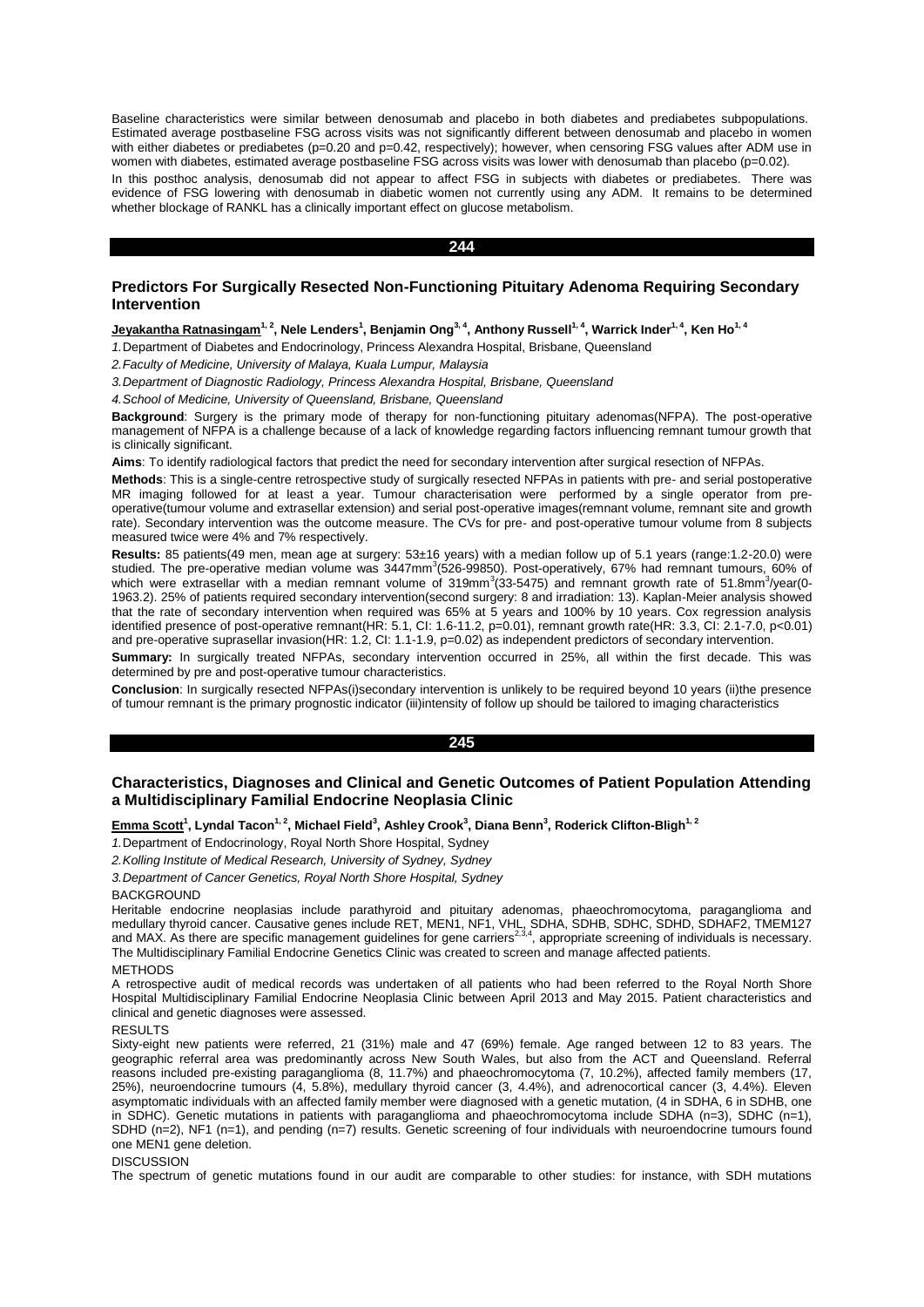accounting for 11%, and NF1 2% of the susceptibility genes in phaeochromocytoma and paraganglioma<sup>1</sup>. This clinic has facilitated identifying gene mutation carriers, who are being screened for phenotypic features, and this may reduce morbidity and mortality that would otherwise accompany delayed diagnosis.

- 1. Gimenez-Roqueplo AP, Dahia PL, Robledo M. Update in the genetics of paraganglioma and pheochromocytoma and hereditary syndromes.Hormone & Metabolic Research 2012; 44:328-333.
- 2. Gimenez-Roqueplo AP1, Caumont-Prim A, Houzard C, Hignette C, Hernigou A, Halimi P, Niccoli P, Leboulleux S, Amar L, Borson-Chazot F, Cardot-Bauters C, Delemer B, Chabolle F, Coupier I, Libé R, Peitzsch M, Peyrard S, Tenenbaum F, Plouin PF, Chatellier G, Rohmer V. Imaging work-up for screening of paraganglioma and pheochromocytoma in SDHx mutation carriers: a multicenter prospective study from the PGL.EVA Investigators. J Clin Endocrinol Metab. 2013;98(1):E162-73
- 3. Karagiannis, A., Mikhailidis, D.P., Athyros, V.G., Harsoulis, F. Phaeochromocytoma: an update on genetics and management. Endocrine-Related Cancer 2007; 14: 935-956.
- 4. Brandi, M.L., Gagel, R.F., Angeli, A., Bilezikian, J.P., Beck-Peccoz, P., Bordi, C., Conte-Devolx, B., Lombari, G., Mannelli, M., Pacini, F., Ponder, B.A.J., Raue, F., Skogseid, B., Tamburrano, G., Thakker, R.V., Thompson, N.W., Tomassetti, P., Tonelli, F., Wells, S.A., Marx, S.J. Guidelines for diagnosis and therapy of MEN Type 1 and Type 2. J Clin Endocrinol Metab. 2001; 86:5568-5671.

**246** 

# **Intermittent moderate energy restriction improves weight loss efficiency in diet-induced obese mice**

## <u>Radhika V Seimon</u><sup>1</sup>, Yan-chuan Shi<sup>2</sup>, Katy Slack<sup>2</sup>, Hamish A Fernando<sup>1</sup>, Amy D Nguyen<sup>2</sup>, Lei Zhang<sup>2</sup>, Shu Lin<sup>2</sup>, Ronaldo **F Enriquez<sup>2</sup> , Jackie Lau<sup>2</sup> , Herbert Herzog<sup>2</sup> , Amanda Sainsbury1, 2**

*1.*University of Sydney, Camperdown, NSW, Australia

*2.Garvin Institute of Medical Research, Sydney*

Intermittent severe energy restriction is an increasingly popular method of weight management. To investigate whether intermittent moderate energy restriction may improve this approach by enhancing weight loss efficiency, we conducted a study in mice, where energy intake can be unambiguously defined.

Male C57/Bl6 mice that had been rendered obese by ad libitum access to a diet high in fat and sugar for 22 weeks were then fed one of two energy-restricted normal chow diets for a 12-week weight loss phase. The continuous diet (CD) provided 82% of the energy intake of age-matched ad libitum chow-fed controls. The intermittent diet (ID) provided cycles of 82% of control intake for 5-6 consecutive days, and ad libitum intake for 1-3 days. Subsets of mice then underwent a 3-week weight regain phase involving ad libitum re-feeding.

Mice on the ID showed transient hyperphagia relative to controls during each 1-3-day ad libitum feeding period, and overall ate significantly more than CD mice (91.1  $\pm$  1.0 versus 82.2  $\pm$  0.5% of control intake respectively, n = 10, P < 0.05). There were no significant differences between CD and ID groups at the end of the weight loss or weight regain phases with respect to body weight, fat mass, circulating glucose or insulin concentrations, or the insulin resistance index. Mice on the CD exhibited significantly greater hypothalamic mRNA expression of proopiomelanocortin (POMC) relative to ID and control mice, with no differences in neuropeptide Y or agouti-related peptide mRNA expression between energy-restricted groups.

Intermittent moderate energy restriction induces greater weight loss, fat loss and improvements in glucose homeostasis per unit of energy restriction than continuous moderate energy restriction in mice, possibly related to attenuation of the increased expression of hypothalamic POMC, a precursor to the anorexigenic alpha melanocyte stimulating hormone and the orexigenic opioid peptide, beta endorphin.

#### **247**

# **Radioactive Iodine ablation of differentiated Thyroid cancer as per 2009 ATA guidelines and future directions: single centre experience –retrospective review.**

## **Divya Srivastava<sup>1</sup> , David Jesudason<sup>2</sup> , Frank Zhang<sup>3</sup> , Venkat Vangaveti<sup>4</sup> , Gabrielle Cehic<sup>1</sup> , Steven Unger<sup>1</sup> , Michael Kitchener**

*1.*Nuclear Medicine , The Queen Elizabeth Hospital, Adelaide, South Australia

*2.Endocrinology, The Queen Elizabeth Hospital, Adelaide, South Australia, Australia*

*3.University of Adelaide, Adelaide, South Australia*

*4.School of Medicine and Dentistry, James Cook University, Townsville, Qld, Australia*

*Publish consent withheld* 

1. Cooper, D.S., et al., Revised American Thyroid Association Management Guidelines for Patients with Thyroid Nodules and Differentiated Thyroid Cancer. Thyroid, 2009. 19(11): p. 1167-1214.

2. Brown, A.P., et al., The Risk of Second Primary Malignancies up to Three Decades after the Treatment of

- Differentiated Thyroid Cancer. The Journal of Clinical Endocrinology & Metabolism, 2008. 93(2): p. 504-515. 3. Iyer, N.G., Morris, L. G. T., Tuttle, R. M., Shaha, A. R. and Ganly, I., Rising incidence of second cancers in patients
- with low-risk (T1N0) thyroid cancer who receive radioactive iodine therapy. Cancer, 2011. 4. Kukulska, A., et al., Radioiodine thyroid remnant ablation in patients with differentiated thyroid carcinoma (DTC): prospective comparison of long-term outcomes of treatment with 30, 60 and 100 mCi. Thyroid Research, 2010. 3(1): p. 9.
- 5. Lamartina, L., et al., Low-Risk Differentiated Thyroid Cancer and Radioiodine Remnant Ablation: A Systematic Review of the Literature. The Journal of Clinical Endocrinology & Metabolism, 2015. 100(5): p. 1748-1761.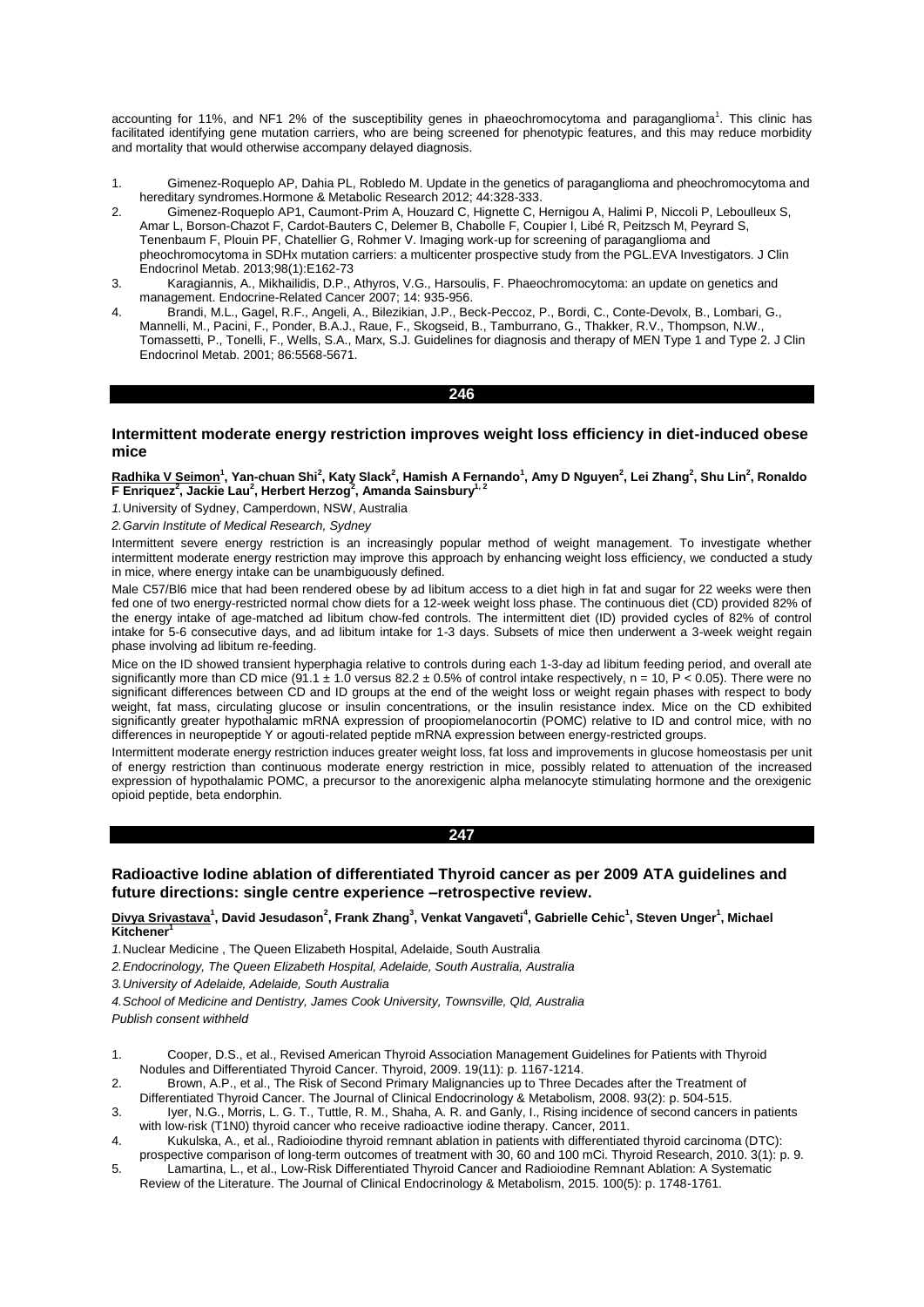- 6. Londero, S.C., et al., Papillary Thyroid Carcinoma in Denmark, 1996–2008: Outcome and Evaluation of Established Prognostic Scoring Systems in a Prospective National Cohort. Thyroid, 2014. 25(1): p. 78-84.
- 7. Miyauchi, A., et al., Prognostic Impact of Serum Thyroglobulin Doubling-Time Under Thyrotropin Suppression in Patients with Papillary Thyroid Carcinoma Who Underwent Total Thyroidectomy. Thyroid, 2011. 21(7): p. 707-716.
- 8. Verburg, F.A., et al., Long-Term Survival in Differentiated Thyroid Cancer Is Worse After Low-Activity Initial Post-Surgical 131I Therapy in Both High- and Low-Risk Patients. The Journal of Clinical Endocrinology & Metabolism, 2014. 99(12): p. 4487-4496.
- 9. Franceschi, M., et al., Thyroglobulin Determination, Neck Ultrasonography and Iodine-131 Whole-Body Scintigraphy in Differentiated Thyroid Carcinoma. Journal of Nuclear Medicine, 1996. 37(3): p. 446-451.

## **248**

# **Acromegaly: Outcomes from a single pituitary surgeon service in Christchurch New Zealand**

## **Thomas Upton<sup>1</sup> , Steven Soule<sup>1</sup> , Penny Hunt<sup>1</sup>**

*1.*Canterbury District Health Board, Christchurch, New Zealand

Background: Acromegaly is characterised by excess growth hormone secretion and is associated with increased morbidity and mortality. Current guidelines define cure or control as normal IGF-1 and random growth hormone concentrations <1microg/L  $(1).$ 

Objective: To audit the immediate and long-term outcomes of patients treated surgically for acromegaly at Christchurch Hospital, New Zealand, a small tertiary referral centre with a single pituitary neurosurgeon.

Methods: We undertook a retrospective case review of all cases of acromegaly treated via endoscopic transnasal transphenoidal surgery between May 2000 and August 2013. Biochemical and clinical data concerning pre-operative findings, post-surgical outcome and long-term follow-up was collected.

Results: 40 patients (15 male, 25 female) were identified. 12 tumours were microadenomas, and 28 macroadenomas. All patients had at least one measurement of random GH and IGF-1 within 6 months of surgery (mean 44 days, range 2-105). 50% (6/12) of microadenomas met cure criteria compared with 35% of macroadenomas (10/28). Three patients with invasive tumours underwent stereotactic radiotherapy and 8 patients commenced medical therapy within 6 months of surgery.

Average follow-up was 70.1 months for 36/40 patients. 41% of patients were on medical therapy (octreotide, cabergoline or in combination), 50% of macroadenomas, 30% of microadenomas. 64% of patients had both IGF-1 and GH within target range; 54% of macroadenomas and 83% of microadenomas. 3 macroadenomas were controlled with cabergoline alone. 33/36 tumours had normal IGF-1. Mean random GH concentrations for macroadenomas was 0.90ug/L, for invasive tumours 1.66ug/L, and 0.58ug/L for microadenomas.

Conclusions: Surgical cure rates for microadenoma are lower than reported elsewhere in the literature but may not reflect true growth hormone status as many patients were assessed less than 3 months following surgery. Consistent measurement of growth parameters at least 3-6 months after surgery is recommended. Most patients achieved good biochemical control at long term follow-up although many require ongoing medical therapy. Cabergoline is an effective therapy even in patients with macroadenoma.

1. Katznelson, L., Laws, E. R., Melmed, S., Molitch, M. E., Murad, M. H., Utz, A., & Wass, J. a. H. (2014). Acromegaly: An Endocrine Society Clinical Practice Guideline. The Journal of Clinical Endocrinology & Metabolism, (October), jc.2014– 2700. doi:10.1210/jc.2014-2700

#### **249**

# **Graves' Dermopathy: a report of three cases**

### **Anna K Watts<sup>1</sup> , Wendy Stevens<sup>2</sup> , Alvin Chong<sup>3</sup> , Mark Savage<sup>4</sup> , Glenn Ward<sup>1</sup> , Nirupa Sachithanandan<sup>1</sup> , Richard MacIsaac<sup>1</sup>**

*1.*Department of Diabetes and Endocrinology, St Vincent's Hospital, Melbourne

- *2.Department of Rheumatology, St Vincent's Hospital, Melbourne*
- *3.Department of Dermatology, St Vincent's Hospital, Melbourne*

*4.Department of Medicine, Bendigo Health, Bendigo*

Dermopathy is a recognized but rare extrathyroidal manifestation of Graves' disease (GD), affecting 1.5% of patients. The pathogenesis of this manifestation remains poorly understood but is most likely triggered by autoimmunity to the thyroid stimulating hormone (TSH) receptor and possibly the insulin like growth factor (IGF-1) receptor. We present two cases of dermopathy related to GD to highlight the challenges associated with diagnosis and management of this condition.

The first case involves a 38 year-old man, diagnosed with GD in 1997. He was treated with carbimazole, followed by radioactive iodine. He then developed significant Graves' orbitopathy (GO) requiring decompressive surgery. Following this he developed left great toe swelling with severe skin thickening, clubbing and erythema spreading up his left shin. Despite treatment with compression bandaging, lymphoedema dedicated physiotherapy, topical and intravenous corticosteroids his dermopathy progressed and now involves both lower limbs.

The second case involves a 53 year-old man diagnosed with GD in 2010. He had gross GO with proptosis, periorbital swelling, chemosis, lid lag and ophthalmoplegia. He also had clubbing and severe bilateral skin changes with circumferential involvement of his lower limbs, plaques, verrucous change and a 3x4cm soft tissue swelling overlying the proximal phalanx of his right great toe.

He was treated with suppressive doses of carbimazole and with thyroxine replacement to maintain a euthyroid state. His GO and dermopathy have not improved despite intravenous methylprednisolone, topical steroid ointment and compressive bandaging.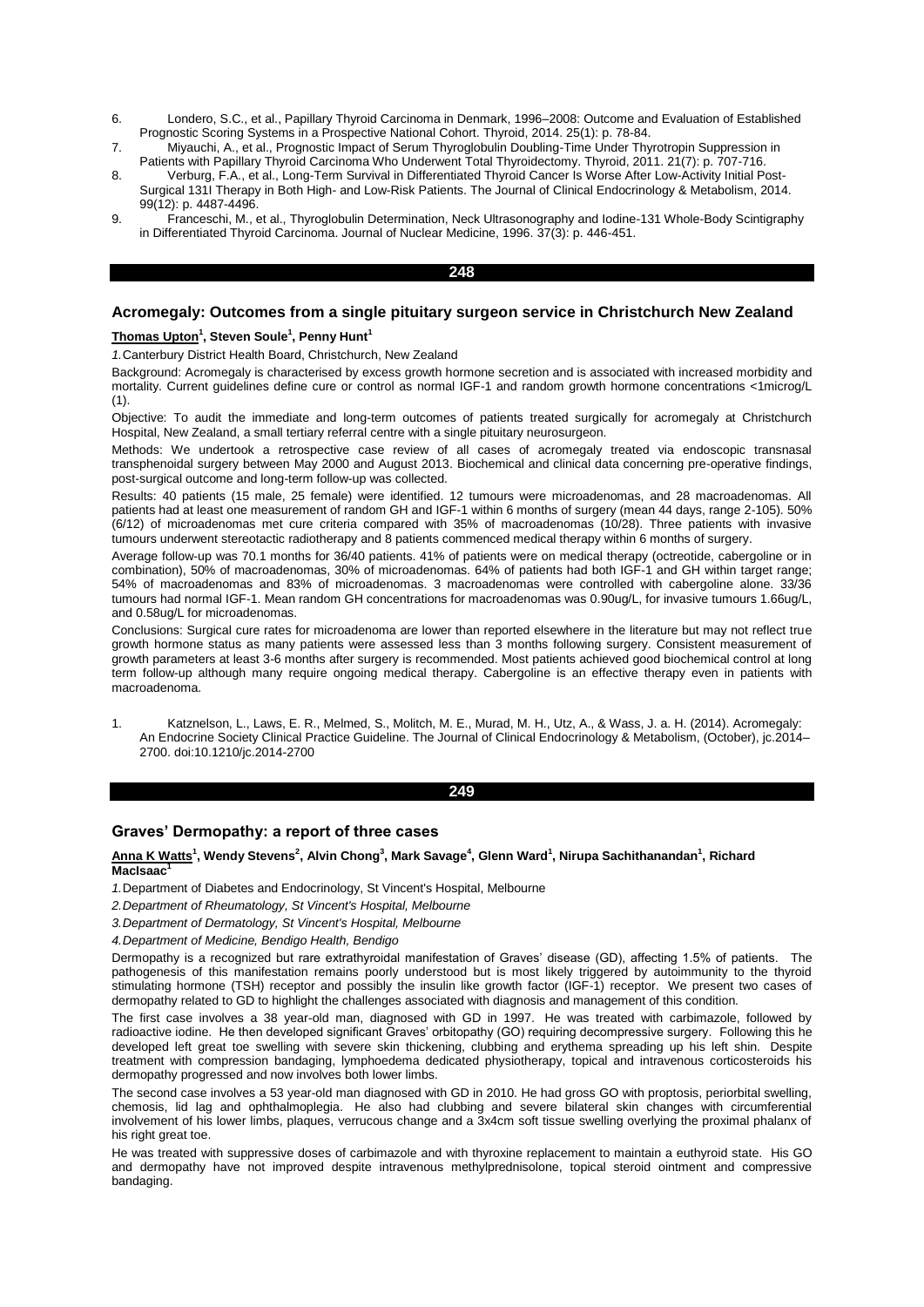Both patients have strong family history of autoimmune disease, extensive smoking history and consistently elevated TSH receptor antibodies despite treatment.

The mainstay of treatment for dermopathy is systemic glucocorticoid therapy however efficacy of this treatment is limited in severe disease. Multiple novel therapies are being investigated for GO, including rituximab, which may be applicable to treatment of dermopathy due to a likely shared pathogenesis.

1. Bartalena L, Fatourechi V, Extrathyroidal manifestations of Graves' disease: a 2014 update, J Endocrinol Invest 37: 691-700

## **250**

# **Regrowth of non-functioning pituitary macroadenomas undergoing surgery in a single Australian centre.**

# **Anna Watts<sup>1</sup> , Peter McNeill<sup>2</sup> , Warrick Inder<sup>3</sup> , Yi Yuen Wang<sup>2</sup> , Carmela Caputo<sup>1</sup>**

*1.*Department of Diabetes and Endocrinology, St Vincent's Hospital, Melbourne

*2.Department of Neurosurgery, St Vincent's Hospital, Melbourne*

*3.Department of Diabetes and Endocrinology, Princess Alexandra Hospital, Brisbane*

Non-functioning pituitary macroadenomas (NFPMA) are the commonest pituitary tumour requiring surgery. There are no published series regarding the surgical outcomes from Australia. We describe surgical outcomes and regrowth rate at a single centre.

**Methods:** Retrospective analysis of all NFPMA cases with pituitary surgery between September 1995 and December 2014. **Cohort:**

178 cases identified. Males 54%, mean age 56.2±14.9 years.

Symptomatic presentation occurred in 61% (N=109) of which headache was the commonest complaint (N=69; 39%). Incidental presentation 29% (N=51); apoplexy in 10% (N=18). Visual deficit was reported in 67% (N=120).

## **Surgery:**

The trans-sphenoidal approach was used in all except one who underwent the trans-cranial approach. Senior neurosurgeon (PMcN) performed 71% surgeries, the remainder were performed by five other neurosurgeons.

A single operation occurred in 155 (87%). Two operations were performed in 20 (12%) and three in 3 cases (3%). In 23% (N = 6) repeat surgery was planned in the immediate post operative period. In 48% (N = 11) repeat surgery was performed at a mean follow up time of 55.3 months, no data for timing of repeat surgery in the remainder

Post-operative complications: CSF leak (N=14; 8%), transient DI (N=27; 15%), permanent DI (N=12; 7%), SIADH (N=14; 8%), significant infection (N=3; 2%), significant bleeding (N=2; 1%), post-operative cardiac events (N=2; 1%).

## **Surgical Follow up:**

One hundred and thirty-five patients (76%) had radiological follow-up ≥12 months, mean follow-up 81.8 (range 12-226). Thirtythree patients (24%) demonstrated tumour regrowth. Mean time to tumour regrowth was 59.7 months. Residual tumour was a significant risk factor for tumour regrowth (38% vs 15%; p=0.02). Treatment for tumour regrowth was surgery in 42% (N = 14), radiotherapy in 24% ( $N = 8$ ) and combined approach in 15% ( $N = 5$ ).

### **Discussion:**

Tumour regrowth rate following trans-sphenoidal pituitary surgery is low, consistent with other international series.

**251** 

# **Examining the indications and results of bone densitometry performed in a large metropolitan teaching hospital.**

## **Nisha Venkatesh<sup>1</sup> , Anthony Zimmermann<sup>1</sup> , James Biggs<sup>1</sup> , Christopher Seaborn<sup>1</sup>**

*1.*Endocrinology, Northern Adelaide Local Health Network, Elizabeth, SA, Australia

PROBLEM:

Osteoporosis is a condition associated with significant morbidity, mortality and economic costs. It is a disease amenable to primary and secondary prevention. The Medicare Benefits Schedule (MBS) is a list of Medicare services which are subsidised by the Australian Government. There are MBS criteria highlighting patients would be eligible for investigation of osteoporosis with bone densitometry. The Pharmaceutical Benefits Scheme (PBS) is a part of the Australian Government's National Medicines Policy, with the aim of providing access to necessary medicines for Australians through subsidising medication costs (pbs.gov.au). We suspect that there are patients referred for bone densitometry who do not meet the MBS criteria for investigation of osteoporosis. In addition, we are interested in examining the relationship between the bone densitometry results and the PBS criteria for prescription of osteoporosis treatments.

#### METHODS

|           | A retrospective audit of patients who have undergone bone densitometry at the Lyell McEwin Hospital, South Australia, over a |         |            |         |            |            |              |           |      |              |
|-----------|------------------------------------------------------------------------------------------------------------------------------|---------|------------|---------|------------|------------|--------------|-----------|------|--------------|
| 6         | month                                                                                                                        | period. | will       | be      |            | conducted. | Data         | presented | will | include:     |
|           |                                                                                                                              |         |            |         | Patient    |            |              |           |      | demographics |
|           |                                                                                                                              |         | Referring  |         |            |            | practitioner |           |      | details      |
|           | The                                                                                                                          |         | indication | listed  |            | bv         | the          | referrina |      | practitioner |
| $\bullet$ | Whether                                                                                                                      | this    | indication | matches | <b>MBS</b> | listed     | indications  | for       | bone | densitometry |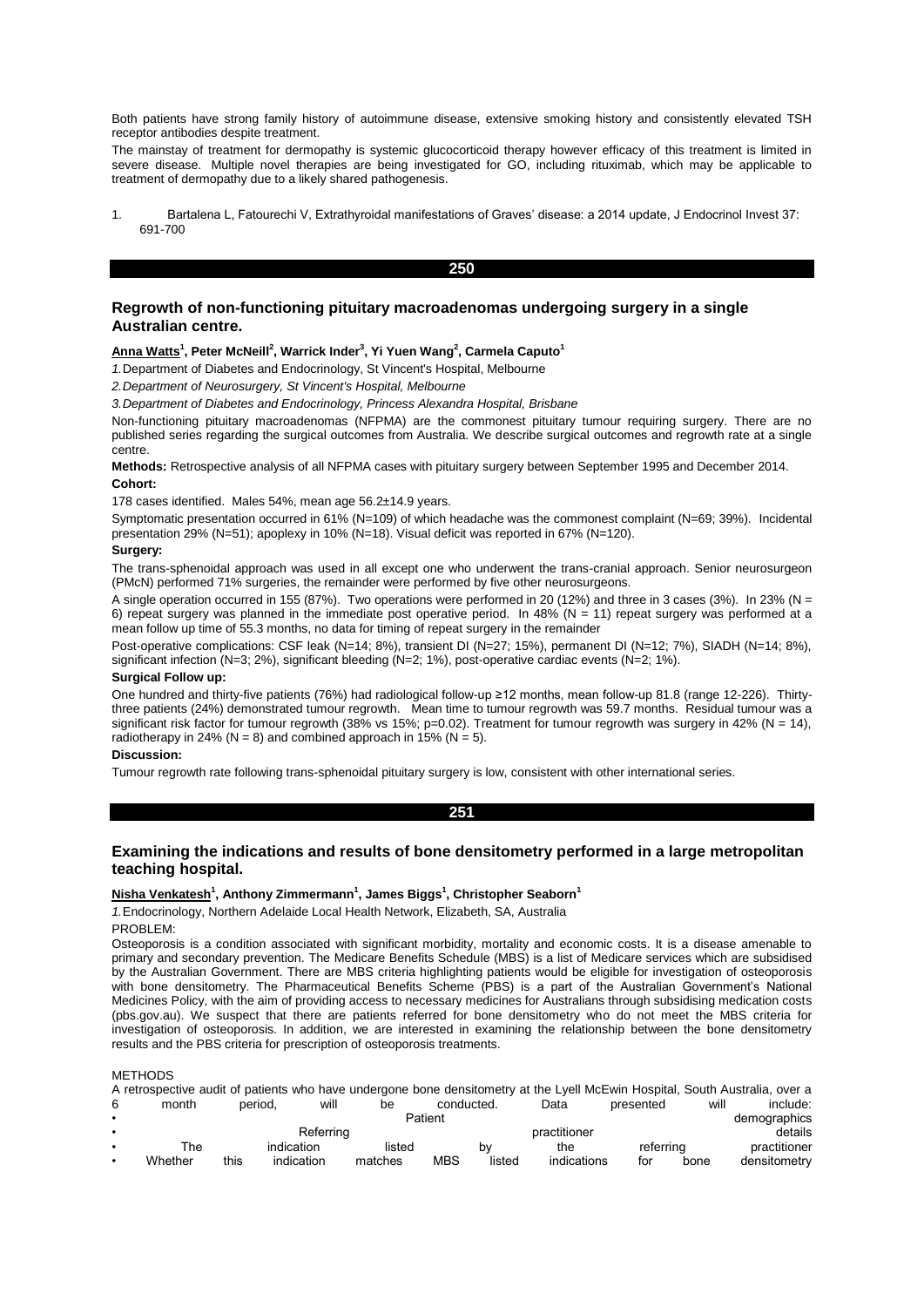| The | result                                                   | the | bone | densitometry, | including | FRAX | estimation |
|-----|----------------------------------------------------------|-----|------|---------------|-----------|------|------------|
|     | . How the bone densitometry result influences treatment. |     |      |               |           |      |            |

- 1. Australian Government Department of Health. MBS Online Medicare Benefits Schedule [internet]. 2015 [cited 2015 June 12]. Available from: http://www9.health.gov.au/mbs/fullDisplay.cfm?type=item&qt=ItemID&q=12306
- 2. Australian Government Department of Health. PBS The Pharmaceutical Benefits Scheme [internet]. 2015 [cited 2015 June 12]. Available from: http://www.pbs.gov.au/browse/body-system?depth=3&codes=m05b#m05b

## **252**

# **Post-Partum Osteoporosis Due To Systemic Mastocytosis: 2 Case Studies**

### $\Delta$ <u>Jasmine J Zhu</u><sup>1</sup>, Melissa Lee<sup>1</sup>, Jas-mine Seah $^2$ , Ego Seeman $^2$ , Spiros Fourlanos $^{3,4}$ , Suresh Varadarajan $^4$ , Lachlan **Hayes<sup>5</sup> , Richard J MacIsaac<sup>1</sup>**

*1.*Department of Endocrinology and Diabetes, St Vincent's Hospital, Melbourne, VIC, Australia

*2.Endocrine Centre of Excellence, Austin Health, Melbourne, Victoria, Australia*

*3.Department of Endocrinology and Diabetes, Royal Melbourne Hospital, Melbourne, Victoria, Australia*

*4.Department of Endocrinology and Diabetes, The Northern Hospital, Melbourne, VIC, Australia*

*5.Department of Haematology, The Northern Hospital, Melbourne, Victoria, Australia*

Mastocytosis is a rare cause of secondary osteoporosis. We present two cases of systemic mastocytosis being diagnosed in the setting of post-partum osteoporosis. Case 1: A 35 year old G2P2 woman who was breastfeeding presented with subacute on chronic back pain 4 weeks post-partum. Imaging confirmed the presence of multi-level vertebral fractures. T-score was -4.5 at the lumbar spine and -2.8 at the left hip. Vitamin D was 39nmol/L (N > 50), and calcium and PTH were not elevated. Screening tests for secondary osteoporosis revealed an elevated serum tryptase of 23.8ng/ml (N < 11ng/ml) and a subsequent bone marrow biopsy confirmed the presence of mastocytosis. When she was treated with a zoledronic acid infusion, she developed a sinus tachycardia, hypotension and a fever of 40°C. A recent report suggests that acute phase reactions may be a common reaction related to the use of zoledronic acid in patients with mastocytosis (1). Case 2: A 29 year old G2P1 woman who was breastfeeding presented with acute on chronic back pain 3 months post-partum upon lifting her baby. Imaging confirmed a compression fracture of lumbar vertebrae 4-5. Her average T-score was -3.19 at the lumbar spine and -1.99 at the left hip. Her Vitamin D was 54nmol/L. She received calcium and vitamin D supplements. After a further 12 months there was only marginal improvement in her bone mineral density. Re-imaging revealed new compression fractures in the thoracic spine. Her serum tryptase level was elevated at 25.7ng/ml and a diagnosis of mastocytosis was confirmed on bone marrow biopsy. She was commenced on an anti-histamine and has elected to have her osteoporosis treated with denusomab. Conclusion: Although pregnancy and lactation may contribute to bone loss, these cases suggest that in the setting of severe post-partum osteoporosis, a diagnosis of systemic mastocytosis should also be considered.

1. Rossini, M., et al. Zoledronic Acid in Osteoporosis Secondary to Mastocytosis. Am J Med 2014. [Epub ahead of print]

## **253**

# **Hurt in the Sternum**

## **Dushyanthy Arumugam<sup>1</sup> , Elizabeth Chua<sup>1</sup>**

*1.*Royal Prince Alfred Hospital, Camperdown

*Publish consent withheld* 

- 1. Melck A et al; Hemithyroidectomy: the preferred initial surgical approach for management of Hurthle cell neoplasm. American Journal of Surgery 2006; 191:593-597
- 2. Chindris et al; Clinical and Molecular Features of Hurthle Cell Carcinoma of the Thyroid; JCEM 2015; 100 (1): 55-62 3. Mills S.C. et al; Hurthle cell carcinoma of the thyroid: Retrospective review of 62 patients treated at the Royal
- Marsden Hospital between 1946 and 2003. European Journal of Surgical Oncology 2009; 35:230-234 4. Ristevska N, Stojanoski S, Gjorceva D; Appearance of Hurthle cell carcinoma soon after surgical extirpation of
- Hurthle cell adenoma and follicular adenoma of the thyroid. Radiology and Oncology 2015; 49 (1): 26-31 5. Lopez-Penabad et al; Prognostic Factors in Patients with Hurthle Cell Neoplasms of the Thyroid. Cancer 2003;
- 97:1186-94
- 6. Pryma et al; Diagnostic Accuracy and prognostic Value of 18F-FDG PET in Hurthle Cell Thyroid Cancer Patients. The Journal of Nuclear Medicine 2006; 47 (8): 1260-1266

### **254**

# **Desmopressin, Oxytocin and a Failing Heart**

# **Kharis Burns1, 2, David Chipps1, 2**

*1.*Department of Diabetes and Endocrinology, Westmead Hospital, Westmead, NSW, Australia

*2.University of Sydney, Sydney, NSW, Australia*

A 27-year old female G2P1 presented at 33 weeks gestation with dyspnoea and peripheral oedema. Her past history consisted of diabetes insipidus (DI), thought to be nephrogenic, diagnosed at age 7, and obesity with a prepregnancy BMI of 53kg/m<sup>2</sup>.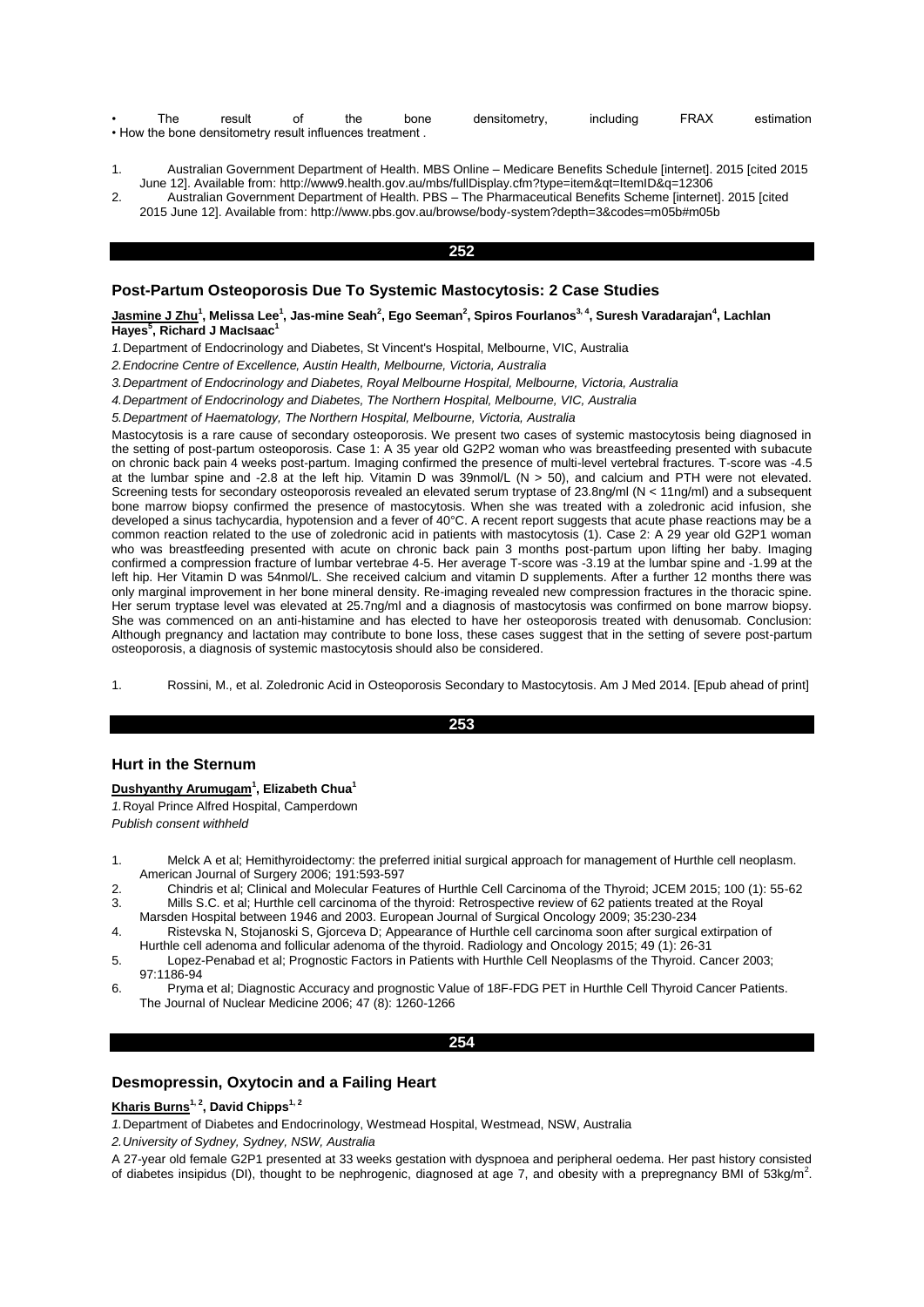Her mother, brother, uncle and 2 cousins were also affected by DI. She had not any endocrine review since childhood, and had maintained fluid balance by drinking 10L/day. She had not noticed any change in her fluid input or output during pregnancy.

Following admission, investigations revealed a dilated cardiomyopathy (LVEF 28%), and a 2000ml/day fluid restriction was advised, posing a significant risk of dehydration and hypernatraemia given her unrestrained polyuria (>4.5L/day). A modified water deprivation test was performed with failure to adequately concentrate the urine at 4 hours, despite hyperosmolality (table 1). However, the urine osmolality increased following administration of desmopressin 1mcg. Subcutaneous desmopressin (1mcg bd) was commenced, allowing a modified fluid restriction to 3L daily with maintenance of normal serum sodium levels and stable fluid balance.

The patient developed acute pulmonary oedema and frusemide was commenced. Desmopressin was continued. Due to acute cardiac deterioration with SVT requiring adenosine, lower segment caesarean section (LSCS) was recommended at 37/40. Oxytocin was administered intraoperatively, but was not associated with any excess antidiuretic effect (such as might occur with normal vasopressin responsiveness). Her newborn, however was noted to be hypernatraemic (Na 146-148mmol/L), with serum osmolality 320mOsm/L and urine osmolality 100mOsm/L suggestive of DI, and consistent with an autosomal dominant trait.

This patient's management raised several challenges: the diagnosis of DI in pregnancy and the risks of dehydration; the response to vasopressin in nephrogenic DI; the need for fluid restriction in the presence of unrestrained polyuria; the potential impact of oxytocin on renal salt and water metabolism in nephrogenic DI.



- 1. Joo KW, Jeon US, Kim GH, et al. Antidiuretic action of oxytocin is associated with increased urinary excretion of aquaporin-2. Nephrol Dial Transplant 2004;19:2480-6.
- 2. Moeller HB, Rittig S, RA F. Nephrogenic Diabetes Insipidus: Essential Insights into the Molecular Background and Potential Therapies for Treatment. Endocrine Reviews 2013;34:278-301.
- 3. HA T. Biochemical tests in pregnancy. Medical Journal of Australia 2005;28.

#### **255**

# **A rare type of aggressive thyroid cancer : review of the literature for treatment options**

## **Daniela Chan<sup>1</sup> , Shaun McGrath<sup>1</sup>**

*1.*Diabetes & Endocrinology, John Hunter Hospital, Newcastle, NSW, Australia

Ms KJ is 52 years old lady who presented with 6 weeks of subscapular and thoracic back pain. CT identified an osteolytic lesion and soft tissue mass in the thoracic spine, and an incidental left lobe thyroid mass causing contralateral tracheal displacement. MRI showed impending cord compression, necessitating a T5 vertebrectomy. Metastatic follicular thyroid cancer was diagnosed on histopathology.

Her thyroid ultrasound showed a left lobe thyroid nodule without clear tracheal invasion or lymph node involvement. Noncontrast CT demonstrated a low density mass with calcific foci replacing the left lobe of the thyroid gland. Lung metastases were not seen on X-ray, and her repeat MRI showed lesions consistent with haemangiomas.

A total thyroidectomy with lymph node resection was performed. Her left lobe had a 30x30x28mm tumour, containing a mixture of well and poorly differentiated regions. The differentiated areas demonstrated a follicular pattern with colloid filled microfollicles lined by atypical follicular cells, staining positive for thyroglobulin; the poorly differentiated areas had solid pattern of sheets and cords of tumour cells in a desmoplastic stroma without follicles, with increased staining for cyclin D1 and P63. No malignancy was found nodally. She was diagnosed with stage IVC (T2N0M1) poorly differentiated insular variant of follicular carcinoma.

She was further treated with thyroxine withdrawal high dose radioactive iodine at 5300MBq. This reduced her thyroglobulin levels, although they remained elevated 3 months post (Fig.1). Combined PET and radioiodine scan (Fig.2) revealed new metabolically active but iodine inactive lesions in the liver and the right upper sternum, and a mildly iodine active but PET avid T5 vertebral body lesion. The spine was treated with radiotherapy, analgesia and dexamethasone. The liver lesion was confirmed to be a solitary metastasis on primovist MRI, which will be considered for surgical resection post radiotherapy.



# **256**

# **Undiagnosed Asymptomatic Phaeochromocytoma Causing Intra- Operative Haemodynamic Crisis in a Patient with Type One Diabetes.**

### **Anna Galligan<sup>1</sup> , Tim M Greenaway2, 1**

*1.*Department of Endocrinology, The Royal Hobart Hospital, Hobart, TAS, Australia

*2.The School of Medicine, University of Tasmania, Hobart, TAS, Australia*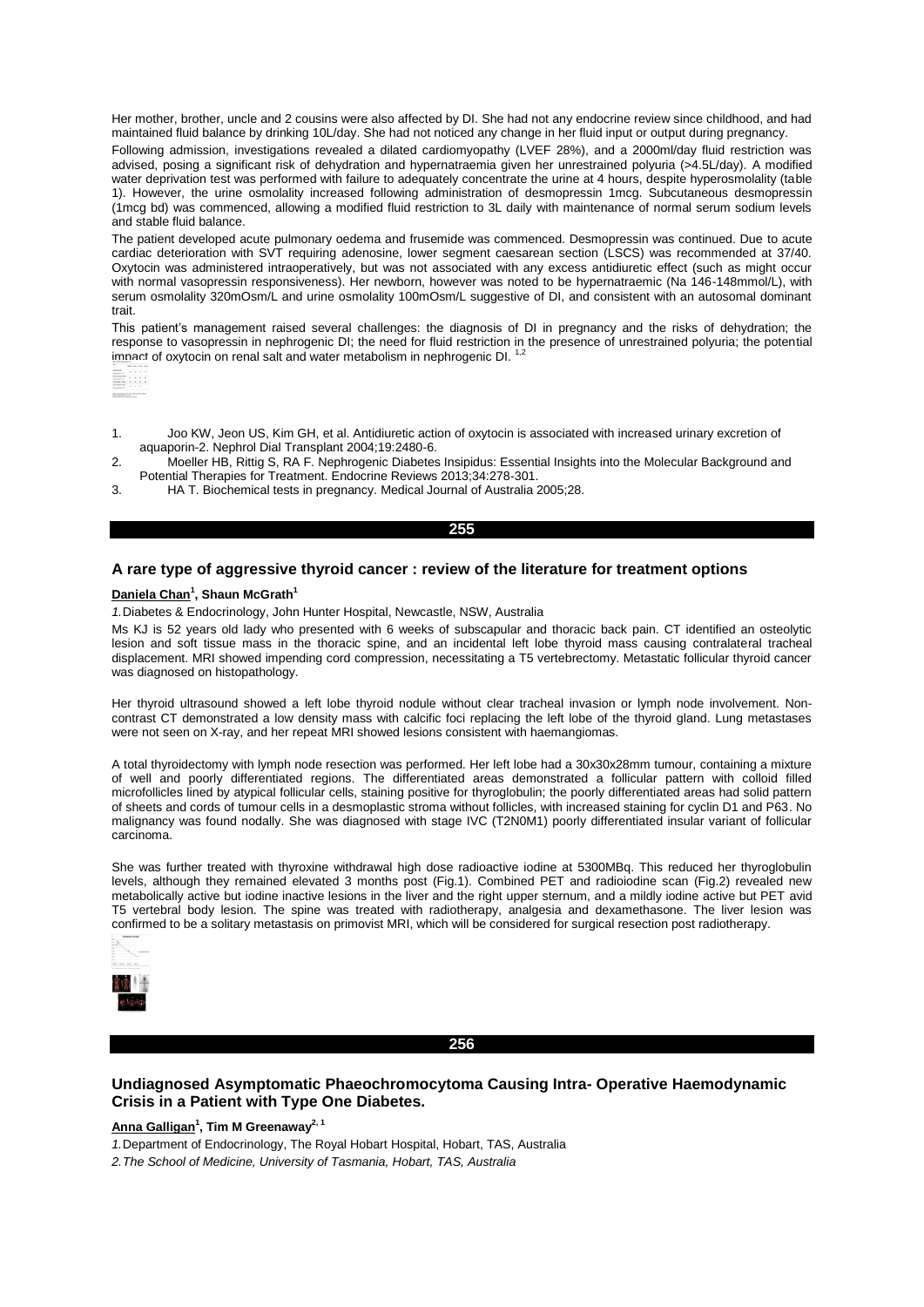A 41yo man with a background of type 1 diabetes was admitted with starvation ketosis and sepsis secondary to multiple necrotic soft tissue wounds obtained on a remote solo bush walk.

On presentation, the patient was alert and orientated. Initial tests showed hyperglycaemia with ketosis but normal acid base balance. Inflammatory markers were markedly elevated. Multiple scratches and cuts were noted as well as broad necrotic wounds on both feet, knees and right thigh as well as an infected right elbow bursa. Intravenous fluids, antibiotics and insulin infusion were commenced. The Plastic Surgical team arranged surgical washout and debridement that afternoon.

Induction of anaesthesia was complicated by low oxygen saturation and tachycardia. On insertion of the endotracheal tube, systolic blood pressure rose to 280mmHg. Esmolol 60mg was administered with no change in blood pressure. Medication error and arousal were excluded. A GTN infusion was commenced for the short procedure.

Post operatively; the patient was diaphoretic, febrile, tachycardic and hypertensive. Intravenous metoprolol was required over the next 2 hours after which the patient was transferred to the intensive care unit. Differential diagnoses considered included septic shower or aspiration pneumonia.

Urgent plain film of the chest was normal. Contrast CT demonstrated an 8.2 x 6.8cm right adrenal mass prompting 24-hour urine catecholamines and plasma metanephrines, which were markedly elevated. Metaiodobenzylguanidine scan showed varying uptake at the periphery of the adrenal mass suggestive of phaeochromocytoma, with no extra adrenal uptake. FDG PET detected no FDG avid disease, indicating low probability of high-grade adrenal malignancy.

Treatment was initiated with Phenoxybenzamine up- titrated to 30mg daily. A high salt diet was commenced and Metoprolol 25mg bd was added prior to laparoscopic adrenalectomy.

Histopathology confirmed a phaeochromocytoma with no malignant features. Mutational analysis of the tumour showed normal staining for SDHB and SDHA.

#### **257**

# **Hypoglycemic Encephalopathy and the Severity of Brain Injury: A Case Report**

#### **Rinky Giri<sup>1</sup> , Melissa H Lee<sup>1</sup> , Richard J MacIsaac<sup>1</sup>**

*1.*Department of Endocrinology & Diabetes, St Vincent's Hospital & University of Melbourne, Melbourne, Victoria, Australia

Hypoglycemic encephalopathy is a potentially life-threatening event that can result in permanent brain injury. This syndrome is not well described in the literature. We report a case of hypoglycemic encephalopathy in a 33-year-old male with type 1 diabetes following a presumed accidental catastrophic insulin overdose. He was found unresponsive following a prolonged hypoglycemic period estimated to be 17 hours. Upon arrival his blood sugar level (BGL) was too low to be recorded and his Glasgow Coma Scale (GCS) was 5. He was normothermic with a pH of 7.32 and had a lactate of 3.3 mmol/L. Despite rapid normalisation of his BGLs with 10% dextrose, he had minimal improvement in his GCS. He was intubated and transferred to the intensive care unit (ICU). A CT of his brain was suggestive of diffuse cerebral oedema. He progressed to a bi-frontal craniotomy to relieve his presumed raised intracranial pressures. Magnetic resonance imaging (MRI) of his brain performed day 6 post admission showed elevated T2 and flair signals throughout his cortex and elevated signal on the diffusion weighted imaging (DWI) was consistent with diffuse cytotoxic oedema. The basal ganglia was hyperintense on FLAIR and T2 images, however the thalami were spared. Reduced apparent diffusion coefficient (ADC) signal throughout the subcortical white matter was noted. He had minimal neurological improvements clinically and an electroencephalogram (EEG) showed very low voltage output in keeping with minimal cortical activity. In view of above findings, he was felt to have no prospect of recovery and was palliated. In summary, we report a case of severe hypoglycemic encephalopathy resulting in fatal metabolic brain injury that was difficult to prognosticate. The syndrome is associated with characteristic MRI findings as described in our case. We attribute prolonged hypoglycemia, normothermia and DWI findings as predictors of poor outcome in this case.

### **258**

# **A case of frontal bone aneurysmal bone cyst in association with polyostotic fibrous dysplasia**

#### **Thomas Hadwen<sup>1</sup> , Emma Duncan<sup>1</sup>**

*1.*Royal Brisbane and Women's Hospital, Brisbane, QLD, Australia

We present the case of a 21 year old male who developed an aneurysmal bone cyst(ABC) on a background of fibrous dysplasia(FD). He was diagnosed with FD aged 4 and has extensive disease with marked craniofacial involvement, including pituitary fossa. Past complications include a fractured right femur and right optic nerve neuropathy requiring decompression but with residual right visual loss. In 2013 he developed mild left optic nerve compression, treated with steroids. He selftreated a second episode in 2013. He has no hormonal abnormalities.

He subsequently developed a rapidly expanding left frontal bone lesion with imaging suggesting an ABC. Given the rapid expansion and his compromised vision, he underwent a craniotomy with excision of an 8x10cm lesion with minimal blood loss despite no preoperative arterial ablation. Histology showed an ABC arising from FD. Vision in the left eye is now completely normal. He has no evidence of ABC recurrence.

FD is an osteoblast disorder in which bone is replaced by dysplastic fibrous tissue. FD is caused by a postzygotic activating mutation of the G-protein alpha-subunit. It can be monostotic or polyostotic, have overlying café-au-lait pigmentation, and may cause hormonal hypersecretion(McCune-Albright Syndrome). Malignant transformation, presenting with pain and an expanding mass, can occur, with polyostotic disease and previous radiation increasing risk. ABCs are rare benign lesions presenting with similar symptoms but distinct features on imaging. ABCs can be either primary or secondary to malignancies or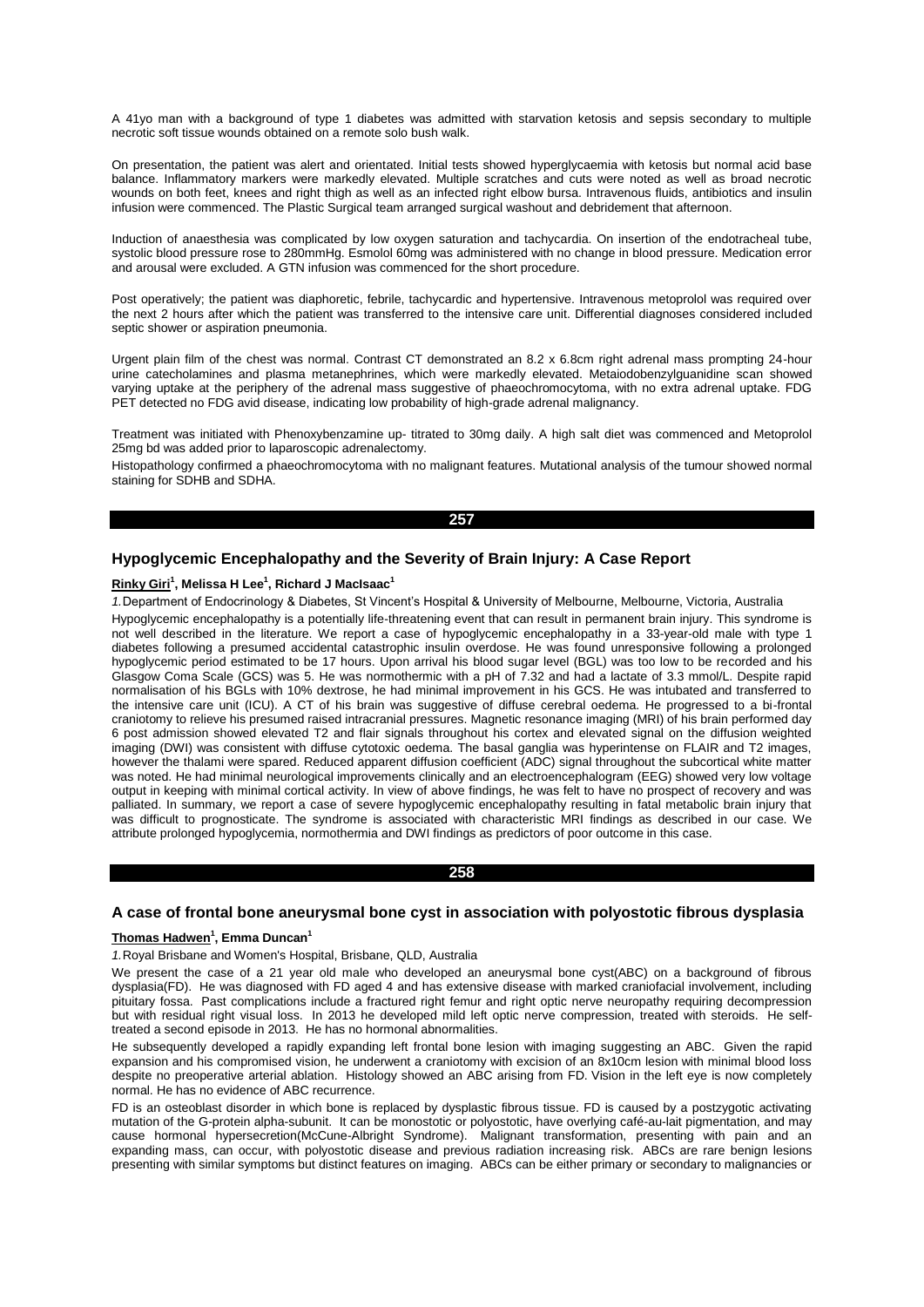FD. There are several theories for the pathogenesis of ABCs. Treatment is surgical with a high risk of intraoperative haemorrhage. The combination of craniofacial FD with secondary ABC is rare with limited cases in the literature. Our case is of a 21 year old male with FD who develops an ABC. We review the literature in regards to craniofacial FD, ABC, treatments and outcomes.

- 1. Boyce and Colins.2015. Fibrous dysplasia/McCune-Albright Syndrome. Genereviews
- 2. Manjila et al. 2013. Aneurysmal bone cyst with fibrous dysplasia of the anterior skull base. Childs Nerv Syst. 29:1183-1192
- 
- 3. DiCaprio et al. 2005. Fibrous dysplasia. JBJS. 87:1848-1864 4. Rapp et al. 2012. Aneurysmal bone cysts. J Am Acad Orthop Surg. 20:233-241
- 5. Kalina et al. 2015. Aneurysmal bone cyst of the occipital lobe. J Pediatr. Article in press

#### **259**

## **MEN1 and paraganglioma: expanding the clinical spectrum of** *MENIN* **mutations.**

 $\mu$ <u>essica E Harris<sup>1</sup>, Daryl Goldman<sup>2</sup>, Melissa Clarke<sup>3</sup>, Anthony J Gill<sup>4, 5</sup>, Emma L Duncan<sup>2, 3, 6</sup></u>

*1.*The University of Queensland Diamantina Institute, Woolloongabba, QLD, Australia

*2.University of Queensland Diamantina Institute, Translational Research Institute, Brisbane, QLD, Australia*

*3.Department of Endocrinology and Diabetes, Royal Brisbane and Women's Hospital, Brisbane, QLD, Australai*

*4.University of Sydney, Sydney, NSW*

*5.Cancer Diagnosis and Pathology Group, Kolling Institute of Medical Research, , Royal North Shore Hospital , Sydney, NSW, Australia*

*6.School of Medicine, Faculty of Medicine and Biomedical Sciences, University of Queensland, Brisbane, QLD, Australia*

Multiple endocrine neoplasia type 1 (MEN1) classically consists of parathyroid, pituitary and pancreatic tumours. Here we report two unrelated cases with MEN1 with asymptomatic paragangliomas.

P1 had a strong family and personal history of MEN1. Given the presence of pancreatic lesions with mild elevation of gastrin, a<br><sup>68</sup>Ga-DOTATATE scan was undertaken. Unexpectedly this demonstrated uptake in the left carotid paraganglioma. P1 had no symptoms or biochemical evidence of catecholamine excess. Histology of the resected mass showed a paraganglioma with weak but positive staining for SDHB unlikely to be consistent with germline SDHx mutations.

P2 also had a strong family and personal history of MEN1. Although biochemically stable, he had an increasing pancreatic<br>mass (>3cm diameter) with marked uptake on <sup>68</sup>Ga-DOTATATE. FDG-PET suggested a high grade/poorly dif and he underwent a Whipple's resection. Histology demonstrated a Grade 1 neuroendocrine tumour (35mm diameter) and a second lesion (8mm diameter) consistent with an extraadrenal paraganglioma that stained positively for SDHB, (SDHx mutation thus unlikely).

Germline screening of all exons of *MENIN* showed that P1 was heterozygous for a c.1716delC mutation in exon 10, resulting in a frameshift and introduction of a premature stop codon. P2 was heterozygous for a c.1319delG mutation (exon 9), with similar effect.

Sanger sequencing of DNA extracted from each tumour demonstrated loss of wildtype allele. Microarray genotyping (assessing for large copy number alteration) demonstrated loss of heterozygosity of chromosome 11 in both tumours, including the *MENIN* locus. Of note, there was differential aneuploidy of the paraganglioma and adjacent islet cell tumour in P2.

The combination of paraganglioma in MEN1 has been reported extremely rarely (four cases). P1 and P2 are undergoing germline screening for known phaeochromocytoma/paraganglioma susceptibility genes. However, if negative, our data suggest that paraganglioma may rarely be part of the MEN1 syndrome.

#### **260**

# **Tetany Associated with Teriparatide Therapy: A Case Report**

#### **Brianna Hatswell<sup>1</sup> , Daniel Fineberg<sup>2</sup>**

*1.*Monash University, Rokeby, VIC, Australia

*2.Department of Endocrinology, Monash Health, Clayton*

Teriparatide is a parathyroid mimetic used in the treatment of severe osteoporosis to increase bone mineral density. Hypercalcaemia is a documented potential adverse effect. We present a unique case in which symptomatic hypocalcaemia and hypomagnesaemia followed initiation of Teriparatide therapy.

PT, a 30-year-old Cambodian female presented to the emergency department with symptomatic hypocalcaemia following commencement of Teriparatide for severe osteoporosis deteriorating despite antiresorptive therapy. Other medical issues included autoimmune hepatitis (cirrhosis and portal hypertension), very low weight (BMI 13.8kg/m2), secondary amenorrhoea, anaemia and intermittent electrolyte and mineral disturbances (hypokalaemia and hyponatraemia). Serum electrolytes and minerals prior to commencing Teriparatide were essentially within normal limits.

Following nine days of initial Teriparatide therapy, PT developed tetany and presented to the emergency department. Her ionised Calcium was 0.99mmol/L, corrected Ca2+ 2.0mmol/L, Mg 0.5mmol/L, PO4 0.85mmol/L, and renal function was normal. Liver function tests were elevated but not significantly different to the patient's usual levels. A repeat Vitamin D was borderline at 50nmol/L. PT was closely monitored and stabilised with intravenous magnesium, and discharged on calcitriol 0.25mcg daily, magnesium supplementation and ongoing Teriparatide therapy.

Teriparatide is an anabolic bone formation agent, comprising an active fragment of endogenous human PTH and is known to be associated with transient post-dose hypercalcaemia (>2.6). There is currently no literature that has demonstrated Teriparatide therapy being linked with hypocalcaemia or hypomagnesaemia. In fact there is emerging evidence of Teriparatide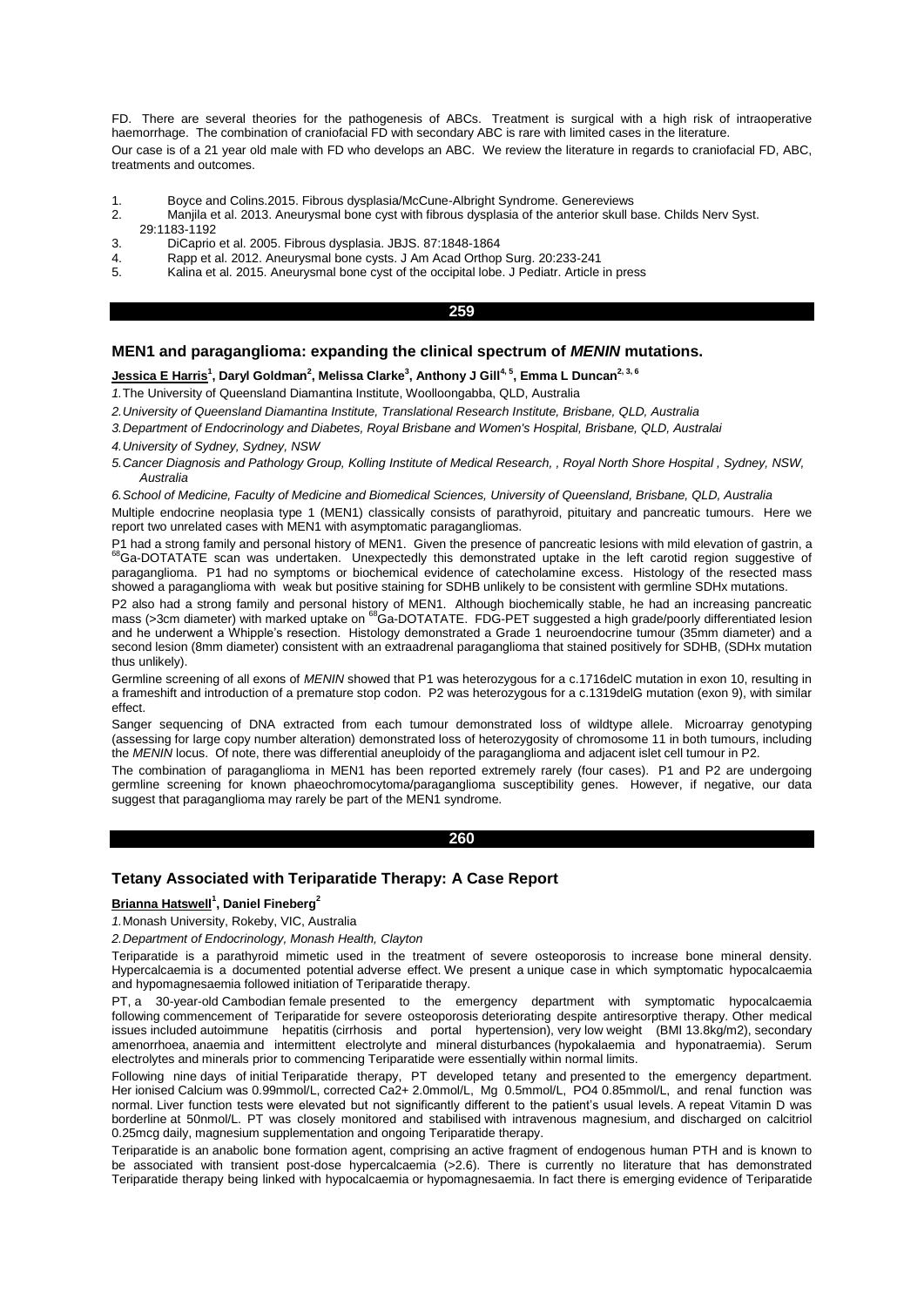being used as a treatment for hypoparathyroid-associated hypocalcaemia. It is postulated that Teriparatide may have a converse effect in vulnerable individuals.

This case is the first of its kind in the literature and realises the potential for Teriparatide to cause hypocalcaemia. Given the severity of symptoms, early detection is essential to prevent significant complications.

- 1. Brixen KT et al. Teriparatide (biosynthetic human parathyroid hormone 1-34): a new paradigm in the treatment of osteoporosis. Basic & Clinical Pharmacology & Toxicology. 2004;94:260-270
- 2. Cranney A, Papaioannou A, Zytaruk N, et al. Parathyroid hormone for the treatment of osteoporosis: a systematic review. CMAJ 2006;175:52-59
- 3. Nogueira EL et al. Teriparatide efficacy in the treatment of severe hypocalcaemia after kidney transplantation in parathyroidectomized patients: a series of five case reports. Transplantation. 2011;92(3):316-320

#### **261**

# **Bilateral macronodular adrenal hyperplasia and systematic testing for aberrant receptors: a bumpy journey**

# **Yvonne Chow2, 1 , Alice Hong<sup>2</sup> , Christopher Yates2, 3, Shane Hamblin2, 4**

*1.*Department of Endocrinology, Alfred Hospital, Prahran, VIC, Australia

*2.Department of Diabetes and Endocrinology, Western Health , St Albans, VIC, Australia*

*3.University of Melbourne, Department of Medicine, Royal Melbourne Hospital, Parkville, VIC, Australia*

*4.University of Melbourne, Centre for Health, Research & Education, Sunshine Hospital, St Albans, VIC, Australia*

Mrs SD is a 62-year-old Bosnian refugee, incidentally discovered to have bilateral nodular adrenal enlargement during investigation for haematuria. She had no specific examination features of Cushing's syndrome but was centrally obese and had a history of type 2 diabetes, ischaemic heart disease, hypertension, stroke and osteopenia. Cortisol failed to suppress after low and high dose dexamethasone and although incompletely suppressed, ACTH was low on repeated assessments, consistent with adrenal Cushing's syndrome.

Bilateral macronodular adrenal hyperplasia (BMAH) is a rare cause of Cushing's syndrome and usually presents around the fifth decade of life. In BMAH, there is emerging evidence that circulating hormones other than ACTH stimulate adrenal cortisol production via ectopic or deviant eutopic receptors for these hormones on adrenocortical cell membranes<sup>1</sup>. Blockade of these receptors has resulted in variable success as therapy for Cushing's syndrome<sup>2,3</sup>.

Detection of aberrant receptor(s) can be achieved via targeted stimulation with potential candidate hormones. Using a protocol developed by Lacroix<sup>4</sup>, a strongly positive response to vasopressin was demonstrated; baseline cortisol rose by 119% without significant change in ACTH. A cortisol rise of 39% was also observed with Metoclopramide.

No cortisol rise was observed following subsequent testing with Desmopressin, a V2-selective agonist. The initial cortisol surge was thus thought due to aberrant V1 receptors. Aberrant V1 and 5HT-4 receptors are reported to be common causes of adrenal Cushing's syndrome in BMAH.

Detectable bioactive ACTH was recently demonstrated in adrenal tissues of BMAH patients<sup>5</sup>. Hormones implicated with aberrant receptors also stimulated ACTH production by these adrenal explants. These in vitro findings raise the possibility that steroidogenesis in BMAH is **not** ACTH-independent, as previously supposed. This may explain why ACTH was incompletely suppressed.

This case raised our awareness of steroidogenesis by aberrant receptors in adrenal Cushing's syndrome and challenged the paradigm of ACTH-independent Cushing's syndrome.

- 1. Lacroix et al; Aberrant G-protein coupled receptor expression in relation to adrenocortical overfunction; Clin Endocrinol (Oxf); 2010; 73(1); 1-15
- 2. Lacroix et al; Propranolol therapy for ectopic beta-adrenergic receptors in adrenal Cushing's syndrome; N Engl J Med; 1997; 13(33): 1429-34
- 3. Preumont et al; Transient efficacy of octreotide and pasireotide (SOM230) treatment in GIP-dependent Cushing's syndrome; Horm Metab Res; 2011; 43(4): 287-91
- 4. Lacroix et al; Clinical evaluation of the presence of abnormal hormone receptors in adrenal Cushing's syndrome; The Endocrinologist; 1999; 9(1): 9-15
- 5. Louiset et al; Intraadrenal corticotropin in bilateral macronodular adrenal hyperplasia; N Engl J Med; 2013; 369(22): 2115-25

# **262**

# **Multiple paragangliomas in a 17-year old male with post-micturition symptoms**

# **P M Jansen<sup>1</sup> , C J Nolan<sup>1</sup> , H F Chan<sup>2</sup> , J D Wilson<sup>1</sup>**

*1.*Department of Endocrinology, The Canberra Hospital, Garran, ACT, Australia

*2.Department of Urology, The Canberra Hospital, Garran, ACT, Australia*

A 17-year old man presented with palpitations, headache and diaphoresis after micturition and macroscopic haematuria. His plasma normetadrenaline levels were grossly elevated (15000 pmol/L) indicative of a paraganglioma. His paternal uncle had a mediastinal paraganglioma at age 22 and his paternal grandfather had a renal cell carcinoma at age 70. Computed tomography (CT) scans showed a bladder wall tumour, para-aortic mass, right hydronephrosis, and an 8 mm left lung base lesion. A fluorodeoxyglucose (FDG) positron emission (PET) CT scan confirmed FDG avid lesions in the bladder, the pelvis and the<br>aorto-caval region. Only the latter was clearly visible on <sup>123</sup>l-metaiodobenzylguanidine scintigraphy.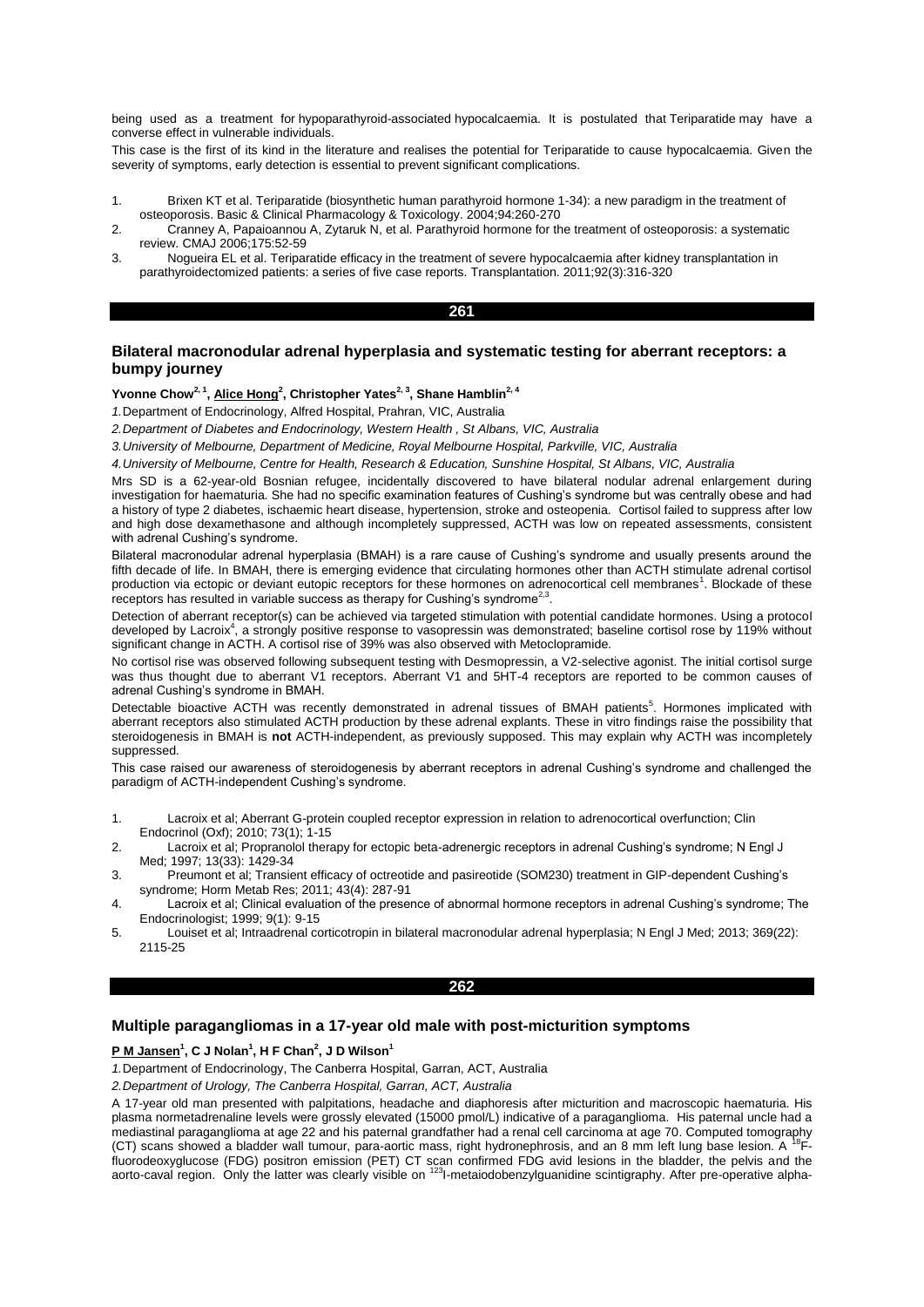and beta-adrenergic receptor blockade, right ureteronephrectomy, partial cystectomy and resection of the aorto-caval and parailiac vessel masses was performed. Histopathology confirmed multiple paragangliomas. There were no tumour-positive lymph nodes and immunohistochemistry staining for succinate dehydrogenase (SDH) B was absent, suggesting a germline mutation in either the SDHB, SDHC or SDHD gene. He is booked for a post-operative gallium PET scan to assess presence of residual tumour masses.

Bladder paraganglioma is a rare form of paraganglioma. One-third of patients with a phaeochromocytoma or paraganglioma are thought to have a germline mutation in one of the known susceptibility genes. In this case, a hereditary cause is strongly suspected because of his young age, the presence of multifocal disease and a positive family history. Which genetic mutations to test for depends on tumour location, biochemical profile and immunohistochemistry. Genetic counselling is warranted once a germline mutation has been confirmed.

#### **263**

## **Hemiballismus: a rare complication of diabetic nonketotic hyperosmolar state**

#### **Pieter M Jansen<sup>1</sup> , David Ashton<sup>2</sup> , Andrew Hughes<sup>3</sup> , Robert Schmidli<sup>1</sup>**

*1.*Department of Endocrinology, The Canberra Hospital, Garran, ACT, Australia

*2.Department of Radiology, The Canberra Hospital, Garran, ACT, Australia*

*3.Department of Neurology, The Canberra Hospital, Garran, ACT, Australia*

A sixty-three year old female with a 13-year history of type 2 diabetes treated with oral agents alone presented with sudden onset of left-sided hemiballismus. She had omitted her treatment for a number of months prior to presentation and HbA1C was 14.9%. A magnetic resonance imaging (MRI) scan of her brain showed a high signal on diffusion-weighted and hyperintensity on T1 weighted images in the right medial lentiform nucleus and head of caudate. Blood tests indicated severe hyperglycemia (serum glucose 26.2 mmol/L). She was diagnosed with hyperglycemia induced chorea-ballismus (HICB). After prompt treatment of her hyperglycemia with insulin, her hemiballismus resolved completely within 10 days.

HICB is a rare complication of hyperosmolar hyperglycemic state (HHS). It is characterized by a sudden onset of uni- or bilateral choreatic or ballistic movements in the context of severe hyperglycemia. There is a predilection for elderly women and occurs more frequently in Asians, suggesting a genetic susceptibility. Radiologically, HICB is associated with high signal intensity in the basal ganglia on T1 weighted sequences with the putamen being most frequently affected. Several mechanisms have been suggested including hyperglycemia-induced depletion of cerebral gamma-aminobutyric acid, activation of inflammatory cascades and regional hypoperfusion as a result of increased cerebrovascular resistance and hyperviscosity. However, the pathophysiology remains elusive. Treatment of the hyperglycemia results in quick resolution of symptoms in most cases.

In patients presenting with unexplained hemiballismus, hyperglycemia should be considered as it is an easily treatable cause leading to quick recovery if treated promptly.

#### **264**

# **Euglycaemic diabetic ketoacidosis in a young adult with type 1 diabetes and an eating disorder**

## **Angela S Lee2, 1, Tang Wong3, 1, Jeff R Flack3, 1**

*1.*Department of Diabetes and Endocrinology, Bankstown-Lidcombe Hospital, Sydney, NSW, Australia

*2.Sydney Medical School, University of Sydney, Sydney, NSW, Australia*

*3.University of New South Wales, Sydney, NSW, Australia*

A 17 year old female presented to our young adults clinic in healthcare transition from paediatric endocrinology. She had a 12 year history of poorly controlled type 1 diabetes (T1DM) (recent HbA1c 18.2%), and a 3 year history of restrictive-type eating disorder. Her diabetes treatment was a basal-bolus insulin regimen, but she intentionally omitted doses to facilitate weight loss. She did not complain of feeling unwell and denied recent acute illness. She weighed  $42$ kg (BMI 18.4kg/m<sup>2</sup>). On examination, her blood pressure was 120/60mmHg (no postural drop), pulse 118bpm (sinus rhythm), respirations 18 breaths/minute, and she was mildly dehydrated clinically. Capillary glucose was near-normal at 9.9mmol/L, however fingerprick ketones were significantly elevated to 6.0mmol/L. Venous blood gas confirmed a metabolic acidosis with pH 7.18 (subsequently calculated to be high-anion gap).

Her diagnosis was euglycaemic diabetic ketoacidosis in the setting of chronic starvation and insulin omission, on a background of T1DM and restrictive-type eating disorder.

She was admitted to ICU for intravenous normal saline, dextrose, insulin infusion and electrolyte replacement, with resolution of the ketoacidosis over 24 hours. She is receiving ongoing care for her T1DM and eating disorder through a multidisciplinary team approach involving the endocrinologist, diabetes educator, dietitian, psychologist and psychiatrist.

## Teaching points:

-While diabetic ketoacidosis (DKA) is generally defined as the triad of hyperglycaemia (blood glucose>11.0mmol/L), ketosis and metabolic acidosis, it can also occur rarely with near-normal glucose levels.

-Euglycaemic DKA can occur in people with T1DM and chronic starvation.

-A high index of suspicion is required as presentation may include minimal acute symptoms.

-Individuals with T1DM have a higher prevalence of dysfunctional eating behaviours and overt eating disorders. The care of these people with dual diagnoses can be highly challenging, and optimally requires a multidisciplinary team approach.

-This case highlights the value of point-of-care blood ketone assessment.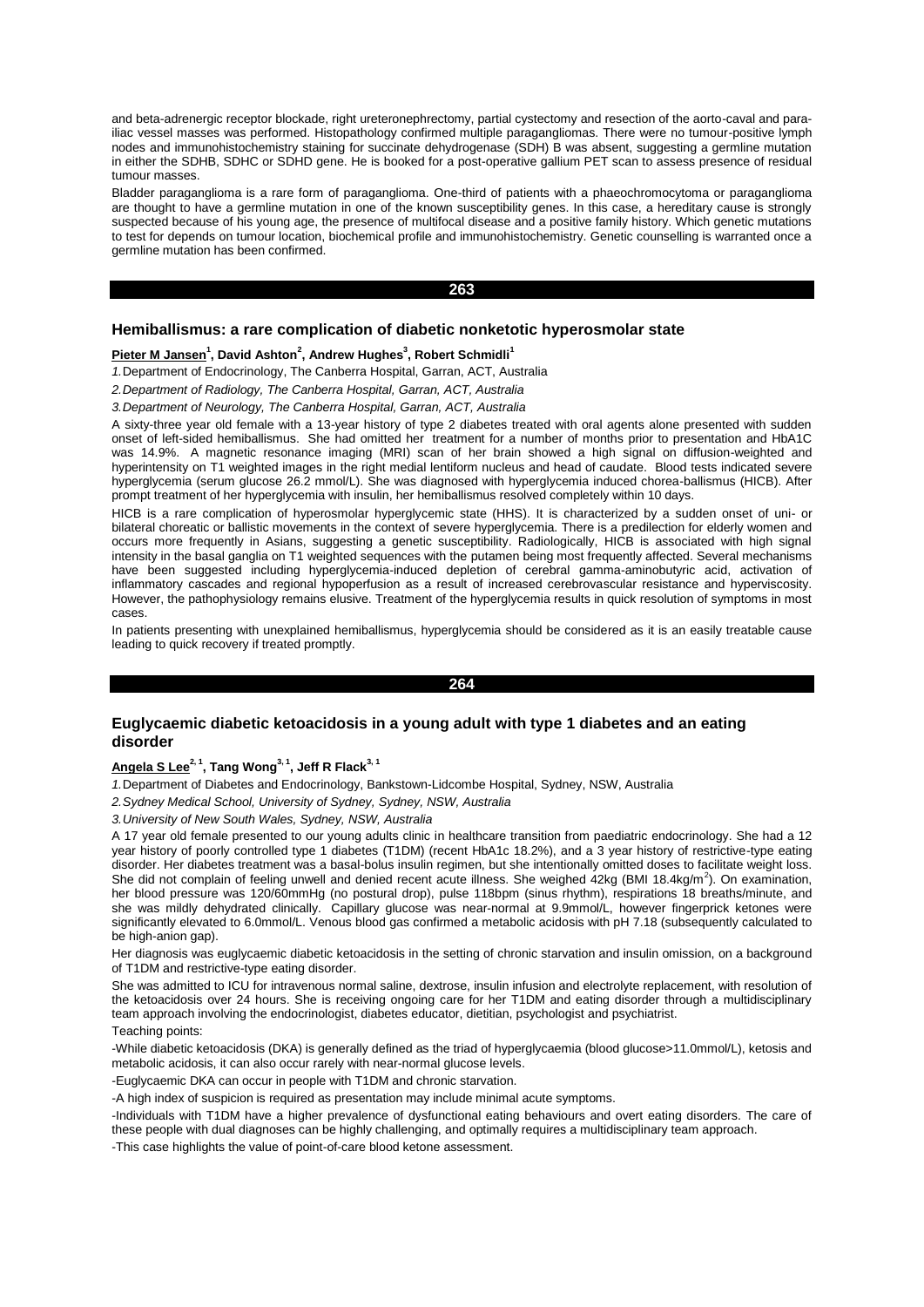# **Double Trouble In The Pituitary: A Case Report**

#### **Melissa H Lee<sup>1</sup> , Penelope McKelvie<sup>1</sup> , Bala Krishnamurthy<sup>1</sup> , Yi Yuen Wang<sup>1</sup> , Carmela Caputo<sup>1</sup>**

*1.*St Vincent's Hospital, Fitzroy, VIC, Australia

Most cases of acromegaly are due to pituitary somatotroph adenomas, however a minority (<2%) of cases are due to GHRH hypersecretion (1). Mixed pituitary adenoma and gangliocytoma tumours are rare, and less than 80 cases are described in the literature (2). Most intra-pituitary gangliocytomas are associated with hormonal hypersecretion, commonly growth hormone (GH) excess (2). We report a case of acromegaly secondary to a mixed pituitary adenoma-gangliocytoma, and discuss the possibility of ectopic GHRH secretion from gangliocytomas.

A 60 year old male was referred for assessment of a pituitary mass found following investigation of chronic headaches over the preceding two years. MRI head revealed a 1.9 x 1.7 x 2.4cm right sided pituitary macroadenoma with invasion into the right cavernous sinus but no compression of the optic chiasm.

Examination findings were consistent with acromegalic features. He had no other symptoms or signs of endocrine dysfunction, nor family history of endocrinopathies. Static pituitary hormone testing showed an elevated IGF-1 122 nmol/L and elevated GH 5.2 ug/L. The remaining pituitary hormonal profile was normal. His GH failed to suppress following an oral glucose tolerance test (OGTT) (GH nadir 3.1 ug/L).

He underwent uncomplicated endoscopic trans-sphenoidal resection of the mass. Histopathology revealed a gangliocytoma (composite chromophobe pituitary adenoma and ganglion cells in neutropil). Immunohistochemistry of adenoma cells stained weakly for GH. Immunostaining for GHRH has been requested. An ultra-early (day 2) post-operative OGTT demonstrated suppression of GH to <1ng/ml. This will be repeated at 8-12 weeks post-operative.

In conclusion, we report an uncommon case of a mixed pituitary adenoma-gangliocytoma causing acromegaly. We hypothesise that ganglion cells secrete GHRH, subsequently inducing GH secretion from the adenoma cells. We review the literature to see if these lesions behave differently to classic acromegaly.

- 1. Crowley RK, Al-Derazi Y, Lynch K, Rawluk D, Thompson CJ, Farrell M, et al. Acromegaly associated with gangliocytoma. Ir J Med Sci. 2012;181(3):353-5.
- 2. Kontogeorgos G, Mourouti G, Kyrodimou E, Liapi-Avgeri G, Parasi E. Ganglion cell containing pituitary adenomas: signs of neuronal differentiation in adenoma cells. Acta Neuropathol. 2006;112(1):21-8.

#### **266**

#### **An unusual cause of recurrent severe hypokalaemia**

#### **Kristina McDonnell<sup>1</sup> , Venkateswaran Parameswaran<sup>1</sup> , Tim Greenaway<sup>1</sup> , Roland McCallum <sup>1</sup>**

*1.*Diabetes and Endocrine Services, Royal Hobart Hospital, Hobart, Tasmania

*Context:* Small cell prostate cancer has rarely been reported in associated with ectopic secretion of adrenocorticotropic hormone (ACTH) and severe clinical Cushing's syndrome.

*Case description:* A 91 year old man presented with hypertension and peripheral oedema. His background history consisted of hypertension, type 2 diabetes, atrial fibrillation, transient ischaemic attack, and prostate carcinoma with resection. On examination he had upper limb bruising, centripetal obesity and moderate pitting oedema. He was found to have a metabolic alkalosis, hypokalaemia (K+ 2.4 mmol/L) and initially received intravenous potassium followed by oral replacement.

Investigations revealed markedly elevated morning serum cortisol and ACTH, and non-suppression on a 1mg dexamethasone suppression test. Imaging of his brain, chest, abdomen, and pelvis were normal. Further evaluation of the presumed ectopic secretion of ACTH was not undertaken because of the frailty of the patient and his clearly expressed wishes. Bilateral adrenalectomy was also considered but declined.

Management consisted of ongoing potassium replacement and Ketoconazole 400mg/day commenced with the aim of inhibiting cortisol synthesis. This led to an improvement in serum potassium but was poorly tolerated. Metyrapone 500mg/day was also trialled but ceased due to the development of abdominal pain and diarrhoea. There was little improvement in overall health and the patient opted for medication withdrawal. Post mortem examination revealed high-grade small cell prostate carcinoma, which is a very rare cause of ectopic ACTH.

*Conclusions:* In difficult to treat hypokalaemic alkalosis the differential diagnosis of ectopic ACTH Cushing's syndrome should be considered. Whilst most causes of ectopic ACTH secretion are found within the chest it is important to contemplate other aetiologies such as prostate cancer.

#### **267**

# *Pituitarius,* **where art thou?**

**Emily Meyer<sup>1</sup> , Jui Ho<sup>1</sup>**

*1.*Flinders Medical Centre, North Adelaide, SA, Australia *Publish consent withheld* 

- 1. Yang Y, Guo Q, Want B, Dou J, Lv Z, Ba J, Lu J, Pan C, Mu Y. Pituitary stalk interruption syndrome in 59 Chinese patients: clinical features and genetic analysis. Clin Endo 2013: 79: 86-92.
- 2. Reynaud R, Jayakody SA, Monnier C, Saveanu A, Bouligand J, et al. (2012) PROKR2 Variants in Multiple Hypopituitarism with Pituitary Stalk Interruption. J Clin Endocrinol Metab 12: 1068–1073. doi: 10.1210/jc.2011-3056.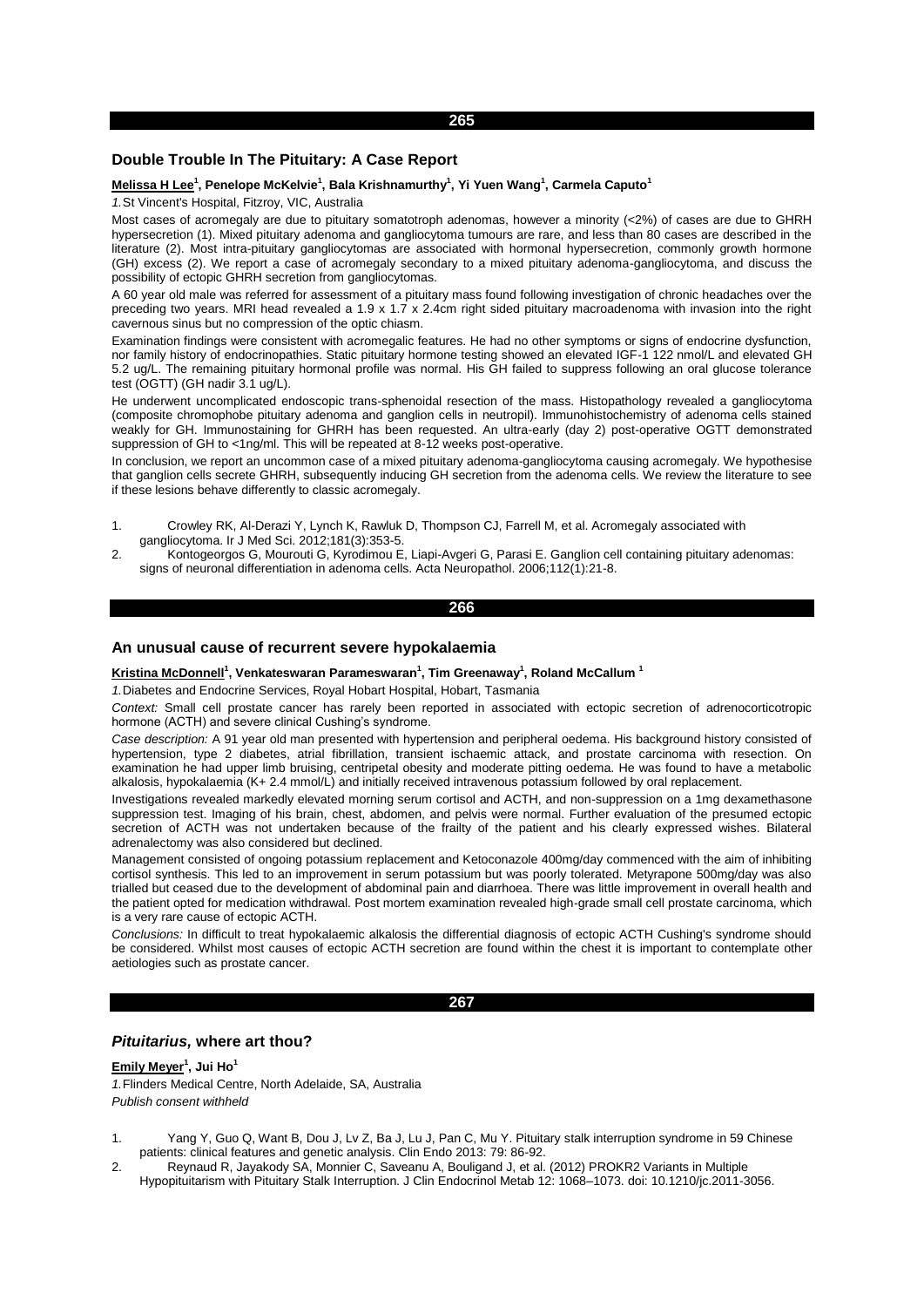- 3. Guo Q, Yang Y, Mu Y, Lu J, Pan C, Dou J, Ln Z, Ba J, Wang X, Yang L, Quyang J, Yang G, Wang X, Du J, Gu W, Jin N, Chen K, Zang L, Erickson B. Pituitary stalk interruption syndrome in Chinese people: clinical characteristic analysis of 55 cases. PloS One 2013, 8:e53579.
- 4. Pham L, Lemaire P, Harroche A, Souberbielle J, Brauner R. Pituitary stalk interruption syndrome in 53 postpubertal patients: factors influencing the heterogeneity of its presentation. PloS ONE 8(1): e53189. Doi:10.1371/journal.pone.0053189.
- 5. Reynaud R, Albarel F, Saveanu A, Kaffel N, Castinetti F, et al. (2011) Pituitary stalk interruption syndrome in 83
- patients: novel HESX1 mutation and severe hormonal prognosis in malformative forms. Eur J Endocrinol 164: 457–465. 6. Kyriacou V, Mavridou CH, Bintoudi A, Tzikos F, Kotziamani N, Tsitouridis I. (2013) Pituitary stalk interruption
- syndrome: the role of MRI and review of the literature. Neurorad J 2010; 23: 607-612.
- 7. Chen S, Leger J, Garel C, Hassan M, Cxernichow P. Growth hormone deficiency with ectopic neurohypophysis: anatomical variations and relationship between the visibility of the pituitary stalk asserted by magnetic resonance imaging and anterior pituitary function. J Clin Endocrinol Metab. 1999 Jul;84(7):2408-13.
- 8. Tauber M, Chervrel J, Diene G, Moulin P, Jouret B, Oliver I, Pienkowski C, Sevely A. Long-term evolution of endocrine disorders and effects of GH therapy in 35 patients with pituitary stalk syndrome. Horm Res 2005;64:266-273.
- 9. Rottembourg D, Linglart A, Adamsbaum C, Lahlou N, Teinturier C, Bougneres P, Carel JC. Gonadotrophic status in adolescents with pituitary stalk interruption syndrome. Clin Endocrinol 2008;69:105-111.

# **268**

# **Flushed with excitement – a heartfelt case of carcinoid syndrome**

## **Tara Naige<sup>1</sup> , Jessica Stranks<sup>1</sup> , Peak Mann Mah<sup>1</sup> , Anthony Zimmermann<sup>1</sup>**

*1.*Department of Endocrinology, Northern Adelaide Local Health Network, South Australia

Neuroendocrine tumours (NETs) are a heterogeneous group of neoplasms that arise from neuroendocrine cells of gastrointestinal tract<sup>1</sup>. Carcinoid syndrome with the classic triad of flushing, palpitations and diarrhoea/abdominal pain, is more specifically attributed to well-differentiated serotonin-secreting midgut tumours and is present in approximately 20% of NETs in the duodenum and jejunum $1,2$ .

Individuals with carcinoid syndrome can present with chest tightness or breathlessness<sup>3</sup> leading to diagnoses of acute coronary syndrome or asthma. These symptoms are thought to be related to serotonergic activity of the NETs. Research suggests an<br>association between the increased serotonergic activity<sup>4,5</sup> with Takotsubo cardiomyopathy<sup>6</sup>, a trans left ventricular hypokinesis or dyskinesis $7$ .

We present the case of Ms LT, a 64-year old woman who presented with palpitations and chest pain in the setting of intense emotional stress, with dynamic ECG changes and troponin rise. This is on a background of multiple pulmonary embolisms, lateonset asthma and hypertension. Her family history is significant for Graves' disease and the death of her father from a pancreatic tumour. Coronary angiogram showed pristine coronary arteries with apical ballooning and MRI showed basal inferior hypokinesis, normal contractility leading to a diagnosis of Takotsubo cardiomyopathy.

She represented one month later with PR bleeding, abdominal pain, diarrhoea, flushing and refractory palpitations. Investigations showed a neuroendocrine tumour of the ileal region with lymphatic and bony metastases. Chromogranin A and 24-hr urinary 5HIAA were elevated, however, after ceasing her proton-pump inhibitor her Chromogranin A normalised. She underwent surgical resection of her ileal tumour and was commenced on somatostatin analogue, which is keeping her carcinoid syndrome under control.

Increased plasma serotonin has been reported in Takotsubo cardiomyopathy. Clinical suspicion of carcinoid syndrome in a patient with Takotsubo cardiomyopathy should be raised with the presentation of the classic triad: flushing, palpitations and diarrhoea/abdominal pain.

- 1. Ramage JK, et al. 2012. Guidelines for the management of gastroenteropancreatic neuroendocrine (including carcinoid) tumours (NETs); Gut 2005;54: suppl 4 iv1-iv16. doi:10.1136/gut.2004.053314
- 2. Modlin IM, et al. 2010. Gastrointestinal neuroendocrine (carcinoid) tumours: current diagnosis and management. Med J Aust; 193(1): 46-52.
- 3. Goldfinger SE, Strosberg JR. 2013. Clinical features of the carcinoid syndrome. UpToDate Topic 2614 Version 14.0
- 4. Rouzard LC, et al. 2013. First evidence of increased plasma serotonin levels in Tako-Tsubo cardiomyopathy. Biomed Res Int: Sep 23. doi: 10.1155/2013/847069
- 5. Mehta NK, Aurigemma G, Rafeq Z, Starobin O. 2011. Reverse Takotsubo Cardiomyopathy after an episode of serotonin syndrome. Tex Heart Inst J; 38(5): 568-572
- 6. Reeder GS, Prasad A. 2014. Stress (Takotsubo) cardiomyopathy. UpToDate; Topic 3494 Version 11.0
- 7. Mazzetti I, Maracccio MJ, Boutross-Tadross O, Salehian O, Demers C. 2013. The Ace of Spades: Reverse Takotsubo Cardiomyopathy in the context of angiographic embolization of recurrent metastatic serotonin-positive neuroendocrine tumour of the pancreas; Case Rep Med; Feb 7. doi: 10.1155/2013/793193

## **269**

# **Thyroid hormone resistance, a case report**

### **Anna K Watts<sup>1</sup> , James J Gome<sup>2</sup>**

*1.*Department of Endocrinology and Diabetes, St Vincent's Hospital, Melbourne

*2.Department of Medicine, South West Health Care, Warrnambool*

## **Introduction**

Thyroid hormone resistance is a rare but important differential to consider in patients with hyperthyroxinaemia. The clinical presentation is that of non-suppressed thyroid stimulating hormone (TSH), elevated thyroid hormone levels and goitre with